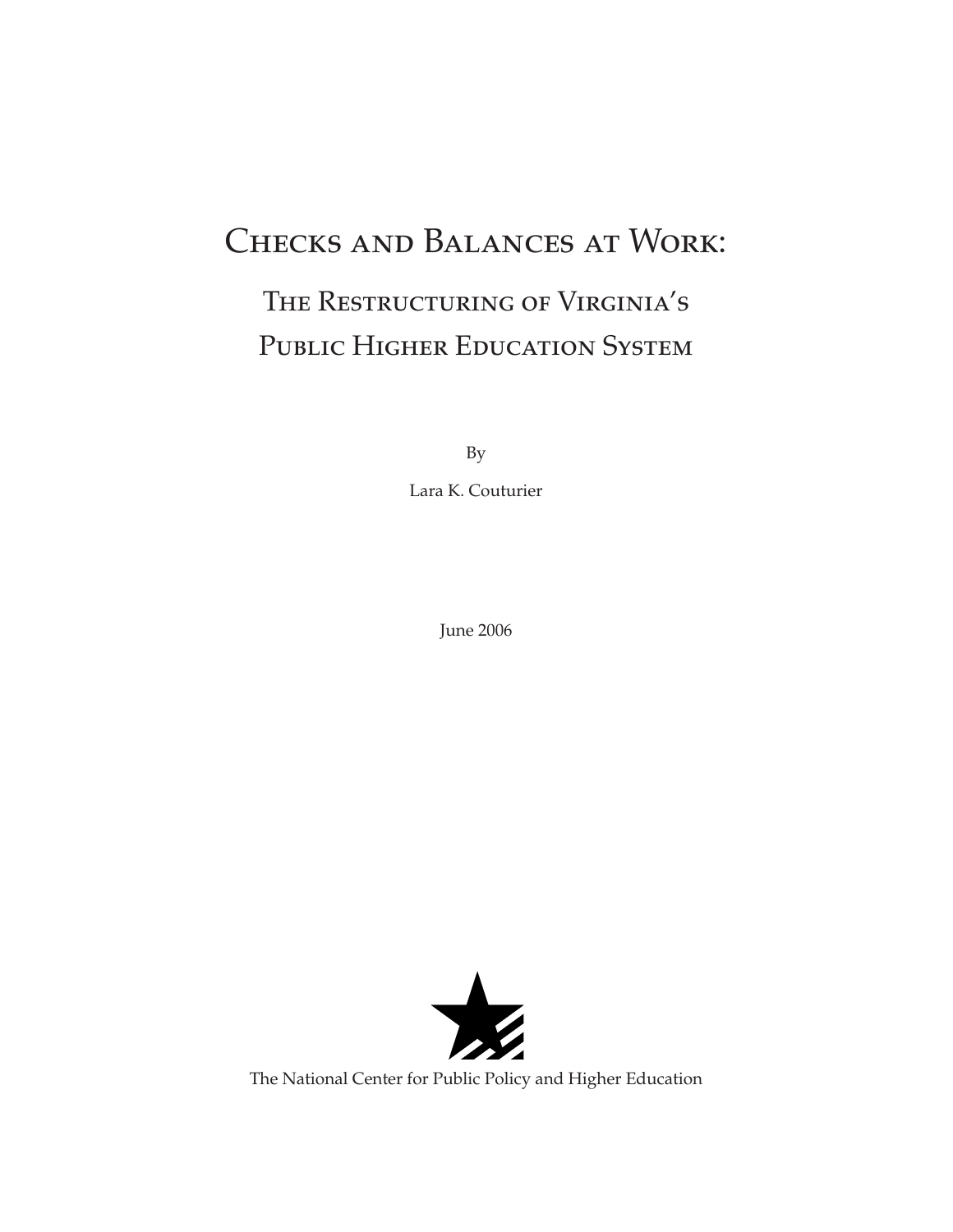National Center Report #06-3

©2006 by The National Center for Public Policy and Higher Education. Material may be duplicated with full attribution.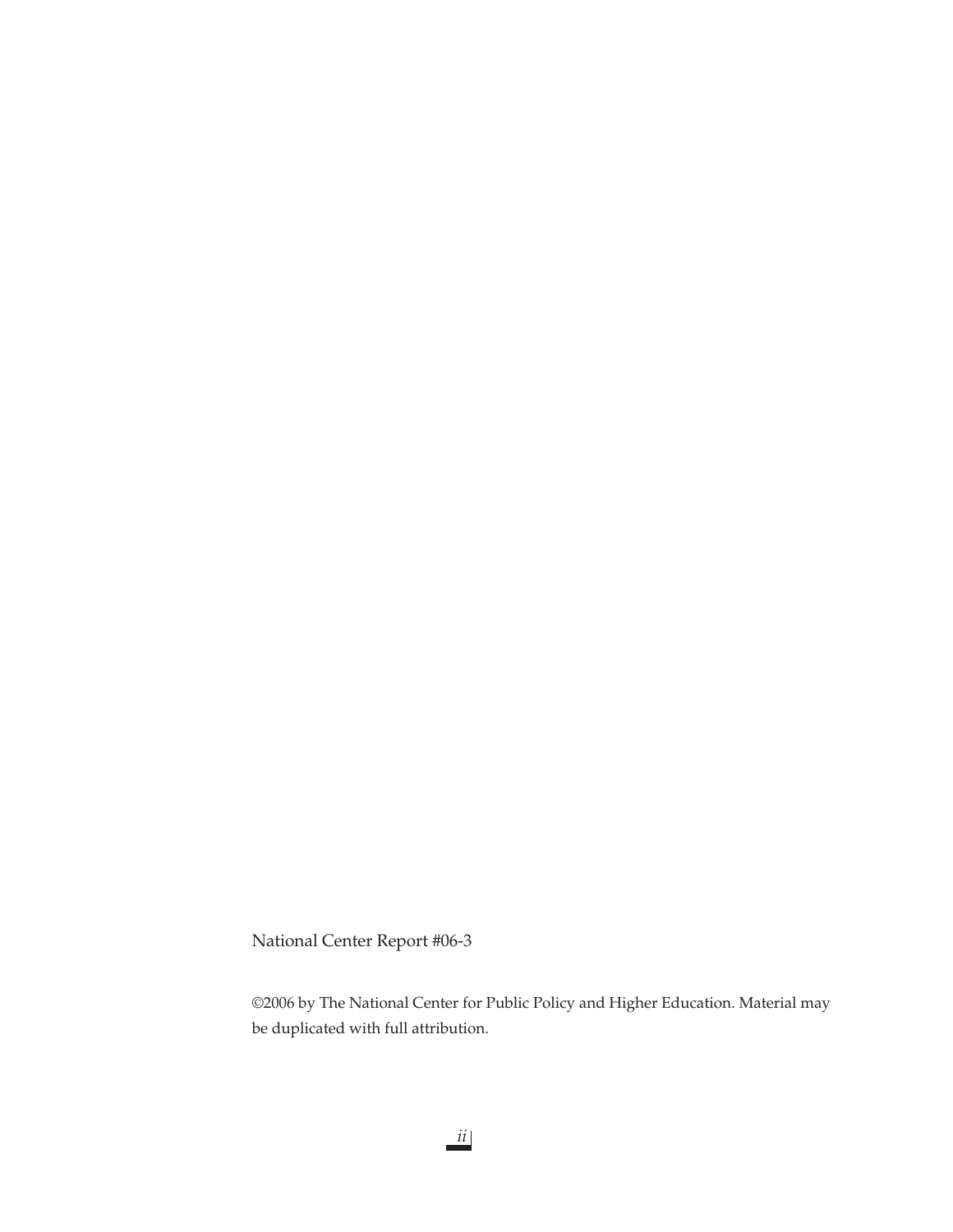# **Table of Contents**

| Key Differences Between the Original Charter Proposal and the Final Legislation41 |
|-----------------------------------------------------------------------------------|
|                                                                                   |
|                                                                                   |
|                                                                                   |
|                                                                                   |
|                                                                                   |
|                                                                                   |
|                                                                                   |
|                                                                                   |
|                                                                                   |
|                                                                                   |
|                                                                                   |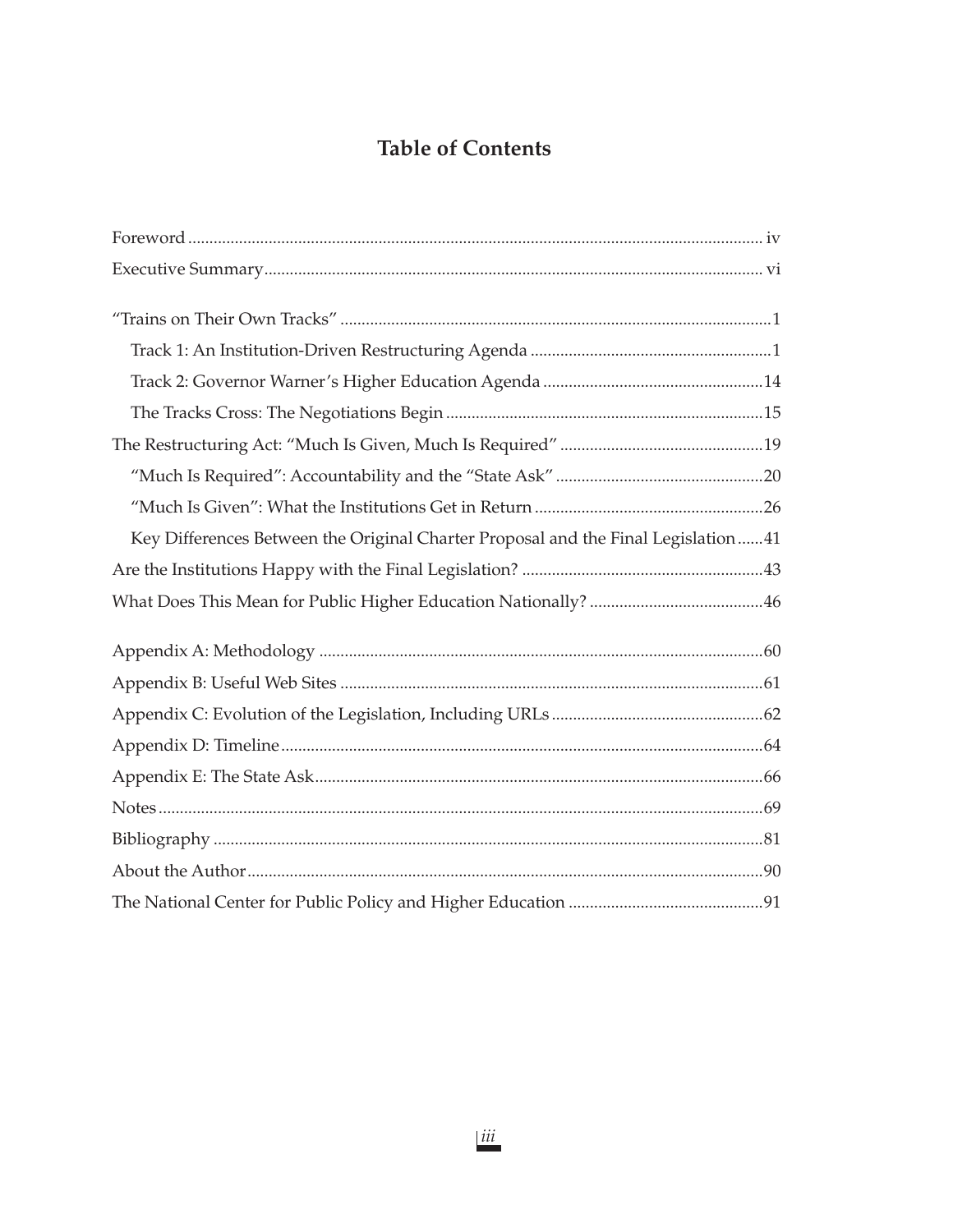# **Foreword**

The history of public higher education in the United States could, we believe, be told in terms of conflict among its many interested participants. From the Dartmouth College case in 1819 to the proliferation of state coordinating agencies following World War II, an almost perennial tug-of-war has existed between the states and their colleges and universities: the states seeking more control over their institutions, and these institutions seeking greater autonomy. Sometimes the state prevailed, sometimes the institutions, but some might argue that these tensions have contributed to today's worldwide predominance of some of our institutions. A crucial question remains, however: Might higher education be better served if both sides pulled together toward common goals?

How one state and its institutions realigned their efforts in order to pull together is told by Lara Couturier in this important report. She relates in detail how an almost routine conflict in 2002 over who should set tuition in the Commonwealth of Virginia stimulated a statewide discussion of institutional management and accountability in the broad context of public purposes and priorities, and how that discussion yielded an almost unprecedented broad legislative "reconstruction" of Virginia's public higher education system in 2005.

The story, thus far, exemplifies both the substantive and political complexities that vex major efforts to redefine state and institutional roles, as well as the creative strategies that evolved to deal with those complexities. The resulting groundbreaking legislation promises now to serve as a valuable framework for eliciting measurable institutional progress toward explicit public policy goals in exchange for a state commitment to funding and institutional autonomy in certain key areas.

The final chapter of this story has yet to be written, and higher education's experience with state contracts is not encouraging. Nevertheless, we strongly urge that political and educational policy leaders across the nation carefully examine and continue to monitor the evolution of Virginia's reconstruction efforts. The need in all states for colleges and universities to be accountable for public policy goals has never been greater. At the same time, colleges

*iv*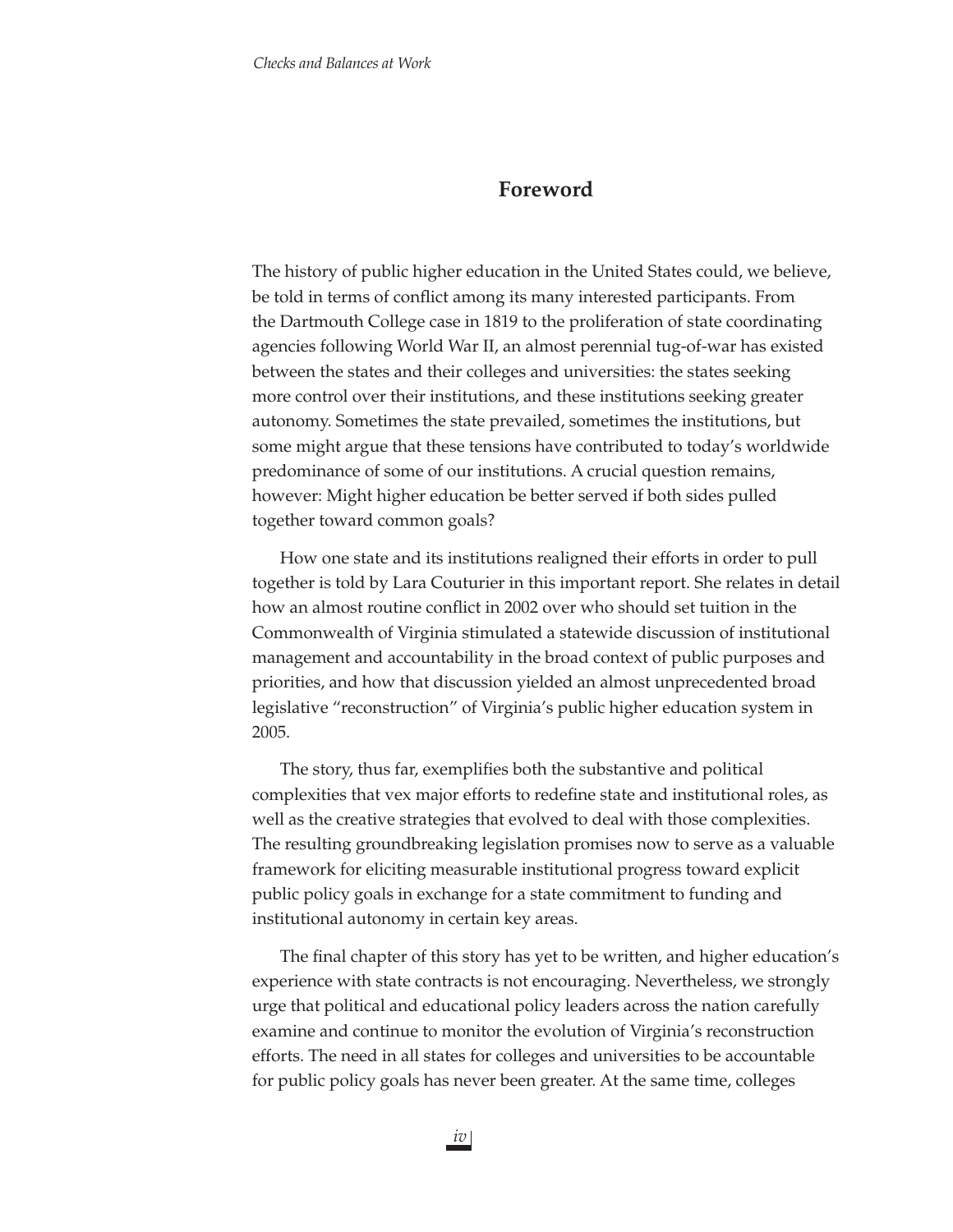and universities need an appropriate degree of flexibility in the means by which they achieve these goals. Ms. Couturier's report lays a firm foundation for understanding and continuing to follow the attempt to meet both these needs in one state, and offers a possible model for future attempts.

We are grateful to Lara Couturier for her valuable contribution to the national discourse on the changing relationships between the states and their colleges and universities. We appreciate the direction of several higher education experts in Virginia who reviewed an early draft of this report: Peter Blake, Vice Chancellor for Workforce Development Services, Virginia Community College System; Laura Fornash, Associate Director of Government Relations, Virginia Polytechnic Institute and State University; Judith E. Heiman, Deputy Secretary of Education, Commonwealth of Virginia; and Elizabeth A. Wallace, Director of Communications and Government Relations, State Council of Higher Education for Virginia. We also thank the following policy experts who reviewed an early draft: Richard Novak, Vice President for Public Sector Programs, Association of Governing Boards of Universities and Colleges; Jane V. Wellman, Senior Associate, the Institute for Higher Education Policy; and William M. Zumeta, Senior Fellow, the National Center for Public Policy and Higher Education.

The National Center and the author welcome the reactions of readers to this report.

> *Patrick M. Callan Joni E. Finney*

> > *v*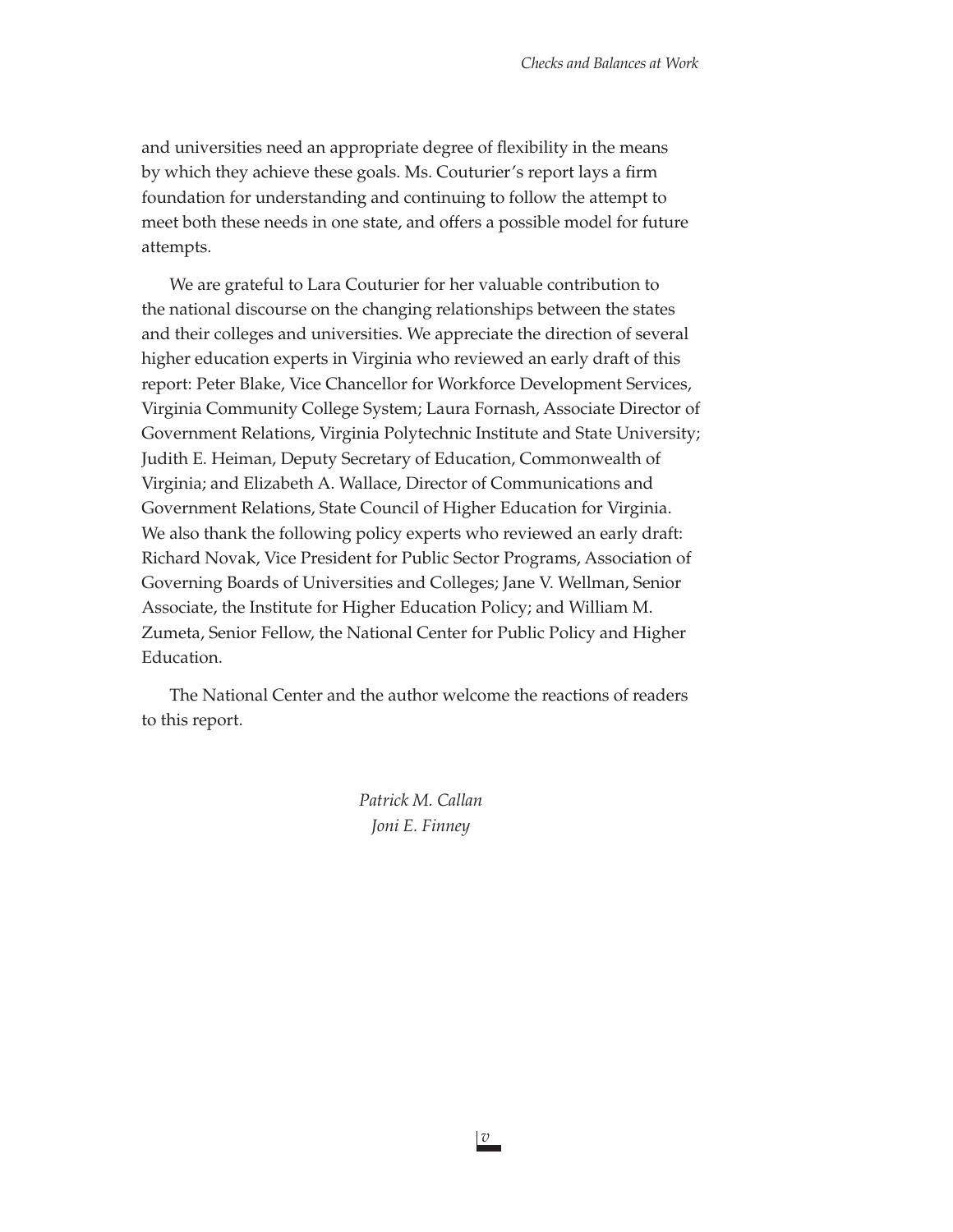# **Executive Summary**

The nation's higher education community is watching, waiting with anticipation to see the outcome of Virginia's 2005 Restructured Higher Education Financial and Administrative Operations Act (Restructuring Act), which amounts to a significant renegotiation of the relationship between the Commonwealth of Virginia and its renowned public colleges and universities. In an era that values small government, competition, and private enterprise, this renegotiation seems to some a logical update to an outdated system; to others it represents an ominous sign of changes that are spreading throughout society now reaching the once-protected world of higher education. Onlookers are, of course, all the more fascinated because of the historical significance of tinkering with Thomas Jefferson's universities.

In what many described as "an evolutionary process," two parallel initiatives came together to create the Restructuring Act. The three most powerful public institutions in the state—the University of Virginia, the College of William and Mary, and Virginia Polytechnic Institute and State University—were advancing a proposal to become "chartered universities," a status that would have given these institutions far more autonomy over their daily operations. Among other things, charter status would have reasserted the institutions' right to set their own tuitions, and the universities would no longer have been traditional state agencies. Instead, they would have become "political subdivisions" of the state. At the same time, Governor Mark Warner (D) was working with a group of Virginia leaders and higher education experts to develop an agenda to reform higher education in the state.

As the two initiatives came together, key stakeholders, including legislators and their staffs, other college presidents, college faculty and staff, and the governor's cabinet, all got involved and put their wants and needs on the table. The end result is legislation that includes every public college in the state, and ensures that all public institutions remain state agencies. All public colleges and universities are now eligible for three differentiated levels of increased autonomy, but not without first agreeing to meet a series of 11 specific performance goals that address state needs, such as access to higher education, collaboration with K–12 education, increased student transfers between two- and four-year colleges, and more deliberate and strategic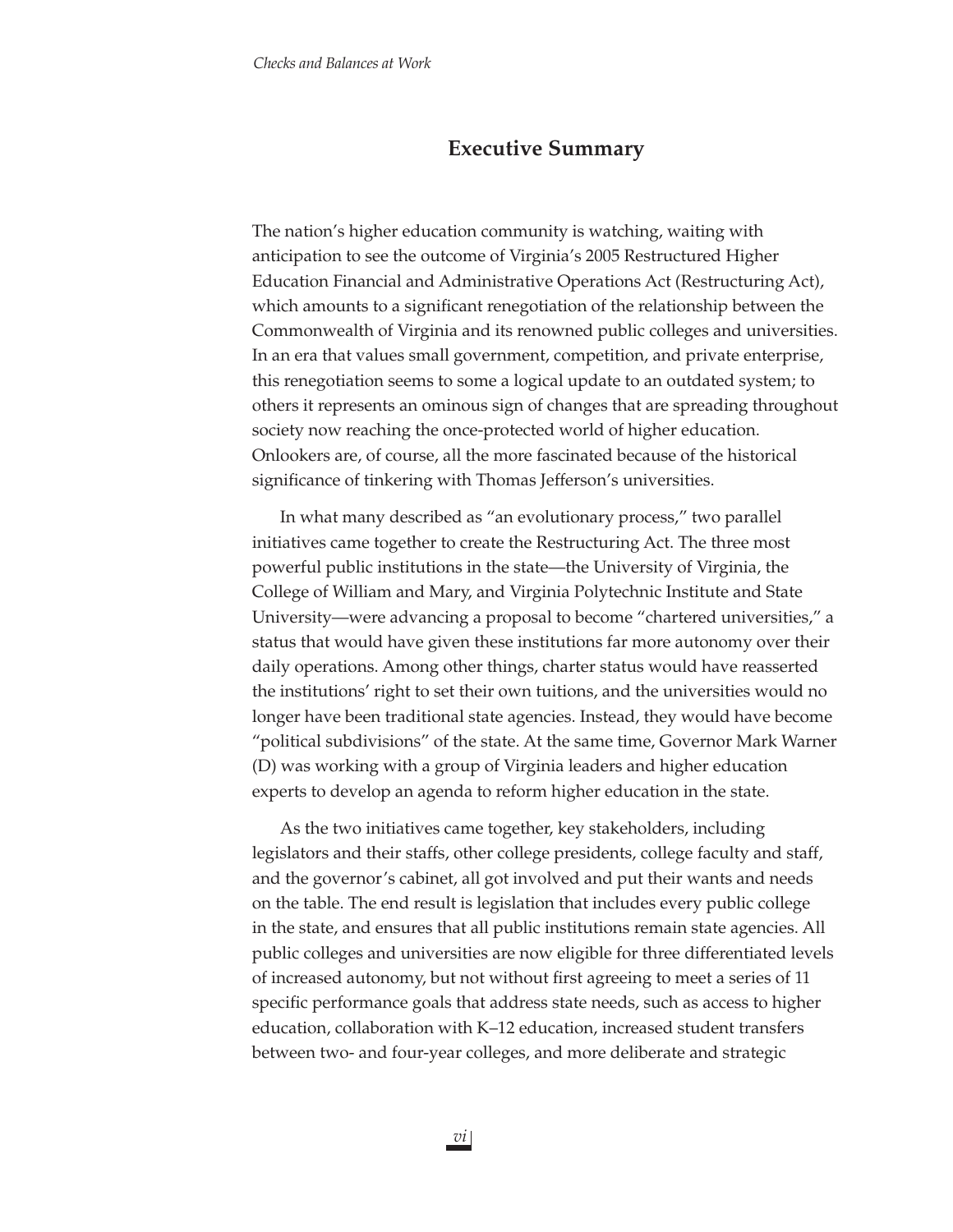planning.\* The State Council of Higher Education for Virginia (SCHEV) will assess the colleges' performance in meeting these goals annually. If SCHEV deems an institution successful at meeting the state goals, the institution will be eligible for a series of financial incentives as well.

What can this grand experiment teach us? What might it mean for public higher education around the country? Perhaps Virginia's secretary of finance John Bennett said it best when he quoted President John F. Kennedy: "For of those to whom much is given, much is required." In Virginia, autonomy came at the price of accountability for explicit performance goals that will be regularly assessed. To some, the final legislation's accountability requirements are an unfortunate result that the institutions did not anticipate. To others, the requirements are the natural result of a healthy give-and-take between a governor, a legislature, and a public system of higher education.

This legislation and the path taken during its passage are, in a sense, checks and balances at work. The public colleges in Virginia gained more power to conduct certain operations, but their power is checked by new accountability targeted directly at the needs of the state. The legislation reasserts the institutions' ability to set tuition, but the Legislature did not give up all power to curb tuition increases in the future. A new planning process helps the institutions lay out their needs for both state funding and tuition increases, making the state's role as a funding partner clear and helping to create mutual accountability for meeting educational needs in the future.

Many have speculated about what Thomas Jefferson would think of these changes at his university, his alma mater, and his home state's public education system. We'll never know, but he would likely be proud of the way that the government he helped to design, which is based in large part on a theory of checks and balances, negotiated the wants and needs of a variety of stakeholders while keeping the public good at the forefront.

*<sup>\*</sup> As of the writing of this case study, legislation to add a twelfth performance goal has passed the Virginia House and Senate. As stated in the bill, the goal will read: "Seek to ensure the safety and security of the Commonwealth's students on college and university campuses." Virginia HB 346 Restructured Higher Education Financial and Administrative Operations Act; Includes Campus Security, January 11, 2006, http://leg1.state.va.us/cgi-bin/legp504. exe?061+sum+HB346 (February 13, 2006).*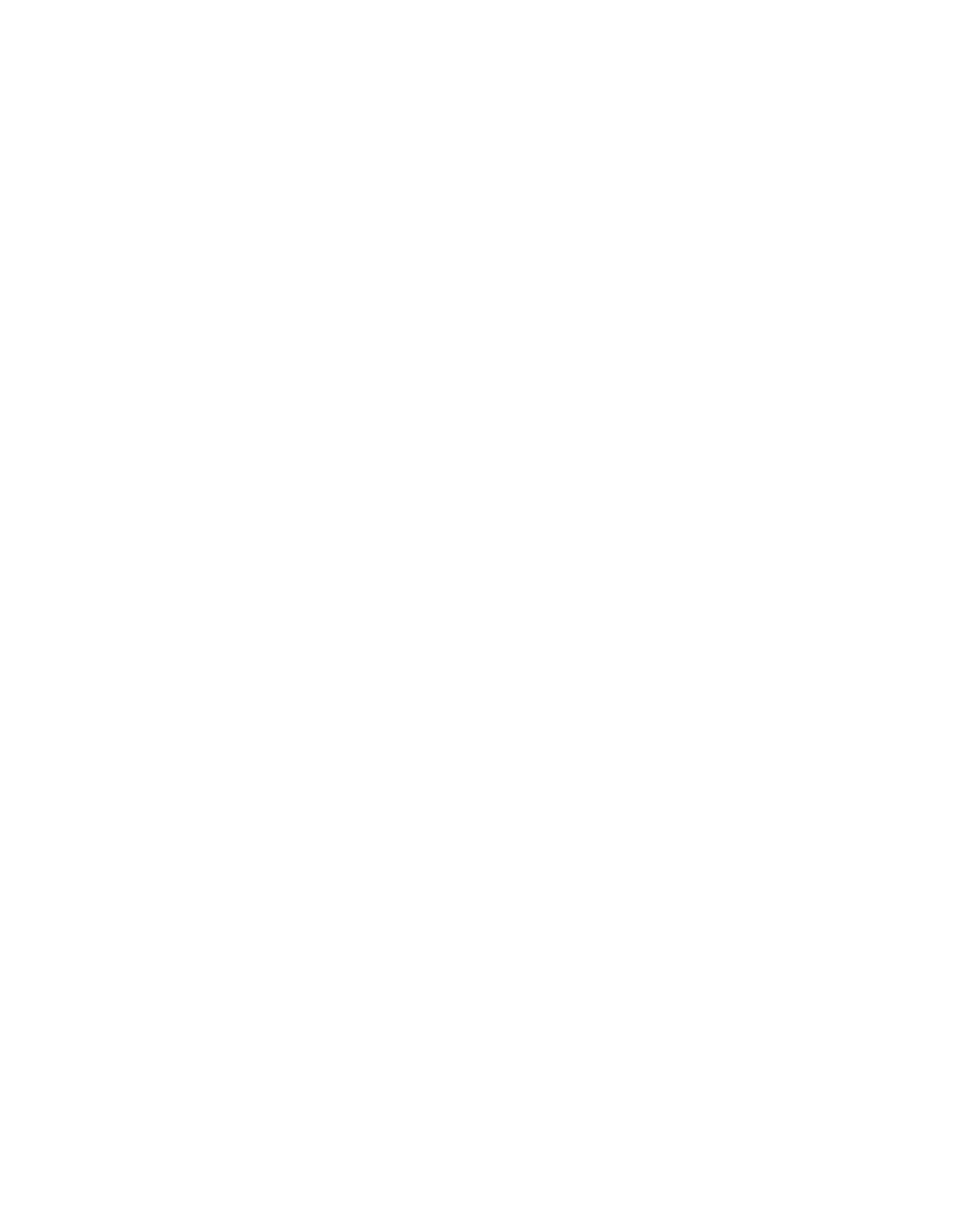# **"Trains on Their Own Tracks"**

Many tell the story of the development, negotiation, and passage of Virginia's 2005 Restructured Higher Education Financial and Administrative Operations Act (Restructuring Act) as a one-sided institutional bid for more autonomy. In reality, however, an equally important parallel agenda for higher education was developing in the governor's office. The true story, therefore, is one of what one interviewee dubbed two "trains on their own tracks." The leaders on each track eventually came together, made their cases, found ways to compromise, and produced legislation that was quite different from where they started.

# **TRACK 1: AN INSTITUTION-DRIVEN RESTRUCTURING AGENDA**

The leaders of the University of Virginia, the College of William and Mary, and Virginia Polytechnic Institute and State University (hereinafter U.Va., William & Mary, and Va. Tech) had been talking among themselves about seeking greater levels of autonomy from the state for years. Furthermore, in Virginia, calls for decentralization and more autonomy in higher education have long been fairly commonplace. During the 1980s and 1990s, several decentralization initiatives gave the public colleges, especially U.Va., William & Mary, and Va. Tech., more freedom in several areas, including purchasing and capital spending.<sup>1</sup> A pilot program, for example, gave institutions permission to manage some construction projects locally.<sup>2</sup> Universities participating in the pilot were required to set up a memorandum of understanding (MOU) with the state's secretary of administration about how they would manage this authority. Once the MOU was in place, they could make their own decisions without waiting for approval from government officials in Richmond, the state capital.

In addition, in 1996 the board of visitors for U.Va. was granted heightened autonomy over administrative, financial, and personnel operations at the U.Va. Medical Center.3 Then, in the early 2000s, both U.Va.'s School of Law and its Darden Graduate School of Business Administration transitioned to a private funding model. The schools now rely on tuition and private fundraising

"We envision that selected colleges and universities with strong records of excellent administrative performance might become quasi-public entities that are responsible for all of their own operational processes."5

 —The Commission on the Future of Higher Education in Virginia, 1996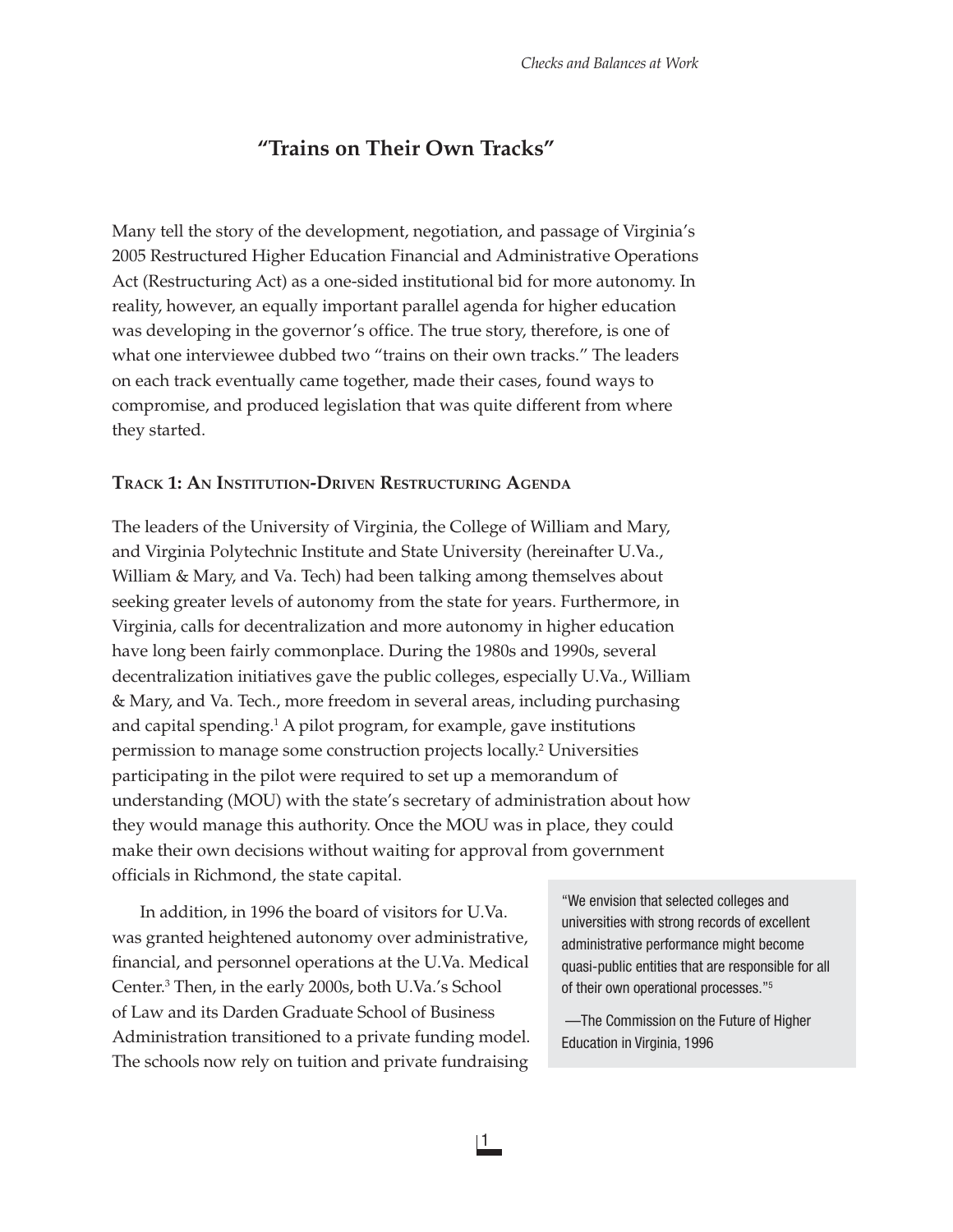while enjoying more authority over setting faculty salaries and tuition.<sup>4</sup>

Observers in Richmond have generally viewed these decentralization initiatives as successful (with some exceptions, including controversy over the personnel policies at the U.Va. Medical Center), helping the institutions to build credibility with lawmakers. Interviewees suggested that initiatives such as these helped build the momentum leading up to the 2005 Restructuring Act.

#### **Tuition: The Heart and Soul**

It is no secret that the main goal of the leaders of U.Va., William & Mary, and Va. Tech in seeking greater autonomy was to assert the authority of the institutions' boards of visitors to set their own tuition and fees, thereby gaining control over one of their most important revenue sources.† As David Breneman, an expert on restructuring initiatives and also the dean of the Curry School of Education at U.Va., stated, "In my view, the name of the game on this thing all along was tuition, as well as regulatory relief." This view was seconded by Colette Sheehy, vice president for management and budget at U.Va. and a key player in promoting and shaping this legislation, when she said, "We felt we had to get control over one of our key revenue sources: tuition."

The story told universally in Virginia—by the governor's office, the legislators, and the colleges—is that over the past two decades, higher education has experienced both budget volatility and intense lawmaker control over tuition. Even though each public college's board of visitors technically has authority to set tuition, that authority has been overridden by legislators and governors alike in recent years. As Sarah Turner, associate

*† Public colleges in Virginia are not alone in wanting to wrest control of tuition authority away from their Legislature. Tuition-setting authority is at the heart of many similar autonomy efforts seen around the country. The twist is that the Legislature has primary authority over tuition setting in only two states (Florida and Louisiana). However, even when systems or colleges and universities have tuition-setting authority, they are still at the mercy of the Legislature, which can override existing legislation with the annual appropriations act. This has certainly been the case in Virginia. See Christopher J. Rasmussen,* State Tuition, Fees, and Financial Assistance Policies, 2002-03 *(Denver, CO: State Higher Education Executive Offi cers, June 2003), table 2, p. 10, http://www.sheeo.org/fi nance/tuitionfee.pdf (July 20, 2005). Note that Texas and Oklahoma both decentralized tuition-setting authority in the years since this report was released.*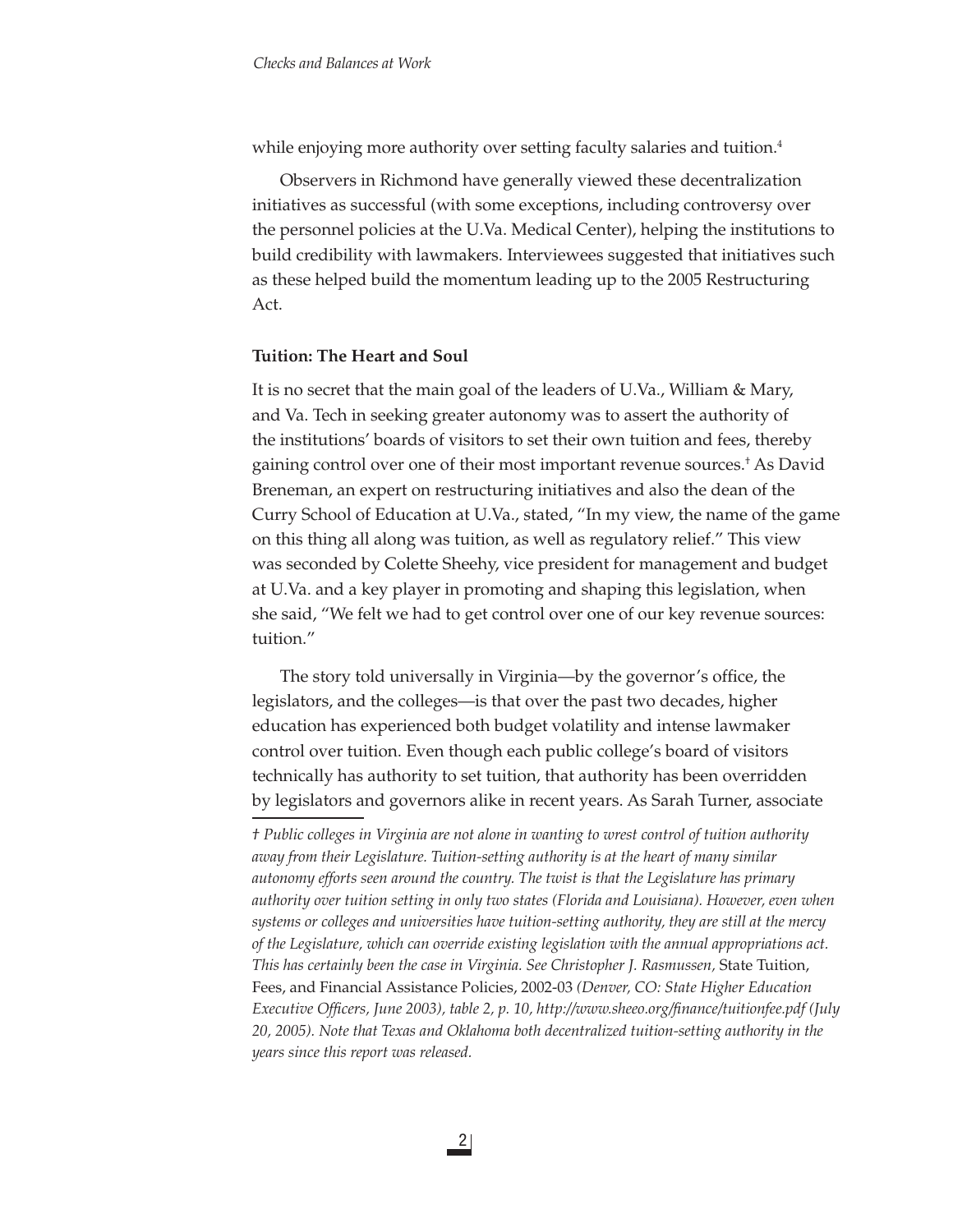professor of education and economics at U.Va., observed, "With a one-term limit on the governor's tenure, tuition policy has been used as a potent and symbolic political lever."6

U.Va. developed a matrix designed to visually impress upon the reader that legislative and gubernatorial actions on tuition have been erratic and volatile at best.7 Every year between 1994–1995 and 2001–2002, tuition was capped, frozen, or rolled back, including a 20% rollback in 1999–2000. At the same time, the university was growing, with undergraduate fall headcount increasing by 1,834 students between 1991–1992 and 2004–2005. U.Va. administrators see the recent hands-on approach to tuition setting as a new development. As one said, "Fifteen years ago, we did not have an issue where tuition authority was usurped."8

State funding has been erratic as well.<sup>9</sup> In the early 2000s, the state faced a serious budget crisis. Governor Warner enacted dramatic statewide budget cuts, including a 22% reduction in fiscal year 2003 general fund appropriations to higher education. The U.Va. matrix shows that between 1991–1992 and 2003–2004, the university endured six general fund budget reductions. According to U.Va. president John Casteen,

Legislative observers commented that part of the problem was an "emotional" and "symbolic" response to the idea that the Legislature was interfering in tuition setting, an authority that technically is the purview of the institutional boards of visitors.

the state budget shortfall for public higher education grew from \$200 million in 2001 to \$399 million by 2003 (this shortfall is relative to the state's funding formula, referred to as base adequacy, $\dagger$  not a prior funding level). $^{10}$  Even after appropriations to higher education were increased in 2004, legislative staff member Amy Sebring told the Senate Finance Committee, "Funding for Virginia's public institutions continues to fall short of base adequacy guidelines, faculty salary goals, and demonstrated student financial need."<sup>11</sup> Rob Lockridge, executive assistant to the president for state government relations at the University of Virginia, commented that higher education is cut during every major recession because "no one died from not going to college." (See Figure 1 for further data U.Va. used to make the case that state appropriations to higher education have fallen.)

*<sup>‡</sup> According to Amy Sebring, "Often referred to as 'base adequacy' guidelines, the legislative funding guidelines estimate how much is needed to provide adequate support for E&G (educational and general) programs at Virginia's public colleges and universities." Presentation to Virginia Senate Finance Committee, 2004 Higher Education Retreat, November 2004.*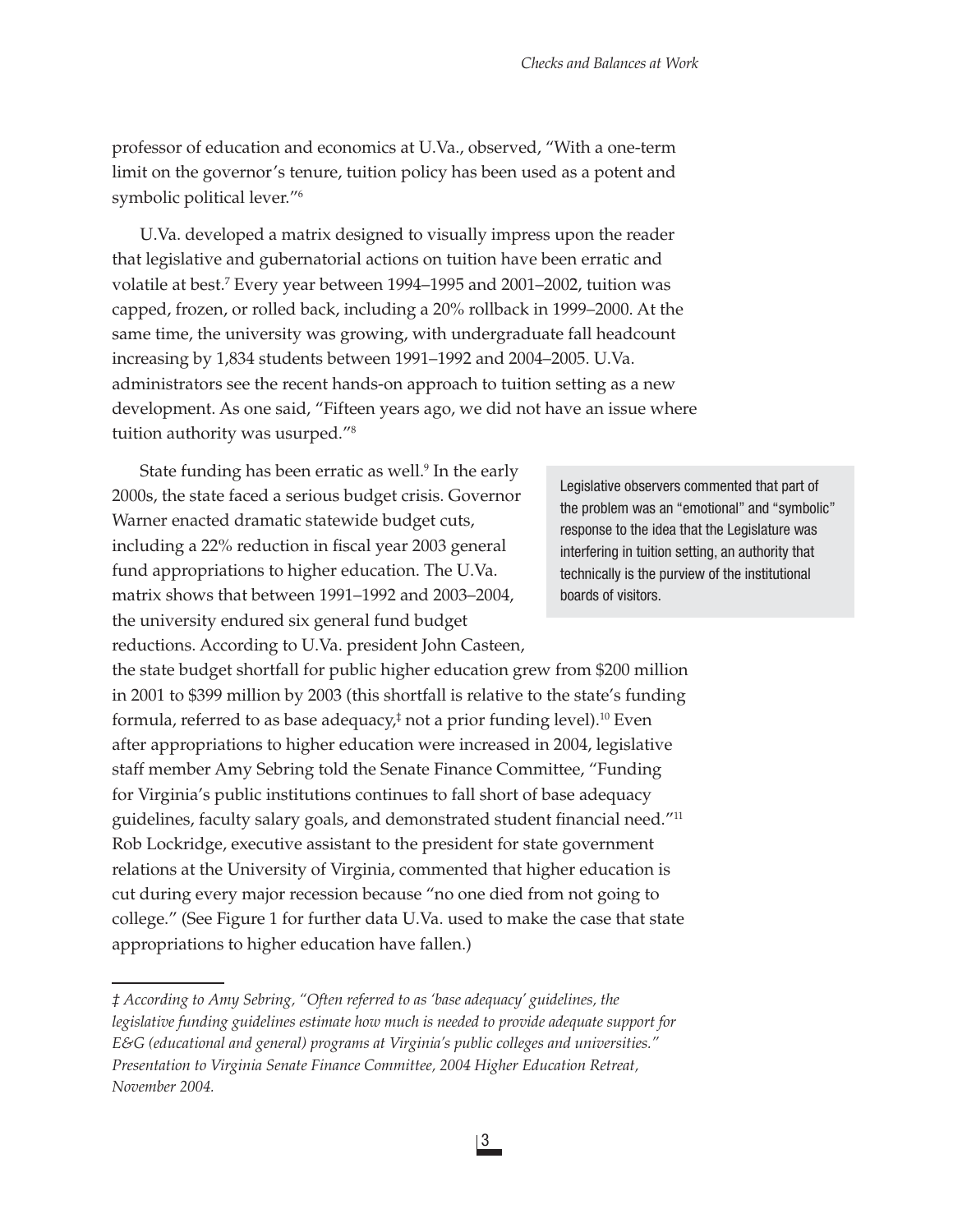| Figure 1. |                                                        |  |  |
|-----------|--------------------------------------------------------|--|--|
|           | <b>General Fund Appropriations to Higher Education</b> |  |  |

| Budget Drivers as a Percent of Total General Fund Appropriations* |            |            |      |            |            |  |  |  |
|-------------------------------------------------------------------|------------|------------|------|------------|------------|--|--|--|
| <b>Appropriation</b>                                              | 1985       | 1990       | 1995 | 2000       | 2004       |  |  |  |
| <b>Higher Education</b>                                           | 17%        | 16%        | 13%  | 13%        | 10%        |  |  |  |
| K-12 Education                                                    | 36%        | 35%        | 35%  | 34%        | 35%        |  |  |  |
| <b>Mental Disability</b>                                          | 5%         | 6%         | 6%   | 5%         | 6%         |  |  |  |
| Corrections                                                       | 7%         | 8%         | 9%   | 8%         | 8%         |  |  |  |
| <b>Medicaid</b>                                                   | 5%         | 7%         | 12%  | 10%        | 12%        |  |  |  |
| <b>Other GF Appropriations</b>                                    | <b>29%</b> | <b>28%</b> | 25%  | <b>29%</b> | <b>29%</b> |  |  |  |

# **Annual Growth in General Fund Appropriations as Compared to 2004\***

| <b>Appropriation</b>           | since 1985 | since 1990 | since 1995 | since 2000 |
|--------------------------------|------------|------------|------------|------------|
| <b>Higher Education</b>        | $-7%$      | $-6%$      | $-3%$      | $-3%$      |
| K-12 Education                 | $-1\%$     | no change  | no change  | $1\%$      |
| <b>Mental Disability</b>       | $1\%$      | no change  | no change  | $1\%$      |
| Corrections                    | $1\%$      | no change  | $-1\%$     | no change  |
| Medicaid                       | 7%         | 5%         | no change  | 2%         |
| <b>Other GF Appropriations</b> | no change  | 1%         | 4%         | no change  |

\* percentages are rounded to the nearest whole number

Source: University of Virginia, *Higher Education Restructuring, Supporting Documents: General Fund Appropriations to Higher Education*.

> It must be noted, however, that while in-state tuition increases have been unpredictable and have grown at a slower rate than the national average, they have not been insubstantial overall. According to U.Va.'s matrix, its overall average annual tuition increase was 6.4% between 1991–1992 and 2004–2005. In 1991–1992, U.Va.'s in-state undergraduate tuition and fees were \$2,757 in current dollar terms. By 2004–2005, tuition and fees had grown by 90% to \$5,243 in current dollars.12 According to data from the State Council of Higher Education for Virginia, average in-state tuition and fees at public four-year institutions grew from \$1,527 in 1980–1981 to \$3,812 in 2005–2006 in 2006 constant dollars, a 150% increase. Tuition and fees at two-year colleges rose 118%, from \$1,003 to \$2,182, over the same period.13 (See Figures 2 and 3.) In comparison, average tuition and fee charges at public four-year institutions rose nationally by 202%, from \$1,818 to \$5,491, between 1980–1981 and 2005– 2006 in constant 2005 dollars. At public two-year colleges, the corresponding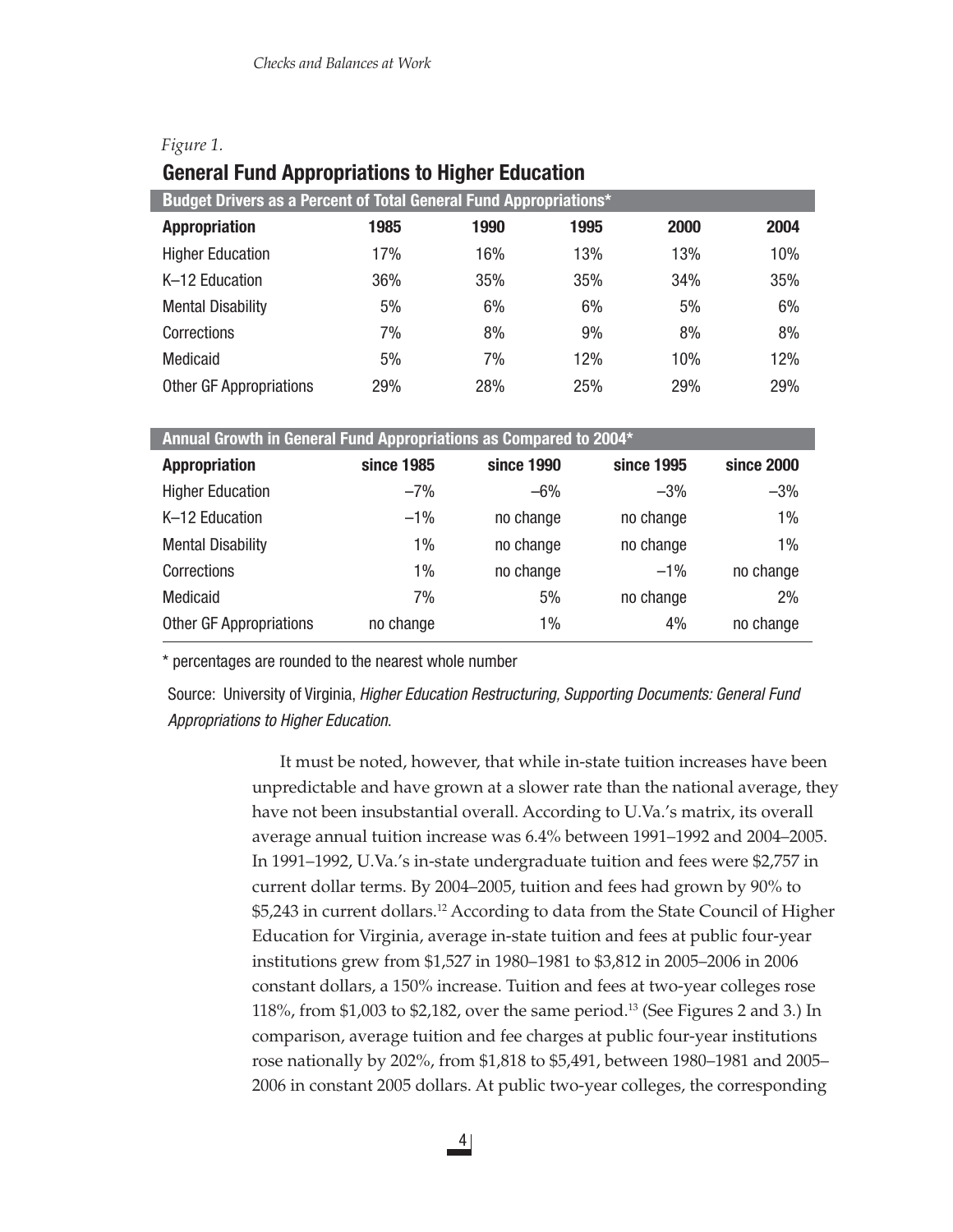## *Figure 2.*



# **Full–Time In–State Undergraduate Tuition and Mandatory E&G Fees Four–Year Institution Average**

Source: State Council of Higher Education for Virginia, *2005–2006 Tuition and Fees at Virginia's State-Supported Colleges & Universities,* p. 5*.*

#### *Figure 3.*



# **Full–Time In–State Undergraduate Tuition and Mandatory E&G Fees**

Source: State Council of Higher Education for Virginia, *2005–2006 Tuition and Fees at Virginia's State-Supported Colleges & Universities,* p. 6*.*

increase was 148%, from \$884 to \$2,191.14

In current dollar terms, appropriations of state tax funds for operating expenses of higher education increased in Virginia by 62.5% between fiscal year 1996 and fiscal year 2006, which is above the national average of 50.1%. But the effects of the economic downturn of the early 2000s are apparent in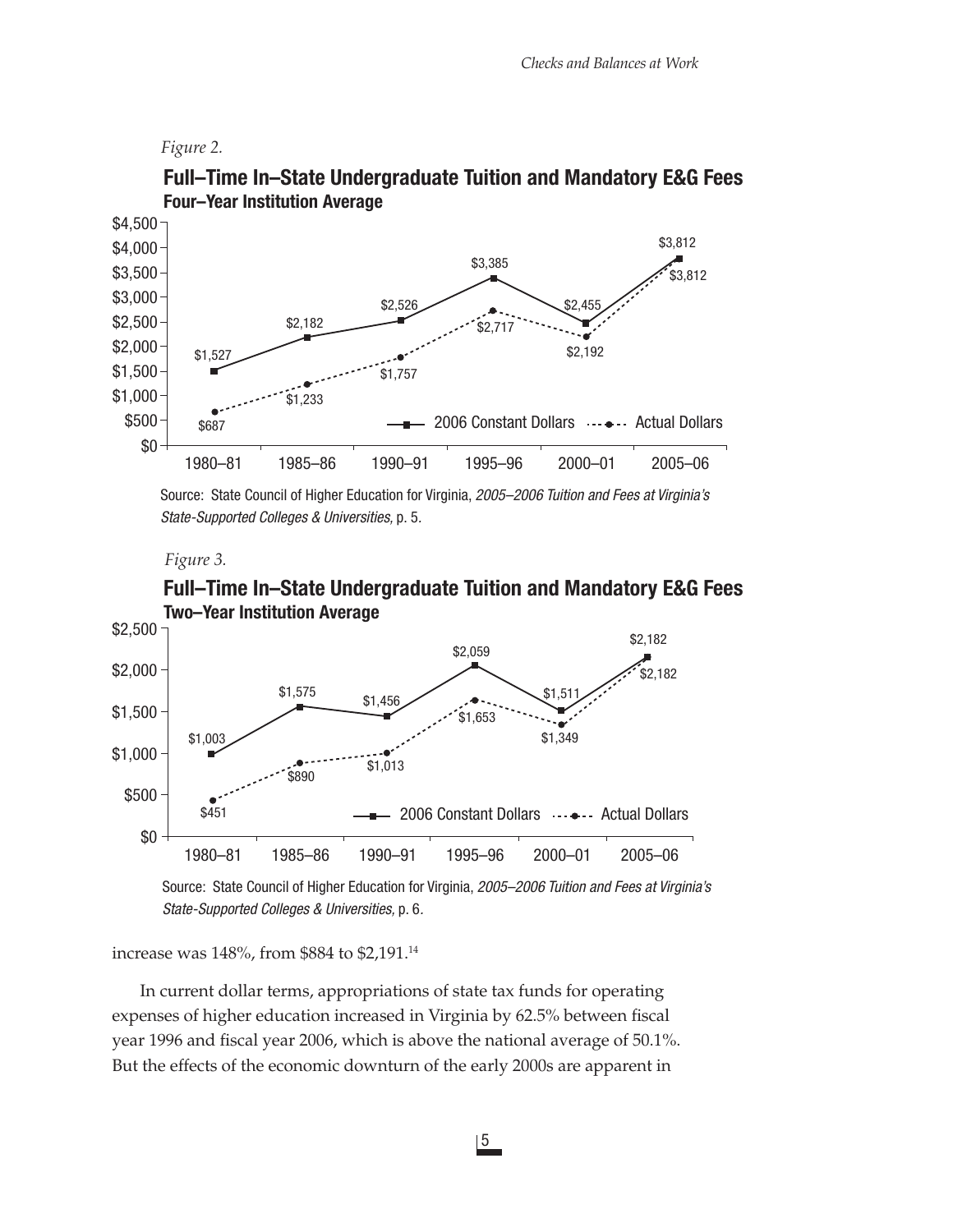"The biggest state budget crisis in half a century has forced Democrat Warner and the Republican-controlled Legislature to slash nearly \$6 billion out of the \$51 billion two-year budget. The cuts have fallen heavily on state-supported colleges and universities, leaving them short an estimated \$385 million a year."18

—*The Virginian Pilot,* January 4, 2003

# **Postsecondary Governance in the Commonwealth of Virginia19**

The State Council of Higher Education for Virginia is the statutory coordinating agency in the state, with responsibility for program approval, the development of budget guidelines and recommendations, and overall planning and coordination.

The public colleges are overseen by local boards, with responsibility for selecting the president, providing managerial direction and oversight, and setting admissions policy. The State Board for Community Colleges oversees 23 public community colleges. The Board of Visitors of the University of Virginia has statutory authority for the University of Virginia and the University of Virginia's College at Wise. The Board of Visitors of the College of William and Mary has statutory authority for William and Mary and Richard Bland College. The 12 other four-year public colleges, including Virginia Polytechnic Institute and State University, are governed by individual boards of visitors.

The governor appoints members of the State Council and the boards of visitors.

that the five-year change in Virginia between fiscal year 2001 and fiscal year 2006 was a decrease of 2.2%, compared to a national average increase of 9.9%.<sup>15</sup> Furthermore, a more detailed look at comparative national data reveals that between 1991 and 2004, Virginia was below the national average in both the percent change in educational appropriations§ per FTE (full-time equivalent student) and the percent change in net tuition revenue per FTE.16 Net tuition revenue makes up 42.7% of total state, local, and net tuition revenue in Virginia, compared to a nationwide average of 31.2%, revealing a relatively heavy reliance on tuition revenues to fund public higher education.<sup>17</sup>

Overall, therefore, recent funding patterns in Virginia are troubling. Both tuition and appropriations have been volatile and have lagged national averages, and Virginia has not met its own state-based expectations for adequate funding. At the same time, however, these indicators do not suggest that higher education in Virginia has faced a funding crisis, or that the state has abandoned higher education, especially when viewed in the context of the broader state budget problems endured in recent years.

This erratic fiscal policy coincided with a time when, in the words of U.Va. administrators, the universities were growing more complex, they were being run by people with greater management expertise, and there were greater demands on state resources. In a presentation to the Senate Finance Committee, staff member Amy Sebring echoed this sense when she stated, "Although the academic mission remains the core 'business' of higher education,

§ State Higher Education Executive Officers (SHEEO) defines "educational appropriations" as "Net State Support [defined by SHEEO as "State support for public higher education *annual operating expenses"] plus Local Tax Appropriations minus Research, Agricultural,*  and Medical (RAM) appropriations." State Higher Education Executive Officers. State Higher Education Finance FY 2004. *(Denver, CO: State Higher Education Executive Offi cers, 2005), p. 66.*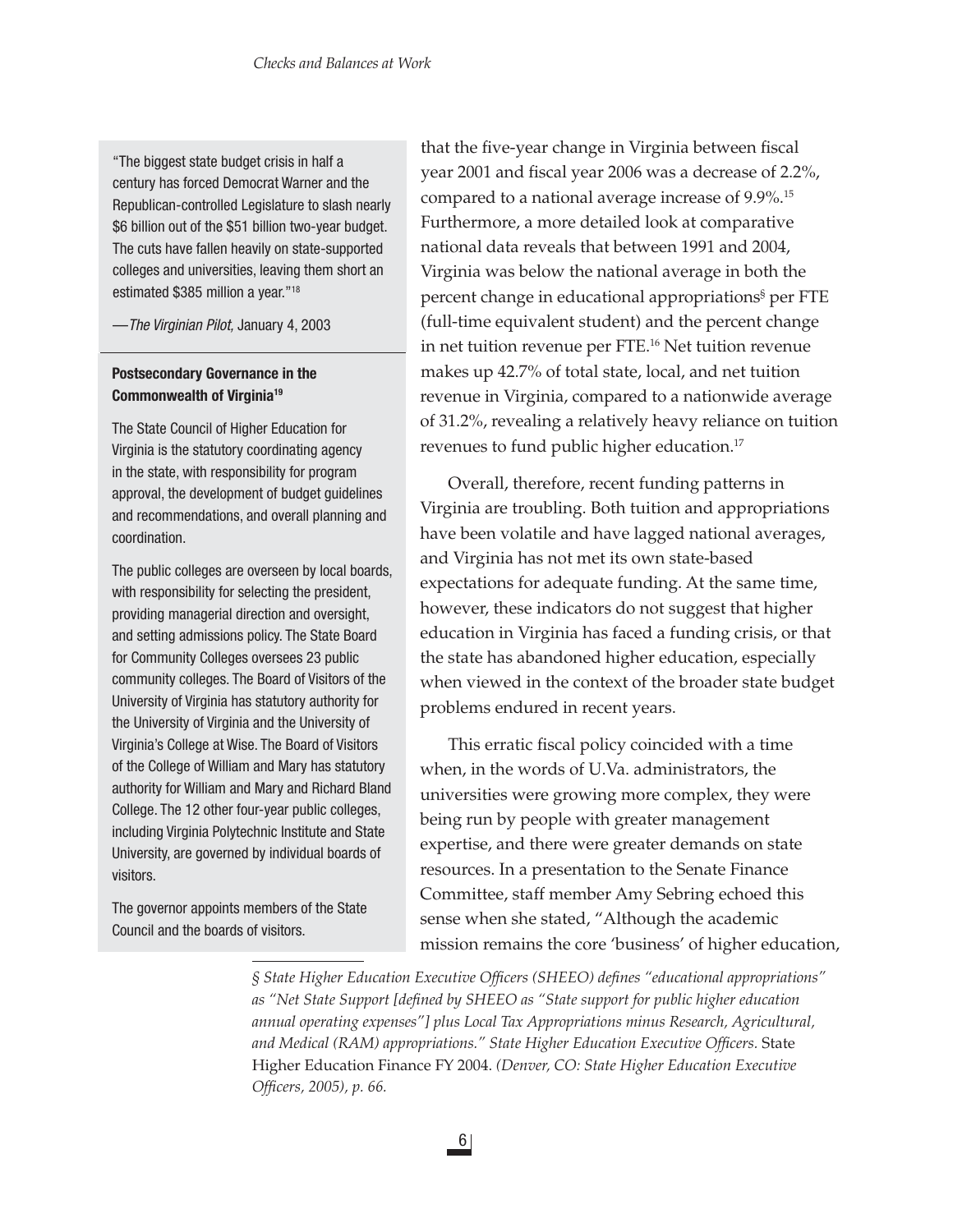the higher education enterprise has become ever more complex as institutions juggle multiple business lines."20

Such revenue volatility is a significant issue, creating what Sarah Turner of

U.Va. described as "'feast and famine' funding cycles" and making planning for a large enterprise like U.Va., which has a \$1.9 billion operating budget for 2005– 2006, quite difficult.<sup>22</sup> A faculty member at U.Va. cut to the heart of the matter: "The real problem in Virginia is not the lack of commitment to higher education, but the volatility of appropriations, which surge during economic booms and collapse during recessions. Such volatility makes it difficult for university administrators to plan."23 Ideally, from the universities' perspective, gaining more control over tuition would help smooth out changes in state funding, ensure greater stability and predictability, and enable long-term planning. One observer noted, however, that concern over

"This is a powerful yet troubling trend. On the one hand, the flagships are being forced to rely more on fund-raising, research grants, and other private or nonstate money. Given this reality, it makes sense to free them up from state rules that could impede their ability to become efficient and competitive. Such moves could help to insulate them from meddling politicians, as well."21

—"Should Public Universities Behave Like Private Colleges?" *BusinessWeek*, November 15, 2004

volatility is a "common refrain nationwide," and continued, "There is no doubt that economic booms and recessions upset long-term planning at a state-supported university. Only if the state share is an insignificant part of one's budget would that not be an issue." Others similarly commented that higher education is not exempt from the economic cycles that affect almost everything and everyone, and economic cycles cannot be legislated away.

## **Freedom from Bureaucracy**

When arguing in favor of autonomy from the state, public college leaders often suggest that state regulations are overly burdensome and bureaucratic. If freed of regulations, the argument goes, public colleges could operate more flexibly and respond faster to competition and the needs of employers and the state. In the case of Virginia, this line of reasoning was seen as secondary to the desire to gain more control over revenue, but nonetheless important. One interviewee described the wish for freedom from bureaucracy as "the window dressing."

To build support for the idea of increased autonomy from the state, U.Va., William & Mary, and Va. Tech. undertook a lobbying effort that included telling horror stories of regulations that forced them to jump through what they viewed as unnecessary hoops. William & Mary administrators said they had to put a lit exit sign in a picnic shelter in order to meet state regulations.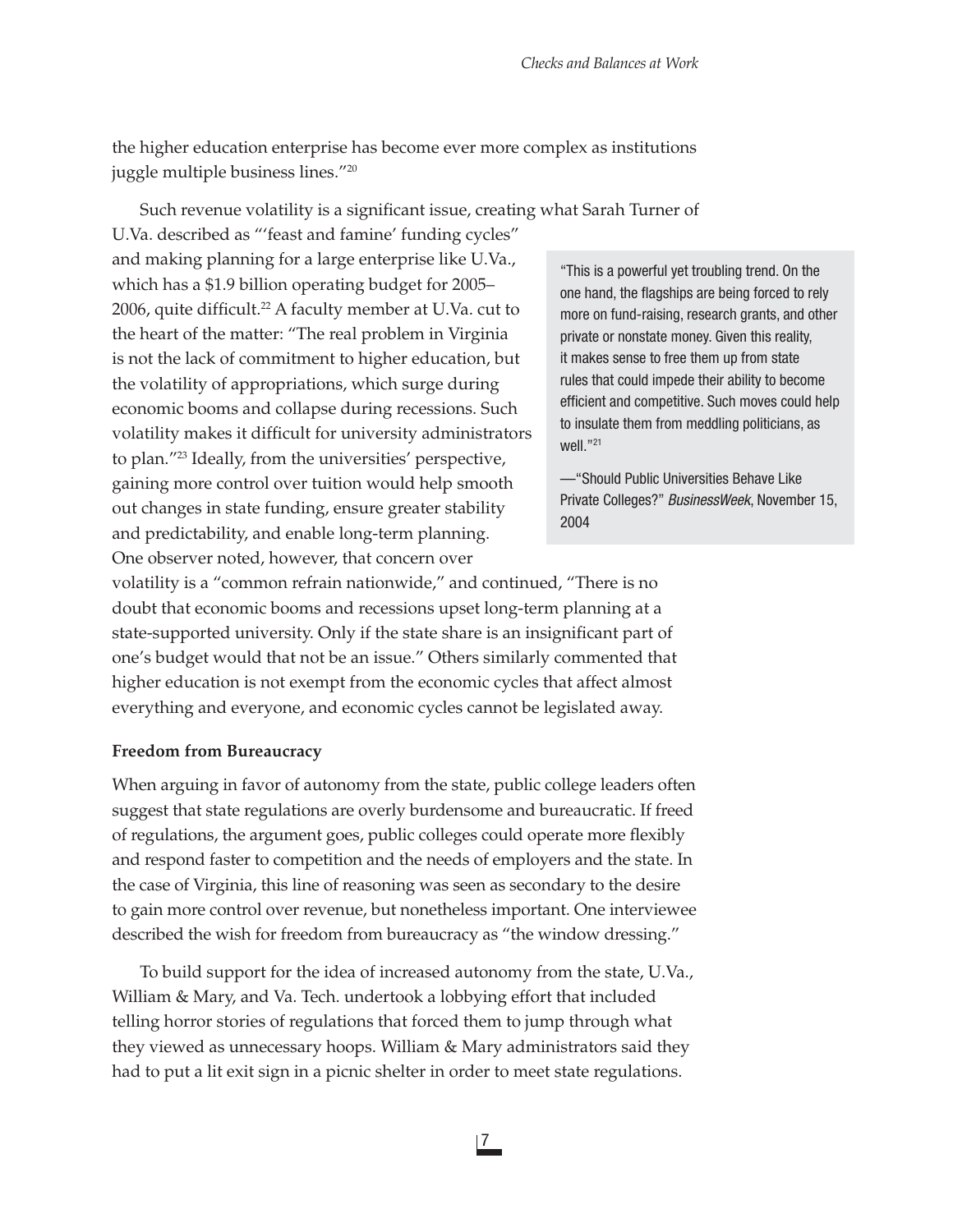"Everybody thinks that what we want to get out of this thing is more autonomy….That's only a piece of what we want….The big thing for us…is that we want to be able to develop strategic business plans for the University of Virginia. If you include the hospital, we are a \$1.6 billion a year operation….If we want our engineering school to move from the 31<sup>st</sup>-best engineering school in the nation as determined by *U.S. News & World Report* to the top 25 in the next five years, we have no way of knowing what resources we will have over that five-year period to devote to the engineering school to get to the 25<sup>th</sup>-best school....The Legislature... determines what we can charge our customers, our customers don't know what that's going to be on a year-to-year basis….We don't know how much money we're going to get from the General Assembly….What Fortune 500 company in the nation would be able to survive more than a few years if it didn't develop a business plan?"

—Rob Lockridge, Executive Assistant to the President for State Government Relations, University of Virginia

U.Va. complained of having to apply to the Department of General Services for permission to put up a tent if they learned an outdoor event might be rained out, and pay a fee of \$300 for that review. Often, the approval wouldn't be issued until after the event was over.

While these arguments met with some success, Richmond observers also expressed some frustration that the institutions were exaggerating. Virginia's public colleges have their own governing boards, giving them more autonomy than public institutions of higher education in more centralized states.<sup>24</sup> Several people also suggested that some of the stories used to elicit shock or sympathy about the level of bureaucracy were resolved years ago. As John Bennett, the secretary of finance, described it, "Some is rhetoric, some is reality, and it's impossible to separate the two."

# **The Original "Charter" Proposal**

The leaders of U.Va., William & Mary, and Va. Tech began meeting with public officials and making public statements about seeking more autonomy as early as 2002.25 In spring 2003, meetings with Senator John H. Chichester, chair of the Senate Finance Committee, and

Delegate Vincent Callahan, chair of the House Appropriations Committee, convinced the universities that they had adequate support to move forward. The universities retained the services of two firms, Reed Smith and McGuireWoods Consulting, to assist them with the lobbying effort and with writing the legislation.

The universities worked behind the scenes to draft what would become known as the "charter proposal." Under this original proposal, the three universities would have been designated as "Commonwealth Chartered Universities," hence the nickname "charter proposal." The proposal included a reassertion of the institutions' boards of visitors' right to set tuition and fees, and granted the universities greater control over all revenue sources. A key provision was that the universities would no longer have been treated like other state agencies; rather, they would have been political subdivisions of the Commonwealth, a status akin to that granted to counties, cities, and towns.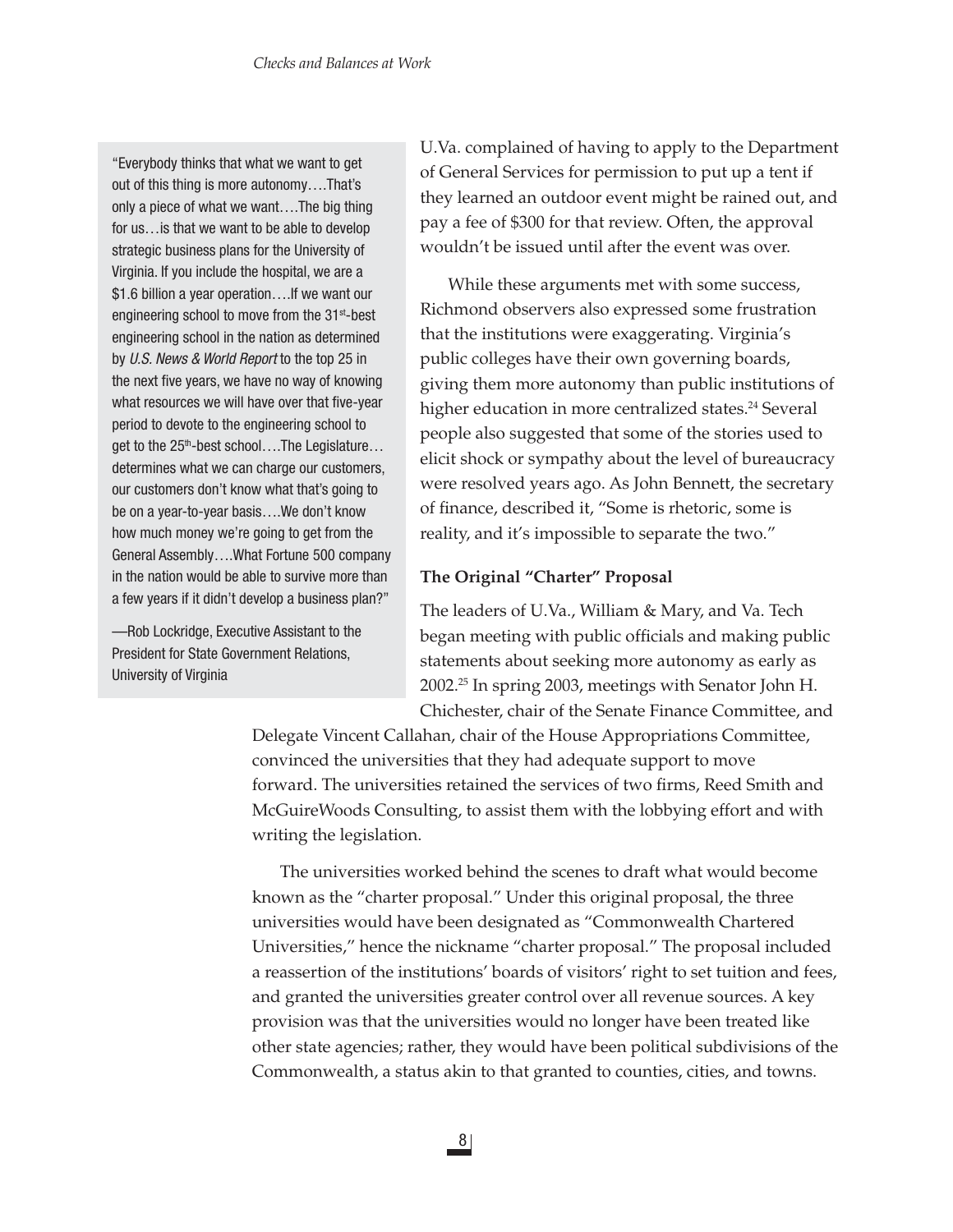As political subdivisions, the universities would have been exempted from the constitutional requirement that state agencies deposit all non-general fund monies, which includes tuition and fees, into the state treasury. Therefore, they would have had the ability to hold and invest their revenues, including tuition and fees.

Other benefits included being exempted from state laws concerning capital projects not "funded in whole or in part by a general fund appropriation" and other operational freedoms, such as the ability to adopt their own policies and procedures related to procurement and personnel.<sup>26</sup> The proposal did not, however, include any governance changes. The governor would have continued to appoint members of the universities' boards of visitors.27

In exchange for this high level of autonomy, the three institutions offered to accept less new money from the state, conceived of as only accepting \$.90 of every new dollar appropriated to the institutions.28 "We would not expect proportionately to get the same increase in state funds in the future that nonchartered institutions would expect to get," said Leonard Sandridge, U.Va.'s executive vice president and chief operating officer, in spring 2004.<sup>29</sup> The three institutions advancing the proposal suggested that by relinquishing those state dollars, they were freeing up funding that could be invested in other colleges and universities instead. They were also offering to accept 2,500 additional in-state students across the three institutions.

The original charter proposal also sought to emphasize a deliberate tie between funding and tuition and fees. As one reporter described it, "The charter agreements…contain a clause stating that the schools could raise tuition and fees higher—as well as accept additional out-of-state students—if the state fails to meet its funding obligations."30

However, in response to the state's budget crisis, a controversial tax reform effort was underway. By late 2003, Senator Chichester warned the universities that tax reform would be the focus of the 2004 session of the General Assembly, and that the higher education legislation would be too much of a distraction.<sup>31</sup> Thus, in the 2004 legislative session, Senator Chichester introduced a resolution to establish a joint subcommittee to study administrative and financial relationships between the Commonwealth and its institutions of higher education. Meanwhile, Delegate Callahan and Senator Thomas Norment introduced the charter proposal as HB1359 and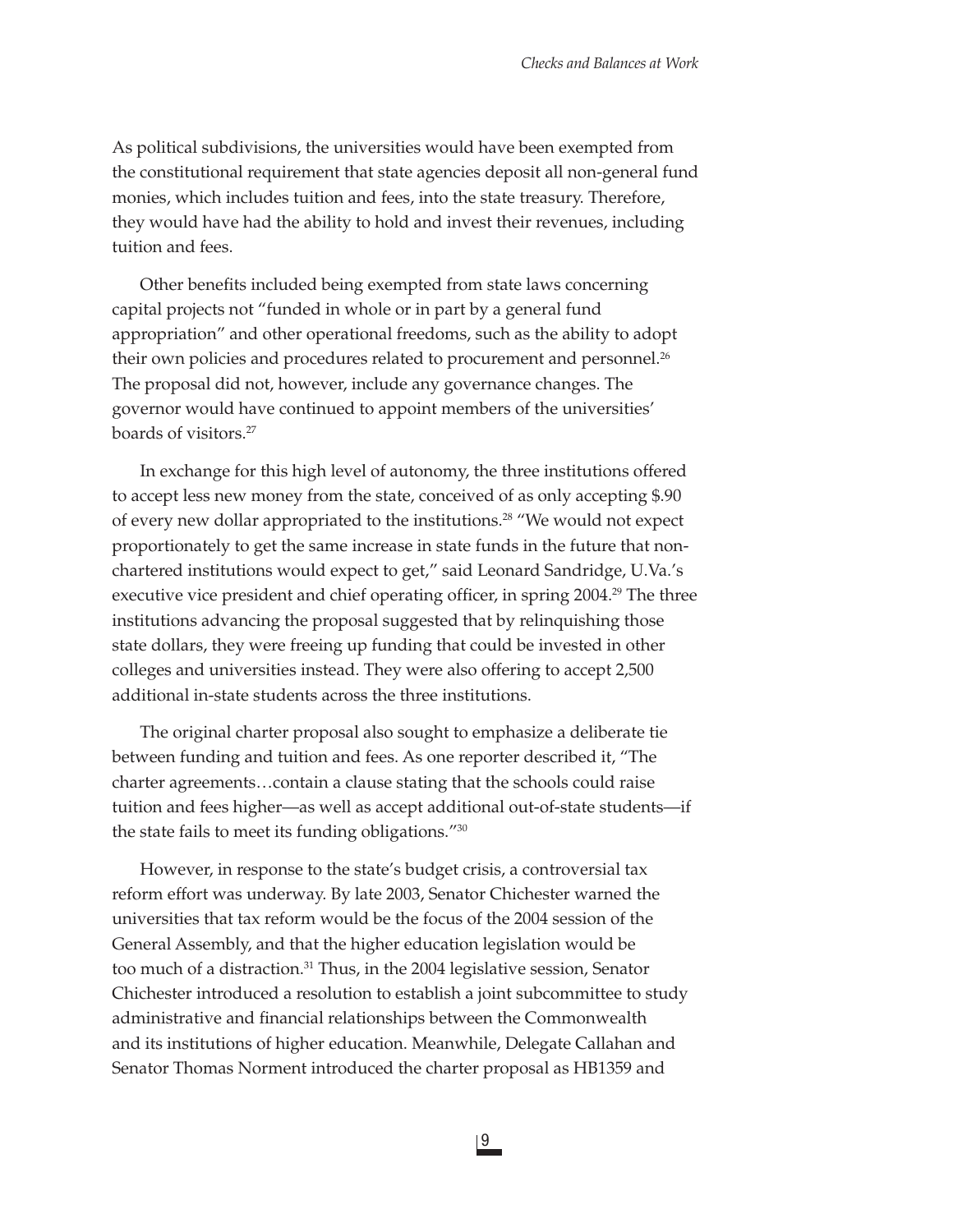SB 638—both titled the Chartered Universities and Colleges Act of 2004 which were ultimately carried over to the 2005 session and eventually became the basis for the Restructuring Act of 2005.32

# **Resistance to the Original Charter Proposal**

Several interviewees commented that there was widespread support for the idea of greater autonomy for the public colleges and universities. Peter Blake, Virginia's secretary of education from the summer of 2005 until the end of Governor Warner's term in January 2006, described the state's position as "less interested in processes and more interested in results." Given the fluctuations in tuition policy over the preceding years, there was a general sense that the state was an "unreliable partner" (a description used by several interviewees) and that tuition controls were bad policy, and some faith that, if given the chance, institutions would maneuver deftly in the marketplace and make wise choices.<sup>33</sup> General Assembly members conceded that funding had been volatile, and while they were unwilling to say they would never intervene again, one observer said the legislators agreed that "instability is not conducive to long-term health." Still, significant reservations about the charter proposal itself surfaced among lawmakers, the other public colleges, and an alliance of faculty, staff, and students at the University of Virginia.

The move by the universities to become political subdivisions was especially worrisome for some in the administration and the General Assembly. For them, it signaled a serious departure from Virginia's long and symbolic history of public higher education. Belle Wheelan, Virginia's secretary of education until summer 2005, commented, "It's almost like seceding from a union."<sup>34</sup>

The attempt to codify an explicit tie between state funding and tuition increases while also giving institutions full authority to set their own tuition creating a seesaw of sorts between levels of state funding and tuition—was another area of contention. Some people at the state level did not want to see the state contractually obligated to fund higher education to a prescribed level. In the words of one observer, the charter proposal would have "codified a funding formula" and not allowed the General Assembly to "intervene in the public interest" if there were problems down the road.<sup>35</sup>

A significant concern voiced throughout the negotiations was that allowing the public colleges to set their own tuition would lead to substantial increases, harming access for low-income students. The dominant view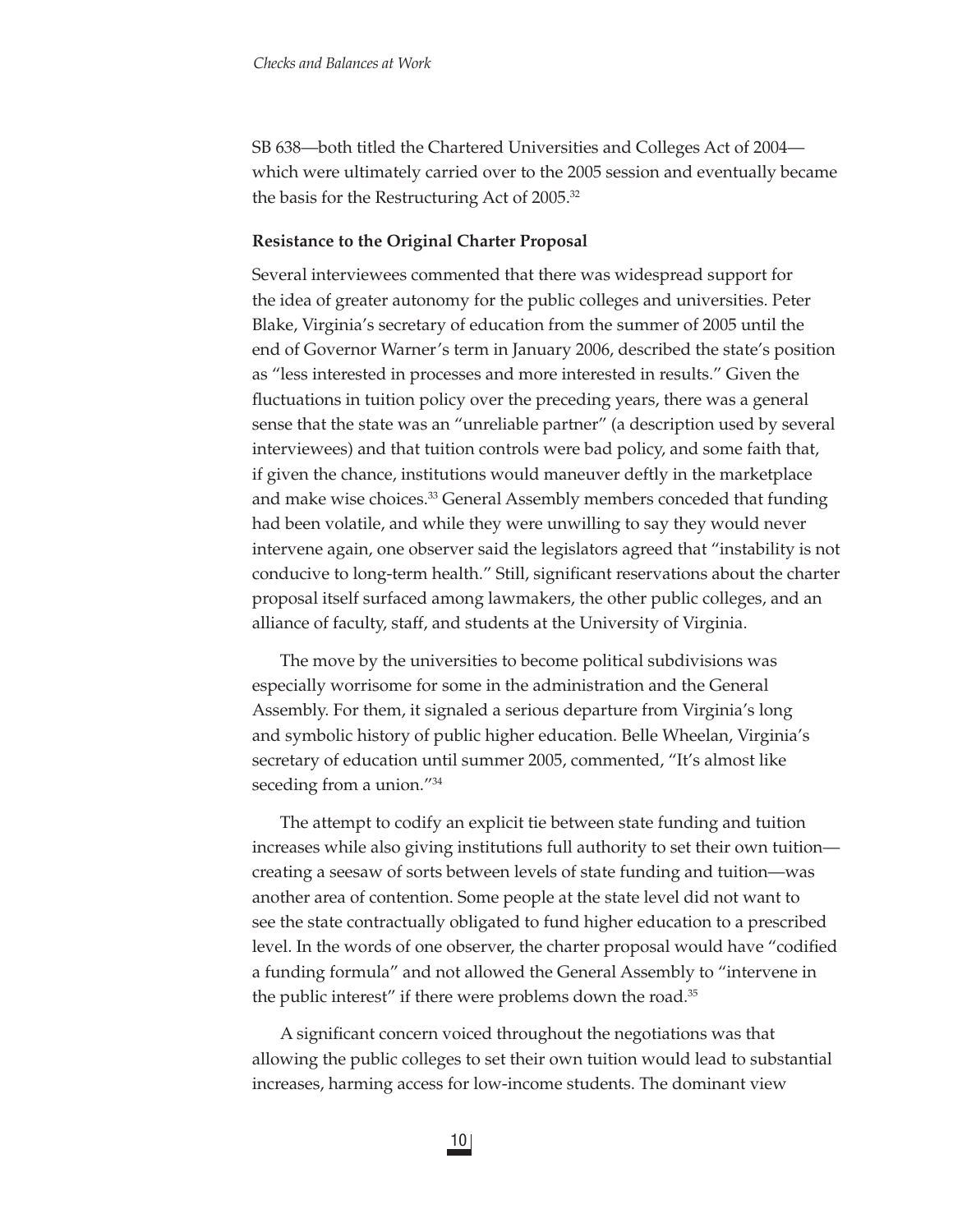was that the three universities believed they could get away with charging much higher tuition, as this quote from the *Virginian-Pilot* reflects: "The three institutions believe they are in such high demand that they could increase tuition without pricing themselves out of the market. They don't have the power to do that now, because tuition is capped by the General Assembly."36

The original charter proposal did not include any new accountability, another point that troubled many. The sense in Richmond was that the three universities advancing the charter proposal wanted the ability to raise tuition at will without giving anything to the state in return.

This issue seemed all the more worrisome after the higher education policy analysis newsletter *Postsecondary Education OPPORTUNITY* published a report in February 2004 showing that U.Va. ranked dead last out of all 50 flagship universities in the nation with only 8.6% of low-income students on Pell grants enrolled.37 A May 2005 *New York Times* article that explored class and social mobility in America, and ways that elite colleges are—or are not helping to address educational gaps between low-income and more affluent students also included troubling data about low enrollment levels of lowincome students at U.Va.38

It also became clear that the other public colleges were skeptical of anything that treated the three elite universities differently. Although the charter proposal did not specifically say that it affected only U.Va., William & Mary, and Va. Tech, it did suggest that those universities were already approved for pilot decentralization initiatives and so their participation would be automatic. It is important to note, however, that despite the fact that the legislation didn't exclude others, it was widely seen as only meant for those three institutions. Given their prestigious status in the state, any undertaking by the three was immediately cast in tones of elitism. U.Va., William & Mary, and Va. Tech., on the other hand, felt that they were "pioneering on behalf" of all the public institutions, as one administrator described it.

There were also worries that the proposal would create a two-tiered system. Without the political power of the three most prestigious institutions, lobbying for state funding would be a more difficult undertaking for the rest of the public colleges. As Longwood University President Patricia Cormier told the *Washington Post*, "When you look at those institutions, they do have a power base in the General Assembly. Not having them at the table causes us concern. We don't want to lose their voice."39

11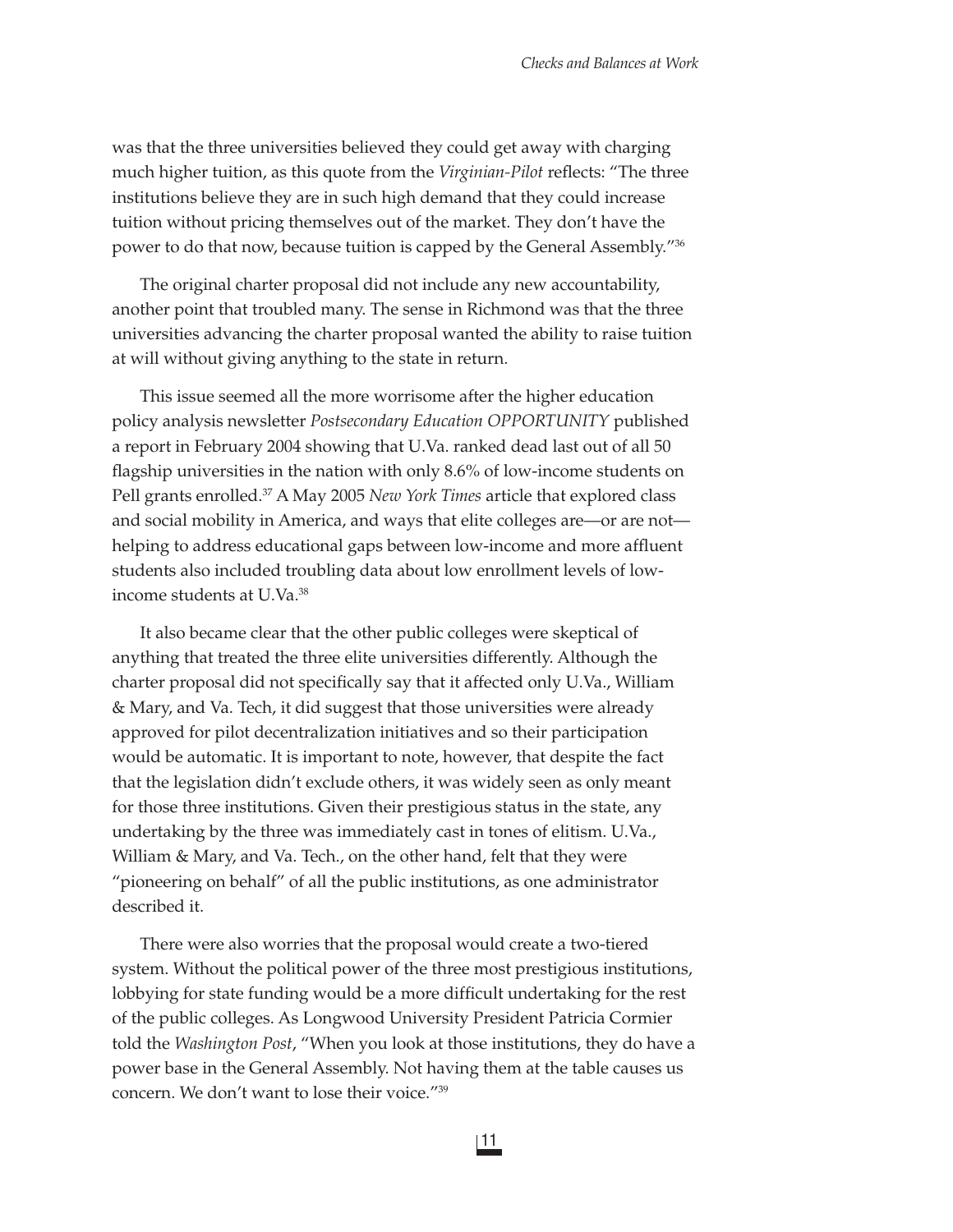The idea of the three universities returning 10% of new funding to the state didn't sit well with many onlookers either. The other public colleges did not like the precedent. Legislators found it difficult to see the logic in an argument that said universities weren't getting enough money from the state, but that offered to return money at the same time. In addition, many doubted that the forfeited 10% would actually be funneled into other higher education institutions.

At the state level, there were concerns about what would happen to statewide programs—such as health care, retirement, and joint purchasing—if U.Va., William & Mary, and Va. Tech withdrew. For example, these colleges employ some of the most educated and wealthiest personnel in the state system. Because higher education and wealth levels often translate to better health, removing these personnel from the state health care system would put a burden on those remaining, potentially forcing them to pay higher premiums. For the retirement system, the three universities wanted their classified staff $\mathbb{I}$  to be able to choose between the current Virginia Retirement System (a defined benefit) and an alternative defined contribution program. The state opposed this plan because those who contribute to the retirement system now are funding current retirees. If the state allowed a large group to leave this system, it would diminish the pool of employees paying for those who are currently collecting benefits.

At the campus level, the Faculty-Staff-Student Alliance (the Alliance) formed at U.Va. to oppose the charter proposal. The Alliance opposed the charter proposal based on concerns over two main issues: classified staff being removed from the state human resources system, and the potential for tuition increases to lead to a wealthier and more homogeneous student body. A key participant in the Alliance was the Staff Union at U.Va.,\* which continues to assert that classified staff at the Medical Center have suffered under the new personnel system enacted after the Medical Center was granted heightened autonomy, receiving fewer pay raises and benefits than university staff who have remained in the state system.<sup>40</sup> (Administrators at U.Va., on the other

*<sup>¶</sup> Classified staff are "Employees who are assigned to positions within the occupational families listed in the Commonwealth's Compensation Plan. These employees are covered by the provisions of the Virginia Personnel Act (Title 2.2, § 2.2-2900 of the Code of Virginia), once they have completed the probationary period." University of Virginia Department of Human Resource Management,* Policies and Procedures Manual*, July 1, 2005, http://www.dpt. state.va.us/hrpolicy/policy/pol1\_01Introduction.doc (March 31, 2006).* 

*<sup>\*\*</sup> Virginia is a right-to-work state, so there isn't collective bargaining.*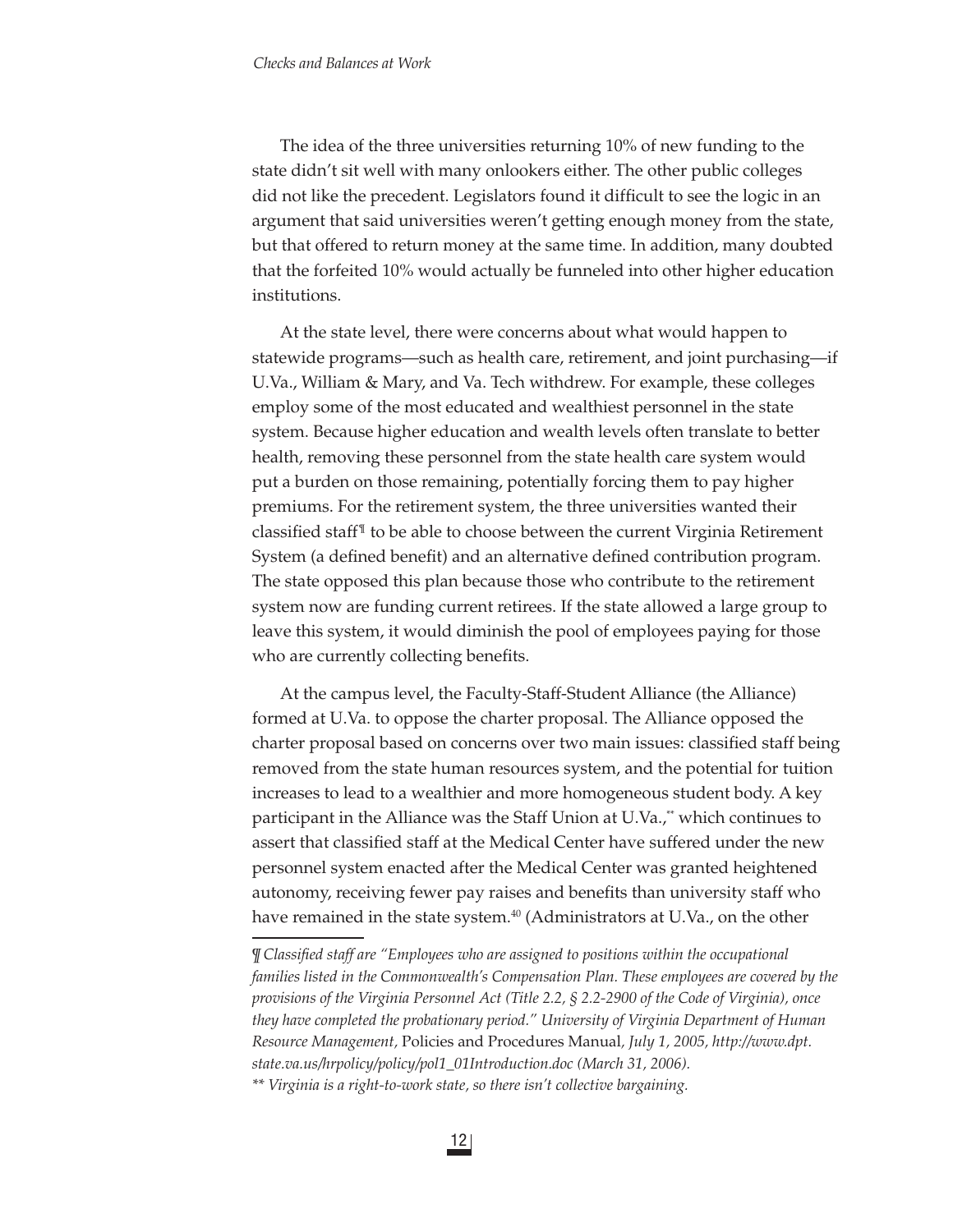hand, maintain that employee turnover at the Medical Center is down and salaries are up compared to the state system, and that they have instituted a performance-based pay system that rewards hard work.)

The Alliance published op-eds, held a teach-in, and made its opposition clear at employee briefings. Although the Alliance mounted a fairly vocal opposition, many commented that, outside of this group, the campuses were largely silent. Still, David Breneman, as an informed observer, commented that the staff opposition was very important politically, and continued to influence lawmakers and other stakeholders throughout the process of modifying the charter proposal and later codifying the Restructuring Act. Ultimately, the Charlottesville delegate, Mitch Van Yahres (D), voted against the Restructuring Act because he aligned with the Staff Union.

U.Va.'s faculty senate formed an ad hoc group to analyze the charter proposal. Some faculty members, deeply committed to teaching at a public university, were concerned about whether U.Va. would retain its public mission. The faculty senate sent a statement to the General Assembly just before the 2005 session asserting its desire to be more included in anything that would affect its university to such a degree. That statement said, "We value and support the University administration's efforts to create a new model for a premier public university," and went on to outline four primary areas of concern in which the faculty wanted a voice: commitment to public higher education; economic diversity and quality of the student body; employment conditions and quality of the staff; and governance.<sup>41</sup>

Seconding concerns over tuition was the Parents Network for Affordable Tuition, a group formed by U.Va. alumnus Tom Gayner. The Network released a statement on January 18, 2005, saying it was "concerned that the charter movement will cause tuitions to increase at an accelerating pace and damage both the economic vitality of Virginia and access to higher education for Virginia's families."42

The opposition at U.Va. did not spread to other campuses. As one observer noted, "The locus of opposition was U.Va." At Va. Tech, there was never an organized movement against the proposed changes, though an administrator suggested that some faculty and students voiced concerns. Similarly, a professor at William & Mary suggested that charter status was not a high priority for people there, and that many were generally supportive of "getting the state out of the operation."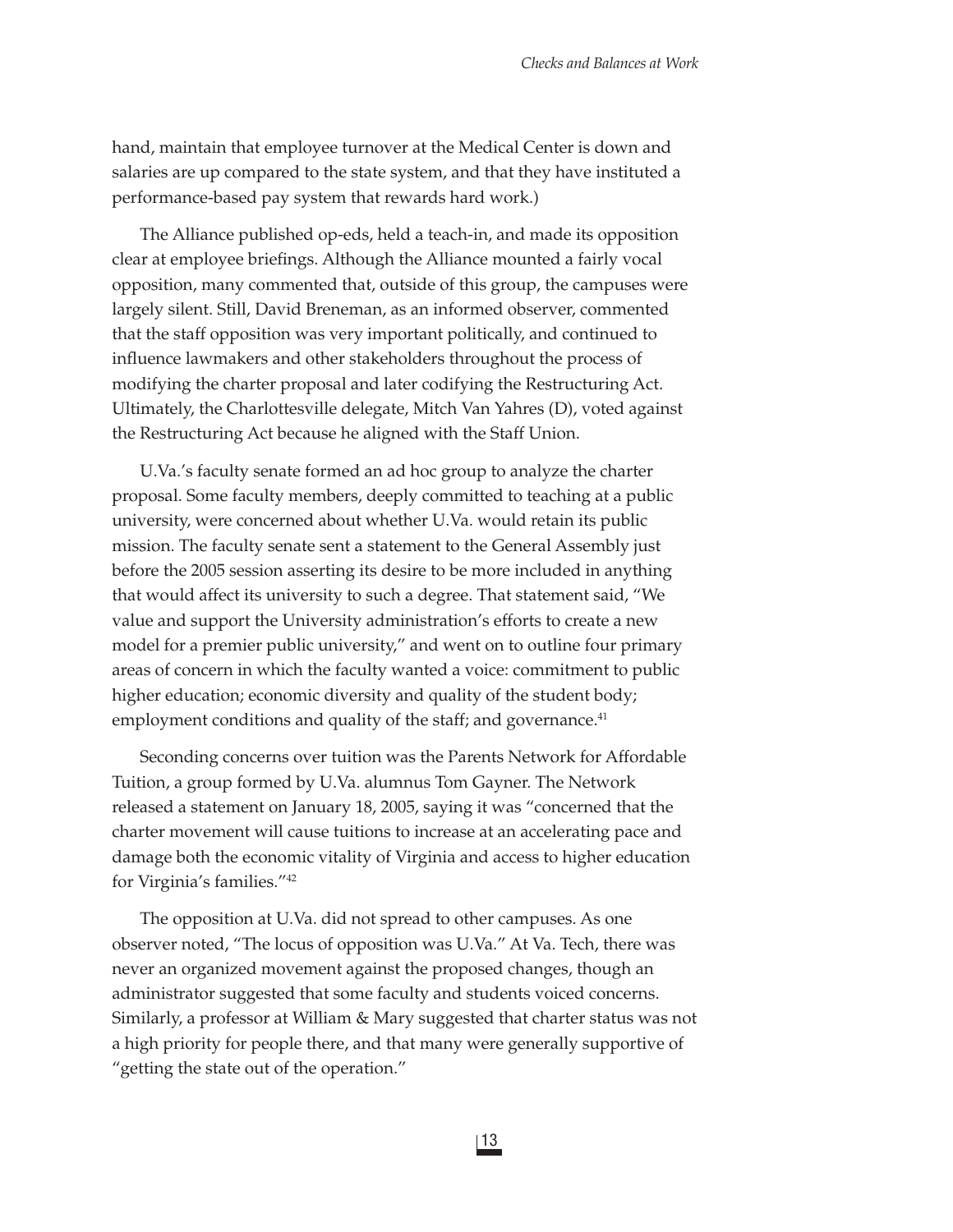# **TRACK 2: GOVERNOR WARNER'S HIGHER EDUCATION AGENDA**

"'Thomas Jefferson founded U-Va. to be a public university; he chose to establish it with a powerful link to the state, both in funding and oversight,' said Jeffrey Rossman, a U-Va. professor who helped lead opposition to the original [charter] bill. 'He felt democracy could only be strong if aristocracy of birth was replaced by aristocracy of merit. That could only happen if high-quality education were available to all ranks of society.'"43

—*Washington Post*, April 6, 2005

Governor Mark Warner took office in 2002 amid a serious budget crisis. To address the crisis, he took steps that included budget reductions for state agencies averaging 20% statewide, making for a difficult start.<sup>44</sup> Onlookers were unsure of how successful he would be as a governor. Virginia governors are not permitted to seek office for consecutive terms, so the pressure to make a mark in four years is intense. As Pat Callan, president of the National Center for Public Policy and Higher Education, characterized it, "Virginia is a no-forgiveness state for governors. One or two mistakes, and you're out of office before you can fix them."

Upon entering office, Warner made higher education a priority. He made a point of meeting with many college presidents, as well as with national higher education experts; he identified the areas of higher education on which he wanted to focus; and he held a higher education summit. In fall 2002, voters passed a \$900 million general obligation bond issue for higher education, which Governor Warner had championed vigorously.45

In 2003, Virginia became one of five states involved in the National Collaborative for Postsecondary Education Policy (the Collaborative), which was a joint effort of the Education Commission of the States, the National Center for Higher Education Management Systems, and the National Center for Public Policy and Higher Education. The Collaborative helped states examine their performance in higher education and their existing higher education policies, with the goal of "modifying policies in order to improve results."<sup>46</sup> In Virginia, some of the Collaborative's key findings included:

- Long-standing, deep disparities in educational opportunity by race, class, and geographic region, which are likely to be exacerbated in the future as the state experiences disproportionate growth among black and Hispanic youth;
- A lack of alignment in the early childhood through college  $(P-16)$ educational system, leading to inadequate performance in student preparation, persistence, and completion;
- A lack of collaboration and seamless transfer between higher education sectors; and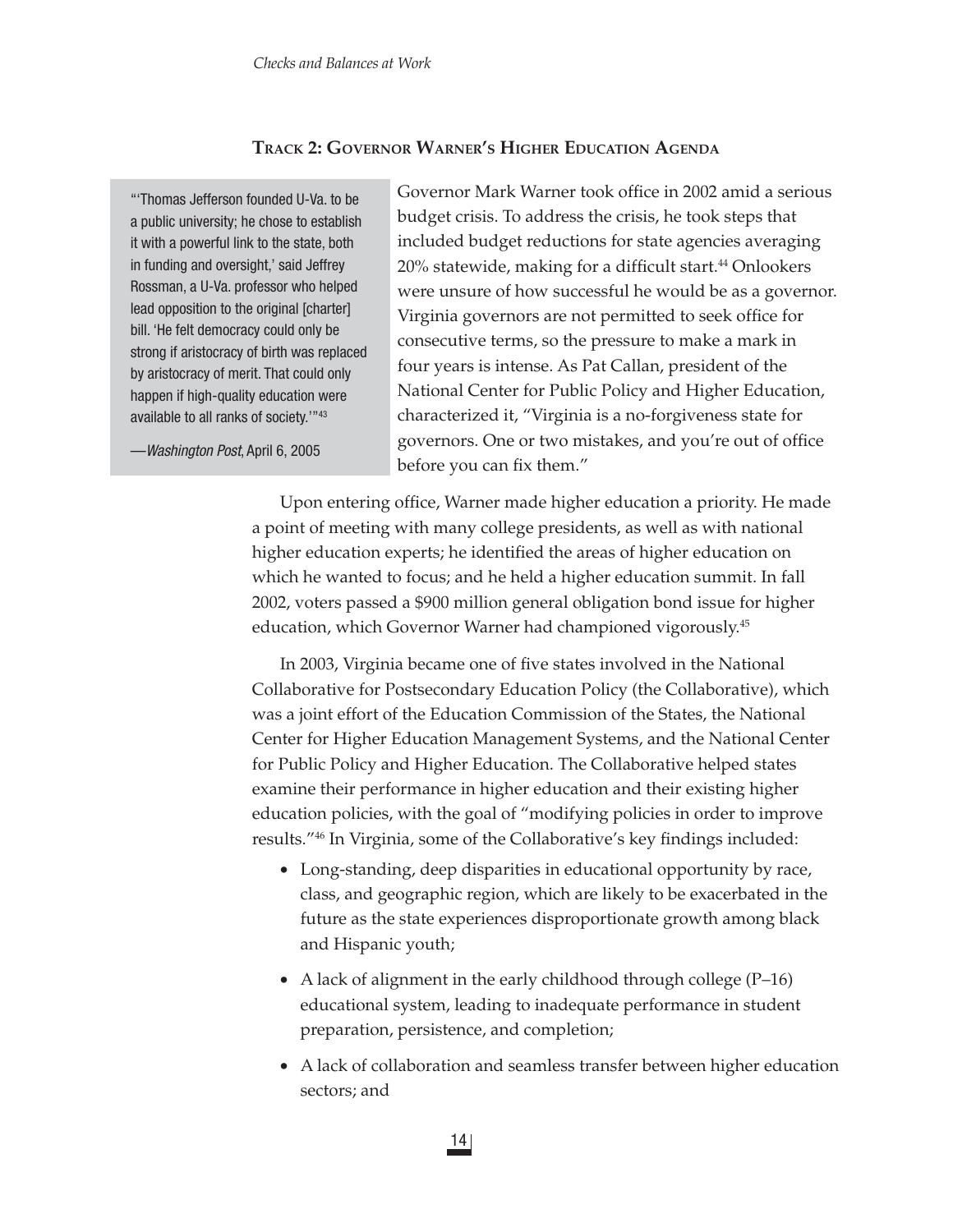• A reminder that while the state is home to many outstanding colleges and universities, they were not working together toward a common agenda for the state.

The Collaborative also highlighted the existing chasm between the mechanisms used for setting state appropriations, tuition, and student aid, which do not allow for linkages between these critical financial resources and levers. A key Collaborative goal was to suggest the best means for the Commonwealth to "leverage the assets of [its higher education system] to serve public purposes."<sup>47</sup>

Based on these findings, the Collaborative recommended, among other things, creating a P–16 Council to improve the alignment between the various sectors of education; improving transfer between the two- and four-year colleges; setting aggressive goals for increased postsecondary participation and completion; providing higher levels of need-based financial aid; decentralizing responsibility for management to the institutional boards of visitors; reinvigorating the State Council of Higher Education with a more strategic mission; expanding research capacity; and framing a long-term agenda for higher education's critical role in the future of the Commonwealth.

With discussions sparked by the Collaborative about higher education's public purposes underway, the governor and a group of Virginia's leaders embarked on a process designed to illuminate the state's educational needs.

# **THE TRACKS CROSS: THE NEGOTIATIONS BEGIN**

These varied initiatives converged in 2004. To quickly recap what has happened to date: U.Va., William & Mary, and Va. Tech have put forth the charter proposal, but it has been tabled until the 2005 legislative session. Governor Warner has been working with the Collaborative and is starting to formulate ideas for a higher education agenda. Governor Warner and a bipartisan legislative alliance including Senator John Chichester (R) and Senator Edd Houck (D) are in the throes of a contentious battle over instituting a tax increase to ameliorate a budget deficit and structural imbalances. A joint subcommittee to "study administrative and financial relationships" for higher education has been formed. Key stakeholders have voiced support for the idea of greater autonomy for the colleges and universities and agreed that state funding for higher education has been volatile, but still have some serious reservations about the charter proposal itself.

15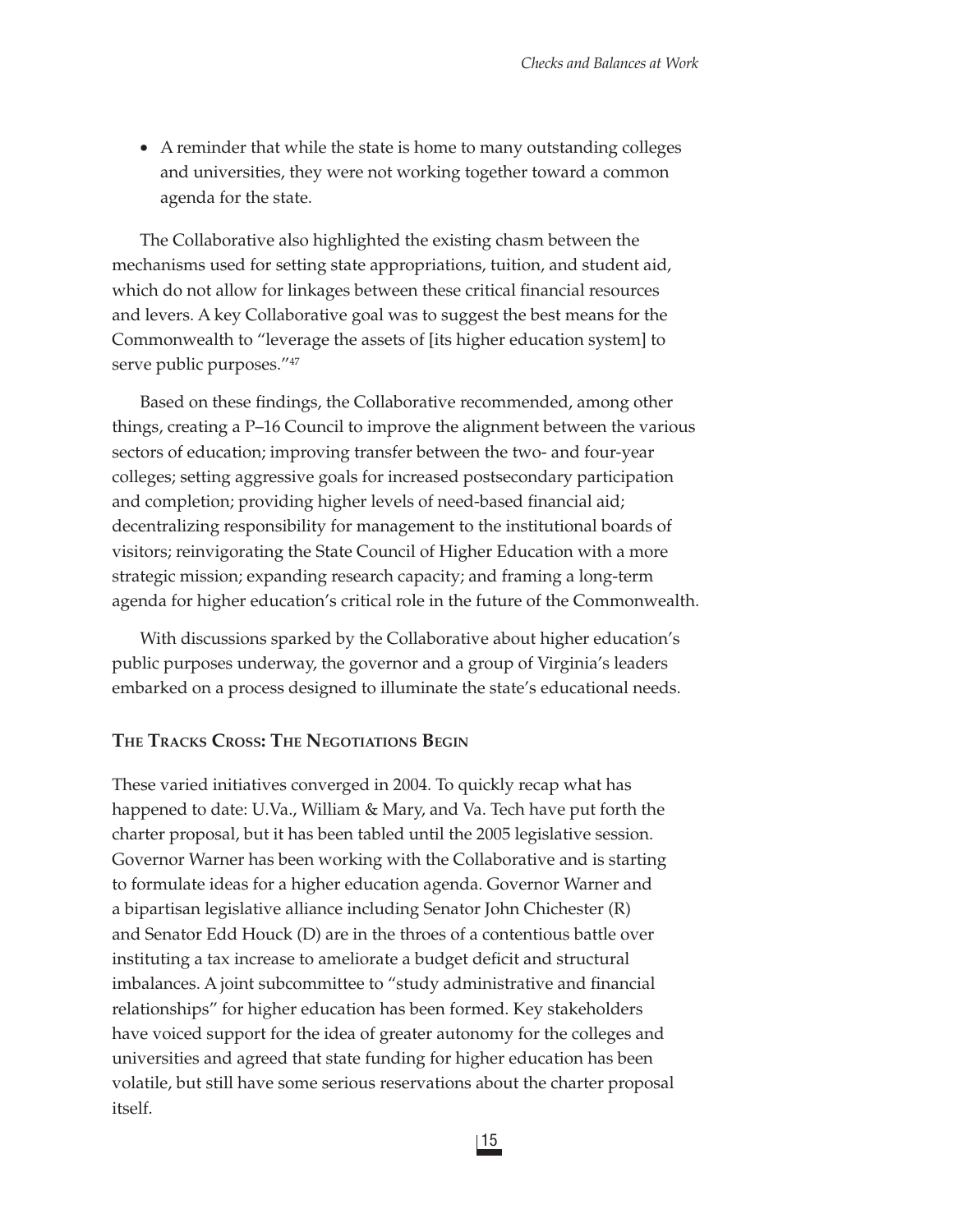In 2004, Governor Warner gained national attention after pushing through, with bipartisan support, a tax increase package that included a \$278 million boost for higher education.<sup>48</sup> Buoyed by that success, the governor was now ready to turn his attention to the higher education charter proposal. Described by several observers as a quick study and a good listener who surrounds himself with smart people, the governor was eager to put forward a proposal of his own for higher education, rather than being "run over" (as one interviewee put it) by the universities, as some believed would happen.

A flurry of negotiations took place throughout the summer and fall of 2004, described by some as a good and healthy process. The three universities promoting the charter proposal undertook a serious lobbying effort. The Virginia Business Higher Education Council, which was generally supportive of greater autonomy for public higher education, worked to educate business leaders and college presidents about the restructuring ideas on the table.

In August 2004, Glenn Dubois, chancellor of the Virginia Community College System, took over as chair of the Council of Presidents, which is composed of the presidents of Virginia's public colleges. As head of the community college system, Dubois saw an opportunity to solve some of the bureaucratic issues his colleges faced. However, at that time, the fact that the charter proposal only included the three most prestigious universities was causing conflict within the Council of Presidents. In Dubois' opinion, the Council could not have supported the original charter proposal, and it was unlikely that the legislation would pass without the support of all the public college presidents. The writing was on the wall. As Dubois suggested, "Our strength is working together. When we're divided, it's just a clear signal to the Legislature that they don't have to do anything."

The governor continued to work with the Collaborative and consult with national experts, including Aims McGuinness of the National Center for Higher Education Management Systems, Pat Callan of the National Center for Public Policy and Higher Education, Jane Wellman of the Institute for Higher Education Policy, and David Breneman of the University of Virginia. They pushed the governor to think in terms of how higher education connects to the future of the Commonwealth and contributes to public priorities. As reported in the *Washington Times* in September 2004, Governor Warner asserted the state's needs while talking to reporters: "Mr. Warner said he does not oppose the idea [the charter proposal], but added that the state's long-term interests must be represented during negotiations and that the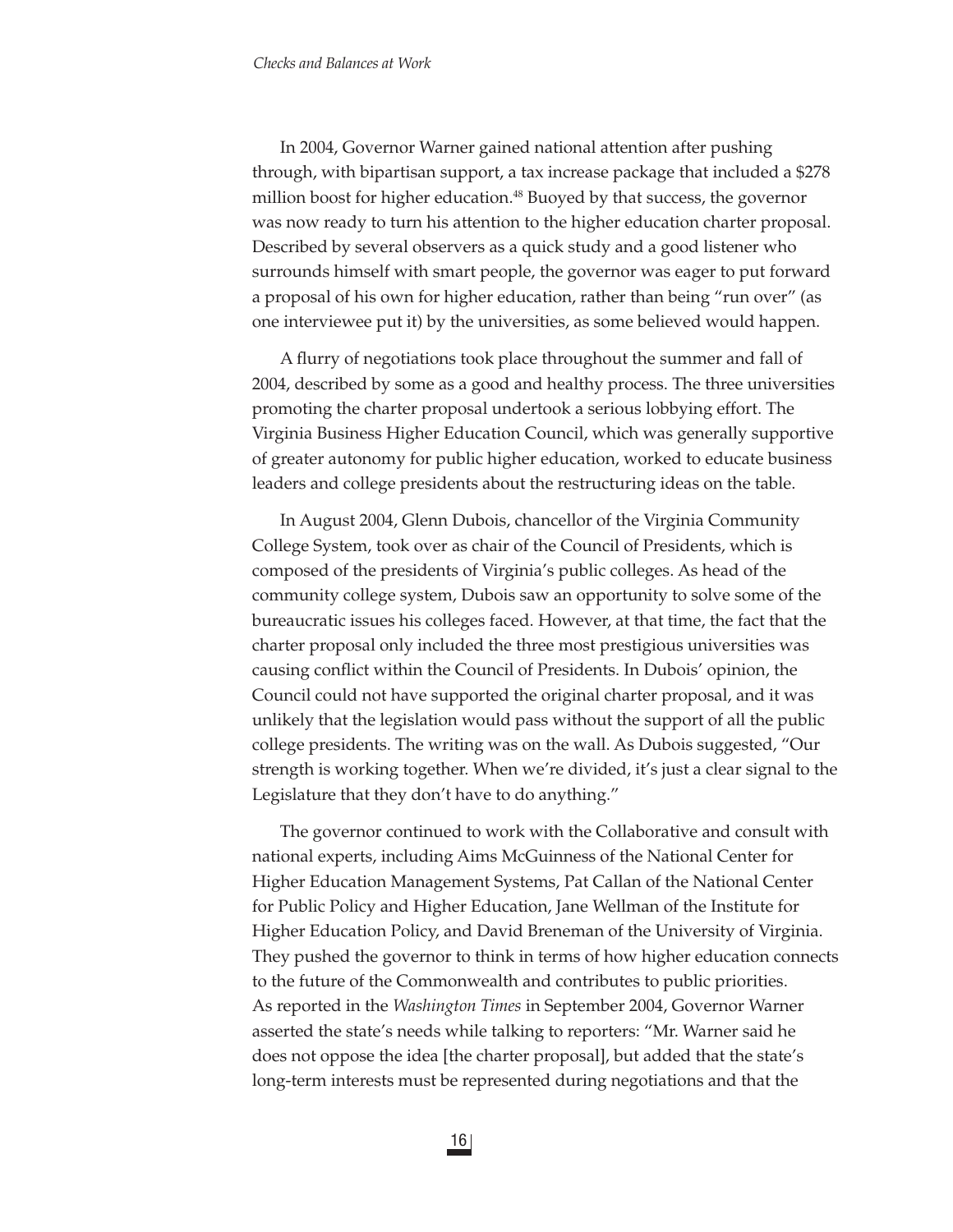schools must commit to increasing their research activities."49 As one observer described the process, Governor Warner said, "We hear you. You need something and we understand that. But let's talk about that process." During fall 2004, Governor Warner also held a series of six town hall-style meetings around the state during which he solicited feedback on the charter proposal, as well as on his other priorities for higher education.<sup>50</sup>

The joint subcommittee held sessions to work through the proposal. Senator Chichester was "look[ing] under the covers," trying to assess the longer-term implications of autonomy. Aims McGuinness was asked to present at a joint subcommittee meeting in October 2004. A legislative staff member present at that meeting suggested that McGuinness' comments represented a turning point for the legislators. As the staff member described it, McGuinness reminded them that even if the state has a few great institutions, the higher education system still might not meet statewide goals.

U.Va., William & Mary, and Va. Tech undertook a significant effort to meet with the other public college presidents, describe the legislation, and gain their support. The idea of including all the public colleges was floated. Dubois convened a special meeting of the Council of Presidents in October 2004 to talk about the charter proposal head on.

The governor's push for a clear articulation of the state's needs took root, and consensus emerged on the need to describe the ways that higher education must serve the state's needs in the form of a public agenda. Lane Kneedler, the lawyer from Reed Smith who was drafting the legislation, worked with many parties, including legislators and their staff, the Council of Presidents, the State Council of Higher Education for Virginia, the Collaborative, and the governor's office, to develop the public agenda, which expressed the state's need for higher education to provide services ranging from access to higher education to economic development and externally funded research.

Meanwhile, many of the public colleges and universities, such as Old Dominion University and J. Sargeant Reynolds Community College, held informational sessions for their communities and raised the topic at their faculty meetings. According to Sam Jones, William & Mary's vice president of finance, there were approximately 40 public discussions held for William & Mary constituents. U.Va. administrators were navigating the opposition described earlier. Interviewees described the informational sessions at U.Va. as often contentious.

17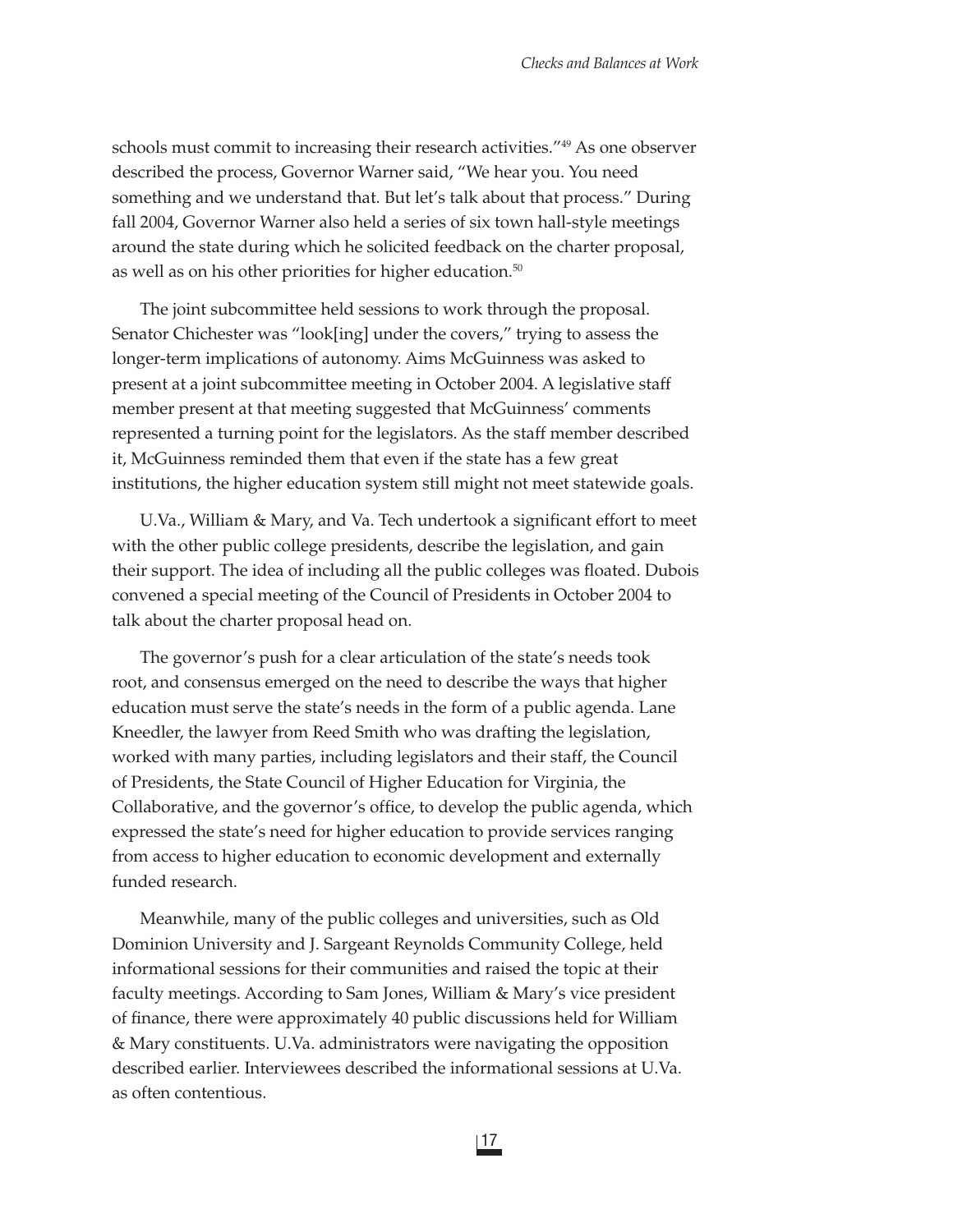As late as January 10, 2005, Governor Warner was still unsure of whether a compromise could be found: "There's no question in my mind that the charter university approach is probably in the best interest of the institution," said Warner as quoted in the *Chicago Tribune*. "But what it needs to be weighed against is, does that also mean it's in the best interest of the state?"<sup>51</sup>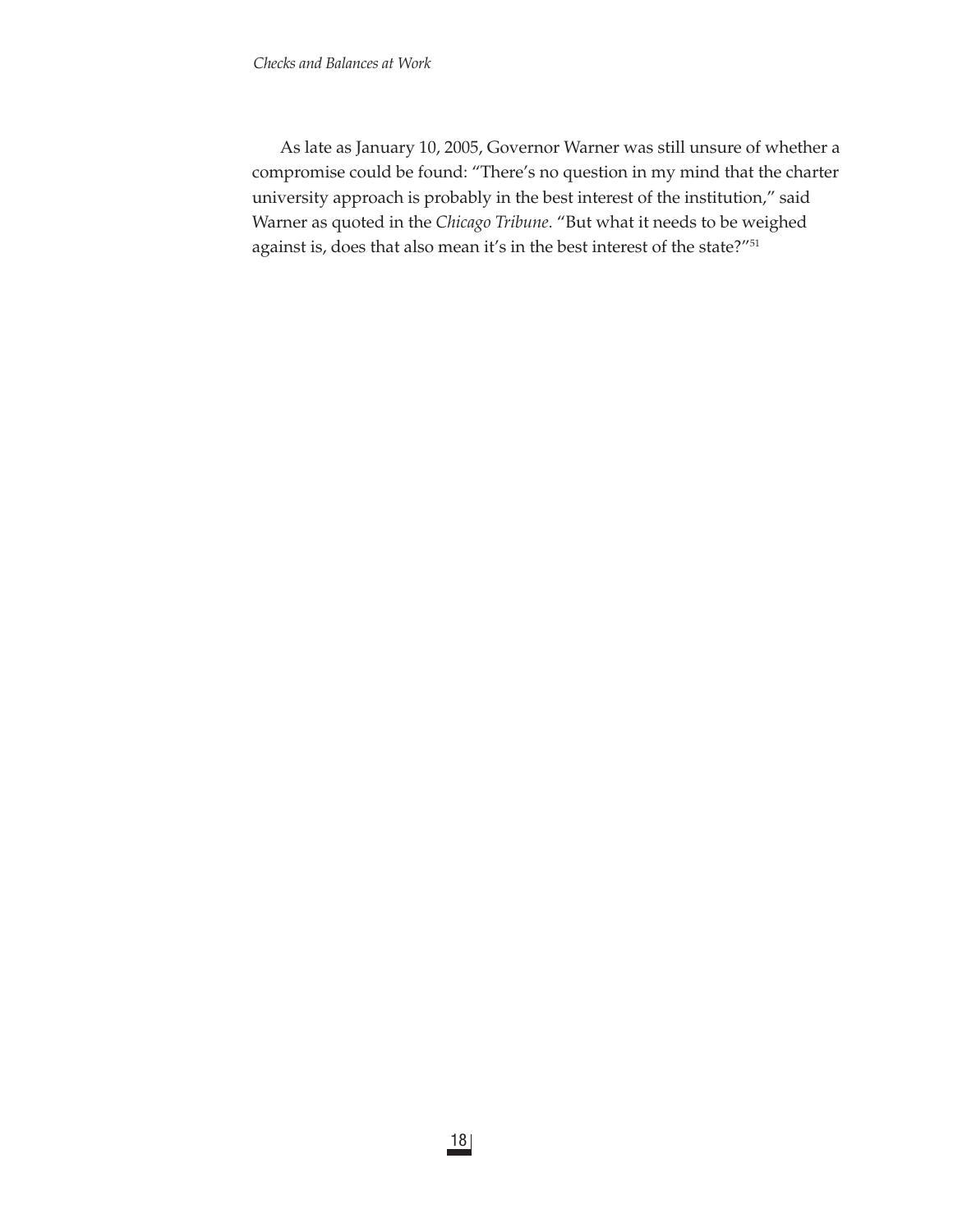# **The Restructuring Act: "Much Is Given, Much Is Required"**

Between 2004 and 2005, the legislation underwent dramatic changes (see Appendices C and D for details and a timeline). One observer dubbed the 2004 charter proposal as the "died and gone to heaven" version, acknowledging that it asked for more than the universities reasonably expected to get. The legislation that ultimately passed was structured as a tradeoff: More autonomy is a positive move for the institutions, but it must be not only coupled with, but in fact also preceded by, a public agenda with clear, measurable, and unambiguous accountability for meeting the state's needs. Secretary of Finance John Bennett said it well when he quoted John F. Kennedy: "For of those to whom much is given, much is required."

In the end, all the public colleges were included, and, significantly, all public colleges and universities remained state agencies. However, it was clear that the three universities interested in charter status still wanted the broader autonomy they originally sought. Thus, a compromise that provides for three differentiated levels of autonomy was born. The other public college presidents, largely pleased that their institutions would also be granted some

autonomy, agreed to support U.Va., William & Mary, and Va. Tech in their bid for even more autonomy in certain areas.

The final legislation enjoyed widespread support, backed by legislators on both sides of the aisle, the governor, the Council of Presidents, the Virginia Business Higher Education Council, and the State Council of Higher Education for Virginia. On January 21, 2005, companion bills HB 2866 and SB 1327 were introduced as the Restructured Higher Education Financial and Administrative Operations Act. HB 2866 was sponsored by Delegate Vincent F. Callahan, Jr. (R); SB 1327 was sponsored by Senator Thomas K. Norment, Jr. (R); Delegate Chris Jones (R) also worked to shepherd the bill. In February 2005, HB 2866 was passed by the Senate with substitute, and the House agreed to the substitute. Governor Warner submitted

# **How Stakeholders Described the 2005 Restructuring Act**

"Evolutionary, not revolutionary."52

"Moving from pre-audit to post-audit."

"Trading process accountability for outcomes accountability."

Seeking "a more stable funding model."

"A long-term planning tool that makes the implications of funding and tuition clear."

*"Returning"* tuition authority to the boards of visitors.

"The Uncharter bill."53

"Trust but verify."54

"The divorce proceedings."

"Son of Charter."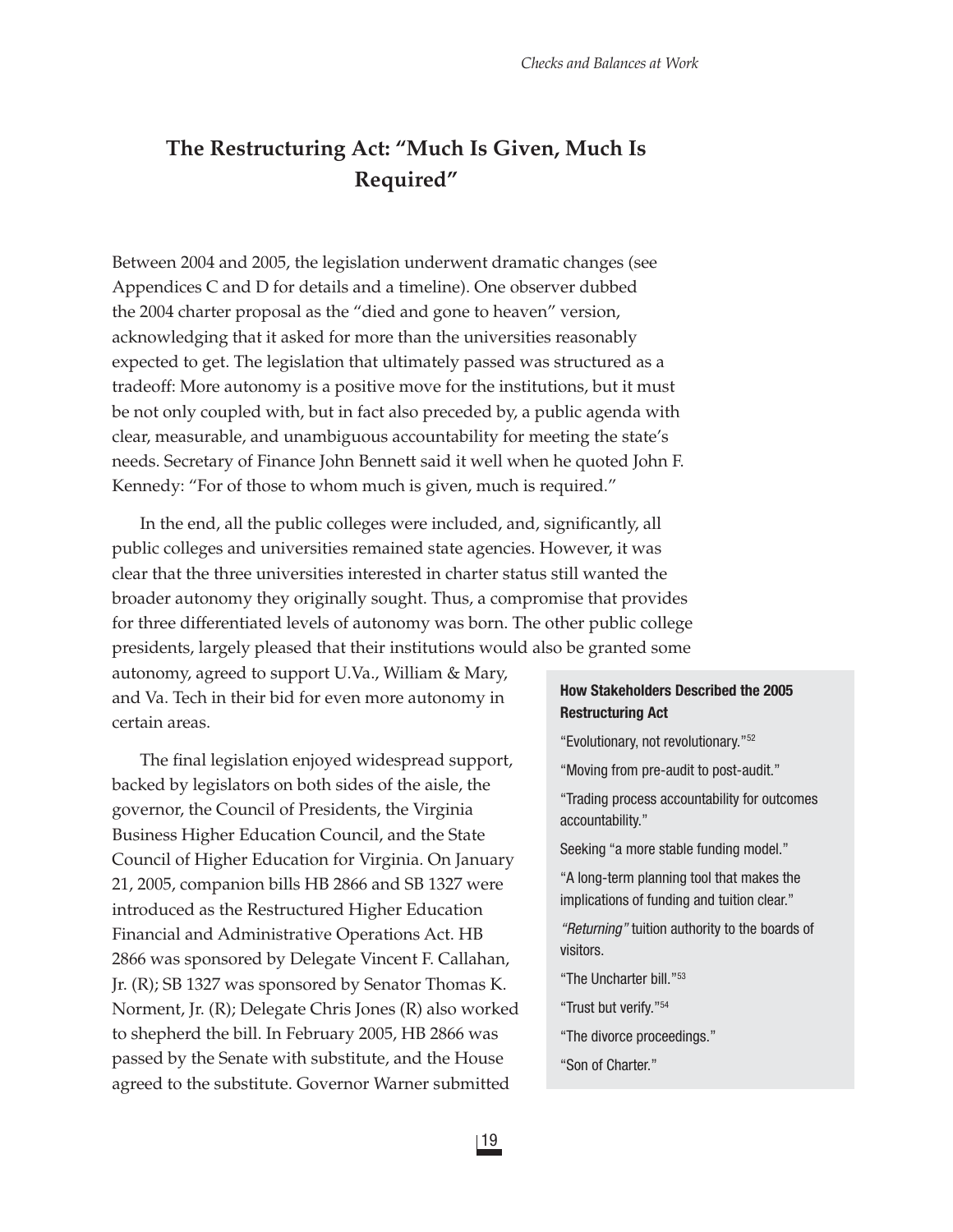amendments to the bill on March 31, 2005, and both houses passed the amended bill on April 6, 2005.

# **"MUCH IS REQUIRED": ACCOUNTABILITY AND THE "STATE ASK"**

It is both important and interesting to note that at one time, some public college leaders assumed that if they didn't like how this legislation shaped up, they would just opt out. The governor, however, made the accountability portion mandatory. Each public college's board of visitors had to pass a formal resolution by August 1, 2005, agreeing to meet the state's goals, and making the boards responsible for ensuring that the state's goals are met.<sup>55</sup> Upon passing the resolution, the colleges automatically became eligible for some operational autonomy in such areas as procurement and construction, but whether they take advantage of this autonomy is their choice (for more information, see the full description of Level I autonomy on page 27).

Governor Warner worked with the Legislature, the State Council of Higher Education for Virginia, and the Council of Presidents to outline a public agenda of 11 performance goals for the institutions in what is referred to as the "state ask." The state ask covers everything from access to higher education to transfer and economic development. In a press release, Warner described the tradeoff between autonomy and accountability in these terms: "In the effort to provide colleges and universities with more predictability and flexibility, we have worked to ensure that Virginians see tangible benefits, like improved access, affordability, and quality."56 The 11 goals, as abbreviated by the governor, follow in shortened form (for the goals as they are fully described in the legislation, see Appendix E):

- [Ensure] [a]ccess to higher education, including meeting enrollment demand
- [Ensure] [a]ffordability, regardless of income
- Provide a broad range of academic programs
- Maintain high academic standards
- Improve student retention and progress toward timely graduation
- Develop uniform articulation agreements with community colleges
- Stimulate economic development, and for those seeking further autonomy, assume additional responsibility for economic development in distressed areas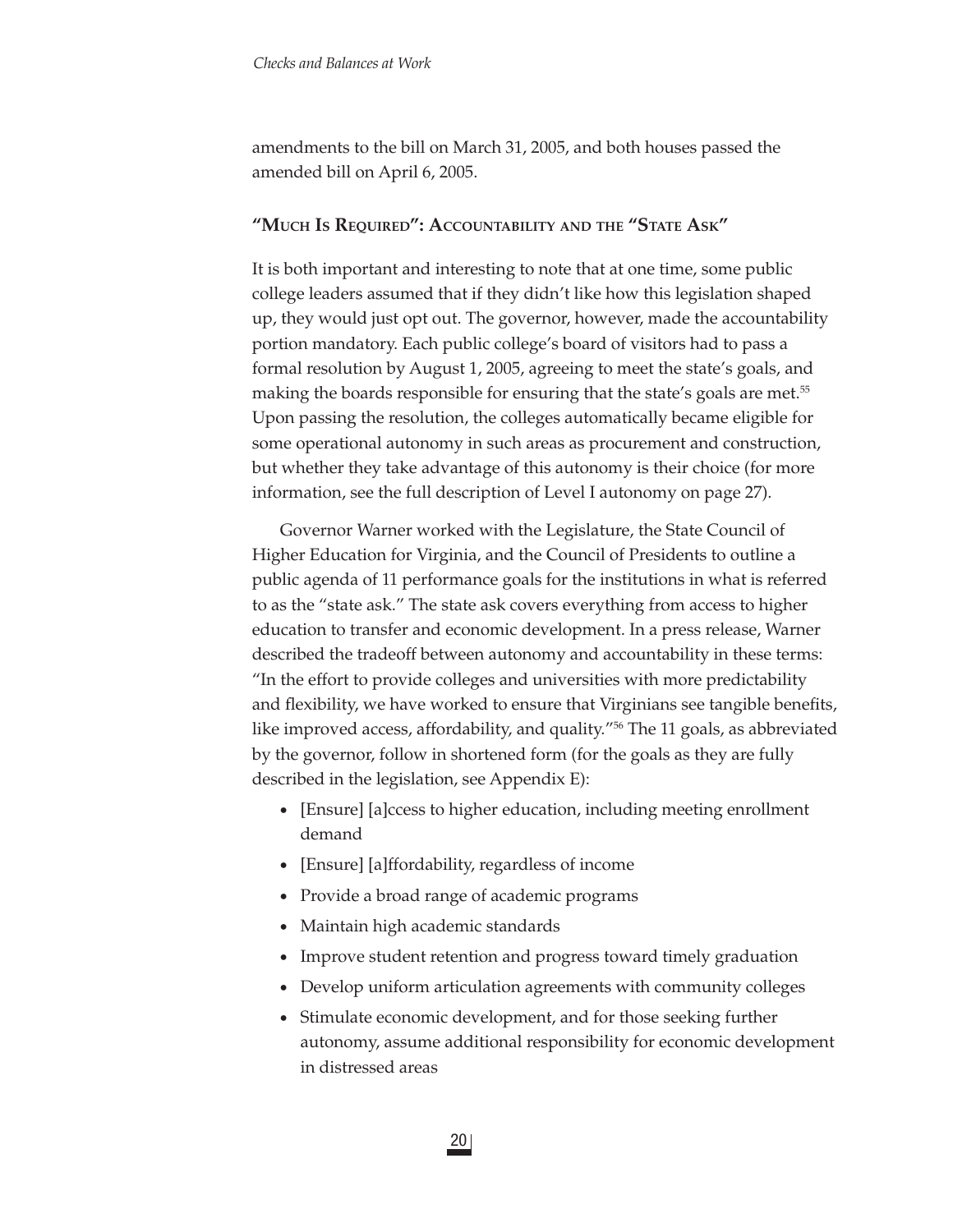- Where appropriate, increase externally funded research and improve technology transfer
- Work actively with K–12 to improve student achievement
- Prepare a six-year financial plan
- Meet financial and administrative management standards

—Source: Web site of Governor Warner57

As of the writing of this case study, legislation to add a twelfth performance goal has passed the House and Senate. As written, this goal will require that institutions: "Seek to ensure the safety and security of the Commonwealth's students on college and university campuses."58

# **Assessment of Institutional Performance**

management.59

The State Council of Higher Education for Virginia (SCHEV) was assigned the difficult task of developing performance indicators to measure whether the institutions are meeting the first nine education-related state performance goals. The tenth goal mandates that all public colleges and universities prepare a six-year plan (see the next section for further details). The governor's office took responsibility for developing performance indicators for the eleventh goal, which relates to financial and administrative

Not surprisingly, developing standards to measure the accountability of the colleges and universities has been a contentious process marked by regular and significant revisions. Working with a group that included institutional representatives, legislative staff, and the governor's office, SCHEV originally produced a "scorecard" with 37 performance measures for four-year institutions and 32 measures for two-year institutions. $60$  The scorecard would have required institutions to enter data for the years 1996– 2005 for many of the measures, and to establish baselines and target goals. The number of performance measures fluctuated significantly throughout this process, reaching more than 50 at one stage.<sup>61</sup>

In a process like this, there is an inherent tension between having so many measures that the measuring process becomes onerous, and having

"I think this has been…a wake-up call to institutions that were hoping to…walk away from state control...that says, 'Well, yes, procedural freedom is OK, but remember that you are a public institution.' The new statute over and over again says, 'You're a state university'….It repeats the obligation to serve the state."

—David Leslie, Chancellor Professor of Education, The College of William and Mary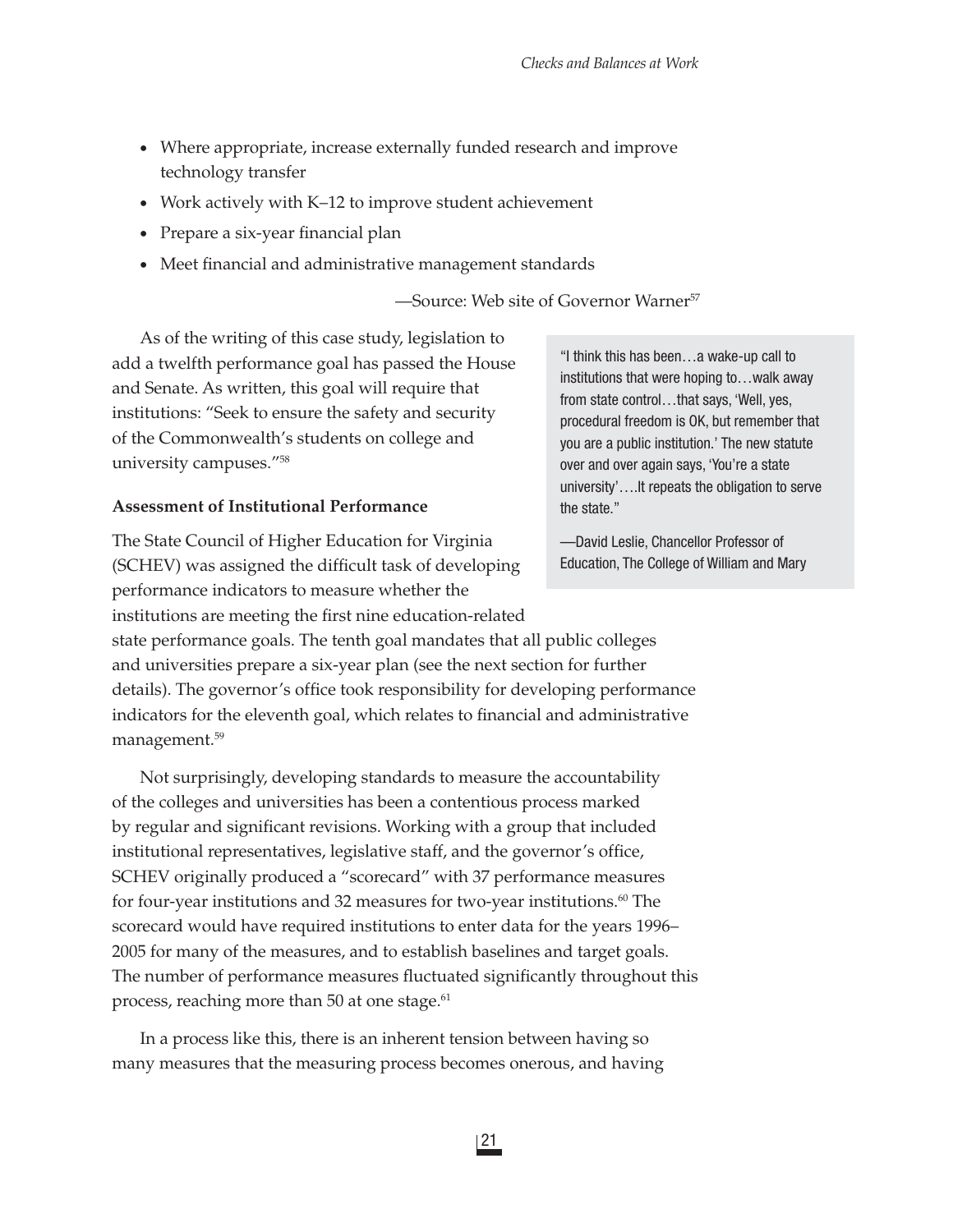so few that they do not reflect the unique circumstances of each institution. Ultimately, on September 30, 2005, SCHEV approved a much-streamlined set of "Institutional Performance Standards." The final version approved by SCHEV had 18 "measurable targets" for four-year non-research institutions, 20 for research institutions, and 17 for two-year colleges.<sup>62</sup> SCHEV submitted the Institutional Performance Standards to the governor, who then made some adjustments before including them, along with the measures his office developed surrounding financial and administrative management (the eleventh goal), in his December 2005 budget bill under a section entitled "Assessment of Institutional Performance." The governor's budget bill listed 26 performance measures, and did not differentiate goals based on institutional mission or direct SCHEV on how to "certify" performance.<sup>63</sup> At the time of this writing, the budget bill is in the hands of the General Assembly.

The measures of institutional performance map directly to the goals of the state ask as laid out by Governor Warner. The targets have not yet been customized for each public college or university. SCHEV is currently working with a number of colleges to pilot the process of developing institutionspecific targets, with the hope that members of the General Assembly will be able to assess whether the measures will produce the information they seek. If not, the General Assembly can amend the language in the appropriation act. The targets for all of the colleges should be completed by July 2006.

Given that the metrics for each institution are not yet available, it is difficult to assess the measures' strengths and weaknesses. However, the measures encompass a spectrum of specificity. Some measures are quite clearcut, relying on numbers that will reveal progress in a straightforward manner. For example, the access goal requires that each institution meet "at least 99% of its State Council-approved biennial projection of total in-state student enrollment."64 Similarly, to address the affordability goal, each institution must keep in-state tuition and fees "within an acceptable range" that SCHEV and the institution will determine.

Other measures were left in quite broad language, merely requiring the institutions to maintain "acceptable progress towards a mutually agreed target." For example, here are the performance measures for student retention and timely graduation: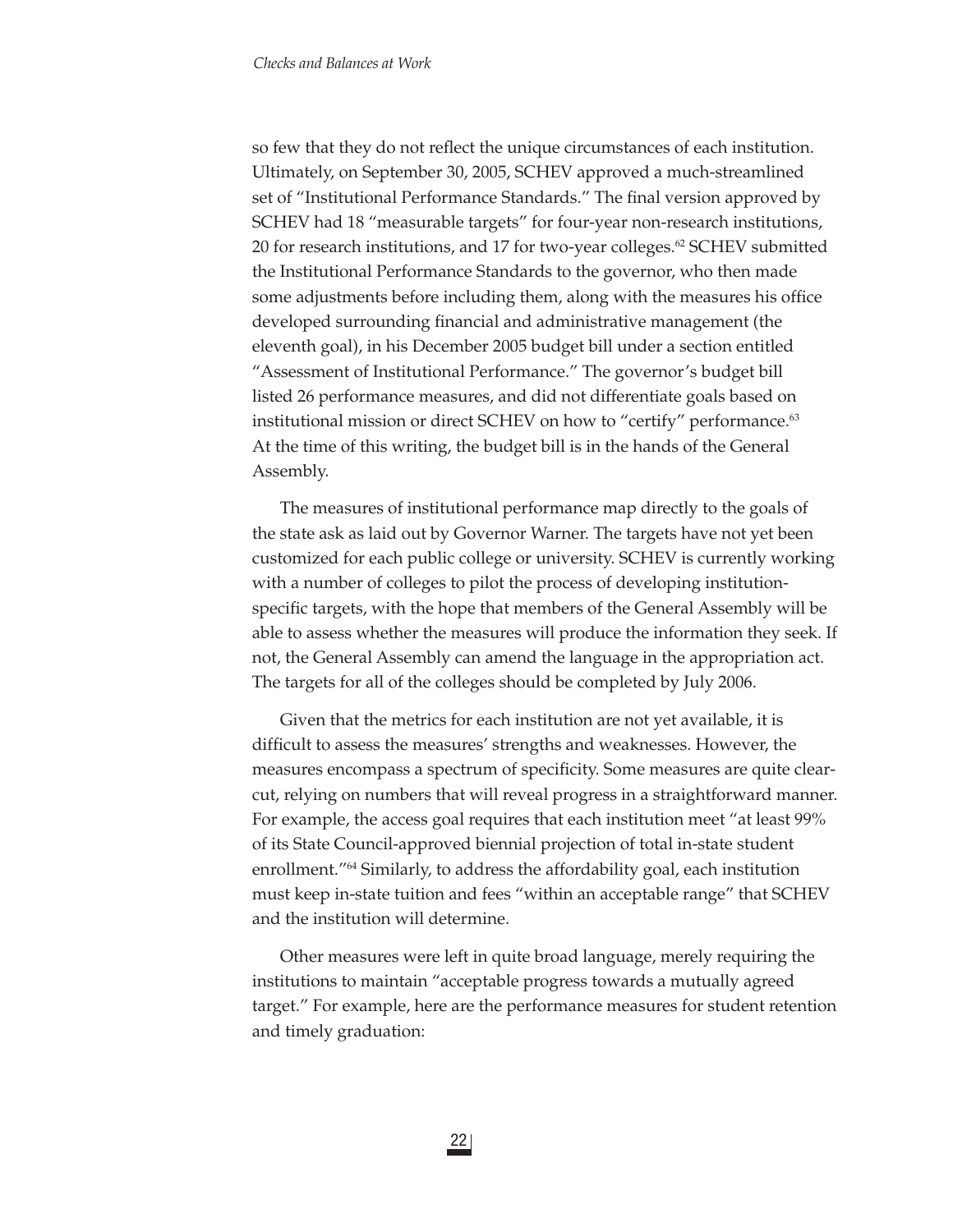#### E. Student Retention and Timely Graduation

10. Institution maintains acceptable progress towards a mutually agreed target for the average annual retention and progression rates of degree-seeking undergraduate students.

11. Institution maintains acceptable progress towards a mutually agreed target for the average time to degree for undergraduate students, including transfer students.<sup>65</sup>

For two goals—economic development and providing assistance to elementary and secondary education—the institutions are required to "develop a specific set of actions" to address economic development needs and to improve student achievement. In an attempt to address the lack of clear performance benchmarks in these areas, SCHEV intends to conduct surveys of the parties—such as local leaders, regional leaders, superintendents, and principals—affected by the institutional actions in the areas of economic development and elementary and secondary education. Here are the measures for those two areas, as submitted in the governor's budget bill:

G. Economic Development

15. Institution develops a specific set of actions, in cooperation with the State Council, to help address local and/or regional economic development needs consisting of specific partners, activities, fiscal support, and desired outcomes. Institution will receive positive feedback on an annual standardized survey developed by the State Council, in consultation with the institution, of local and regional leaders, and the economic development partners identified in its plans, regarding the success of its local and regional economic development plans.

I. Elementary and Secondary Education

18. Institution develops a specific set of actions, in cooperation with the State Council, with schools or school district administrations with specific goals to improve student achievement, upgrade the knowledge and skills

"For the first time here, everyone knows what the priorities are across the board....I think that what we have now is a consensus on what is important to the Commonwealth: access, affordability, critical shortage needs."

—Elizabeth Wallace, Director of Communications and Government Relations, State Council of Higher Education for Virginia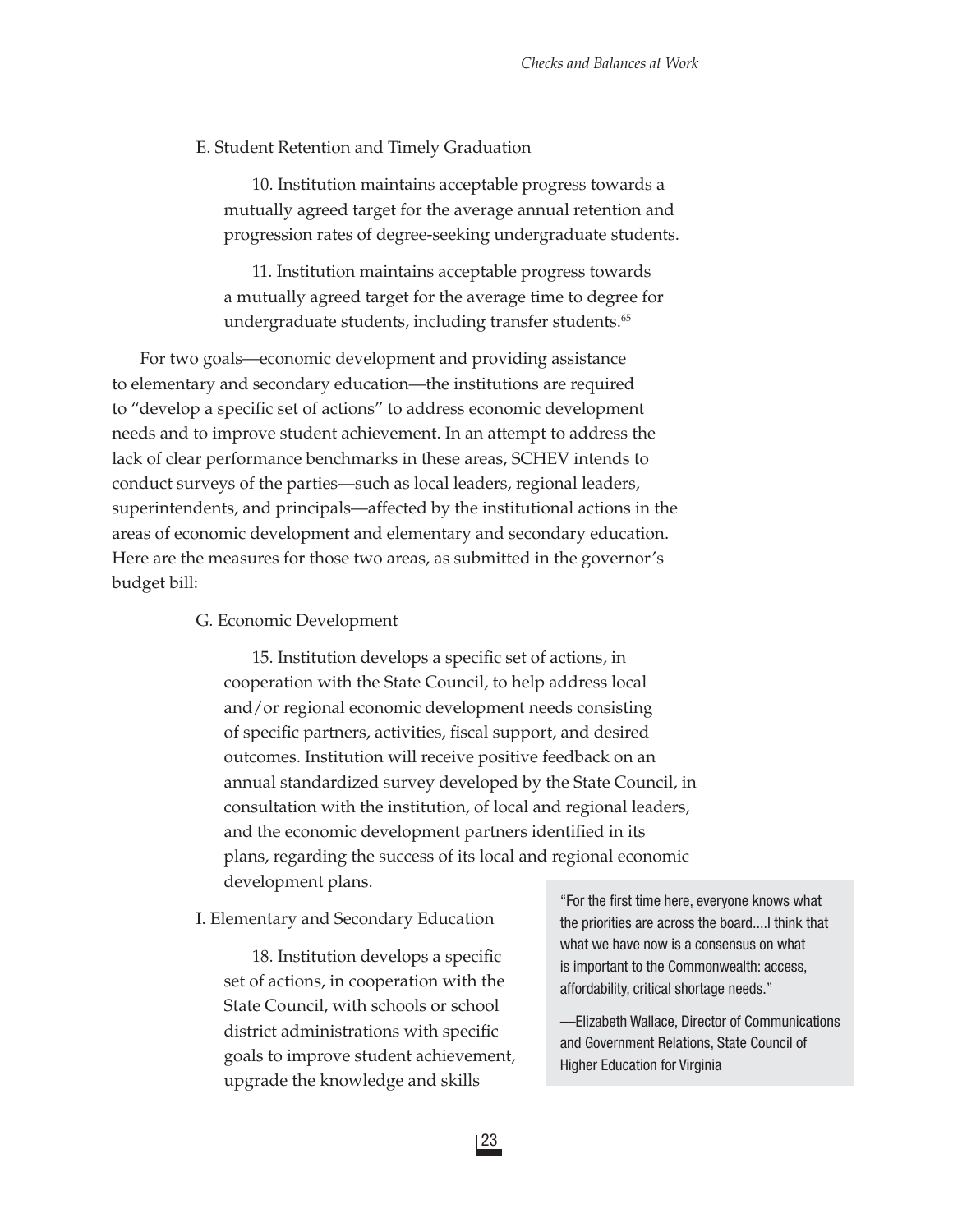of teachers, or strengthen the leadership skills of school administrators. Institution will receive positive feedback on an annual standardized survey developed by the State Council, in consultation with the institution, of the superintendents, principals, and appropriate other parties.<sup>66</sup>

# **Performance Measure #10: The Six-Year Plans**

Every institution is required to submit a six-year plan by October 1 of every odd-numbered year (the Virginia Community College System will submit one

# **SCHEV's Template for the Six-Year Plans<sup>68</sup>**

*Part A—Institutional Narrative:* "a 3 to 5 page document that outlines macro-level information on the major strategic directions of the institution over the next six years."

*Part B—Academic Component:* "will detail academic activities and support services related to the state goals for higher education."

*Part C—Finance Component:* requires the institutions to fill out estimated revenue worksheets and an estimated spending worksheet. The revenue worksheets are "based upon assumptions for achieving adequate base funding as prescribed by the State Council" and must address two different fiscal scenarios: one of no general fund increase, and one of "incremental general fund support for in-state students."69 The plan must outline anticipated tuition and fee charges and financial aid strategies, and must take into account the impact of tuition increases on the Virginia College Savings Plan.70

*Part D—Enrollment Component:* the institutions must submit six-year enrollment projections, including details about in-state and out-of-state students, degree completion, transfers, etc.

six-year plan for all the community colleges).<sup>67</sup> SCHEV developed the template for the plans. Each plan includes a brief, high-level narrative on the institution's strategic direction, followed by an academic component describing the institution's academic activities that must directly address how each college will meet the goals outlined in the state ask. A financial component estimates revenues, expenses, financial aid, and tuition and fee charges for the six-year period under two separate funding scenarios: 1) assuming no increase in revenues from the state general fund, and 2) assuming incremental increases in general fund support. Finally, each college must detail enrollment projections for the coming six years.

# **Aligning with the State Ask**

The six-year plans outline institutional strategies for aligning the institutions' activities with the direction the state prefers to take—as articulated in the state ask. Examples of these strategies include expanding advising offices, improving dining facilities, establishing dual enrollment programs, limiting tuition increases, and increasing financial aid.<sup>71</sup> Va. Tech, for example, has pledged to achieve a series of specific, numeric goals. Its six-year plan includes the following objectives: increase applications from underrepresented undergraduates by 6.7% in each biennium of the six-

year plan (from a 2004 base of 1,724 students); improve its first to second year retention rates for undergraduate students to 89% by 2012; and increase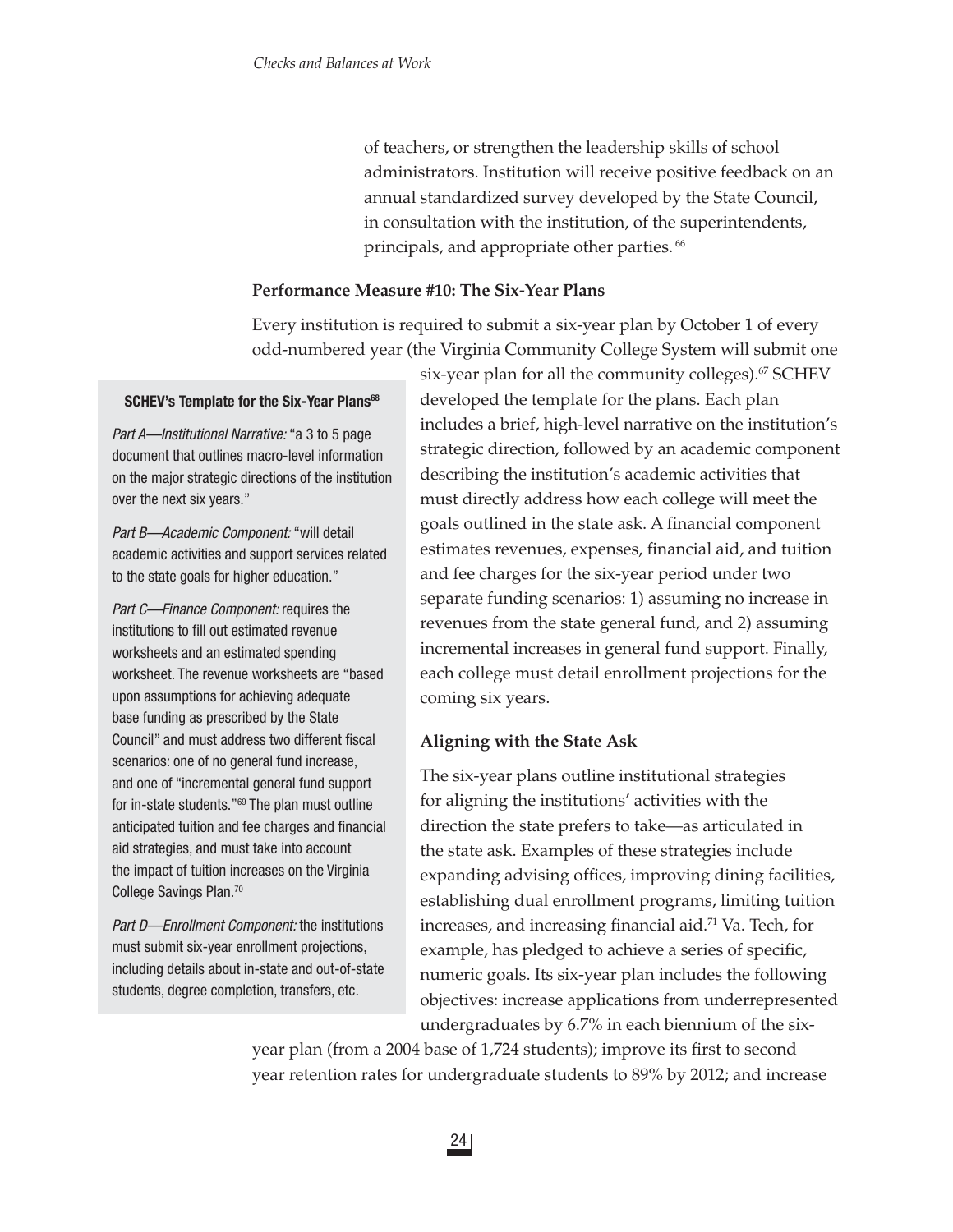participation in its K–12 outreach and pipeline programs by 5% over each biennium.72

Community college representatives are especially enthusiastic about the progress being made on transfer agreements as a result of this legislation. New transfer and articulation agreements are already being ironed out, such as the one announced in November 2005 between Tidewater Community College and William & Mary.<sup>73</sup> Timothy C. Brown, vice president of finance and administration at J. Sargeant Reynolds Community College, said of the comprehensive articulation agreements, "That's worth the whole act right there."

While there has been concrete progress, reservations remain about how far institutions will be, and should be, pushed to align with the state goals. As one observer noted, if some colleges already have high retention rates, for example, shouldn't they be allowed to merely "hold position"? Not surprisingly, when describing how they intend to meet the requirements of the state ask, some institutions that feel they are already performing at or above the required levels are detailing plans they already had in place. In a review of the submitted six-year plans, SCHEV commented, for example, "As would be expected, strategies designed to ensure the availability of a broad range of undergraduate and graduate programs largely involve the continuation of existing degree programs. However, a number of institutions also propose expanding the number of degree programs, and many specifically reference expansion of programs in 'high need' areas."74

To address the goal of working closely with elementary and secondary education, for example, William & Mary detailed many of its existing activities: "Twenty-three different partnership programs involving more than 200 specific negotiated relationships with fifty-eight separate school divisions were active during 2004." The plan then told of two new programs for 2005. One aims to raise achievement for students in sixth through eighth grades in a number of small rural school divisions. The other seeks to make middle school teachers "highly qualified" to teach algebra and geometry.<sup>75</sup>

The Virginia Community College System is planning to implement modest annual tuition increases of between 4% and 6%, keeping tuition low and predictable. The System has also articulated a goal of not allowing tuition levels to exceed one-half of the average cost of attending a public four-year college in Virginia. These plans, however, also preceded the Restructuring Act.76

25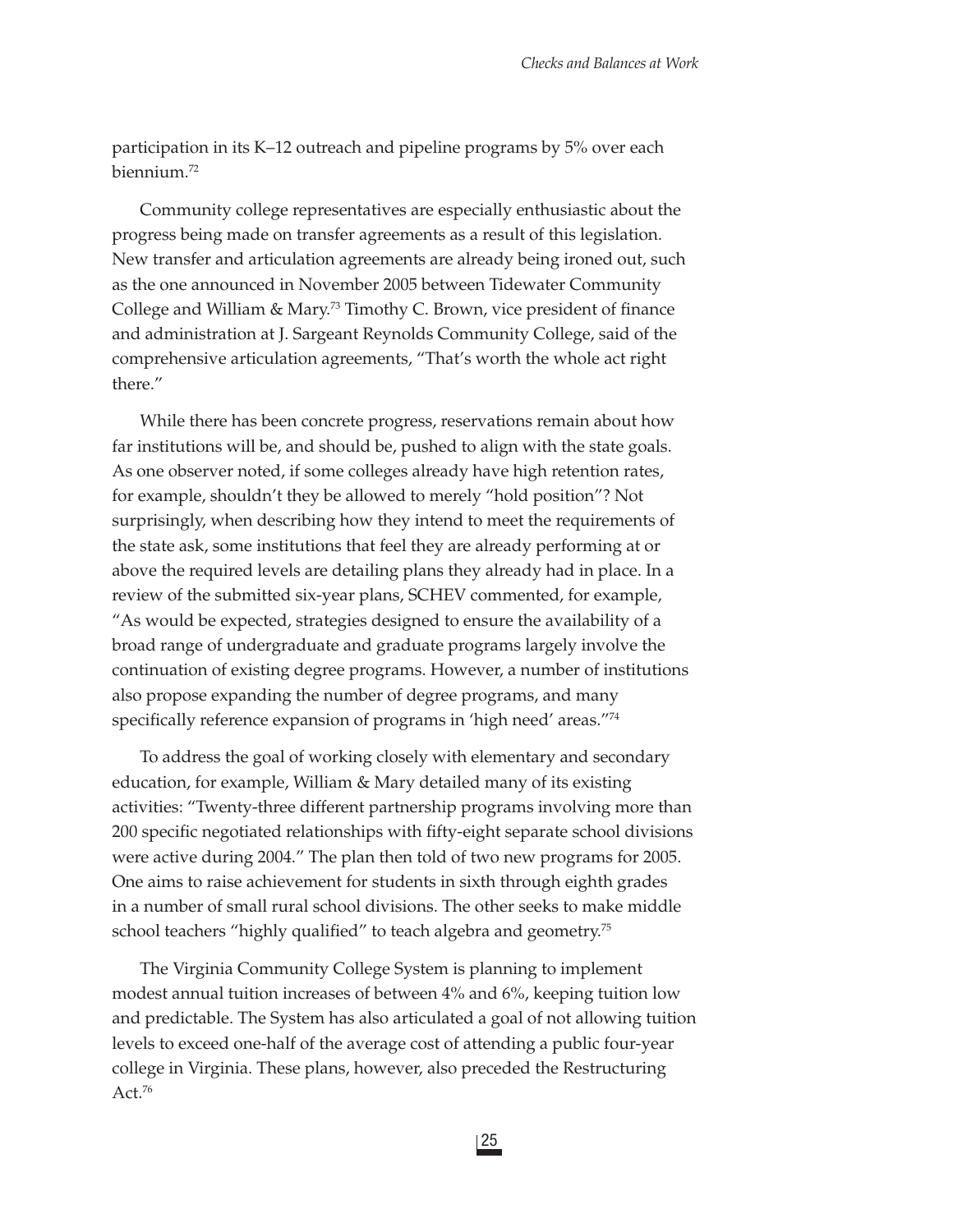It will be several years before we know how far SCHEV pushes the institutions to change their behavior to meet the performance goals outlined in the state ask—what SCHEV is referring to as "the reach." At the moment, the six-year plans seem to outline a mix of new and old goals and activities. Certainly, some institutions will be justified in reasserting existing goals and activities, especially if they are already exceeding the threshold set by the Restructuring Act. The challenge for SCHEV will be to guide the institutions to "reach" for heightened performance, and then to determine how conscientiously the institutions approach the state goals.

## **"MUCH IS GIVEN": WHAT THE INSTITUTIONS GET IN RETURN**

Each year, SCHEV will review the six-year plans and the performance standards. As part of that process, SCHEV will identify any disparities between the institutions' plans and the statewide goals, recommend changes to the plans if necessary, and "certify" whether each institution is meeting the performance standards.77

As already described, each institution's board was required to submit a resolution by August 1, 2005, committing to meeting the statewide performance goals as outlined in the state ask. A series of financial incentives was put in place to motivate the institutions to meet those goals. If an institution is certified as meeting the goals, it will receive the financial incentives; if an institution is not certified, it will not. The legislation does not outline any further sanctions if an institution does not receive certification for meeting the state goals.

In addition, passing the resolution made the institutions immediately eligible for Level I autonomy. There are two progressively higher levels of autonomy. Level II autonomy allows colleges and universities to seek autonomy in information technology and/or human resources and personnel if they have strong management capabilities in those areas. Level III autonomy consists of a negotiated management agreement that confers high levels of autonomy on boards of visitors and requires the boards to have their own policies in the areas of delegated authority. Level III is reserved for those institutions that have demonstrated advanced financial and administrative managerial competence.

In a move fairly rare for public systems of higher education, the Restructuring Act avoids a one-size-fits-all approach. A number of institutions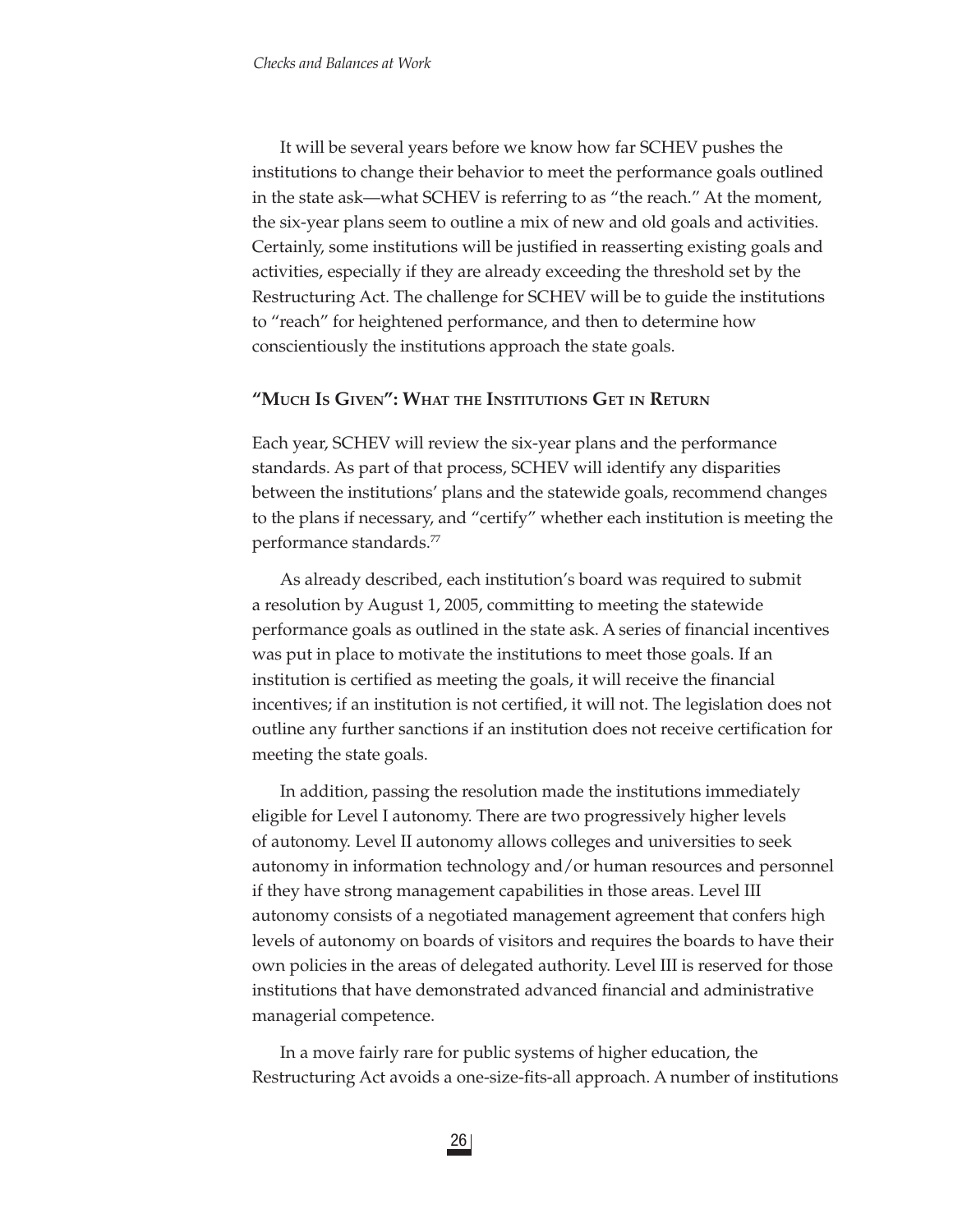fall somewhere in between the desire to have widespread Level III autonomy (as pursued by U.Va., William & Mary, and Va. Tech) and the desire to exercise only those authorities outlined in Level I.

# **Financial Incentives**

As mentioned earlier, SCHEV has been tasked with conducting an annual review of the institutions' performance in meeting the statewide goals; it must provide written certification of the results of its review. The first certification will take place by June 1, 2007; certification will then be conducted annually by June 1 of each year. Any institution receiving written certification that it has met the statewide goals becomes eligible to receive the following financial benefits, which the institutions do not receive now:<sup>78</sup>

- Interest earnings on tuition and fees and other E&G (educational and general) non-general fund revenues that the institutions have deposited into the state treasury
- An automatic re-appropriation of unexpended year-end balances
- A pro rata share of the rebate on small credit card purchases (\$5,000 or less)
- A rebate of transaction fees paid for sole-source procurements<sup>79</sup>

The financial incentives will be worth over \$30 million per year across the system (divided among

#### **Three Levels of Autonomy**

The level of autonomy granted to each institution depends on "each institution's financial strength and ability to manage day-to-day operations."80

**Level I:** All public colleges are eligible for increased operational autonomy in areas including procurement, leases, personnel, and capital outlay.

**Level II:** Institutions may seek additional operational autonomy through a memorandum of understanding (MOU) with the appropriate cabinet secretary in the areas of information technology and/or human resources and personnel.81

**Level III:** Institutions that can demonstrate advanced financial and administrative strength may seek additional, more comprehensive autonomy through a management agreement, which outlines board-approved policies in the following areas: 1) capital outlay; 2) leases; 3) information technology; 4) procurement; 5) human resources; and 6) finance and accounting.

all of the colleges and universities), according to one estimate from the State Council of Higher Education for Virginia. The sum will fluctuate dramatically by institution, depending on such factors as size and tuition levels. A U.Va. administrator estimated that U.Va. stands to collect approximately \$2.5–\$3 million per year on the interest on tuition and fees alone.

## **Level I: Basic Autonomy**

Once each institution's board of visitors passed a resolution committing the institution to meeting the statewide performance goals (a mandatory act), all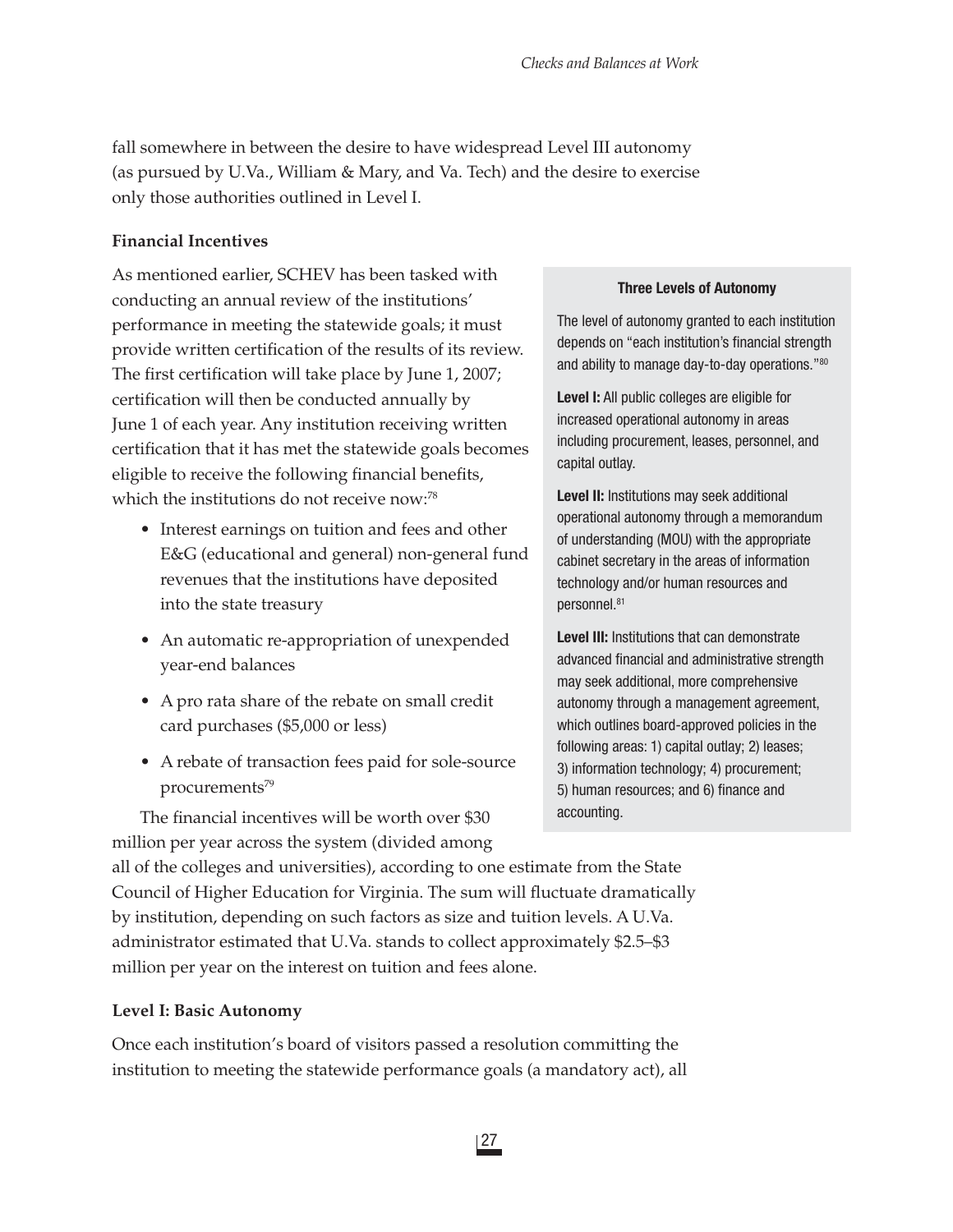the public colleges and universities in Virginia immediately became eligible for a baseline level of new autonomy from the state affecting areas ranging from personnel to surplus materials and leases. This Level I autonomy allows institutions the following authorities:<sup>82</sup>

- To dispose of surplus materials locally
- To contract with a local building official for inspections and certifications required by the Uniform Statewide Building Code
- To acquire easements
- To enter into an operating/income lease or capital lease
- To convey easements
- To sell surplus real property valued at less than \$5 million
- To procure goods, services, and construction from a vendor that the institution has certified as a small, women-, and minority-owned business enterprise
- To be exempt from the state's review of budget requests for information technology
- To establish policies for designating positions as administrative and professional faculty, which will be exempt from the Virginia Personnel Act
- To be exempt from reporting purchases to the secretary of education, provided all purchases are placed through the electronic procurement system
- To use fixed-price, design-build, or construction management contracts in procurement

In addition, those colleges that already operate under a capital outlay memorandum of understanding may enter into a construction project without prior state review.83

# **A "Reassertion" of Tuition-Setting Authority**

An interesting nuance that reflects the vastness of the political gray area surrounding tuition authority is the widespread belief that the institutions "gained" tuition-setting authority via the Restructuring Act. The media widely proclaimed that all public colleges had received new authority over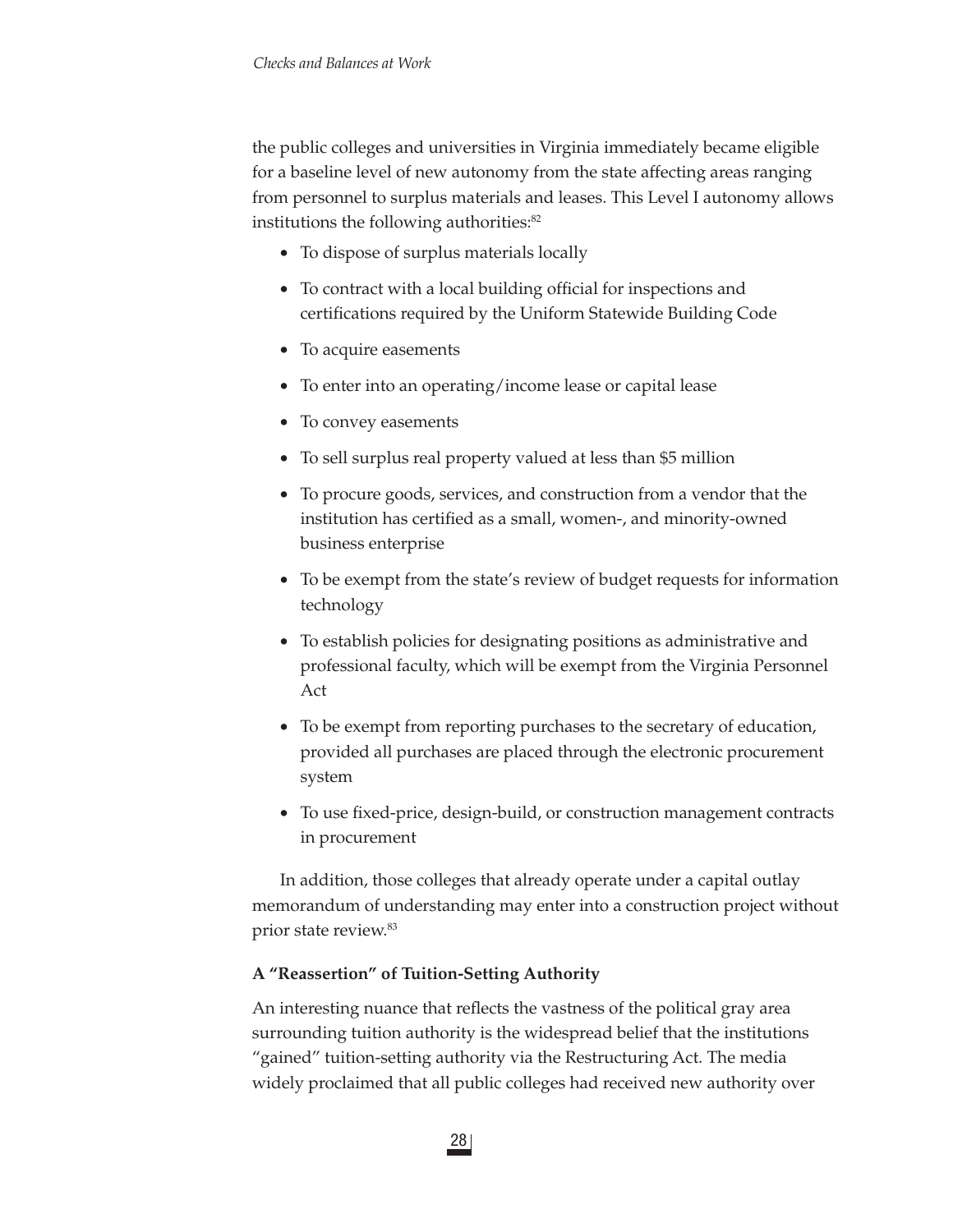tuition, and the first item mentioned in a list of the new Level I autonomy granted by the Restructuring Act prepared for a staff briefing of the Virginia Department of Planning and Budget was "tuition flexibility."<sup>84</sup> Technically, however, the Level I section of the legislation does not actually say anything about the boards of visitors having the authority to set tuition, and technically it doesn't need to. It is already state law that the institutional boards of visitors have the authority to set their own tuition and fees. Although tuitionsetting authority was a key goal of the institutions that drove the original charter proposal, in reality nothing changed in a substantive or legal way.

At first glance, then, given that a key goal of the institutions advancing the original charter proposal was to gain tuition-setting authority, the Restructuring Act seems like a case of the emperor's new clothes. But, as is often the case in law and politics, the important points lie in the nuances, not in the legalese. This legislation can be characterized more as a reassertion, a reaffirmation, and a reminder to the Legislature that the boards of visitors have tuition-setting authority. The hope is that this reassertion will stave off legislative action for at least the foreseeable future, or until institutional memory fades and legislators begin to try to influence tuition again. As Secretary of Education Peter Blake expressed it:

The current code of Virginia already says the boards of visitors have authority over setting fees. It's already in there. What this bill does is say it again.…But that will last as long as the Legislature doesn't want to override it in the appropriation act, just as they have overridden it in the appropriation act in the past. But because of the conversation that we've had around it this time, I think at least for the short term, people are a little bit more understanding of the relationship between state support and tuition support and how that pays the bills at a college and university and so forth. So, in law, in code, it's probably no stronger than it was before. In the minds of the decisionmakers, the balance has probably shifted a little bit to give institutions a little more autonomy over their tuition.

#### Level II: MOUs for Institution-Specific Areas of Autonomy

Level II autonomy is designed to accommodate the college that has, for example, a strong human resources department. In the December 2005 budget bill, the governor designated that institutions can request additional autonomy in the areas of information technology and/or human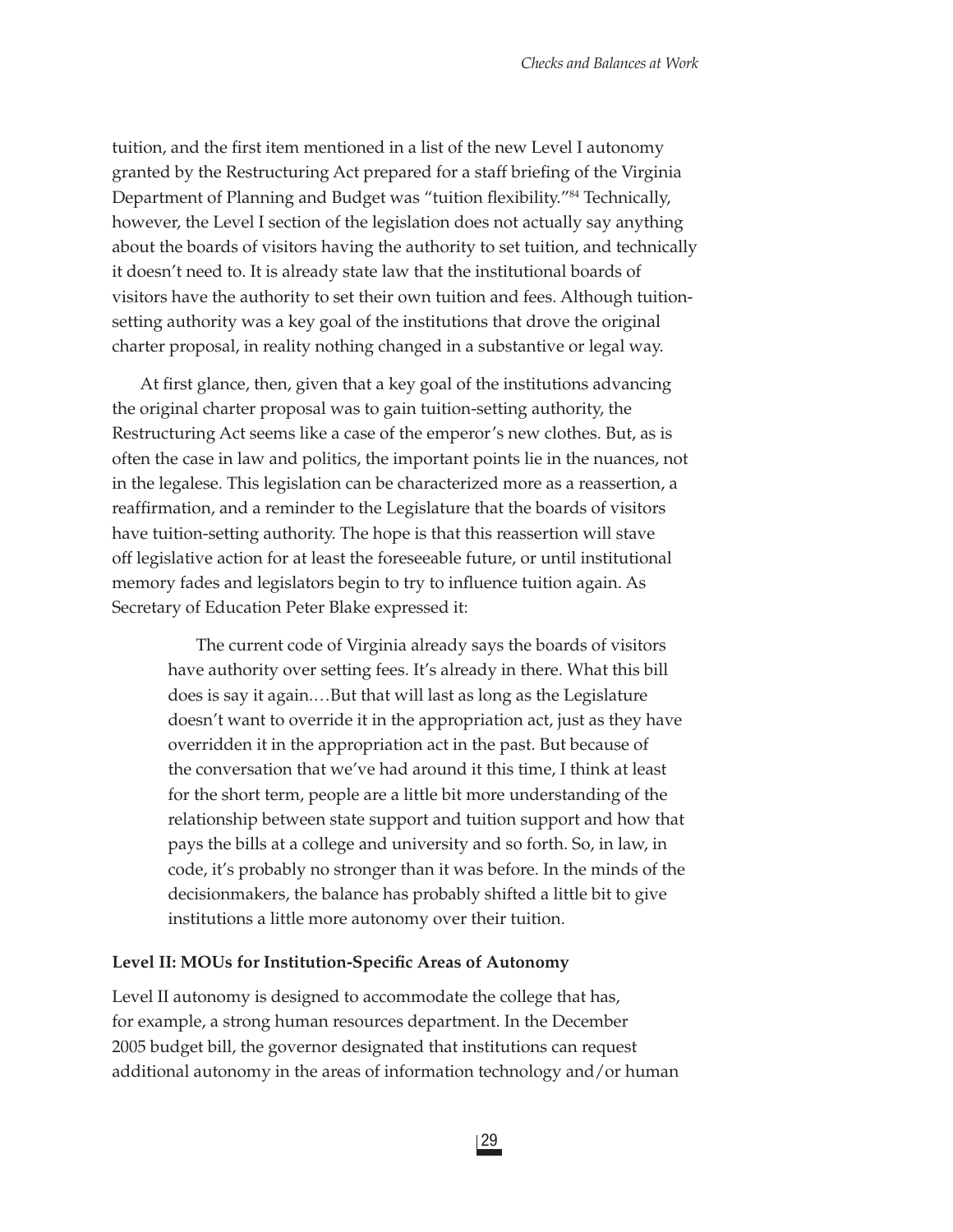resources and personnel.<sup>85</sup> Beginning July 1, 2006, an institution can sign a memorandum of understanding (MOU) with the appropriate cabinet secretary in those areas if the institution can demonstrate its ability to operate with increased autonomy.<sup>86</sup>

#### **Level III: Institutions "Covered" by Management Agreements**

Level III autonomy is outlined in Subchapter 3 of the Restructuring Act. In a move that is symbolic of the power of words, institutions with Level III autonomy are referred to as "covered institutions," not "chartered" institutions. Over the course of the negotiations, the word "chartered" came to be seen in a negative light, with some feeling it implied a desire to walk away from the state without giving anything in return. Although there are some important differences, observers wryly commented that the wording of Subchapter 3 is quite similar to the original charter proposal, with the word "chartered" merely replaced with "covered."

Level III does not grant institutions the broad powers that the original charter proposal sought. It is, however, the closest approximation to charter status found in this legislation. Some key areas of the original charter proposal have been removed, such as converting institutions into political subdivisions (a status akin to that afforded cities and towns). Yet much of the original charter proposal was copied and pasted into Subchapter 3 of the final legislation. Returning to the topic of tuition-setting authority being "reasserted" in this legislation, Subchapter 3 is the only place that says anything about tuition authority outright: "Subject to the express terms of the management agreement…the Board of Visitors of a covered institution shall have sole authority to establish tuition, fee, room, board, and other charges."87 This reflects the fact that Subchapter 3 was largely derived from the original charter proposal, and that U.Va., William & Mary, and Va. Tech had wanted tuition-setting authority to be an explicit piece of the legislation applicable to them. It also reflects the assumption that U.Va., William & Mary, and Va. Tech have the highest price elasticity and are, therefore, more likely to seek significant tuition increases than the other public colleges.

Level III provides the *potential* for broad authority in the following areas: 1) capital outlay; 2) leases; 3) information technology; 4) procurement; 5) human resources; and 6) finance and accounting. However, the actual authority granted is governed by the terms of the individual management agreements.<sup>88</sup> Furthermore, in reading the legislation, it becomes clear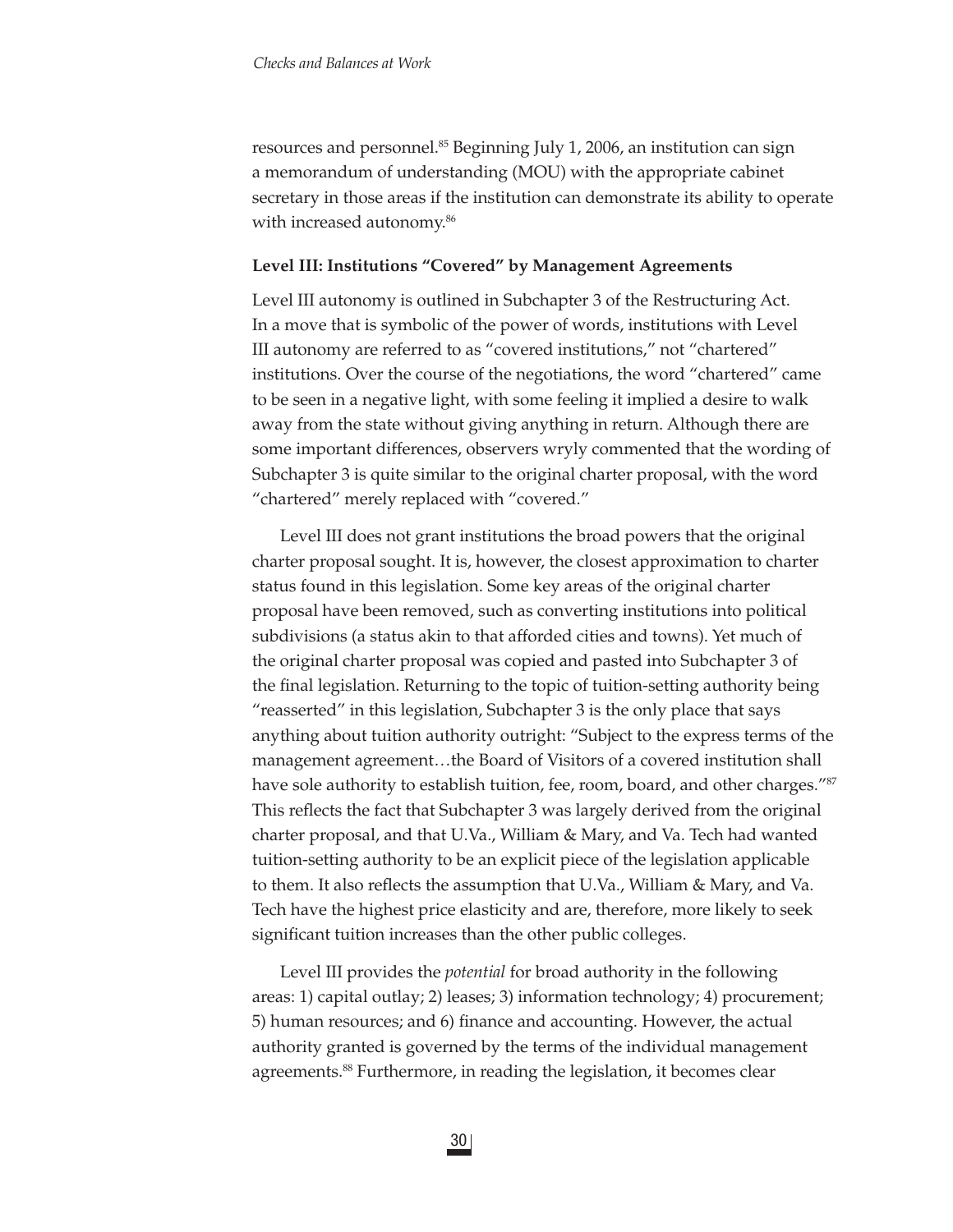that this is not a broad mandate to the institutions. Rather, it is a series of exceptions to current law, and the covered institutions are still required to submit six-year plans and to be evaluated by SCHEV under the Institutional Performance Standards, just like all other public institutions. As Secretary of Education Peter Blake described it, "The bill defines the upper limit of available authority. The management agreement defines the actual authority that an institution may exercise."89

Eligibility for entering into a management agreement is determined in one of two ways. The first way is to have at least a AA- or equivalent bond rating from Moody's Investors Service, Standard & Poor's, or Fitch Investors Service.90 The second way is for an institution to participate in "decentralization pilot programs in the areas of finance and capital outlay" and receive written certification from the appropriate cabinet secretaries that they proved their management competency, plus then entering into a memorandum of understanding (Level II) for one other functional area and demonstrating competency in that area for at least two years.<sup>91</sup> For all institutions, a two-thirds majority of the institution's board of visitors must vote in favor of being governed by a management agreement.

Any institution wishing to be governed by a management agreement must submit an application to the governor by November 15 of any given year *or* the year preceding the year in which the agreement will take effect. The application must substantiate that the institution is financially and administratively able to undertake the expanded authorities granted by a management agreement (the application U.Va. submitted in 2005 was 31 pages long). The governor then "determines whether the institution has the capacity to govern itself under Level III status." If the decision is made to move forward, the governor then designates which cabinet secretaries will be involved in executing a management agreement.<sup>92</sup> The first management agreements will be in place for three years; subsequent agreements are intended to last for five years.

Any institution entering into a management agreement must agree to reimburse the state for "any additional costs to the Commonwealth in providing health or other group insurance benefits to employees, and in undertaking any risk management program" that are incurred as a result of exercising Level III authority. The management agreement must also take into account any "potential future impacts of tuition increases on the Virginia College Savings Plan."93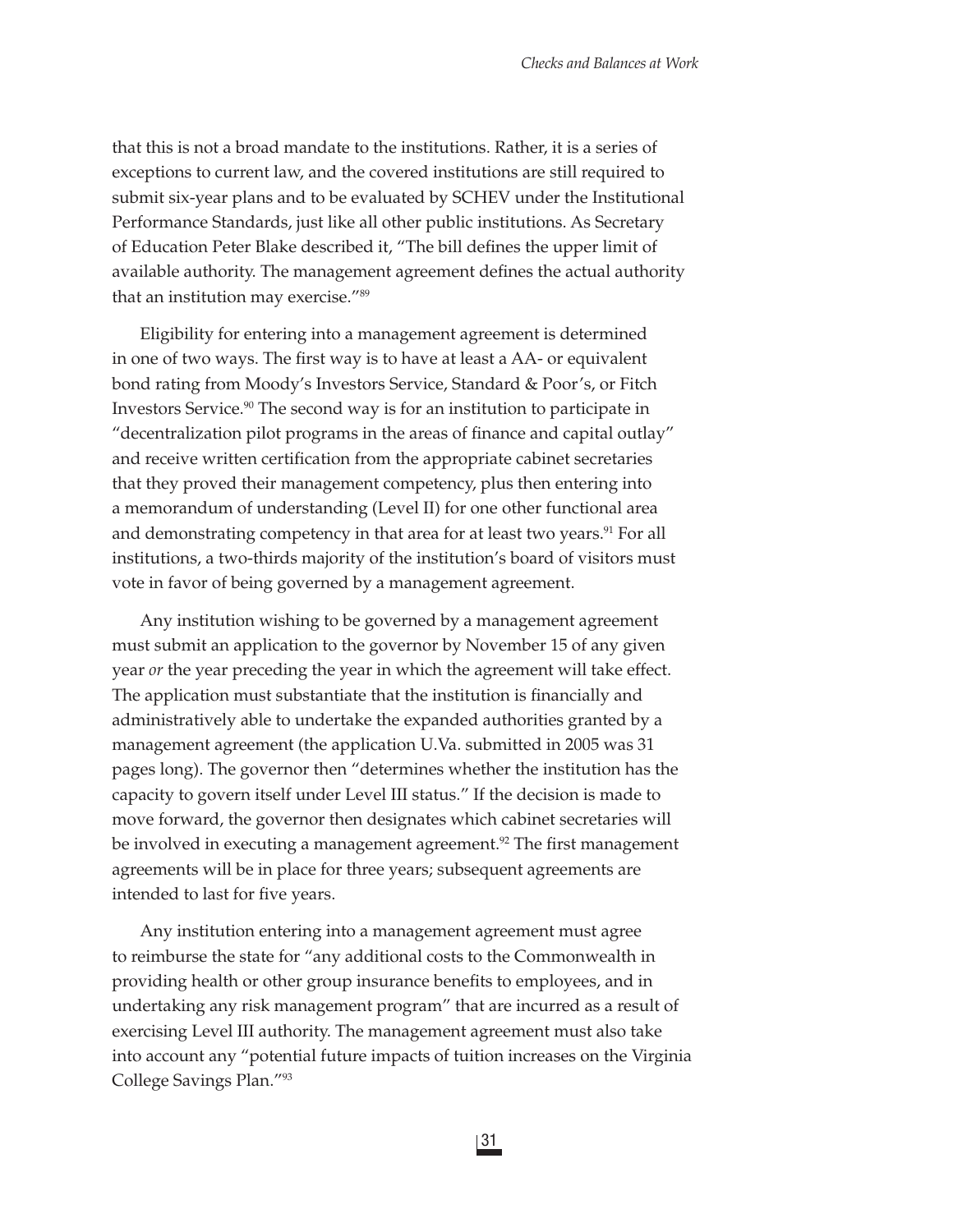From the outset, the assumption was that U.Va., William & Mary, and Va. Tech would seek Level III autonomy. U.Va. and Va. Tech already possessed a AA- bond rating at the time the legislation was passed, but William & Mary did not. William & Mary quickly sought a bond rating, and Standard and Poor's issued a AA rating, higher than needed. Virginia Commonwealth University (VCU) already has a AA- bond rating as well, but so far has not indicated an interest in pursuing Level III.<sup>94</sup> VCU is, instead, continuing to apply pressure to the Legislature to fully fund higher education according to

#### **Level III Does Not Appeal to Everyone**

"Kevin Appleton, vice president for finance and business at Norfolk State University, said, 'The requirements for Level III autonomy were placed so high that there were only going to be a few institutions that would be able to meet them.'

To win a AA-minus bond rating, 'you have to have substantial resources on the private side,' he said.

Regardless of the rating, Old Dominion University Vice President Robert L. Fenning said he thought it might be more costly for the university to take over responsibilities in areas such as capital planning and human resources because it would have to hire more people."95

—*The Virginian-Pilot*, November 16, 2005

the Legislature's base adequacy guidelines, a strategy that has kept the role of state funding on the table throughout these negotiations (see footnote ‡, page 3 for more on base adequacy).

Some institutions expressed concern that the move to Level III requires board-approved policies in the areas of autonomy. The process for developing board-approved policies is complicated. Because U.Va., William & Mary, and Va. Tech have been working on this issue for many years, they have had time to develop such policies, but others would be hard pressed to do the same in such a short timeframe. To date, only these three universities have applied for Level III status. If other colleges pursue Level III at a later date, they'll be able to ask alreadycovered universities to provide copies of their documentation.

## **The Management Agreements as Approved by the Governor**

The management agreement for the University of Virginia was used as the template for William & Mary and Va. Tech. The body of U.Va.'s management agreement, which numbers 22 pages, is followed by the signatures of the four cabinet secretaries (finance, administration, education, and technology) with whom the university negotiated this agreement. Next, a series of exhibits describes in more detail the university's board policies related to the following areas: 1) capital outlay; 2) leases; 3) information technology; 4) procurement; 5) human resources; and 6) financial and accounting. These board policies make up the bulk of the fully packaged management agreement, which numbers 213 pages in total.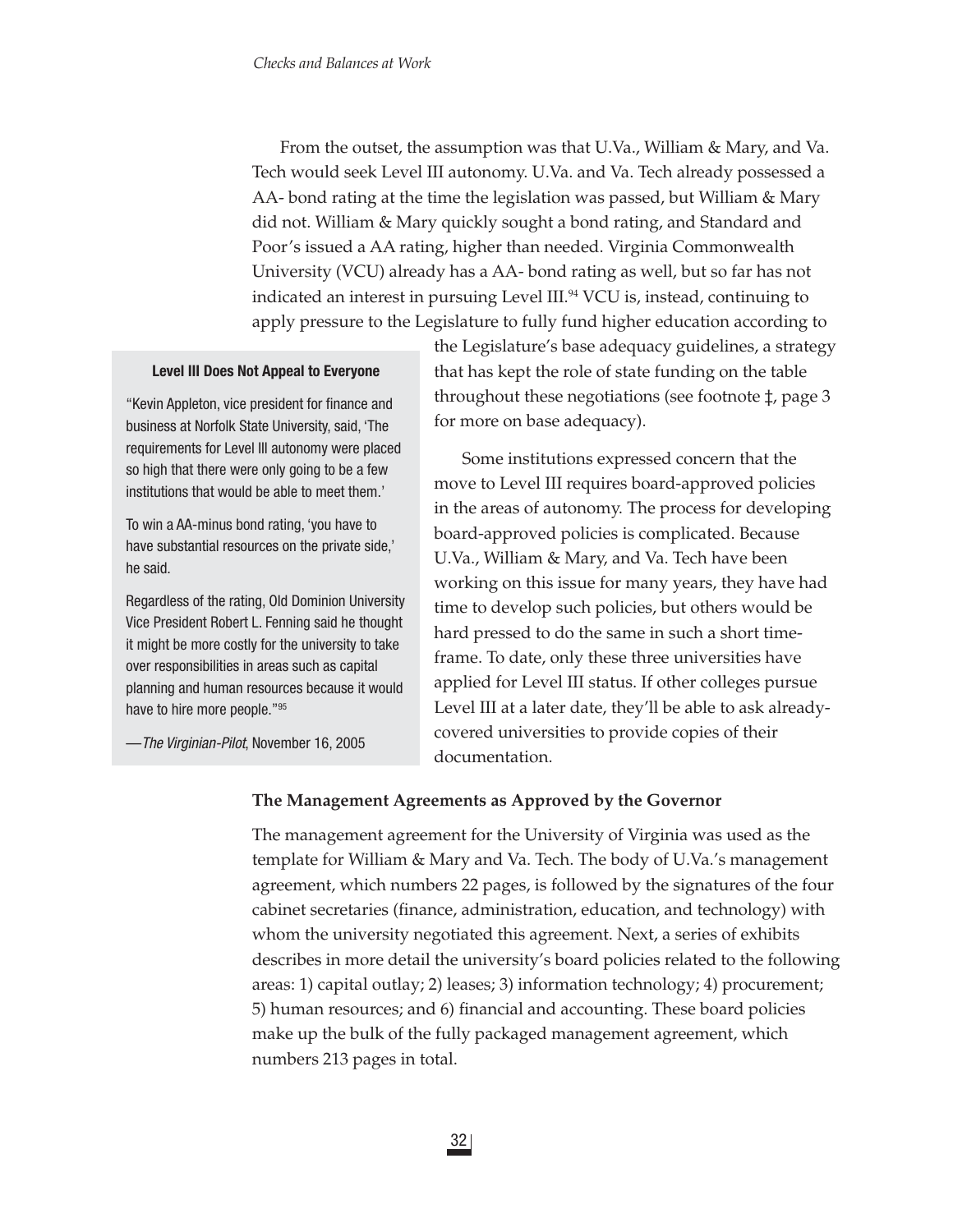The process of drafting the agreement with U.Va. "ironed out the kinks," as one person involved described it. William & Mary and Va. Tech then went through the document and made substitutions as appropriate in what one observer said was essentially a "find and replace" of the university names for the bulk of the changes. According to Laura Fornash, associate director of government relations at Va. Tech, the management agreements are "close to identical.…The names of the universities have been changed…[and there are] specific references to how the authorities apply to [each school's affiliated] entities."

Once the appropriate cabinet secretaries had signed the management agreements, the next step was for the governor to include a recommendation for their approval as a line item in his budget bill. One government official described this as creating "the illusion of an up-or-down vote," meaning that the process was designed with the hope that the Legislature would not make changes to the management agreements, but would simply pass them along with the budget bill. However, this process made some legislators uneasy, and in mid-January 2006, a new bill was introduced that covered the complete text of the management agreements (HB 1502). The simple act of converting the management agreements into a bill is interesting and important in and of itself. For one thing, the agreements are now laws rather than contracts. Furthermore, checks and balances are at work again. The legislators' action reflects the fact that the negotiations over the course of the fall were between the administration and the institutions, and with the inauguration of a new governor in January 2006, the Warner administration was no longer there to defend and support its actions. As of this writing, the legislators have already made 99 amendments that one observer described as mostly technical.

#### **Heightened Autonomy for Level III Institutions**

Both Dwight Shelton, vice president for budget and financial management at Va. Tech, and Colette Sheehy of U.Va. agreed that the most important authority the management agreements grant is that the university boards have "the sole authority to establish tuition, fees, room, board, and other charges."<sup>96</sup> Sheehy immediately singled this out, stating, "The confirmation that the board has the authority to set tuition and fees…the fact that the management agreement outlines and states it again very explicitly, I think, was clearly the most important thing that we wanted to get going in." Shelton described this as Va. Tech's "primary purpose" and said, "By far, the ability for the board of visitors to set tuition and fees and to allow us to establish a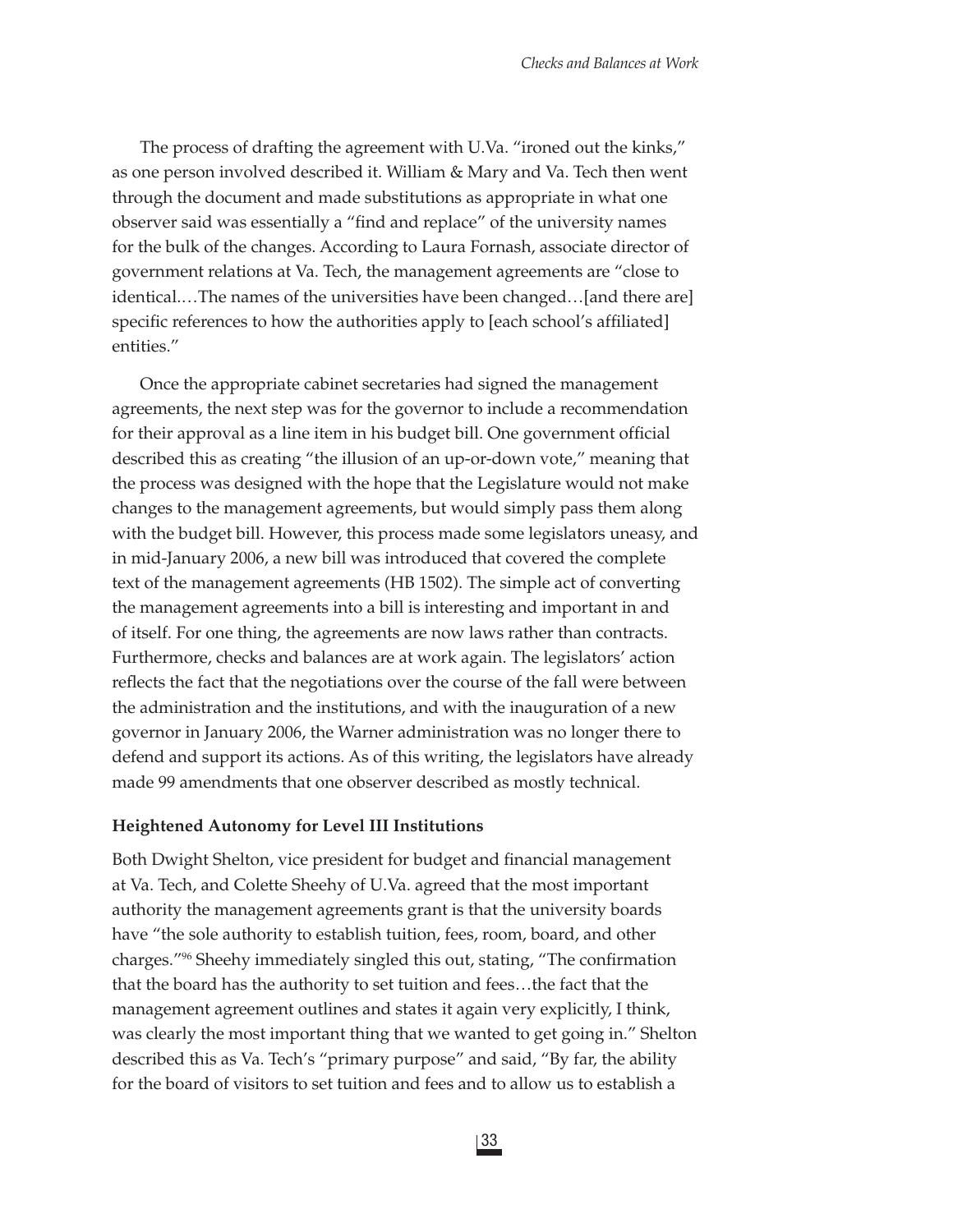steady, predictable stream of revenues through tuition and fees, was the most critical part….If the management agreements could have achieved only one objective, it would have needed to be the ability for the boards to set tuition and fees."

The second most important authority, again mentioned by both Shelton and Sheehy, is the ability to hold and invest all non-general fund revenues, i.e., tuition and fees. Because university leaders know their own cash flow, they believe they can tailor the investment of their operating cash to their own needs and possibly earn a bit more than the state does by investing in longerterm, higher-yield vehicles. However, the universities and the state had to overcome two obstacles to make this work.

The first obstacle was that the state's constitution requires that state agencies deposit all monies into the state treasury. Through 2006–2007, the three covered institutions will continue to deposit all monies to the state treasury as they always have. However, beginning in 2007–2008, if the institutions have received certification of good performance from SCHEV, they will deposit monies to the state treasury to fulfill the constitutional requirement, but will then be allowed to withdraw the funds immediately and deposit them in their own banks to be held and invested.

The second obstacle was that the state had already made the payment of interest earned on tuition and fees a financial incentive payable to any institution that received annual certification of good performance from SCHEV. Senator John Chichester believed strongly in building financial incentives into the bill, and thus he was not happy with the prospect of the three covered institutions being treated differently and having automatic access to their interest. As a compromise, therefore, the management agreements stipulate that "interest the state would have earned on nongeneral fund cash balances will be withheld [from the general fund appropriation] until SCHEV's annual certification."<sup>97</sup> Thus, after certification in July of each year, the institutions will retroactively receive the interest earned on tuition and fees.

Using U.Va.'s management agreement as the model, here are other key points of interest:

• The management agreements make clear that "the University shall remain a public institution of higher education of the Commonwealth."98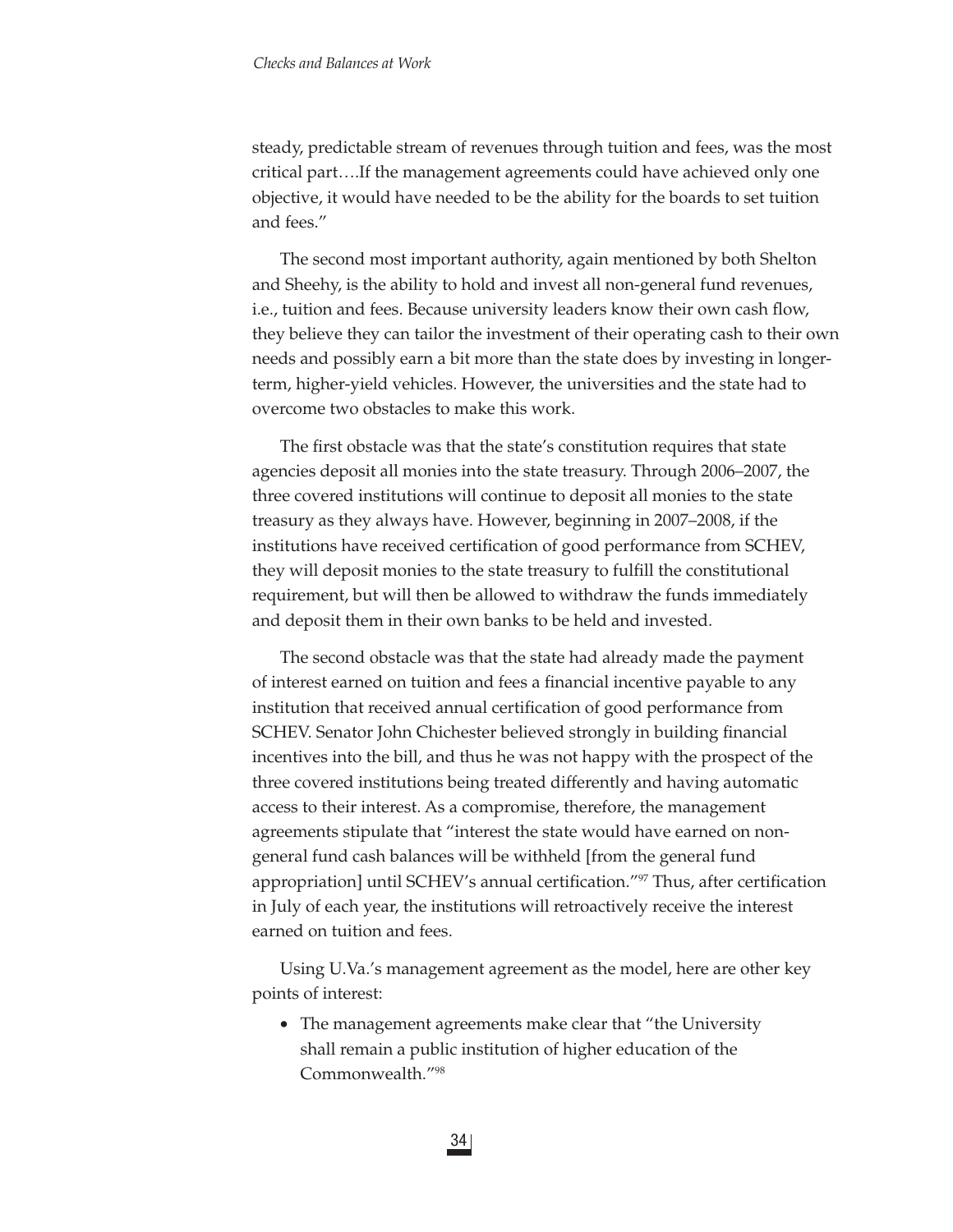- The agreements stress that the boards now have expanded powers, and expanded accountability: "The Board of Visitors of the University shall at all times be fully and ultimately accountable for the proper fulfillment of the duties and responsibilities set forth in, and for the appropriate implementation of, this Management Agreement and the policies adopted by it and attached hereto."99
- The management agreements suggest that this newfound autonomy will help the institutions operate more nimbly and flexibly. As one example, the main body of the management agreement states: "This autonomy will better position the University to support the requirements of its growing teaching, research, and outreach missions. Greater autonomy in procurement will improve internal capacity to respond quickly to emergent material and service issues and, therefore, enable the University to be more efficient and effective in meeting the Commonwealth's goals for institutions of higher education."100
- In some cases, the management agreements enable the institutions to develop policies in particular functional areas, but actual university policies do not yet exist. This situation is probably most prominent in the area of human resources. Sheehy of U.Va. estimates, for example, that it could take another one or two years before detailed human resources policies, such as for classification and compensation, are worked out in their entirety. Once the institutions develop the policies, their boards have to approve them, and then they will be operational. However, reacting to the union's opposition, the governor mandated that the universities "commit to regularly engage employees in appropriate discussions and to receive employee input" as they develop human resources policies.<sup>101</sup>
- The management agreements include a reminder that, at the end of the day, the provisions of the appropriation act override any provisions outlined in the Restructuring Act, the management agreement, or the boards of visitors' policies.102
- Other areas of authority granted by the management agreements include:103
	- o "Continues local responsibility for all non-code-related postappropriation review, approval, administrative, and policy and procedure functions performed by the Department of General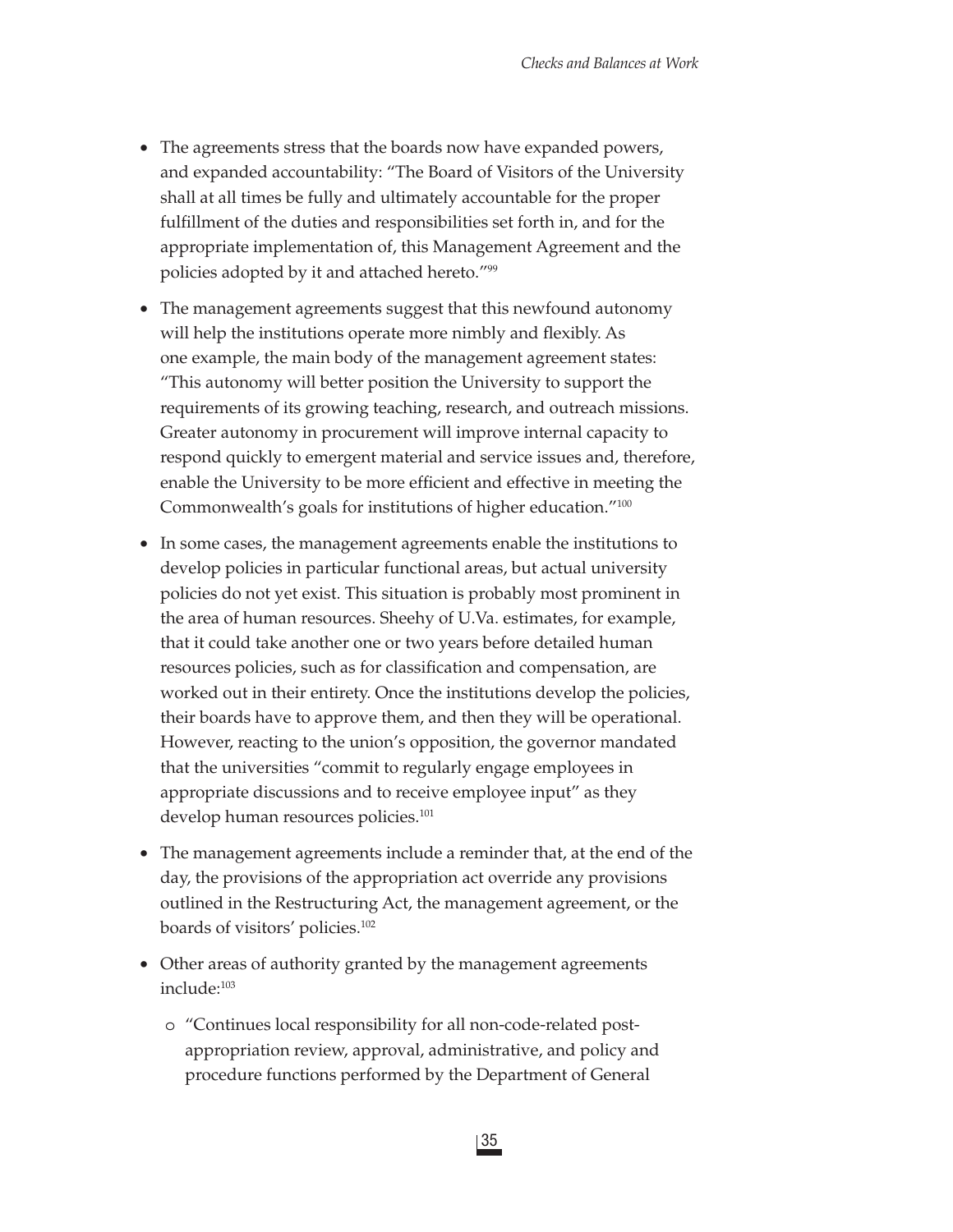Services, Department of Engineering and Buildings, and Department of Planning and Budget."

- o "Allows initiation of a non-general fund project without prior state approval."
- o "Converts pilot program to permanent delegation for approval of operating, income, or capital leases."
- o "Continues delegation of a core set of locally administered policies and procedures to govern procurement."
- o Provides exemption from state regulations related to "information technology strategic planning, expenditure reporting, budgeting, project management, infrastructure, architecture, ongoing operations, security, and audits."
- o "Provides for two human resources systems—the current state system administered by the Department of Human Resource Management and a new system to be developed by the University. Classified employees have the option to stay in the state system or make an irrevocable election to transfer to the University system. All employees hired on or after July 1, 2006, will become part of the University human resources system. Periodically, but no less than every two years, classified employees remaining in the state system will be given an opportunity to move to the University system." Until the new institutional human resources systems are developed, all employees will remain in the current state system.
- o "Provides a sum sufficient appropriation for all non-general funds," which means, "whatever you collect, you can spend." To appropriate money to an institution means to grant that institution the authority to spend those dollars. Under the old setup, institutions had to have authority—in the form of an appropriation—to spend every dollar they wanted to spend, even for non-general fund revenues. So, for example, if an institution collected more via research fundraising than the state had appropriated to it, it had to go through a formal process of asking the state to approve an increase in the appropriation.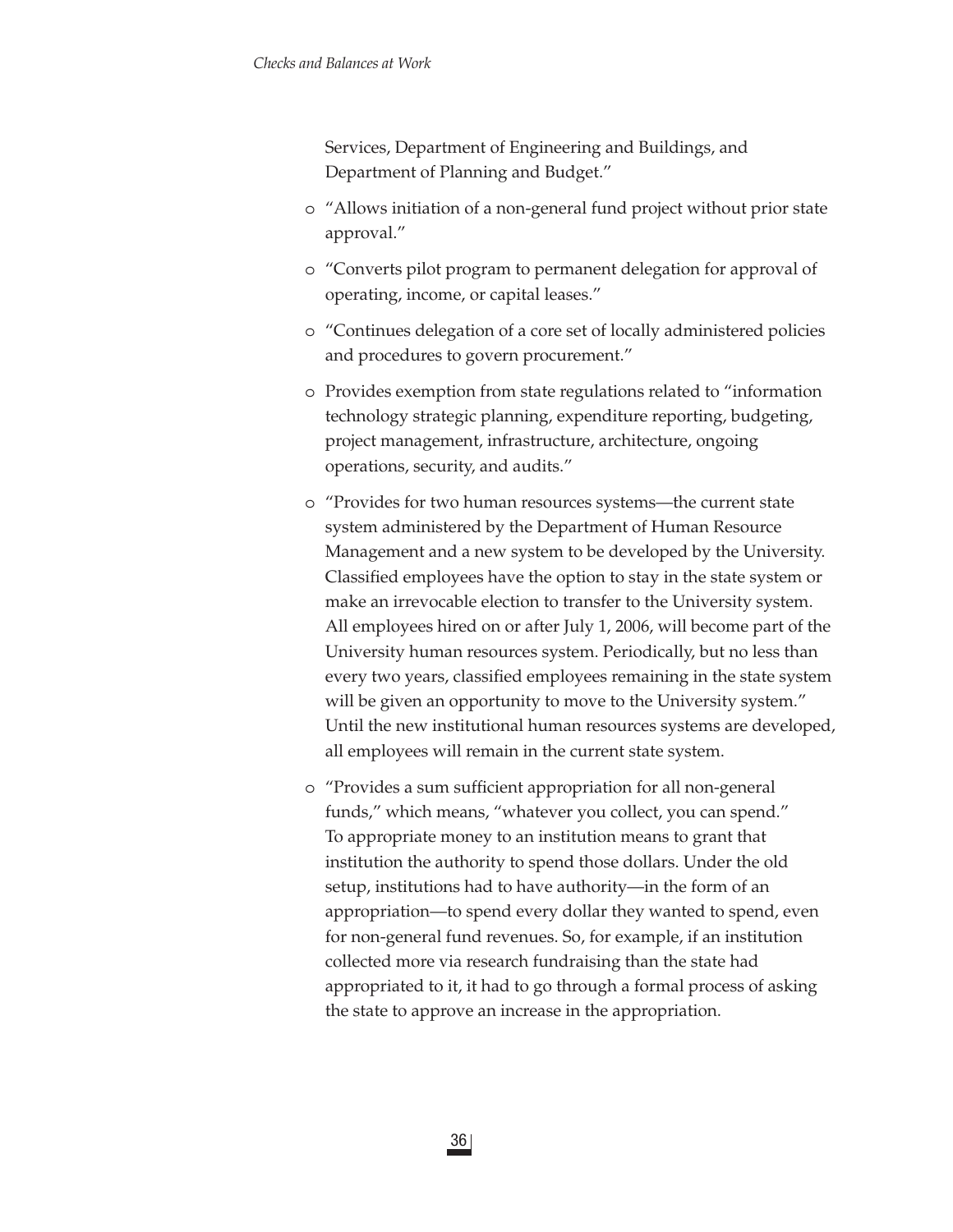#### **Added Performance Accountability for Level III Institutions**

A key theme of this case study has been that more autonomy comes hand in hand with more accountability. This is even more the case for those institutions seeking Level III autonomy.

Institutions wishing to obtain Level III autonomy were required to submit an application to the governor. As part of the application process, the governing boards had to adopt their own additional performance and accountability standards, which will then be used to measure whether the institutions are ably implementing the additional authorities granted. In the area of leases, for example, the institutions will compare the number of days it takes for the institution to approve a lease with the number of days that the state's office of Real Estate Services takes to approve a lease to ensure that the covered institutions are performing as well as, or better than, the state. In the area of procurement, for example, the institutions will track the number of "vendor protests with a legal basis," and compare that number to vendor protests in 2005–2006, before the management agreements took effect.104

Heightened performance accountability appears in the body of the management agreements, as well. "Section 2.2. State Goals" sets forth even higher performance expectations than are being applied to the other state colleges. The first component is "2.2.1. Furthering State Goals," which outlines the following three additional areas of performance commitments in research, community college transfer, and economic development:105

- Each institution must match "from institutional funds, on a dollar-fordollar basis, any additional research funds provided by the State in the Appropriation Act above the amount provided from institutional funds for research in 2005–06."
- The three covered institutions will work together to "increase significantly the number of...students transferring to their institutions" from the two-year colleges in the state, with the specific goal of increasing, by the end of the decade, the number of transfer students by 650 new students each year over the number enrolled in the benchmark year of 2004–2005, reaching a total of 1,250 transfer students each year.
- The universities must work with "an economically distressed region or local area of the Commonwealth" both to stimulate economic activity and to improve local schools.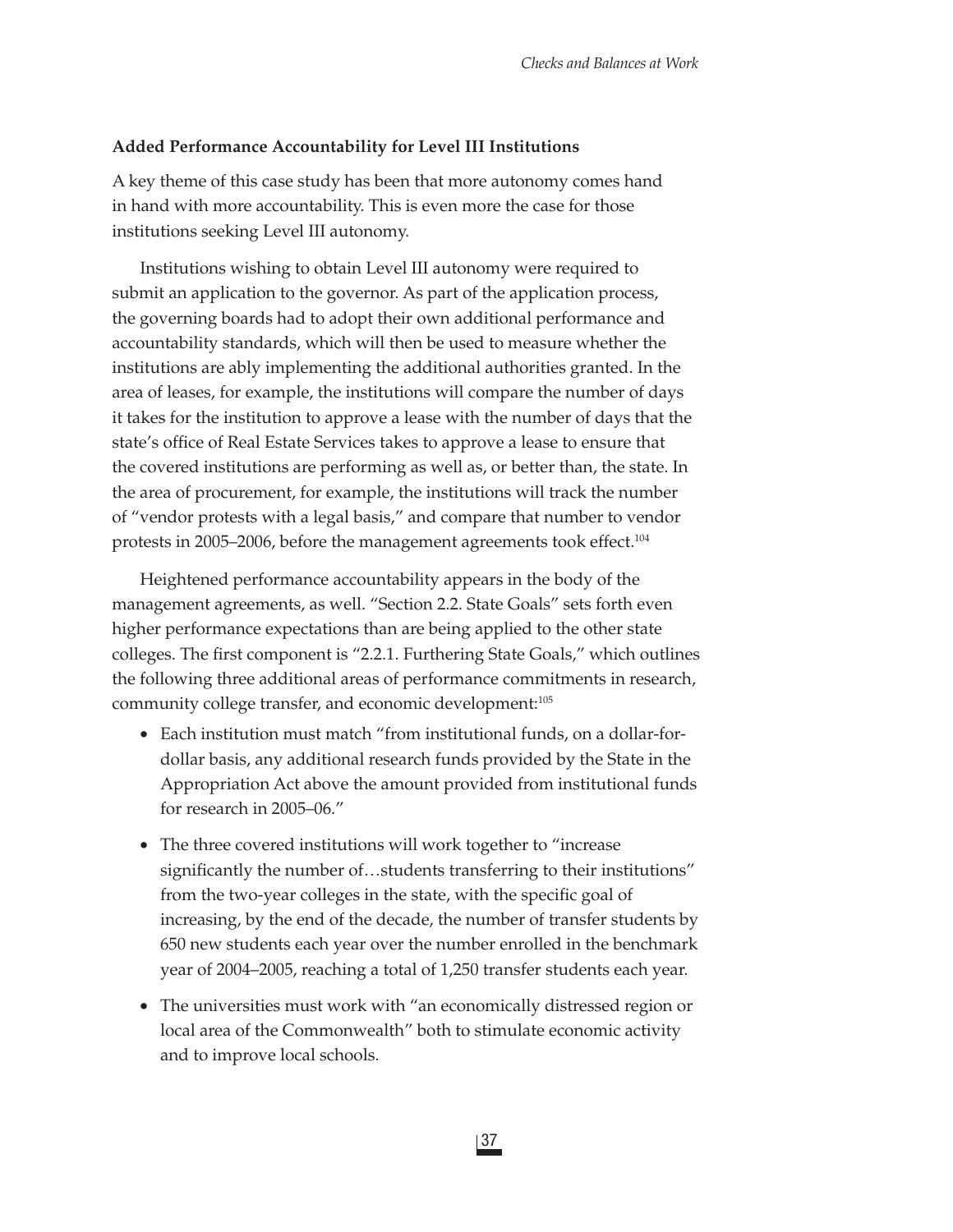Each institution is responding to these performance commitments in its own way. Accordingly, each institution's management agreement contains language specific to that institution. In the area of research funding, for example, Va. Tech's management agreement states, "In addition to its sixyear target of achieving \$227 [million] in [additional] external research by 2011–12…the University commits to match from institutional funds, on a dollar-for-dollar basis, any additional research funds provided by the State in the Appropriation Act above the amount provided from institutional funds for research in 2005–06."106 U.Va.'s and William & Mary's management agreements read almost identically to Va. Tech's, but set six-year targets of \$337 million and \$68 million, respectively.<sup>107</sup>

Although the management agreements set forth a combined goal of increasing the number of transfer students to 1,250 students each year by the end of the decade, they do not provide details on how the institutions will achieve that goal, instead merely saying that the institutions will "mutually determine how to divide the responsibility for these additional transfer students."108 The institutions have detailed their strategies in their six-year plans. Va. Tech's six-year plan includes increasing the number of in-state students at that university by 1,000 by 2012. Va. Tech plans to meet that goal in large part via articulation agreements with the Virginia Community College System, developing "transfer students as the major pathway for growth."109 Over the next six years, Va. Tech has also pledged to:

- Implement articulation agreements with the 23 community colleges that will allow automatic transfer into the College of Agriculture and Life Sciences for students completing the associate degree with at least a B average;
- Implement similar articulation agreements between the College of Engineering and eight community colleges; and
- Allow automatic transfer into at least two more colleges at Va. Tech by 2010–2012.110

U.Va. has similar plans, including the goal of "introducing articulation agreements with all community colleges having introductory programs in nursing, architecture, commerce, and education" for transfer into those colleges at U.Va.<sup>111</sup>

William & Mary has also pledged to develop guaranteed acceptance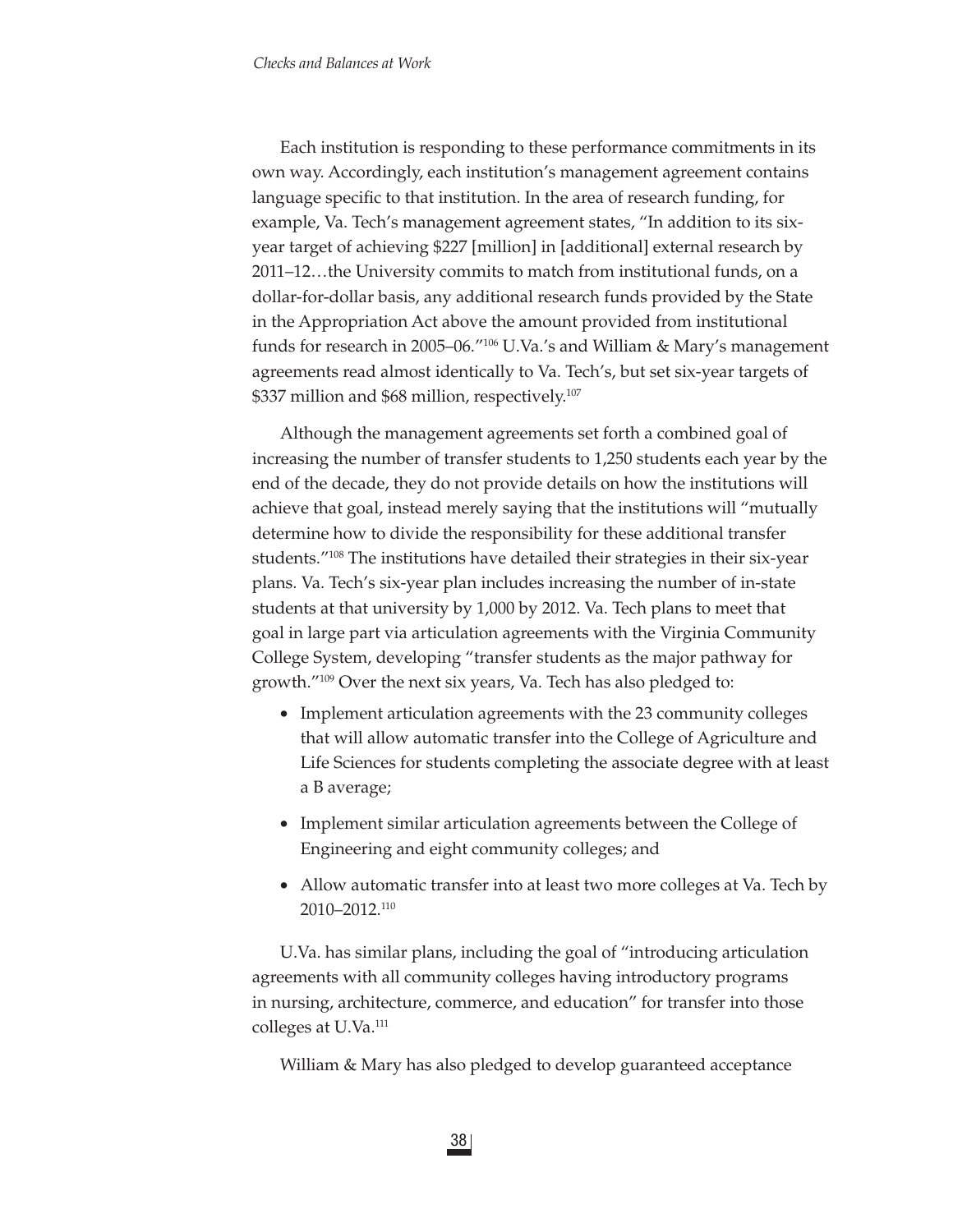agreements with the state's two-year colleges for students with a GPA of at least 3.6 and a grade of at least a B in English 111 and 112; to co-enroll some community college students at the community college tuition; and to add admissions, advising, and student affairs staff to recruit and support transfer students. William & Mary's six-year plan outlines the following numeric targets:

We project the in-state headcount enrollment in Fall 2011 to be 3,884 for an increase of slightly over 480 or 14.4 percent over the AY2005–2006 level. It is our expectation...that significant numbers of these students will be [Virginia Community College System and Richard Bland College] graduates. Our projected increase in the size of the freshman class is 20 per class, hence of the 240 additional undergraduates we plan to enroll by fall 2011, 80 will be first-time freshmen and the balance will be transfer students from predominantly two-year institutions.<sup>112</sup>

For the performance goal of working with an economically distressed region, the institutions have promised to submit an action plan to the governor and the General Assembly no later than December 31, 2006. In the interim, every public college had to address how it would assist with economic development in its six-year plan. One of U.Va.'s more concrete goals is to "launch a graduate Nursing training program in Danville, which will place 100 trained nurses in the Southside-Southwest hospitals over a 3-year period."113 A similarly concrete goal from Va. Tech is to "create and implement one new strategic alliance with [the] private sector through the Southside Initiative and the Institute for Advanced Learning and Research to enhance economic and community development" in each biennium.<sup>114</sup>

The second component of Section 2.2 is "Section 2.2.2. Student Enrollment, Tuition, and Financial Aid." The assumption is that the covered institutions

will most likely exercise their authority over tuition setting, moving toward a high-tuition/high-aid model, so the legislation requires that each institution specifically address its "commitment to provide need-based grant aid for middle- and lower-income Virginia students in a manner that encourages student enrollment and progression without respect to potential increases in tuition and fees."115 This is another area of the management agreements where each of the three

"In short, the selective public universities [in Virginia] propose to adopt a 'high-tuition, highaid' model to raise revenue and provide access to low-income students, while increasing the overall level of resources available to promote excellence in teaching and research."116

—Sarah Turner, Associate Professor of Education and Economics, University of Virginia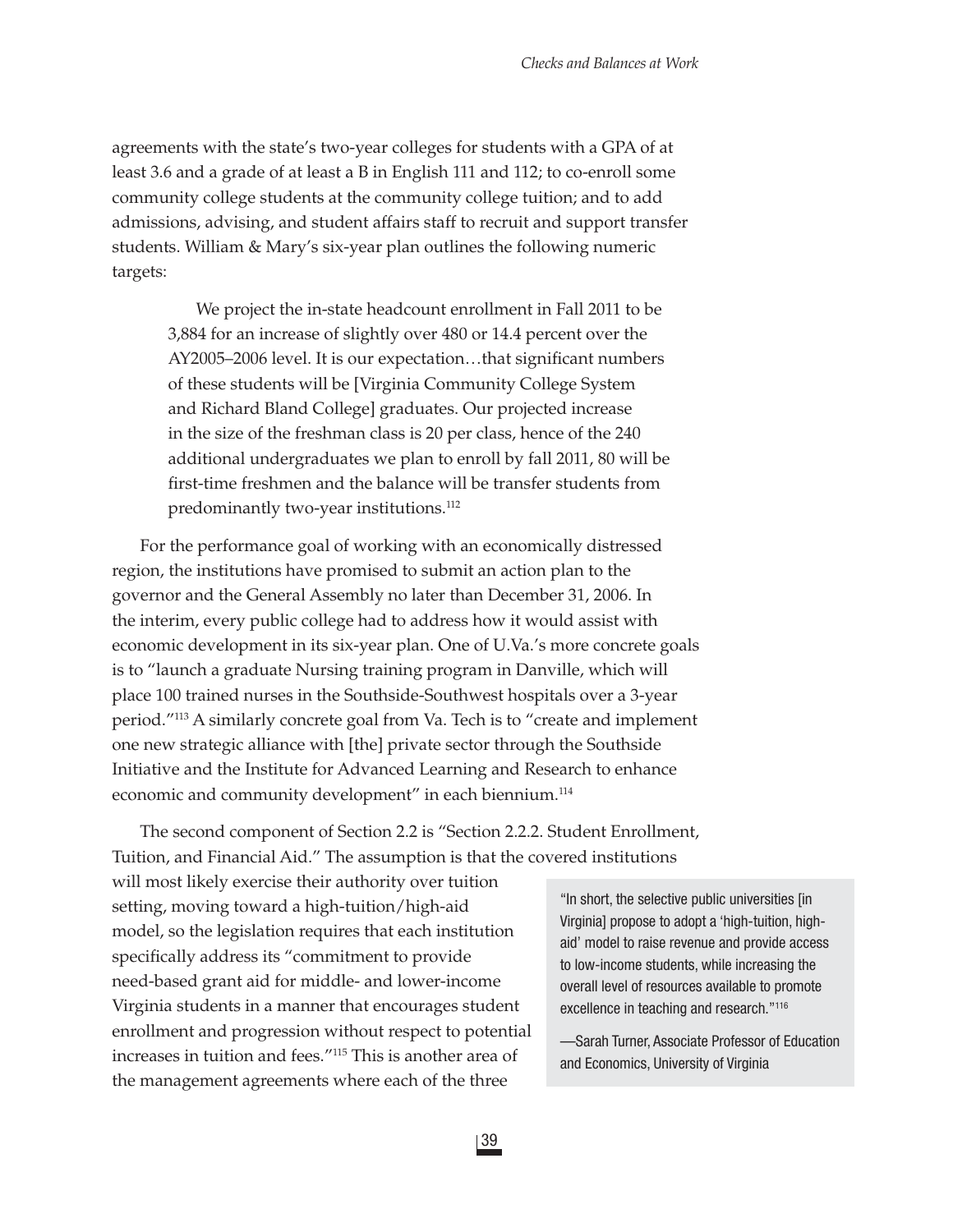covered institutions is responding uniquely.

U.Va. is counting on its flagship financial aid initiative, AccessUVa, to hold access harmless in the face of tuition increases.<sup>117</sup> AccessUVa, announced in February 2004, preceded the restructuring legislation. The initiative meets 100% of demonstrated need for all admitted undergraduate students; replaces need-based loans with grants for students from families with incomes up to 200% of the poverty level; limits the amount of need-based loans that any student will be required to take out, a piece of the program that is "targeted at middle-income students whose families earn between \$75,000 and \$149,999"; and provides financial aid counseling.<sup>118</sup> U.Va. will assess its success in increasing enrollment and enhancing the experience of low- and middleincome students by tracking such metrics as the number of applications received from low- and middle-income students, the percentage of lowincome students in the student body, and financial aid recipient participation in such activities as internships and study abroad. The management agreement states, for example, that "The University expects to increase the numbers of low-income students enrolled from the current 830 to 1,033 by 2011–12."119

In response to the Restructuring Act's requirements, William & Mary recently rolled out a similar initiative, called Gateway William and Mary, which will seek to provide grants to meet 100% of financial need for in-state undergraduates, and to ensure that students whose family income levels are less than \$40,000 per year can graduate debt free. Gateway William and Mary will first apply to students who enroll full time in the fall of 2006 and will build over the period covered by the initial six-year plan, with the goal of doubling the number of students—from 280 to 560—receiving aid through the initiative.120

Va. Tech announced plans to implement a Funds for the Future program, which will completely offset tuition increases for undergraduates from families with an income of less than \$30,000, and will provide varying levels of aid to reduce the impact of increases for students from families with incomes between \$30,001 and \$99,999.121 It also will take effect in fall 2006. The university expects that 5,636 students, or approximately 36% of the student body, will receive some benefits from Funds for the Future in 2006–2007.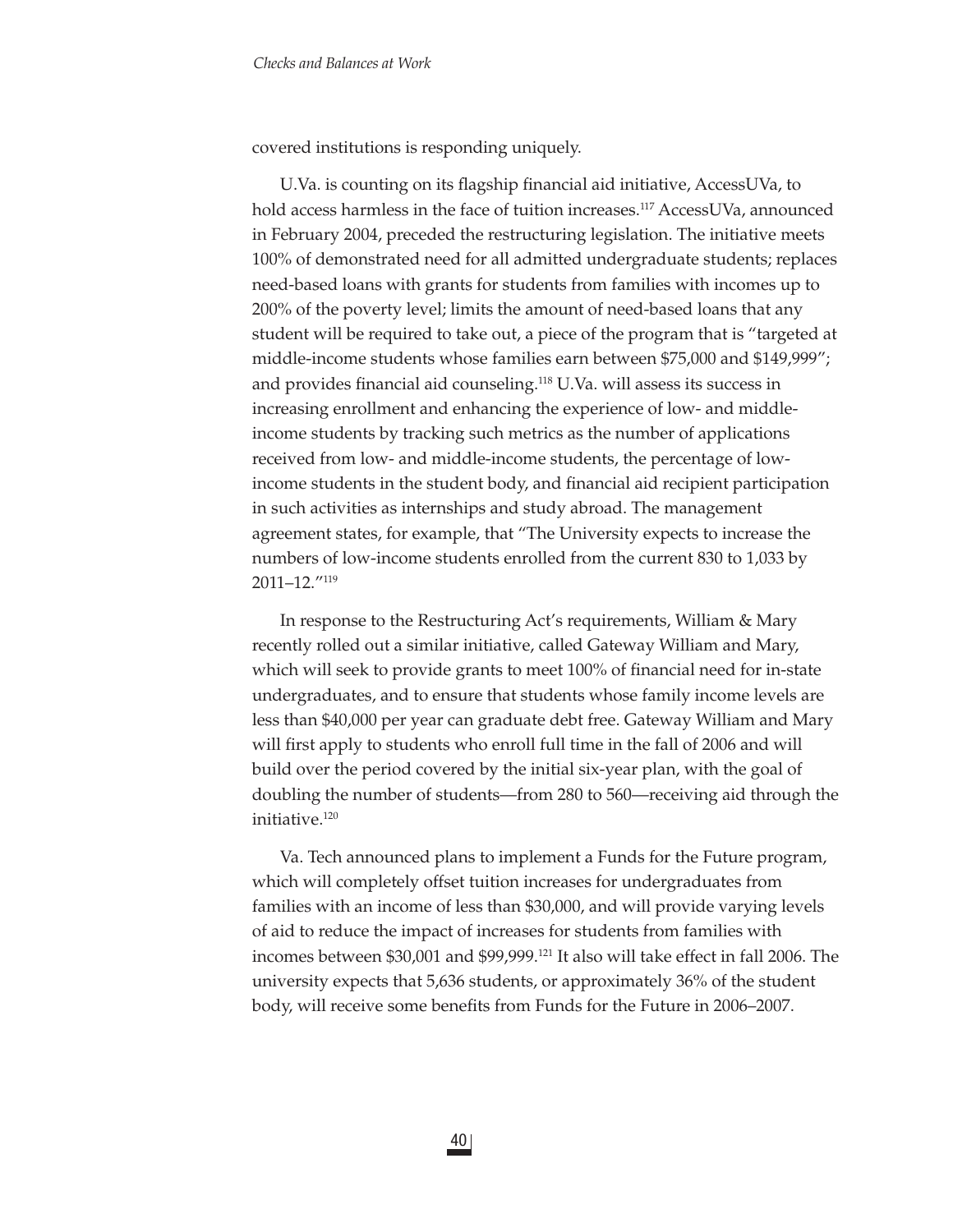## **KEY DIFFERENCES BETWEEN THE ORIGINAL CHARTER PROPOSAL AND THE FINAL LEGISLATION**

After all the legal wrangling, the original charter proposal and the final legislation were indeed quite different. While the institutions achieved many of their goals for autonomy, the legislation creates many checks and balances—ensuring that the state can continue to monitor institutional performance and make corrections in the public interest if necessary.

The changes were significant enough to ease some of the concerns of one of the charter proposal's biggest critics, Jeffrey Rossman, assistant professor of history at the University of Virginia. Rossman analyzed the final bill and concluded that it was "a vast improvement over the original charter proposal."122

For most observers, three differences between the original charter proposal and the final legislation rose to the top. The biggest—and likely the most significant—difference was the fact that a clear articulation of the state's needs and goals (the state ask), backed up by accountability for performance, now precedes any benefits ceded to the colleges. Second, all institutions will remain state agencies. Even though the management agreements spell out a way for the institutions to get some of the benefits they were seeking in becoming political subdivisions (namely, being able to hold and invest tuition and fees), their unchanged status as state agencies maintains the state's prerogative. Finally, all public colleges were included in the final legislation.

A legislative staff member made the distinction that the final legislation creates absolutely no entitlements or mandates regarding general fund appropriations. It also does not impose a limit on state funding. In the end, this legislation was about autonomy and accountability, not about funding from the state. Putting it another way, a different staff member commented that this is "process legislation, not policy," meaning that the funding mechanism and funding goals have not changed.

The outcry about the impact of tuition increases on low-income students led to stipulations regarding assessing that impact for all of the colleges. In addition, every institution must lay out detailed plans for enrollment, tuition, and financial aid in their six-year plans.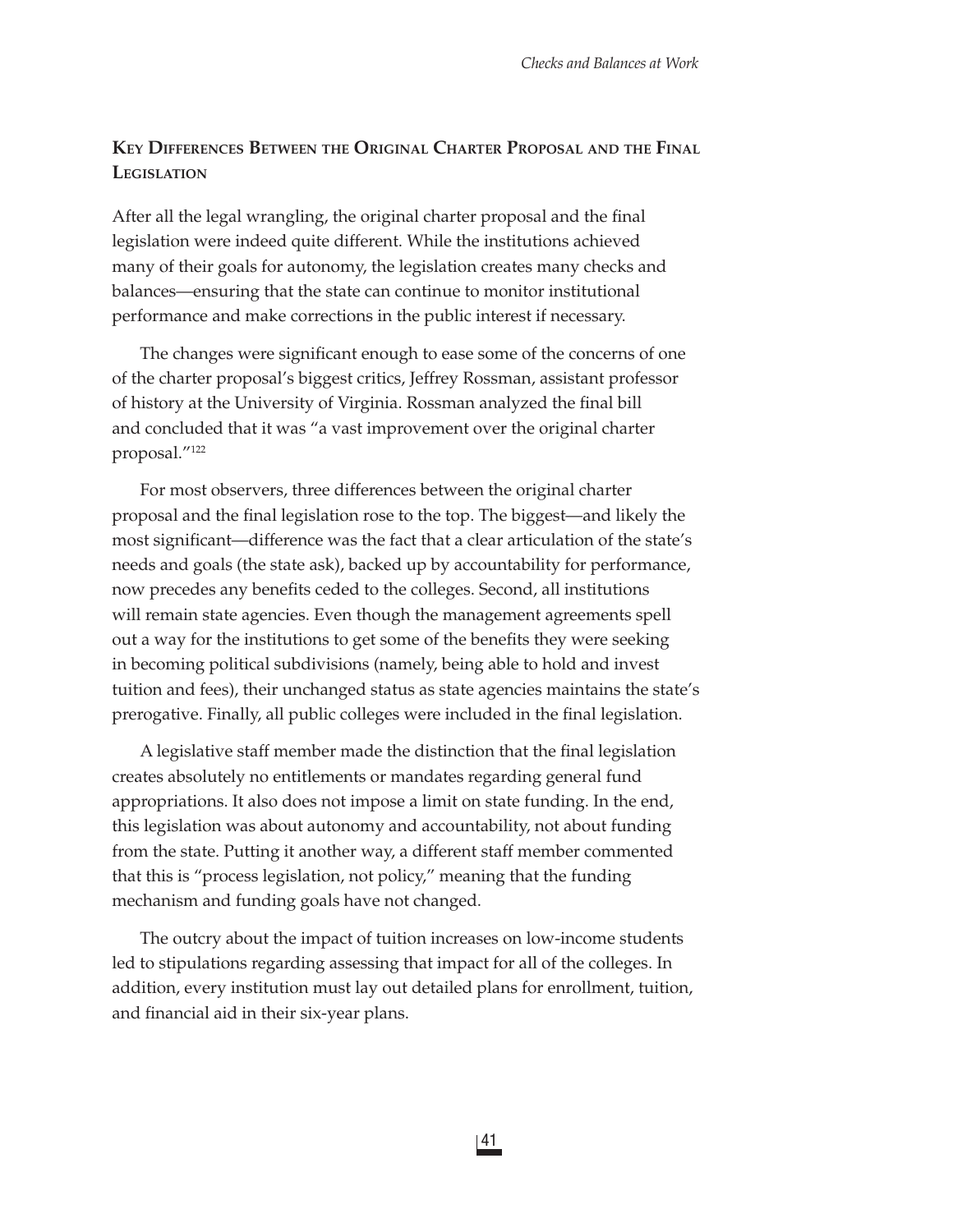Given the opposition to human resources changes at U.Va., the "most extensive" of the governor's March 31, 2005, amendments concerned personnel.123 In broad strokes, the compromise included the following:124

- As of the effective date of the management agreements, classified employees already on staff will have at least 90 days to choose whether to remain classified employees with the state, as they are now, or to opt into the new university personnel system (actual implementation is likely to occur quite a bit later anyway). All new employees will enter the new university system.
- The new covered university personnel systems can take an approach different from that of the state regarding classification and pay practices, leave, severance, and some benefits.
- The areas that the universities cannot change are retirement, health insurance, workers compensation insurance, and state grievance procedures.
- Each covered university must conduct a periodic salary and benefits comparison and make the comparison available to all employees. At least every two years, classified employees will be given the option to switch to the new university human resources system.

Finally, Governor Warner wanted to reform the process for appointing board members, which he saw as leading to political cronyism and unqualifi ed, poorly functioning boards. Thus, as a part of his amendments, the governor codified the earlier creation by executive order of a Commission on Higher Education Board Appointments that will "review and recommend candidates for college and university governing boards."125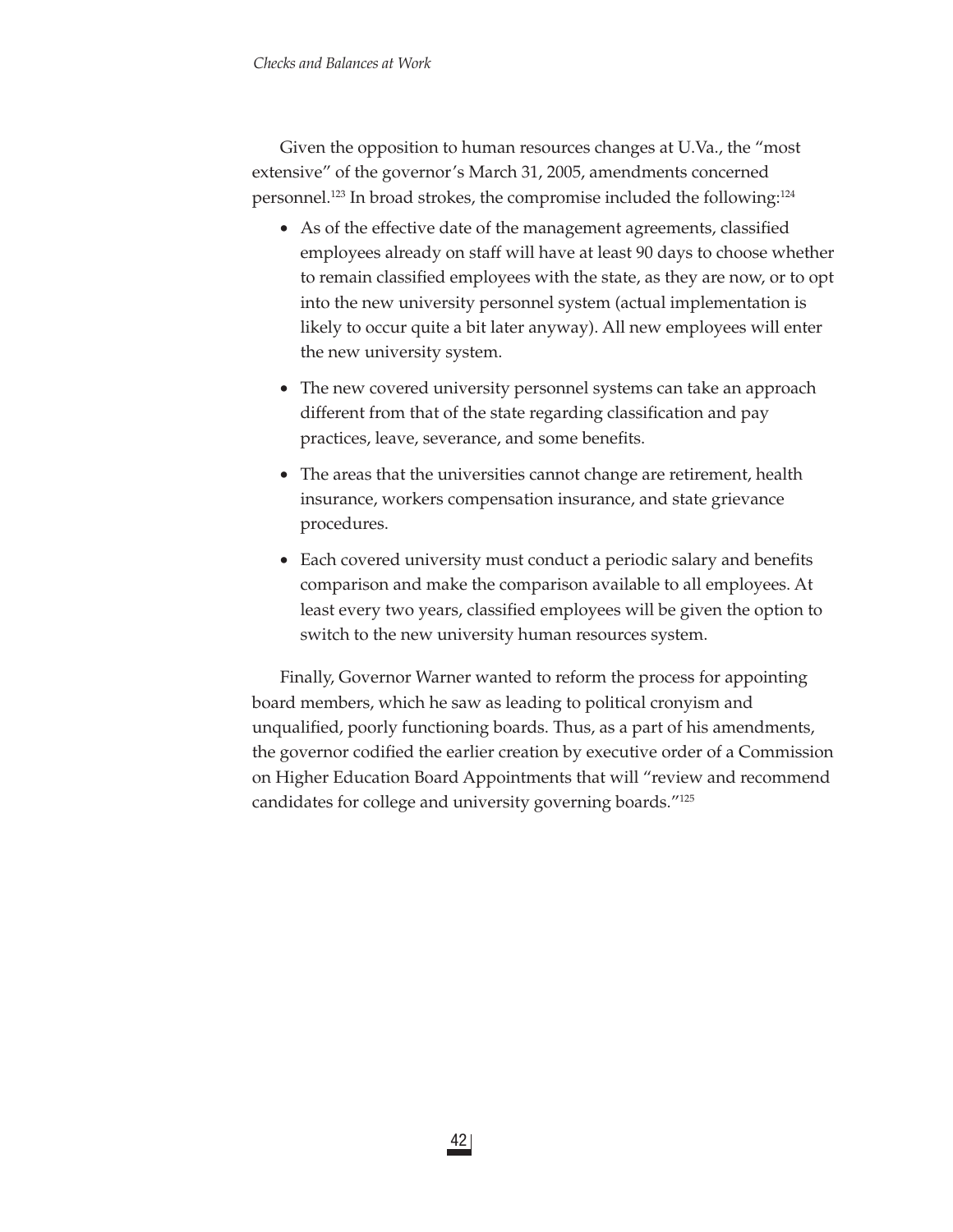## **Are the Institutions Happy with the Final Legislation?**

Opinions differ as to whether U.Va., William & Mary, and Va. Tech are pleased with the final legislation. In interviews, administrators at U.Va. maintained that Subchapter 3 of the legislation, which allows for the management agreements, is pretty much the legislation that the three wanted in the first place. First and foremost, the institutions wanted, and received, a reassertion of their ability to set tuition and fees. Although technically this was an authority that they already had, their right to set tuition had been usurped over the past decade, and the institutions wanted it back. This legislation created a public dialogue that resulted in a good-faith agreement that, as long as the institutions don't enact tuition increases that are seen as too high (generally agreed upon as not reaching into double-digit increases), the Legislature won't intervene, at least in the short term. The six-year plans also create an opportunity for the institutions to continuously engage the state in discussions about enrollment and financing, including the chance to spell out on paper the interactions between tuition and state funding.

The institutions also suggested that the original goal was not to stop being a state agency, per se, but rather that becoming political subdivisions would have allowed the institutions to hold and invest their own tuition and fee revenues. Because they gained the ability to hold and invest tuition and fees, they got what they wanted.

Most people believe that the three institutions never really believed they could get the entire charter proposal anyway, but getting at least some autonomy was progress. Regarding the new accountability measures, Leonard Sandridge of U.Va. commented, "There is nothing in the state ask that concerns me because they are things we ought to be doing anyway."

On the flip side, however, a number of observers believe that the Warner administration out-negotiated the universities, gaining a public agenda for higher education without giving up much control. Many are skeptical that a "reassertion" of tuition authority that gives absolutely no guarantees is a worthwhile tradeoff, given the new accountability burden the institutions received in exchange. Some state policymakers in Richmond commented that the three universities were still fighting for charter status into the 2005 session. One commented that they "fought not having charter all the way." Another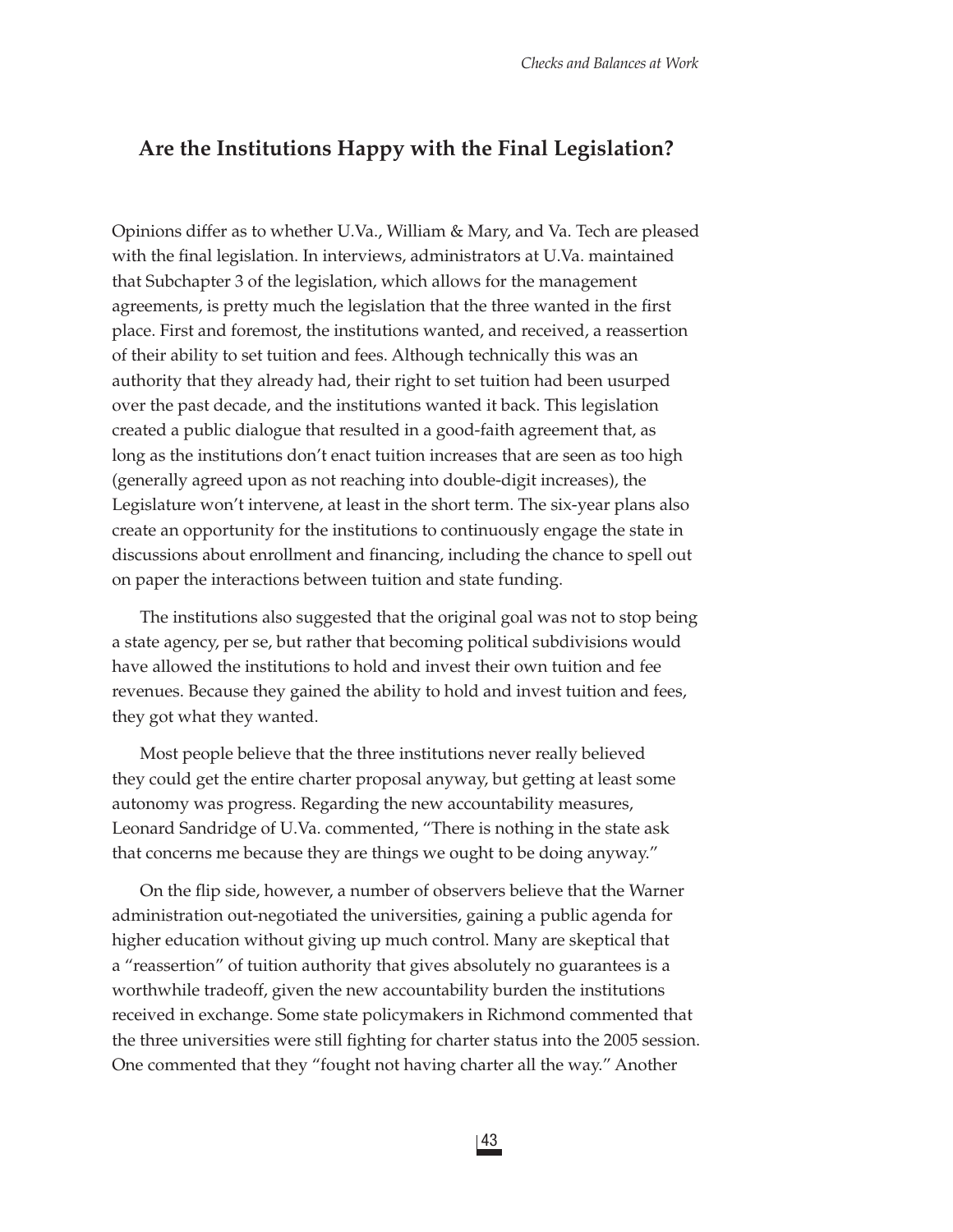"We got more and less than we expected….I think we got…more state control than we really thought we were bargaining for….We got…the procedural autonomy we were hoping for….[We also] thought we would get more substantive autonomy, or at least not less….What we didn't anticipate…was the rather hard bargain that… Governor Warner drove that said, 'Now wait a minute, you really are public institutions, and in order to get this kind of freedom, it's not just a matter of less money, it's a matter of, will you do what the state wants?'"

—David Leslie, Chancellor Professor of Education, The College of William and Mary observer commented that U.Va. wants "all it can get approval for." This notion was seconded by Colette Sheehy, who said that U.Va. is "trying to do everything that the legislation would allow. We would do other things, but the legislation doesn't allow it."

Public statements by leaders at William & Mary also reveal some misgivings. Timothy J. Sullivan, the university's outgoing president, said, "We would have preferred to end up where we started (with charter status)." He continued, "What we eventually got was a framework to work out these management agreements that may offer us the chance to plan ahead several years at a time. That would be a huge advantage over the last decade, which left us with

zero predictability."126 And in a presentation to William & Mary's board of visitors, Vice President of Finance Sam Jones said: "Did we get everything we wanted?...No. But we have the lion's share of changing the relationship with the Commonwealth. It's a different picture going forward for these three institutions."127

Not surprisingly, there are differing levels of enthusiasm found in the other public colleges as well. Paul Timmreck, senior vice president of finance and administration at Virginia Commonwealth University said, "The effort that U.Va., Tech, and William & Mary started for autonomy has become the higher education accountability act of 2005. State agencies and institutions that receive taxpayer money should expect to be held accountable, but many are questioning whether the increased accountability is matched by an appropriate degree of increased autonomy and decentralization." Some individuals are not completely sure that the autonomy will be worth the accountability burden, but others, such as Glenn Dubois of the Virginia Community College System, are excited both about meeting the public agenda and about the new benefits coming to the colleges: "If these things that we have to do right now get us to a calmer, more predictable regulatory environment where we control tuition, where we have certain management benefits that we do not have today, I say let's do whatever we have to do to get to that calm sea."

Some colleges were pleased to get the new autonomy pledged in Level I, while others that already enjoyed some of those privileges, or don't feel that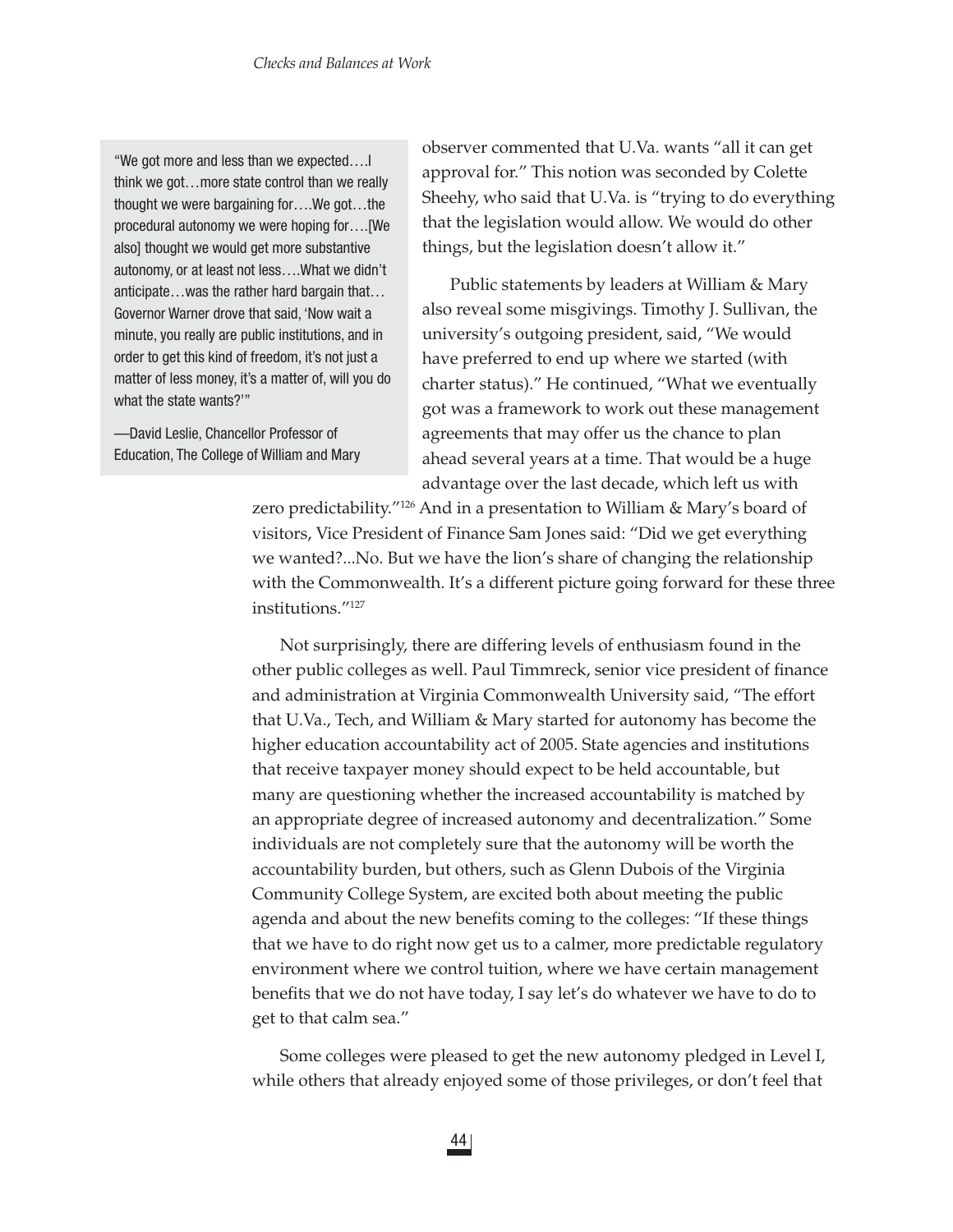they need them, have complained that they didn't gain anything except a slew of new accountability measures and reporting requirements. More than one interviewee commented that some small colleges would prefer to continue to have the assistance of the state in managing daily operations—assistance they can continue to rely on if they so choose—because they just don't have the in-house capability to do it. Timothy C. Brown, vice president of finance and administration for J. Sargeant Reynolds Community College, acknowledged that it would be difficult for some of the smaller colleges to take advantage of the benefits to the same degree as a larger college, such as his, could: "You have to be a certain size and complexity to have the infrastructure in place to do the things that the legislation allows." In addition, Brown felt that the accountability component of the act will prove to be a bigger burden for the smaller institutions. Ultimately, Brown characterized the question to be asked as, "Can I use this authority, without increasing my employee costs, and reap the benefits to put back into instruction?"

For J. Sargeant Reynolds Community College, Brown expressed great enthusiasm for the autonomy, suggesting that as soon as he learned about the areas of autonomy sought in the charter proposal, he too was interested. He offered concrete examples of ways that this legislation will make his day-today operations run more smoothly, such as the ability to dispose of surplus materials locally. As another example, in the past, the college has wanted to quickly expand by offering classes in leased space at an office park across the street from campus. However, getting a lease executed by the state took so long (up to 12 months, Brown suggested) that the window of opportunity was often lost. Now, JSRCC will be able to execute leases quickly and locally.

John Sygielski, president of Lord Fairfax Community College, also immediately identified the ability to execute lease agreements locally as an important benefit. Because his college is growing rapidly, it needs the flexibility to add classrooms quickly. Sygielski views the legislation in a positive light because, as he said, "Higher education in Virginia needs to constantly reevaluate itself. This measure does move us in the right direction. It is helping us to make some decisions locally."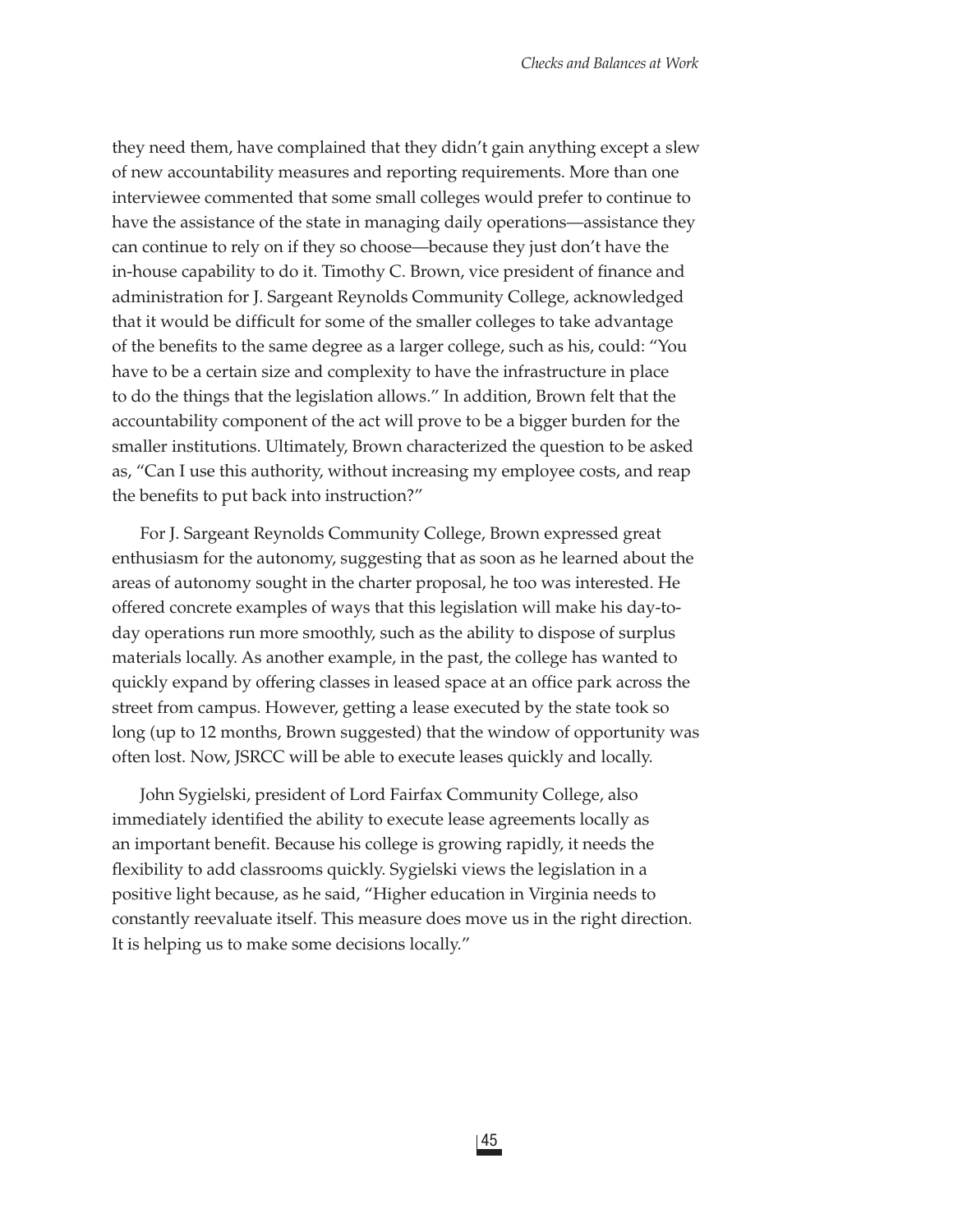# **What Does This Mean for Public Higher Education Nationally?**

Ultimately, there was widespread support for the Restructuring Act from the colleges, legislators, cabinet secretaries, the governor, the Council of Presidents, and SCHEV. There was, as well, a sense of excitement about the future, and enthusiasm about participating in a great experiment. Several national higher education experts who were consulted on this project see the Restructuring Act as critically important to higher education and its future role in the states. When it comes to the impact that this legislation will have in a number of absolutely critical areas, including tuition, financial aid, and the treatment of classified staff, the jury is still out. But in an era of swirling discussions about changing the relationship between states and their public colleges and universities, the Virginia case represents one of the most coherent and thoughtful efforts to deregulate and decentralize while working toward an explicit state agenda that we have yet seen.

For those watching from afar, wondering what this all means for public higher education nationally, there are a number of lessons to take away.

#### **This Is Not Privatization**

A point made almost universally was that while the legislation represents a very significant change in the future of public higher education in the United States, it is not an example of privatization. Indeed, Secretary of Finance John Bennett said, "If anything, we're strengthening the tie to the state."

The colleges themselves, especially the three that sought charter status, denied any intention to privatize. As early as 2003, the *Virginian-Pilot* stressed this point: "Spokesmen for the University of Virginia, Virginia Tech and the College of William and Mary are quick to emphasize that outright privatization—divorcing themselves completely from the state—is not an option."128 Sam Jones of William & Mary said, "We were hoping through this act…to change how we were working together, and I would stress that it's always been seen as how to continue the partnership with the state. It was never intended…that we were going to go private or that we would reduce our commitment to the Commonwealth." Colette Sheehy explained U.Va.'s position in this way: "We are clearly a public institution, and we know we are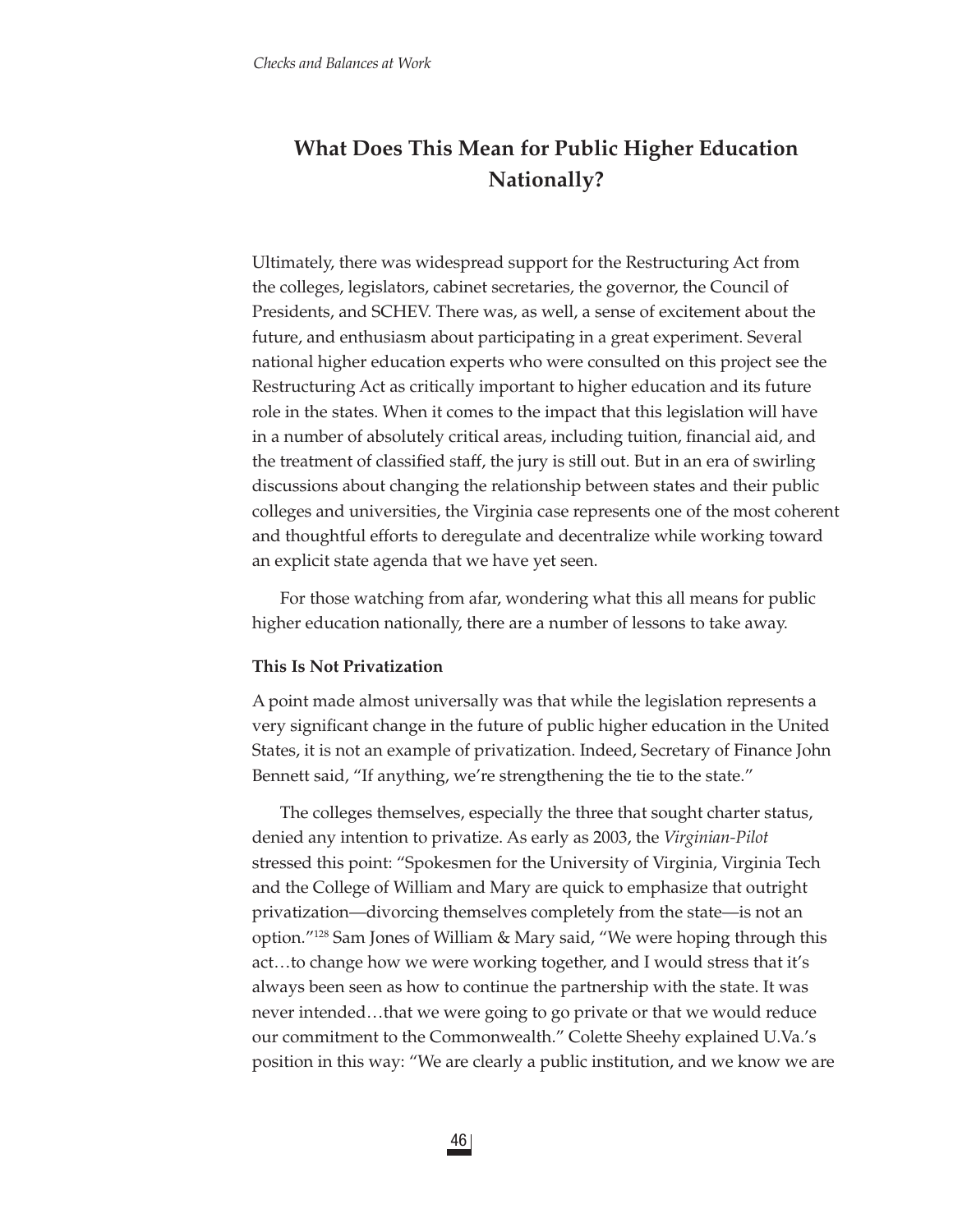a public institution. We do not want to be private. But we do have a desire to be the best public university we can be, and that takes resources."

Experts on higher education are also careful to ensure that the word "privatization" does not get misused in this case. David Breneman referred to privatization as a "show stopper," saying "that's a word you don't ever want to let into this conversation. The legislators don't want to hear that word." David Leslie of William & Mary wrote, "First, and most importantly, they [the colleges] are public. Their governance, their funding, their mission, and their moral commitment is to serve their states. The intricate historical, political, and operational realities of this relationship probably cannot be contracted away. The Virginia experience is instructive." 129

Researchers in this area also point out that most public colleges and universities cannot do without state funding. Even if the state appropriation is a declining share of a public college's budget, it still represents millions of dollars. Replacing millions of dollars with tuition, external revenues, or endowment funding is almost impossible. Furthermore, private funding is often restricted funding, meaning that it is earmarked for special purposes and cannot be used to cover an institution's general operating expenses.130

The distinction between procedural autonomy (i.e., daily operations) and substantive autonomy (i.e., mission) created by Robert O. Berdahl, professor emeritus of higher education at the University of Maryland, is a useful descriptor in the case of Virginia. While the institutions gained procedural autonomy, the state reasserted its control over the mission of its institutions in legislation that does not move the system toward privatization.<sup>131</sup>

#### **We Live in an Era of Renegotiation**

This is a time that values entrepreneurial behavior, competition, and selfsufficiency. Anti-government rhetoric is commonplace. The demands placed on state budgets by such entitlements as K–12 education and Medicaid are growing. Very few people believe that a vast infusion of public money into higher education—in the style of the G.I. Bill or the Pell Grants—is going to materialize any time soon. The world has changed significantly for public higher education.

As a result, many believe that Virginia's Restructuring Act is just one of many large-scale renegotiations on the horizon. Pat Callan commented, "This is an era where, for a lot of different reasons, this kind of renegotiating of the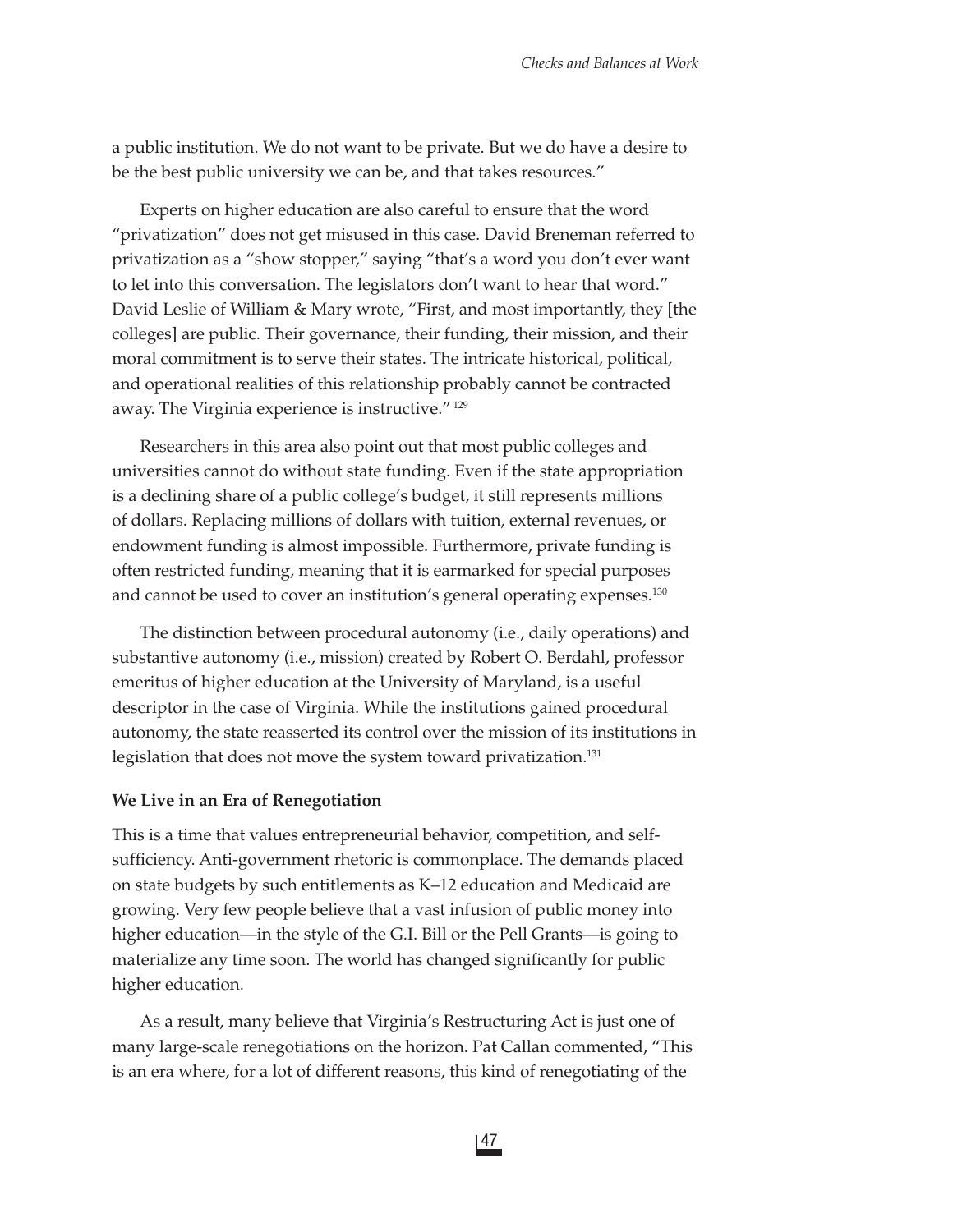state 'social compact' makes a lot of sense. It's probably a good idea to try to renegotiate the deal because it's not all that clear that mechanisms that were put in place over the course of the 20<sup>th</sup> century will get us where we need to go. Sitting at the table, examining expectations makes sense."132

Along similar lines, David Breneman suggested that the Restructuring Act "signals in a fairly dramatic way that we are moving into a new era where the public universities will be cast more on their own….The old days of sitting back and thinking the state is going to be the protector are over. It's a watershed. Not that we haven't been building up to it, but it symbolizes that we're not going to go back to 20 years ago."

## **Start with the State's Needs**

Because the state's needs are clearly articulated, there are some cascading public benefits resulting from the Restructuring Act. For example, every institution had to pledge to provide access to higher education, and any institutions covered by a management agreement had to explicitly address the impact of tuition increases on low-income students and the institution's commitment to need-based aid, thereby linking tuition and financial aid policy together.

The concept of accountability in higher education in Virginia has thus been broadened to mean accountability not just for institutional performance, but also for an institution's contribution to the state's well-being. By starting with its needs, the Commonwealth of Virginia was able to craft legislation that intends to keep its higher education system working in the name of the public good, rather than allowing institutional self-interest to reign supreme.

## **Tuition-Setting Authority Does Not Benefit All**

While many public college leaders might agree that they would prefer less state interference in tuition setting, the reality is that only a small subset of the nation's public institutions are selective enough to raise tuition significantly without losing students or harming their open access missions.<sup>133</sup> In the case of Virginia, the assumption is that while all of the public colleges have the ability to set their own tuition, U.Va., William & Mary, and Va. Tech are the most likely to exercise it.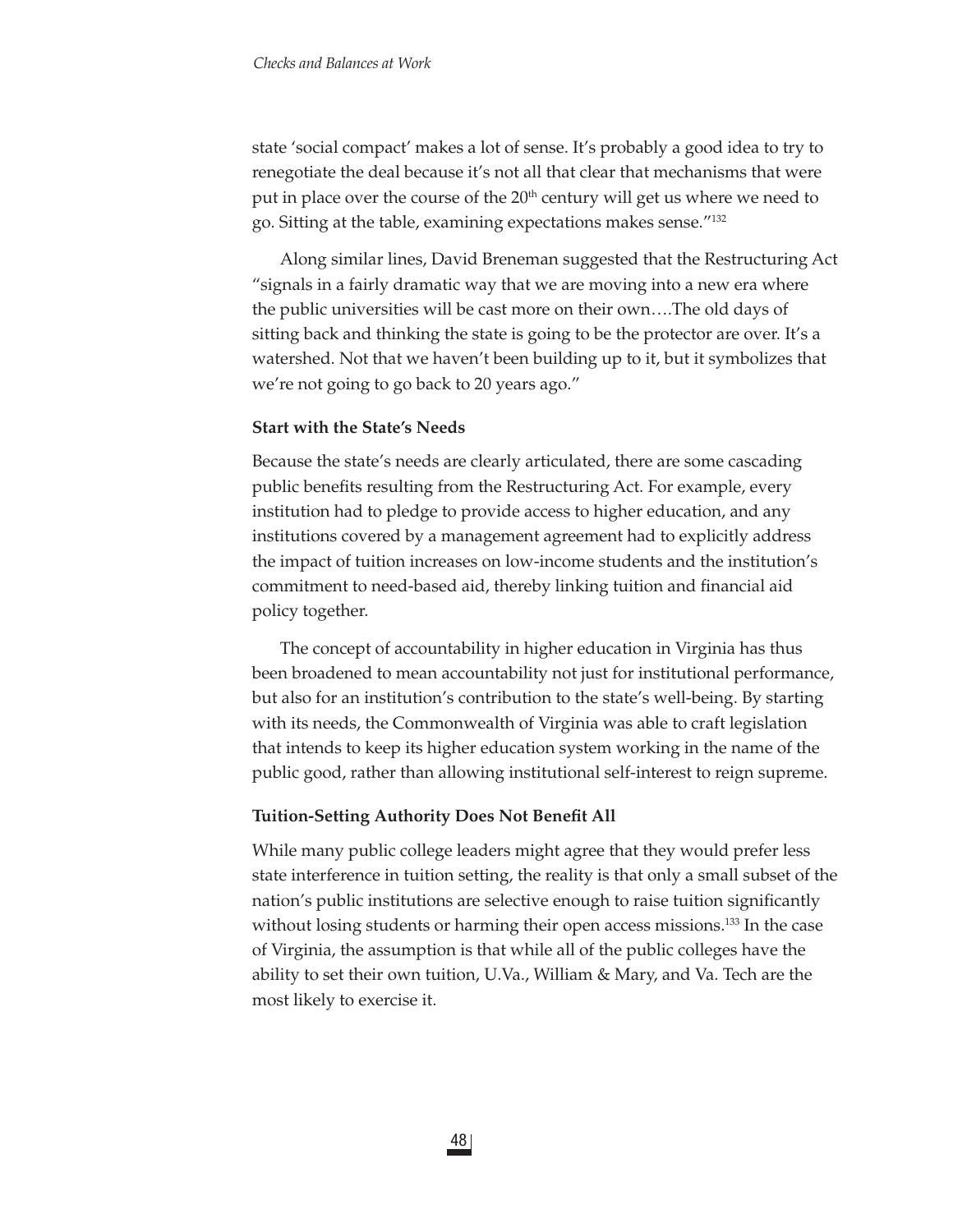# **Colleges Cannot Expect to Gain Freedoms Without Giving Something in Return**

Many viewed the initial charter proposal as an act of pure institutional selfinterest, wherein the universities asked for broad autonomy without pledging higher performance accountability in return. In today's political climate, it is unlikely that any government agency, including public colleges and universities, would be given the level of autonomy requested in the original charter proposal without being held accountable for higher performance. Indeed, a SCHEV report written in 1997 said, "The first essential for granting Virginia's colleges and universities decentralized authority has always been accountability."134

There are even some who believe the institutions brought accountability upon themselves, as reflected in this comment by David Leslie: "In their effort to negotiate more autonomy (albeit procedural) by accepting reduced funding, the 'charter' advocates appear to have awakened the state's political leaders to the prospect of losing substantive control over higher education." 135

## **The State Must Remain a Funding Partner**

Privatization is not a viable option for most public colleges because they need the state as a funding partner. Likewise, if states wish to continue to enjoy economic growth and the civic and social benefits that accrue to an educated citizenry, they must continue to invest in the education of all their residents. The universities involved in restructuring reiterated the need for the state to remain involved: "The law's emphasis on long-term planning won't change the need to raise tuition unless the state gives schools enough money," said William & Mary spokesman Bill Walker. "Our goal of making tuition increases predictable and modest is very much dependent upon the willingness of the commonwealth to re-engage and reinvigorate the funding partnership.136 Similarly, Rob Lockridge of U.Va. said, "We are not looking to go to the marketplace on tuition. We're looking to keep it competitive, with normal growth from the state."

## **Be Honest About Funding**

Around the country, leaders of public colleges and universities are saying that the decline in financial support from the state makes a request for autonomy not merely justifiable, but necessary. In Virginia, examples like the following were commonly cited: "Today, the state provides just 8% of U.Va.'s \$1.7 billion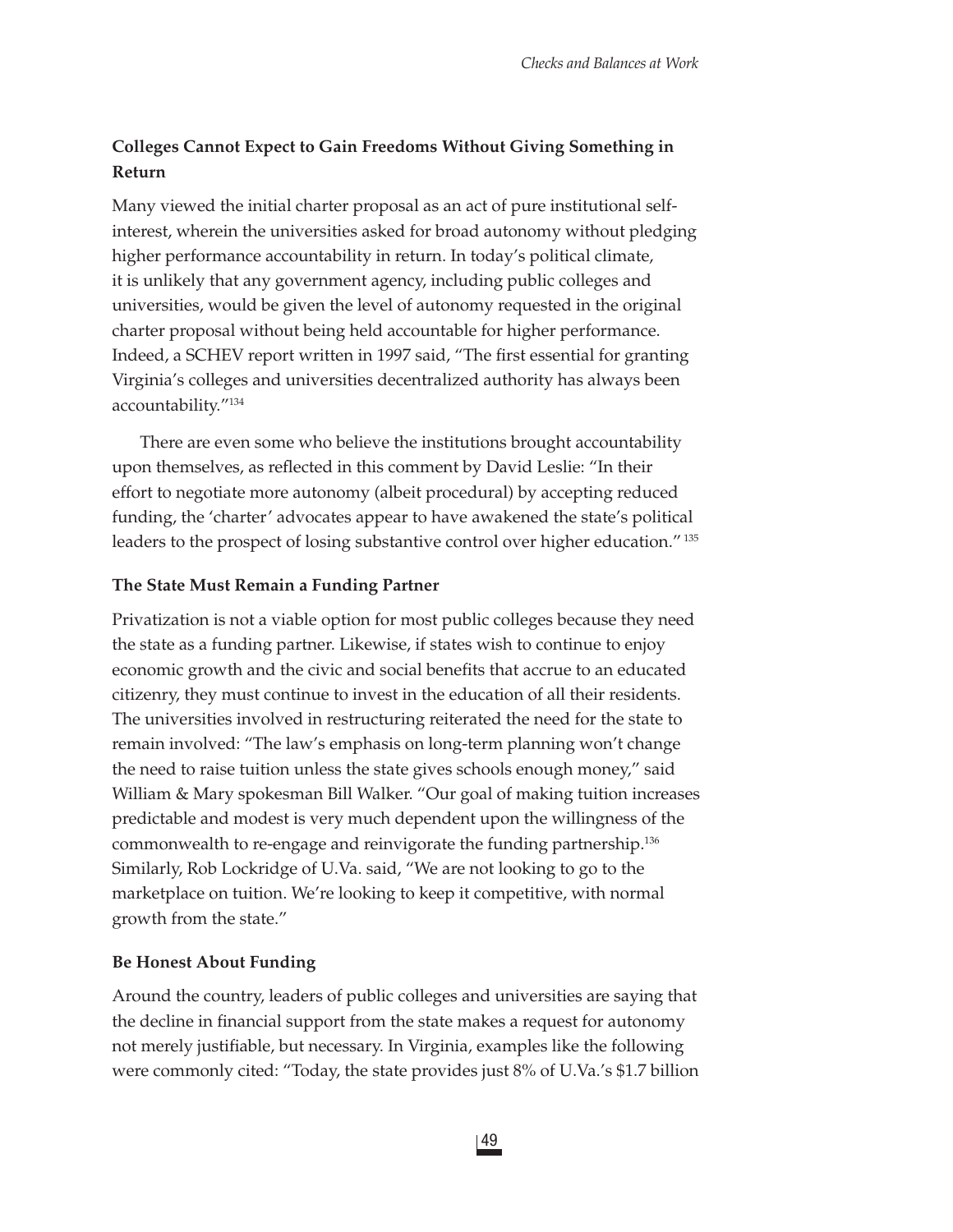annual operating budget, down from 28% two decades ago."137 In 2003–2004, revenue from private gifts and endowment income made up more of U.Va.'s budget (8.3%) than the state's share (8.1%).<sup>138</sup> The state's share of William  $\&$ Mary's budget fell from 42.8% in 1980 to 18.7% in 2004.139 Examples such as these are often used to convince observers that the states have abandoned their commitment to higher education.

"Some have suggested that states are abandoning their historical commitment to public higher education, expecting parents and students to pay a larger share of the cost. National data from the past quarter century and a more detailed and recent look within states indicate that this conclusion is premature and superficial."<sup>141</sup>

-State Higher Education Executive Officers, 2005

However, this argument does not always elicit great sympathy, and higher education leaders should be careful about which statistics they use and how they use them. A 2005 analysis by the State Higher Education Executive Officers found that even though state and local appropriations per student fell during the economic downturn between 2001 and 2004, a more detailed analysis of funding during the past 25 years suggests that "states have largely maintained operating revenues for higher education, even though they have struggled to keep pace with enrollment growth and

inflation in times of recession."<sup>140</sup> Indeed, many feel that higher education should shoulder part of the burden when a state is facing a recession, so pointing out funding declines during difficult economic times strikes many observers as higher education being arrogant and disconnected from the real world. Funding for higher education also competes head-on with funding for mandatory areas like K–12 education, debt servicing, and health and human services.

In addition, institutional spending on non-instructional services and programs, such as dorms and recreational activities, has ballooned in recent years, with many of those dollars coming from private sources. In many cases, the share of an institution's instructional budget coming from the state has been far more stable than the share of the institution's *total* budget coming from the state. Many point out that arguments vilifying the state for supplying a declining "share" of an institution's budget are disingenuous, as this editorial in the *Richmond-Times Dispatch* suggested:

The schools point out that spending on higher education as a percentage of the total state budget has declined, while private resources have become a greater source of college funding. …*Both*  points rely on relative figures. If spending on Medicaid rises faster than spending on higher ed, then the share of the budget going to higher ed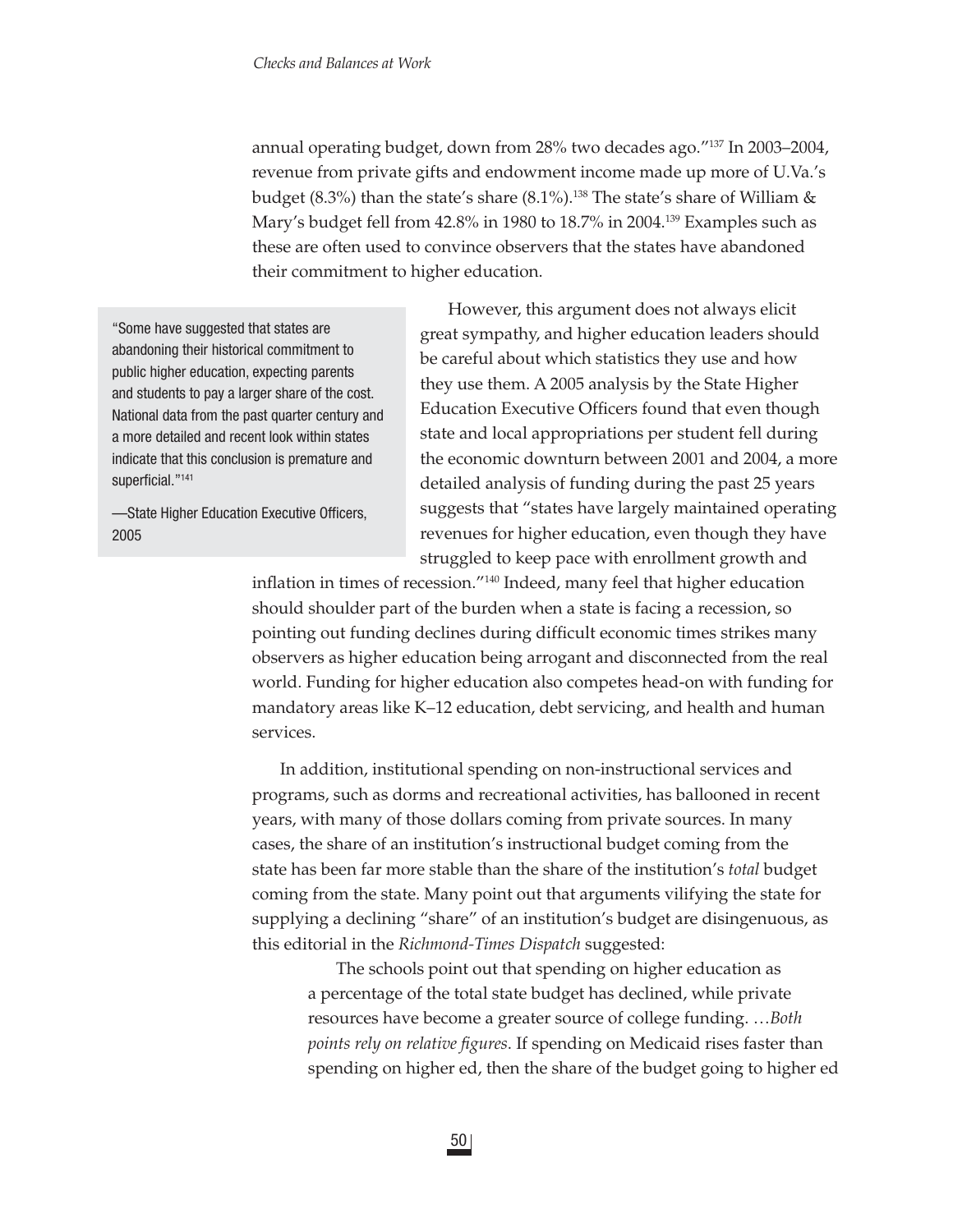naturally will fall, even if the total number of dollars going to higher ed increases. Similarly, the state does not bear blame if a successful fund-raising campaign adds millions to a university's endowment, thereby making state support a smaller share of overall college financing. (emphasis added) $142$ 

#### **Build In Checks and Balances**

True to the Founding Fathers' democratic ideals, the Restructuring Act makes use of checks and balances. The institutions gained significant autonomy, but they were not set free as political subdivisions. The institutions cannot gain this autonomy without first pledging to meet state needs, and they cannot reap the benefits of the financial incentives without first being certified for good performance. The six-year plans provide an ongoing arena for the institutions and the state to negotiate enrollments, state funding, and tuition. The state agreed to a publicly announced agreement not to intervene in tuition setting, providing the institutions with a guarantee that has moral, if not legal, weight. Still, if tuition goes too high, the Legislature retained the right to impose caps through the appropriations process. Nowhere in the legislation does the state make any promises about funding the institutions to a certain level, but the six-year plans allow the institutions to demonstrate the interactions between tuition and state funding. The management agreements must be renewed every few years. The state has not lost its right to monitor progress and intervene if the institutions stray from meeting public purposes.

#### **Beware of Bureaucracy and Start With a Clean Slate**

As the months have passed and the serious work has gotten underway, concerns about bureaucracy and the burdens on colleges have arisen. The six-year plans, the methods of assessing institutional performance, and the management agreements have consumed enormous amounts of time and energy. Some fear that the new paperwork required might be more onerous than the administrative and financial controls that were decentralized via this act. As one college leader remarked in December 2005, "We have spent all of our time on the compliance side and the waiting side, and we haven't gotten to the benefits side."

Furthermore, from a central government perspective, Virginia is a highly regulated state. One drawback to the Restructuring Act is that, instead of addressing the broader problems of overregulation, the Act deals with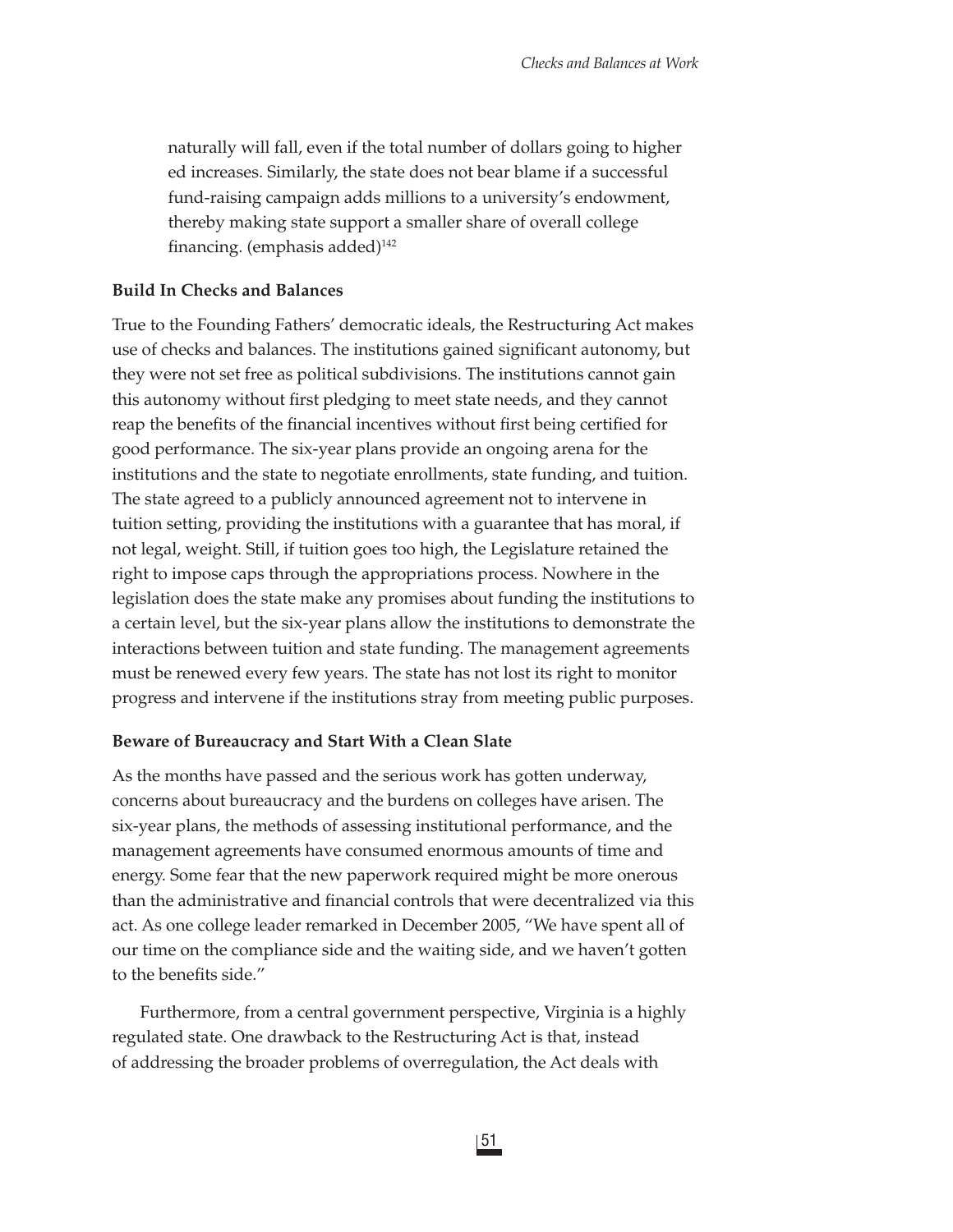deregulation via a series of exceptions written into existing laws, plus management agreements with individual institutions.

The combined result is only limited change in the way state government operates and a new set of requirements that could quickly lead to onerous bureaucracy. As McGuinness reminds us:

Keep it simple and focused because it will die of its own weight…. To try to get out of that mess via a set of agreements creates a very complicated set of agreements. Make the base relationships clearer, then the contracts can be around questions of mission, connections with public purposes, and state priorities….The real questions [about affordability, tuition policy, and overall financing in Virginia] are still on the table.

#### **Monitor the Impact on Low- and Middle-Income Students**

Tuition-setting authority is the heart and soul of autonomy initiatives around the country. That means we can expect to see substantial tuition increases at the institutions that gain autonomy in this area. Deregulation of tuition authority typically comes with increased financial aid requirements attached. This policy shift means that there is a growing embrace of the high-tuition/ high-aid model. We must continue to monitor the actual impact on college participation rates for low- and middle-income students and not assume that financial aid promises will be adequate to improve educational opportunity for our students, especially groups that historically have not been well served by our educational system, including students of color, students who are the

"Those six-year plans will allow, for the first time, planning on the part of the Commonwealth, the institutions, parents—everyone will know at least six years out what tuition is going to look like. I think the marvelous part of it is that, on that [six-year plan] template it says, 'We need X general fund dollars to keep tuition here….If we don't get those general fund dollars, this is what tuition is going to look like.' So I think there is some real accountability on both sides."

—Elizabeth Wallace, Director of Communications and Government Relations, State Council of Higher Education for Virginia

first generation in their family to attend college, and low-income students.

### **One Size Does Not Fit All**

The three levels of autonomy spelled out in the Restructuring Act recognize that institutions have different needs and capacities. Similarly, the measures for assessing institutional performance (the accountability side of the act) will likely be differentiated according to the institutions' individual missions. While it will never be possible to make all of the people happy all of the time, by differentiating the approach to some aspects of the bill, the Restructuring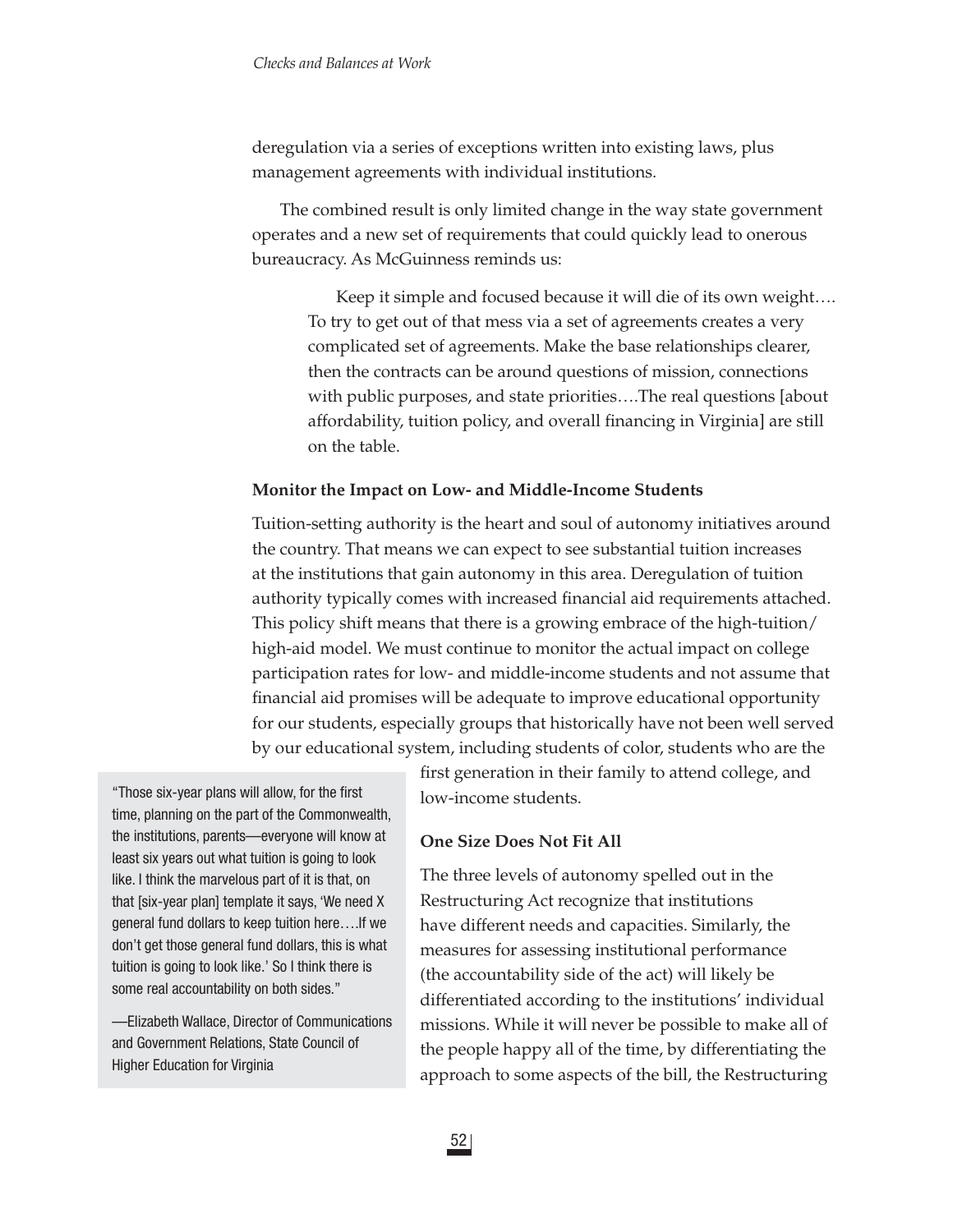Act helps the colleges maintain their unique missions.

#### **Strategic and Long-Term Planning Make Sense for Colleges**

The interviews revealed a fair level of enthusiasm about the six-year plans, though some were concerned about how long and bureaucratic they were becoming. Overall, the plans were characterized as a tool that will facilitate more productive conversations between the state and the institutions about funding and support. Several people expressed the idea that planning and thinking through consequences over the long-term was a "good exercise." Indeed, this type of strategic and financial planning was a part of what the original three institutions proposing charter status sought. Timothy J. Sullivan, former president of William & Mary, described a future in which the environment might become "predictable and controllable."143 Sam Jones of William & Mary took a long-term view: "The dramatic ups-and-downs of tuition increases should be smoothed dramatically. If we're developing longterm plans with our board, then they will try to look at those plans, look at the timing of investments, in ways that make tuition increases more systematic."

The six-year plans force the institutions to forecast tuition and fee estimates for the next six years. Some felt that the colleges and universities would benefit from the way that the six-year plans would allow them "to lay out their case, lay out the facts. If [the state] want[s us] to enroll X more students, here is what we need from the state." Similarly, if the state will only fund the institutions to a certain level, the six-year plans will demonstrate the long-term impact on tuition and enrollment capacity. In this way, the six-year plans serve as a means for the institutions and the state to negotiate enrollments, state funding, and tuition over the long term.

The institutions will also, however, be faced with the consequences of forecasting tuition increases year

"There was a very thoughtful process of the state saying, rather than focusing on measuring how we do things, it was what do we really want institutions in Virginia to do for us? Coming out of this, because of the six-year plan requirement and the state ask requirement, the Commonwealth will know a whole lot more about where we're trying to go and what our priorities are than maybe they would have in the past. I think that's very positive for the Commonwealth, but it also allows us to plan better, and we're both benefiting from that longer-term focus."

—Sam Jones, Vice President of Finance, College of William and Mary

after year on paper, which is different from requesting increases each year after the impact of prior increases has been forgotten or muted. Further, the six-year plans will push institutions to modify enrollment projections to meet the demands of the state, something that the state has had difficulty monitoring in the past.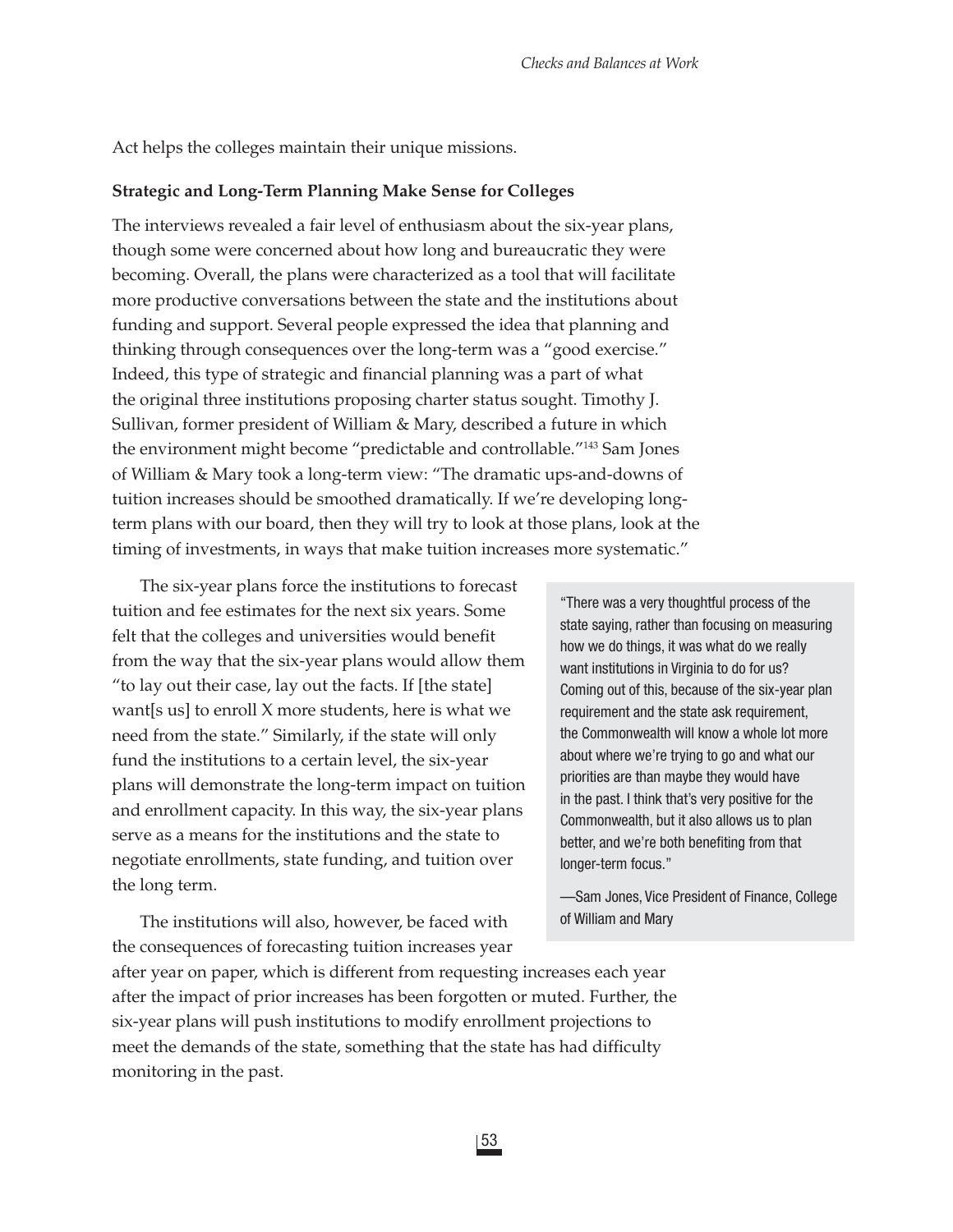#### **We Are Facing a New Era for Boards**

The management agreements pertaining to Level III autonomy make clear that the boards of visitors are taking on a more rigorous role that requires them to oversee and be responsible for many functions for which the state was previously accountable. In the wake of such events as the Sarbanes-Oxley Act, the recent presidential spending inquiry at American University and other scandals, and now increased managerial responsibility for boards, we are seeing that in the future, higher education boards will have to be savvier, more hands-on, and more strategic, and will have to think in terms of an institution's public responsibilities. Put simply, if a board signs off on a new contract or agreement with a state, the board members had better know and understand what they sign. David Breneman forecasted that this "means a premium on putting really good people on boards. They'll need to be good boards, and they'll need to be public spirited." The heightened responsibility of boards also places a premium on the elimination of political cronyism in board appointments. It will be increasingly important that board members be selected for their qualifications, not for political reasons.

#### **Context Matters**

Policy ideas travel from state to state quickly, and sometimes the right level of contextual analysis is absent. It is helpful to remember that context matters. Several things came together to create the moment in time when this bill could enjoy widespread support.

In Virginia, a foundation had already been laid for decentralization. Earlier decentralization pilots and the autonomy at the U.Va. Medical Center had paved the way for further initiatives. There was also widespread agreement that tuition policy had been erratic. Thus key players, such as legislators and cabinet secretaries, were willing to have a serious conversation.

Another critical factor was that, at that moment, Virginia had an entrepreneurial governor who was interested in higher education. The National Collaborative for Postsecondary Education Policy had set the groundwork for thinking about a public agenda in higher education, and had also provided access to national experts for consultation during the process.

Governor Warner's success with the tax increase was a watershed moment. A number of interviewees cited the tax reform, though seemingly unrelated, as a critical component of the negotiations between the state and the institutions. The tax reform buoyed Warner after a difficult task, and built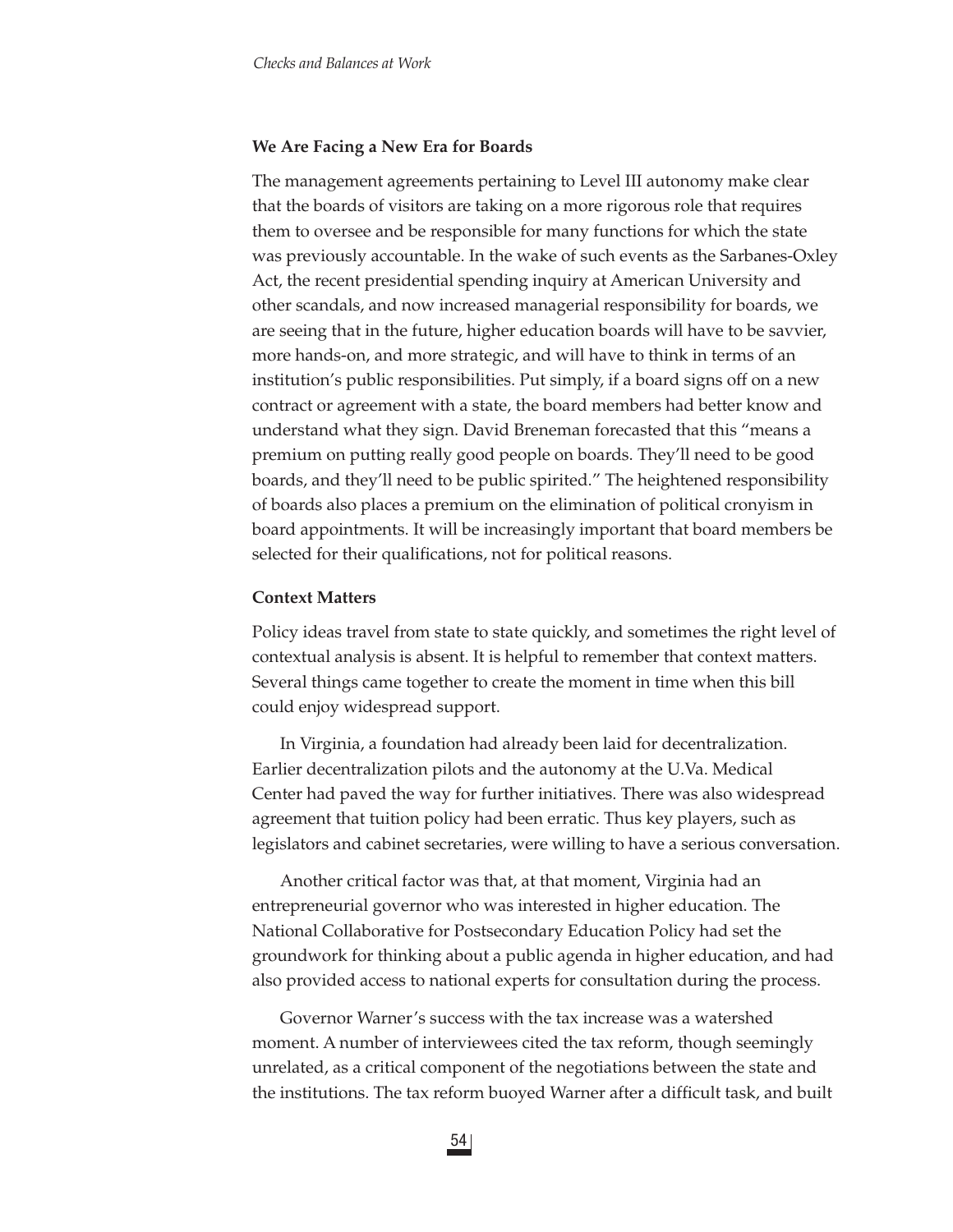bipartisan alliances between the governor and key Republican legislators that were important to the negotiations of the Restructuring Act. If the governor had not been able to control the process, there could have been a significantly different outcome, born of an alliance between what Pat Callan referred to as the "strange bedfellows of institutional advocates and privatization advocates," who together might have succeeded in pushing the state's interests further out of the higher education system.

The tax increase also resulted in new funding for higher education. Some suggested that without that new funding, there wouldn't have been "much energy" for a serious conversation between the state and the public colleges. Others believed that further fiscal issues would have strengthened the hand of the institutions, possibly resulting in an outcome more aligned with the institutions' original charter proposal.

Finally, in a politically astute move, the three universities hired both McGuireWoods Consulting, historically considered a politically conservative firm, and the law firm of Reed Smith, considered a more moderate group, to assist with the lobbying effort and

#### **A Bipartisan Alliance**

"It may sound hard to believe, but politics never entered the picture in the discussions about higher education," said John H. Chichester, a leading Republican in the state Senate. "We started talking with the Governor two years ago about the state of higher education which, at the time, was very rocky. Both sides wanted to improve things and sometimes we had different issues, but it never became a Republican-Democratic thing."144

—*National CrossTalk*, Summer 2005

with crafting the legislation. One of the key lawyers from Reed Smith was Lane Kneedler, a former U.Va. faculty member, who brought experience and credibility with both higher education and lawmakers. Thus, by working with these firms, the universities were able to build support on both sides of the aisle and to bridge the chasm between higher education and the Legislature.

#### **Build Ownership**

Over the course of the negotiations, there were a lot of cooks in the kitchen. Legislators and their staffs, the governor and his staff, the colleges, the Council of Presidents, the Virginia Community College System, the Virginia Business Higher Education Council, and SCHEV all played critical roles. While to some the number of participants might seem like a recipe for disaster, it was likely absolutely critical to the bill's ultimate success. In the end, all of those parties took ownership. In interviews, multiple parties felt responsible for various parts of the bill, a sign that people were proud of their work and wanted to see this legislation through to passage. This serves as a helpful reminder that building ownership among multiple parties is often a critical step in shepherding large initiatives.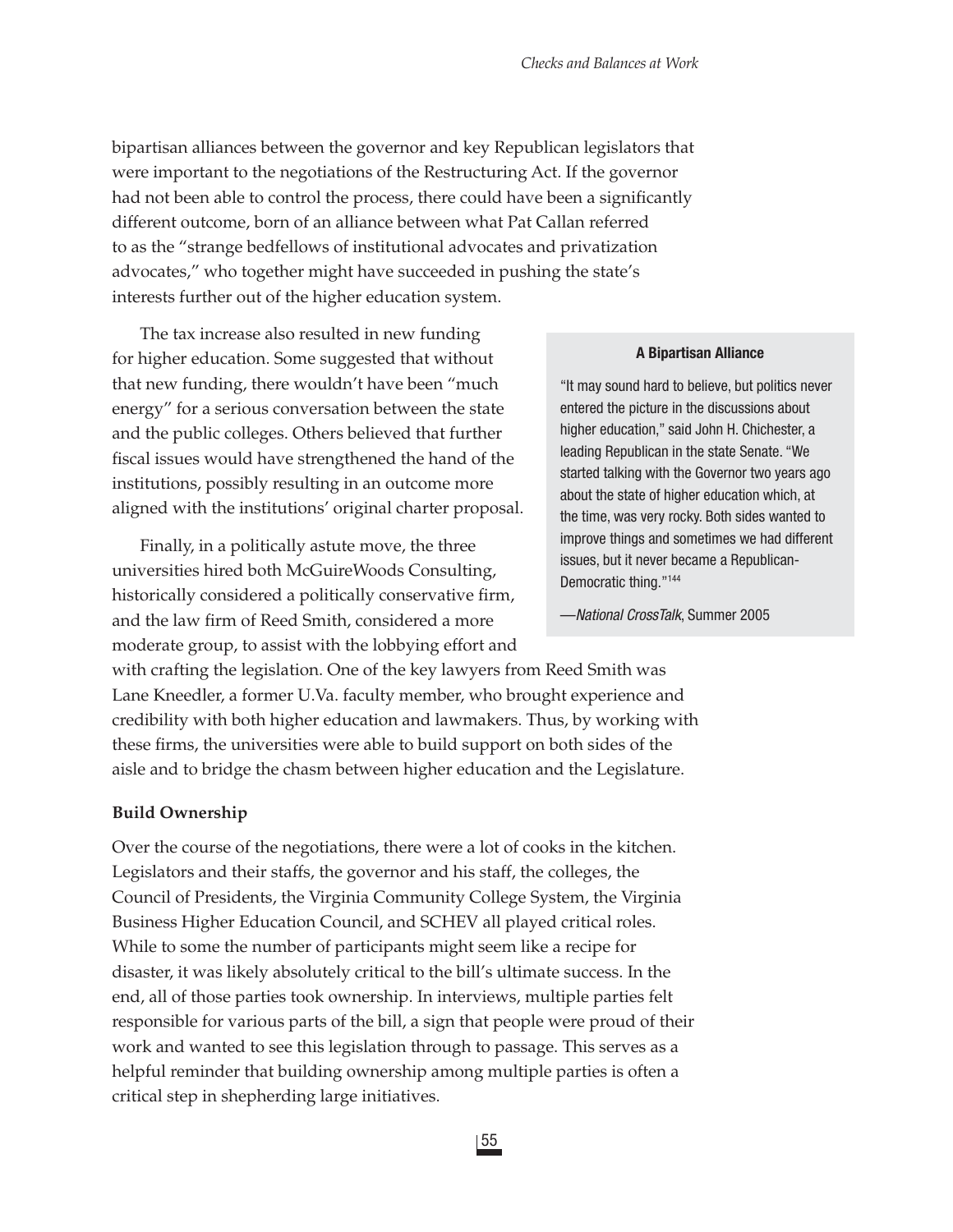#### **Process Matters**

Several people suggested that U.Va., William & Mary, and Va. Tech did not pay enough attention to the process of gaining consensus and moving an agenda. Some speculate that if they had done so, the covered universities might have achieved more of their original chartering goals, and there might have been fewer interventions on the part of the state.

Not including all the public colleges in the system from the start was regularly cited as the first strategic error, even by some internal to the process. The support of the other colleges was critical to getting legislation passed. Creating a closed group of just the three most prestigious universities inevitably led to accusations of elitism. Opening the legislation to other colleges later in the process led to interventions by a number of different stakeholders, all of whom brought their own ideas and opinions to the table. As one observer suggested, the effort to make the legislation inclusive of every public college may have served as a "trigger to broaden SCHEV's role on behalf of the public obligations for which all universities are now responsible." This observer felt that the three universities seeking charter status lost control of the process once it was expanded to include all public colleges; had the universities been more in control, so this argument goes, the state might have inserted less accountability.

There were also reservations expressed about U.Va.'s communication to its own faculty and staff. Tension over personnel changes flared and caught the attention of the governor and legislators. In the end, Governor Warner said that his amendments "focus particularly on personnel issues."145 One result is that the institutions will have to maintain two separate personnel systems for untold years to come. Meanwhile, the controversy over personnel changes continues to be acrimonious and attract media attention. The president of the Staff Union at U.Va. posted a comment on the union's Web site about U.Va.'s management agreement that said, simply, "This is truly frightening."<sup>146</sup> In November 2005, shortly after the release of the management agreement, the issue of how classified staff are treated flared up again. A recruiter in U.Va.'s human resources department was dismissed after she sent an e-mail to a colleague about an analysis prepared by the Albemarle-Charlottesville NAACP on the impact of decentralization on Medical Center employees and the potential impact on staff under the Restructuring Act.<sup>147</sup> The e-mail was eventually forwarded to 275 classified staff at the university. The university's position is that the employee should not have sent the e-mail from her work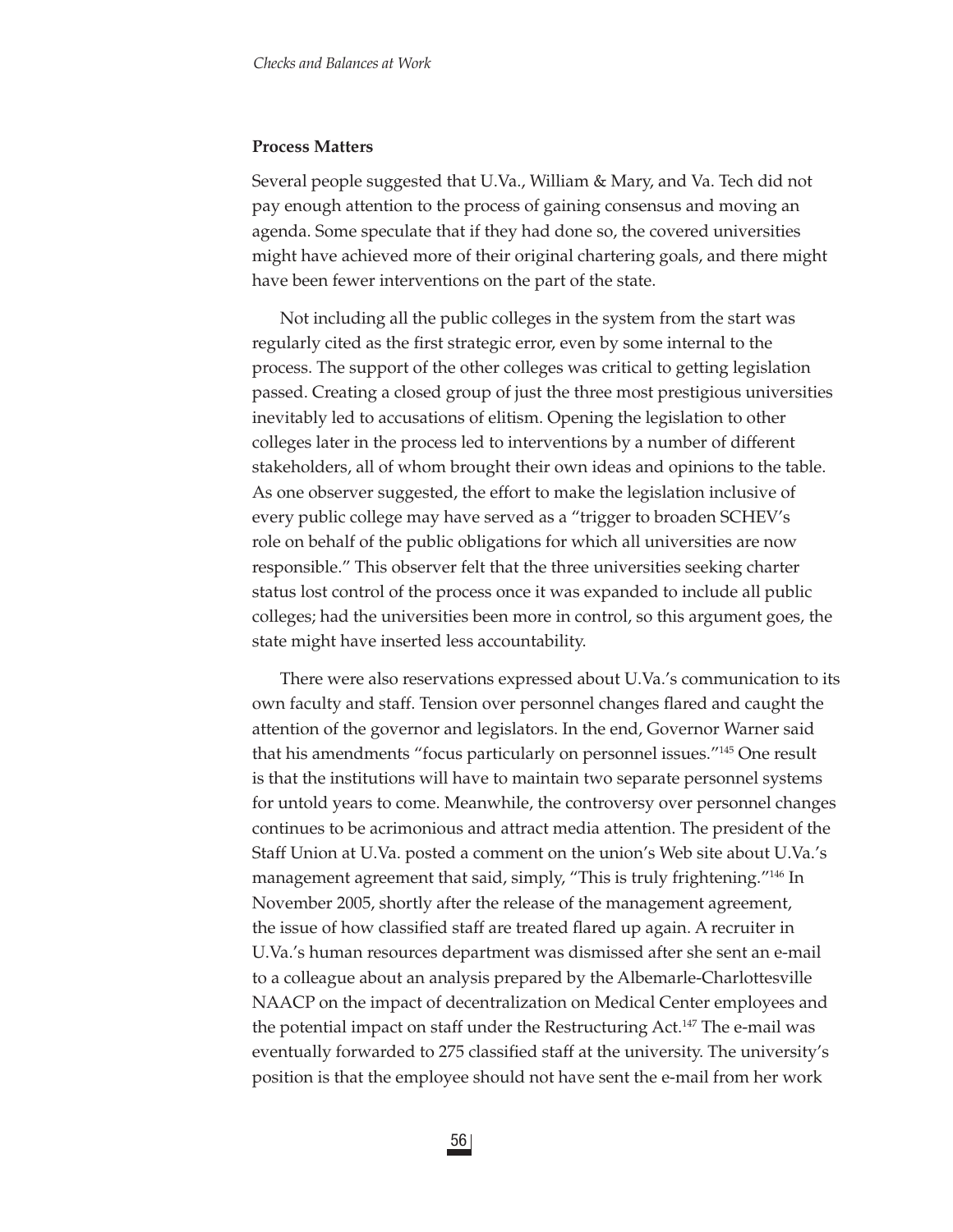e-mail account, the implication being that she misused her position and title at the university to disseminate information.<sup>148</sup> The employee believes she was fired for expressing her opposition to the restructuring; a U.Va. spokeswoman insisted that "the university would not dismiss anyone for publicly expressing his or her opinion."149

#### **There Are Still Many Unknowns**

Much ground was covered between the early days of Governor Warner's meetings with the Collaborative, the original charter proposal, and the passage of HB 2866 and SB 1327. And there is still much ground to cover in the coming years. The General Assembly is amending the management agreements and still has to approve the performance measures. A new governor took office in January 2006. SCHEV, under fairly new leadership, will undertake its first round of certifying the performance of the colleges and universities. At the time of this writing, the jury is still out on whether the overall impact of this legislation will be positive or negative. A series of unknowns will be highly influential in what the history books later say about this experiment.

One question on everyone's mind is whether the legislators will respect the spirit of the new legislation and remain hands-off on tuition. What will the political cost be if a college raises tuition to a level that is considered too high?150 Only time will tell, but people are generally optimistic. Some interviewees suggested that the unwritten rule is that the legislators will look the other way as long as the institutions do not seek double-digit tuition increases. U.Va.'s Colette Sheehy said, "They [the legislators] can do anything they want. They have the ultimate power….But history would say that people honor these types of agreements." John Bennett agreed, viewing the situation as a two-way street: "If the institutions act responsibly and are sensitive to affordability, I think the Legislature will respect the spirit of the agreement." At the same time, some worry that the state ceded too much of its control over tuition. If the institutions do raise tuition significantly, and the Legislature feels it cannot or should not intervene, what will happen to the students caught in between? Tuition around the country has been rising at rates above inflation for decades. Some see state control as the only arbiter of those increases, believing that tuition ought to be policy driven.

There are similar worries about central government. Even at the time of the final negotiations for the management agreements, one participant noted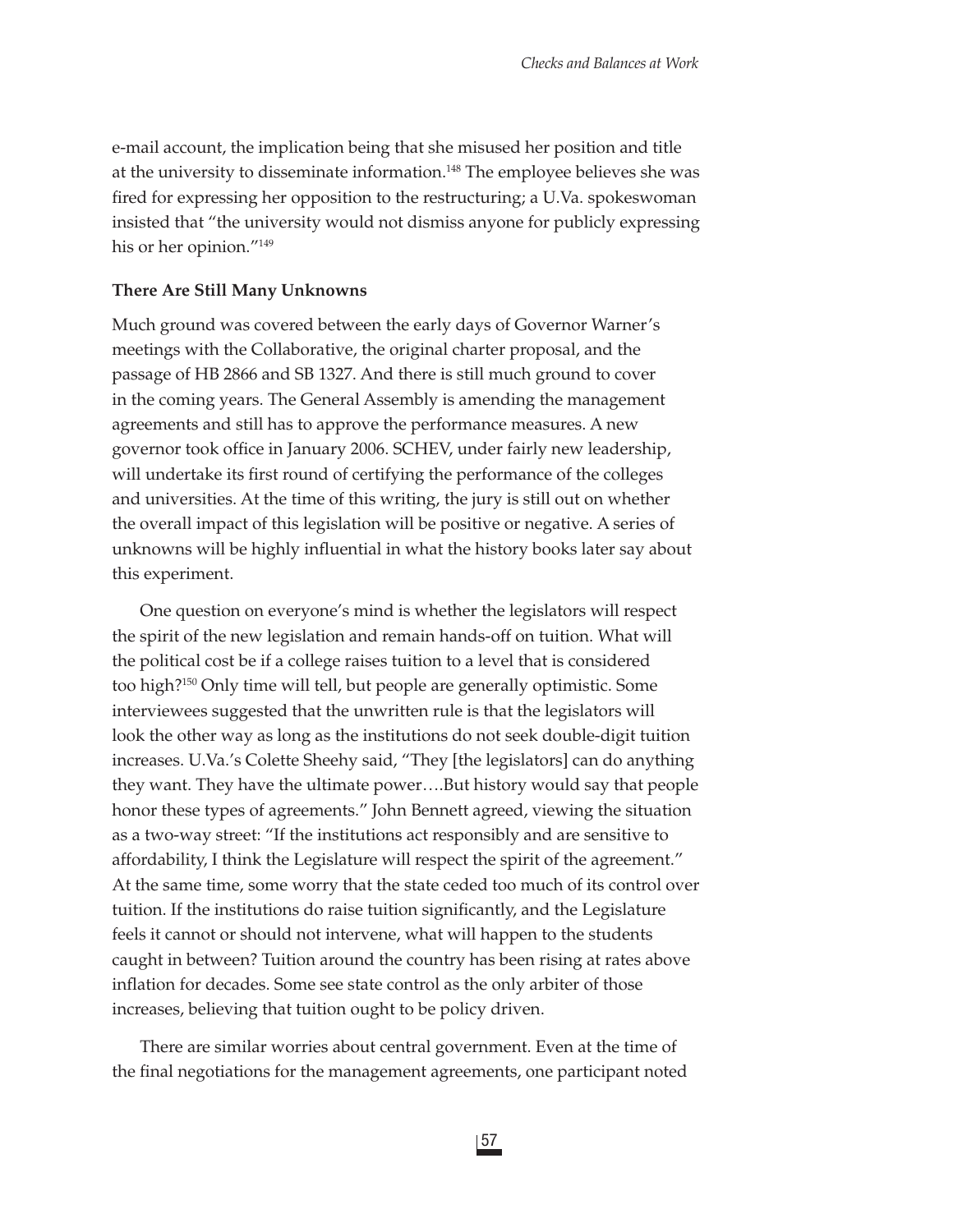that some areas of government were having "trouble understanding that this is a new day," that the state will no longer manage the institutions in the same way as in the past. The move to post-audit "was a big hump to get over." Another observer seconded this view, saying, "Talking about changing the existing environment is harder than one might think."

Another unknown is new leadership. On November 8, 2005, Lieutenant Governor Timothy M. Kaine, a Democrat, won the race for governor. Governor Warner endorsed Kaine and is seen as his mentor, and Kaine voiced his support of the Restructuring Act during his campaign.<sup>151</sup> Therefore, most people are assuming he will not alter the legislation. SCHEV also has a new leader, Dan LaVista, who took over the reins in August 2004. The Restructuring Act reasserts a role for SCHEV to coordinate higher education on a state level, breathing new life into an organization that had lost its way over the years.152 As one observer noted, SCHEV's intensive role means that the ultimate impact of the accountability systems "depends on how they carry out their duties." In 2005, William & Mary also got a new president, Gene Nichol. Though most observers agree that these leadership changes shouldn't

"Like it or not, the social contract between citizens and public higher education is being rewritten—not just in Virginia but nationally. Optimists hope that fewer constraints will allow the schools to flourish, compensating for erratic state support. Pessimists fear that the 'public' part of the mission will be neglected.

That's not a given. It's possible that flexibility, coupled with careful scrutiny of performance, will spawn an even better and more egalitarian system. But that's not a given either.

Upcoming months are critical. Entrepreneurial flexibility is a tool, not an end. The real goal must remain a university system committed to public purposes."

—Editorial page of the *Virginian-Pilot*, November 15, 2005153

alter the Restructuring Act's trajectory significantly, their ultimate impact remains to be seen.

Finally, how much the institutions will use their newfound autonomy, especially outside of the three that originally proposed the charter proposal, is an open question. One state official, who was somewhat skeptical about just how bureaucratic the colleges really found the state to be, mused that there hadn't exactly been an onslaught of calls to Richmond from the colleges trying to figure out how to use the new autonomy. Similarly, as mentioned earlier, in December 2005, one college leader expressed frustration that the colleges had been spending a lot of time on compliance but had not yet received any of the legislation's autonomy benefits; however, the colleges had in fact been eligible for the new Level I autonomy since August 1.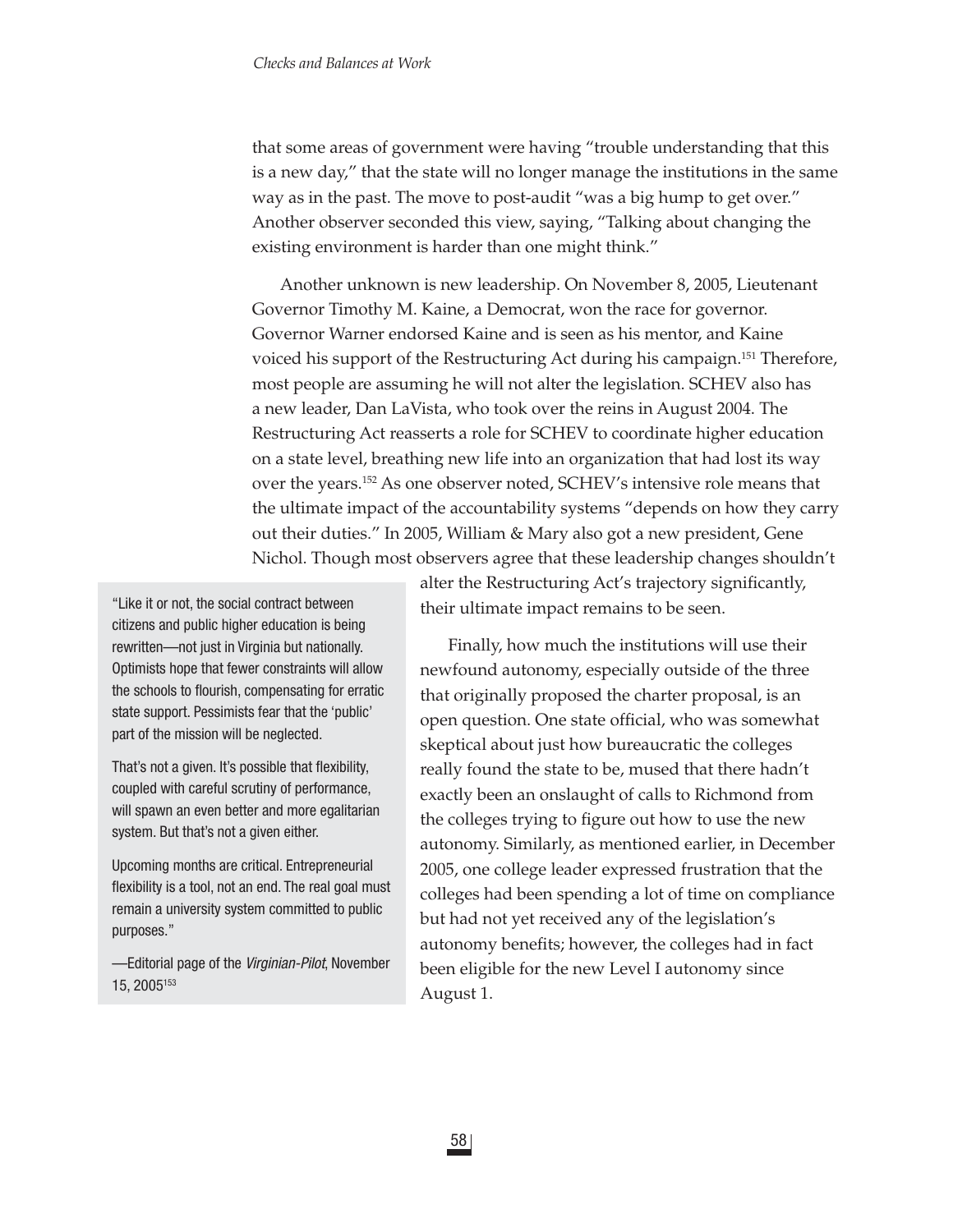#### **A Trend Worth Watching**

The Virginia experience offers important lessons. New, more autonomous arrangements will require heightened responsibilities and commitments from public boards of visitors. Reducing government bureaucracy is an argument that gains traction, but public institutions cannot expect to be released from regulation without pledging higher performance in return. The Virginia case also sheds light on the importance of a dialogue—one that includes college leaders, faculty and staff, the governor, the Legislature, business and opinion leaders, and the public—to gain consensus around how public institutions can operate most effectively while serving a public agenda for higher education. Further, we are moving toward an era where more public institutions will be asked to demonstrate their linkages to the state's priorities and will be held accountable for their contributions.

Still, as more and more interest accrues to the idea of renegotiated relationships between higher education and the states, one case will not provide enough lessons that are applicable across state borders. Further research, political attention, and serious dialogue need to take place around this critically important wave of change. There are other examples to draw from here in the United States, from states such as Colorado, Massachusetts, Maryland, and Ohio, but also much that can be learned from contracting arrangements in other countries, such as Austria and Denmark. We are facing an era in which the public mission of higher education is being seriously challenged on many fronts. Only by understanding those challenges, developing solutions proactively, and learning from experience as those solutions are implemented can we ensure that the public mission wins out over individual and institutional self-interest.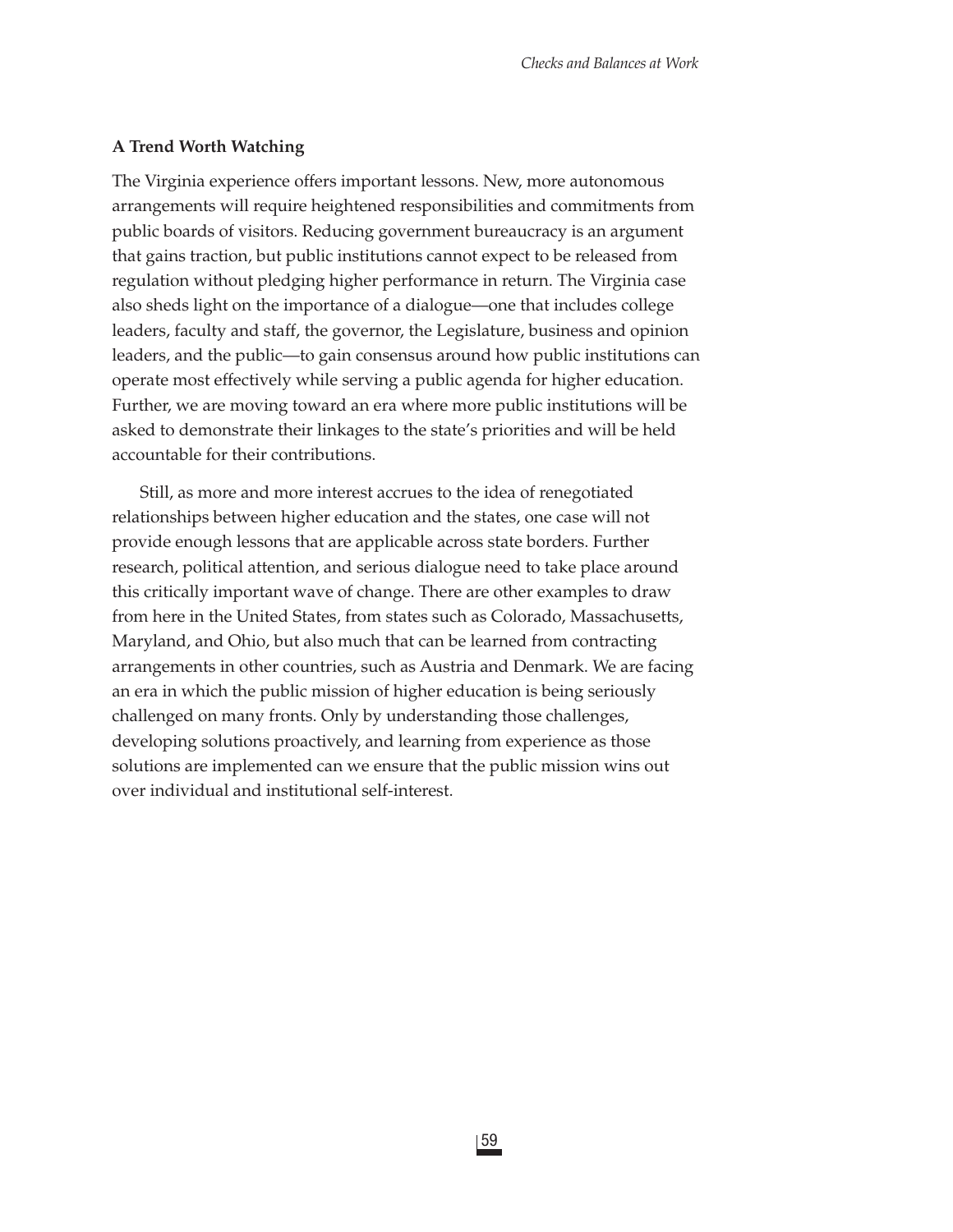# **Appendix A: Methodology**

The author wishes to thank all who generously agreed to be interviewed for this case study. A number of interviewees requested that their comments be kept anonymous, so a listing of names is not included here.

Research for this report was conducted through interviews with 29 people, including college presidents and administrators, cabinet officers, legislative staff, state personnel, personnel with the State Council of Higher Education for Virginia, lawyers, national higher education experts, faculty members, and students. Many people were interviewed more than once. A review of the available literature and documentation pertaining to the legislation itself and the colleges' responses supplemented information gained during the interviews.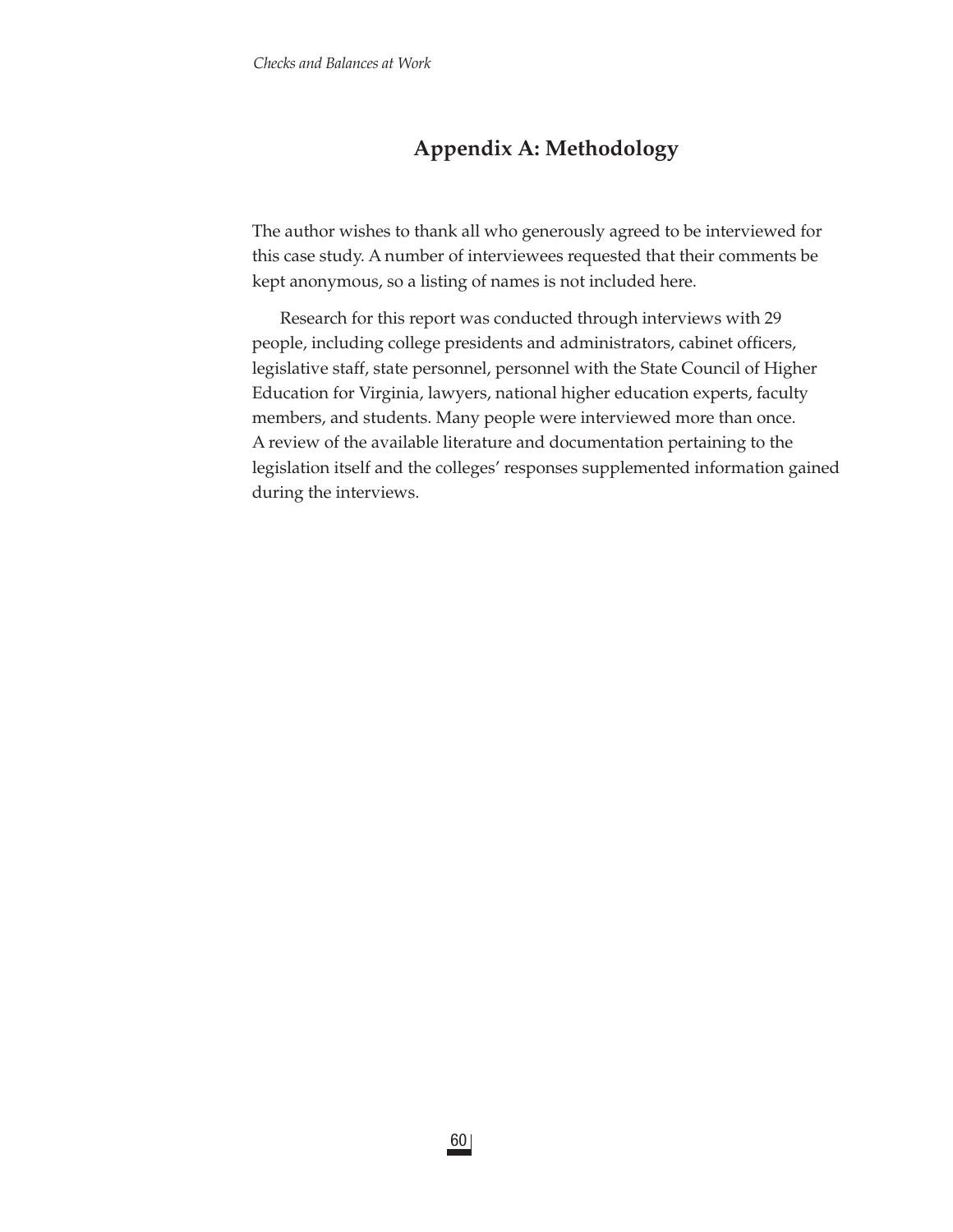| State Council of Higher Education for<br>Virginia                                              | www.schev.edu                                                              |
|------------------------------------------------------------------------------------------------|----------------------------------------------------------------------------|
| U.Va.'s Web site on restructuring                                                              | www.virginia.edu/restructuring/                                            |
| Va. Tech's Web site on restructuring                                                           | www.vt.edu/restructuring/                                                  |
| William & Mary's Web site on restructuring                                                     | www.wm.edu/restructuring/                                                  |
| HB 2866 Restructured Higher Education<br><b>Financial and Administrative Operations</b><br>Act | http://leg1.state.va.us/cgi-bin/legp504.<br>exe?ses=051&typ=bil&val=hb2866 |
| SB 1327 Restructured Higher Education<br><b>Financial and Administrative Operations</b><br>Act | http://leg1.state.va.us/cgi-bin/legp504.<br>exe?ses=051&typ=bil&val=sb1327 |
| The Staff Union at U.Va. and the<br><b>Communication Workers of America</b>                    | www.suuva.org                                                              |

# **Appendix B: Useful Web Sites**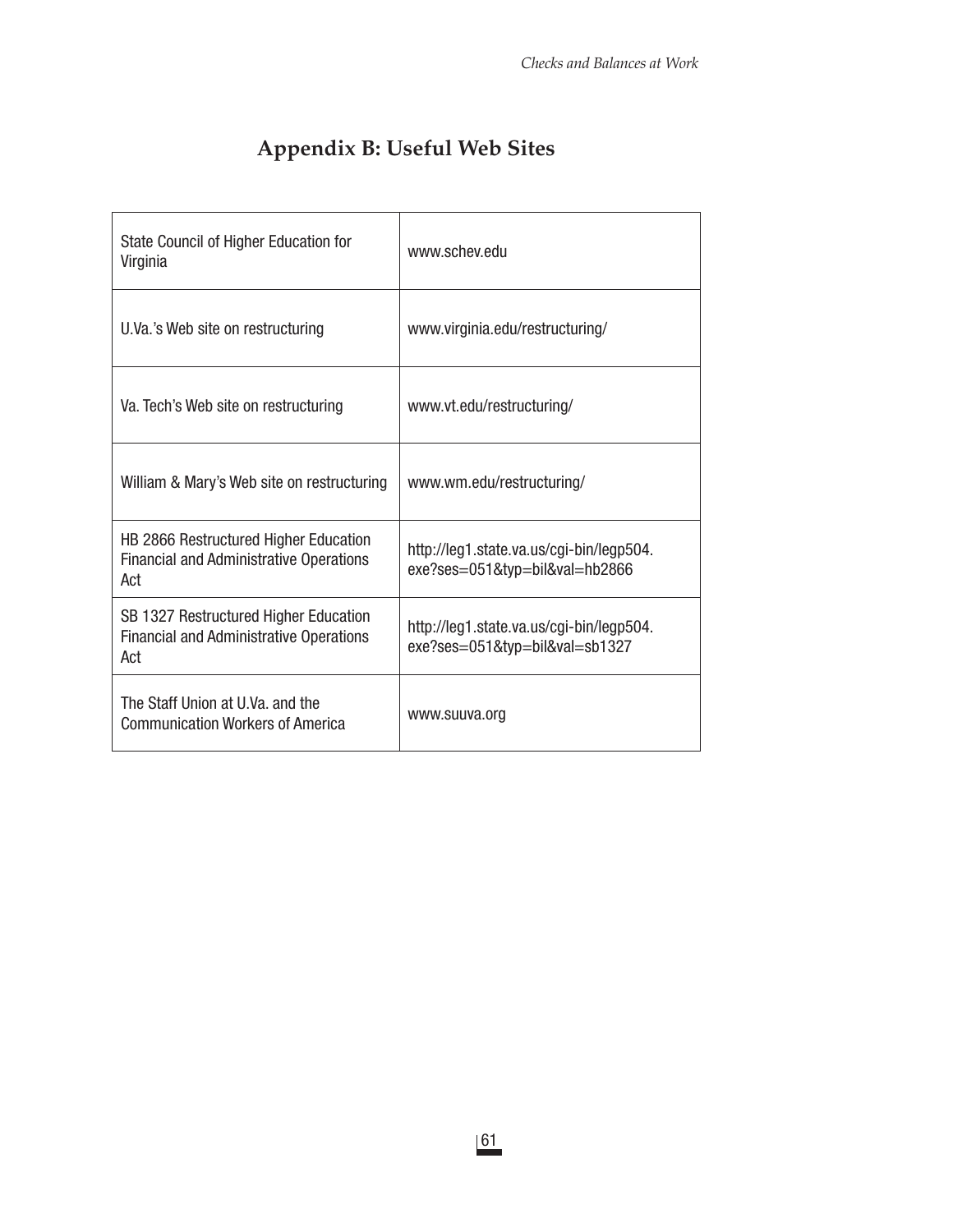| Legislation                                                                                                                 | <b>Date</b><br><b>Presented</b> | <b>Chief</b><br><b>Patron</b>                     | <b>Legislative Action</b>                                                             | <b>URL</b>                                                                                                                                                                                                                        |
|-----------------------------------------------------------------------------------------------------------------------------|---------------------------------|---------------------------------------------------|---------------------------------------------------------------------------------------|-----------------------------------------------------------------------------------------------------------------------------------------------------------------------------------------------------------------------------------|
| HB 1359 Chartered<br>Universities and<br>Colleges Act of<br>2004                                                            | January<br>22, 2004             | Delegate<br>Vincent F.<br>Callahan,<br>Jr.<br>(R) | Continued to 2005<br>in Appropriations,<br>February 4, 2004                           | http://leg1.state.<br>va.us/cgi-bin/legp504.<br>exe?041+sum+HB1359                                                                                                                                                                |
| SB 638 Chartered<br>Universities and<br>Colleges Act of<br>2004                                                             | January<br>23, 2004             | Senator<br>Thomas K.<br>Norment,<br>Jr.<br>(R)    | Continued to 2005<br>in Education and<br>Health, January<br>29, 2004                  | http://leg1.state.<br>va.us/cgi-bin/legp504.<br>$exe?041+sum+SB638$                                                                                                                                                               |
| SJ90 Senate Joint<br>Resolution No. 90                                                                                      | January<br>14, 2004             | Senator<br>John H.<br>Chichester<br>(R)           | Agreed to by<br>Senate, February<br>17, 2004; Agreed<br>to by House,<br>March 9, 2004 | http://leg1.state.<br>va.us/cgi-bin/legp504.<br>$exe$ ?041+sum+SJ90<br>Joint subcommittee to<br>study administrative<br>and financial<br>relationships between<br>the Commonwealth and<br>its institutions of higher<br>education |
| HB 2034 Higher<br><b>Education Reform</b><br>Act of 2005                                                                    | January<br>12, 2005             | Delegate<br>Phillip A.<br>Hamilton<br>(R)         | Incorporated into<br>HB 2866, February<br>17,2005                                     | http://leg1.state.va.us/cgi-<br>bin/legp504.exe?ses=051<br>&typ=bil&val=hb2034                                                                                                                                                    |
| SB 1314 Higher<br>Educational<br>Institutions;<br><b>Governing Boards</b><br>to Address Plans<br>and Objectives,<br>Reports | January<br>21, 2005             | Senator<br>John H.<br>Chichester<br>(R)           | Incorporated into<br>SB 1327, February<br>17, 2005                                    | http://leg1.state.va.us/cgi-<br>bin/legp504.exe?ses=051<br>&typ=bil&val=sb1314                                                                                                                                                    |

# **Appendix C: Evolution of the Legislation, Including URLs**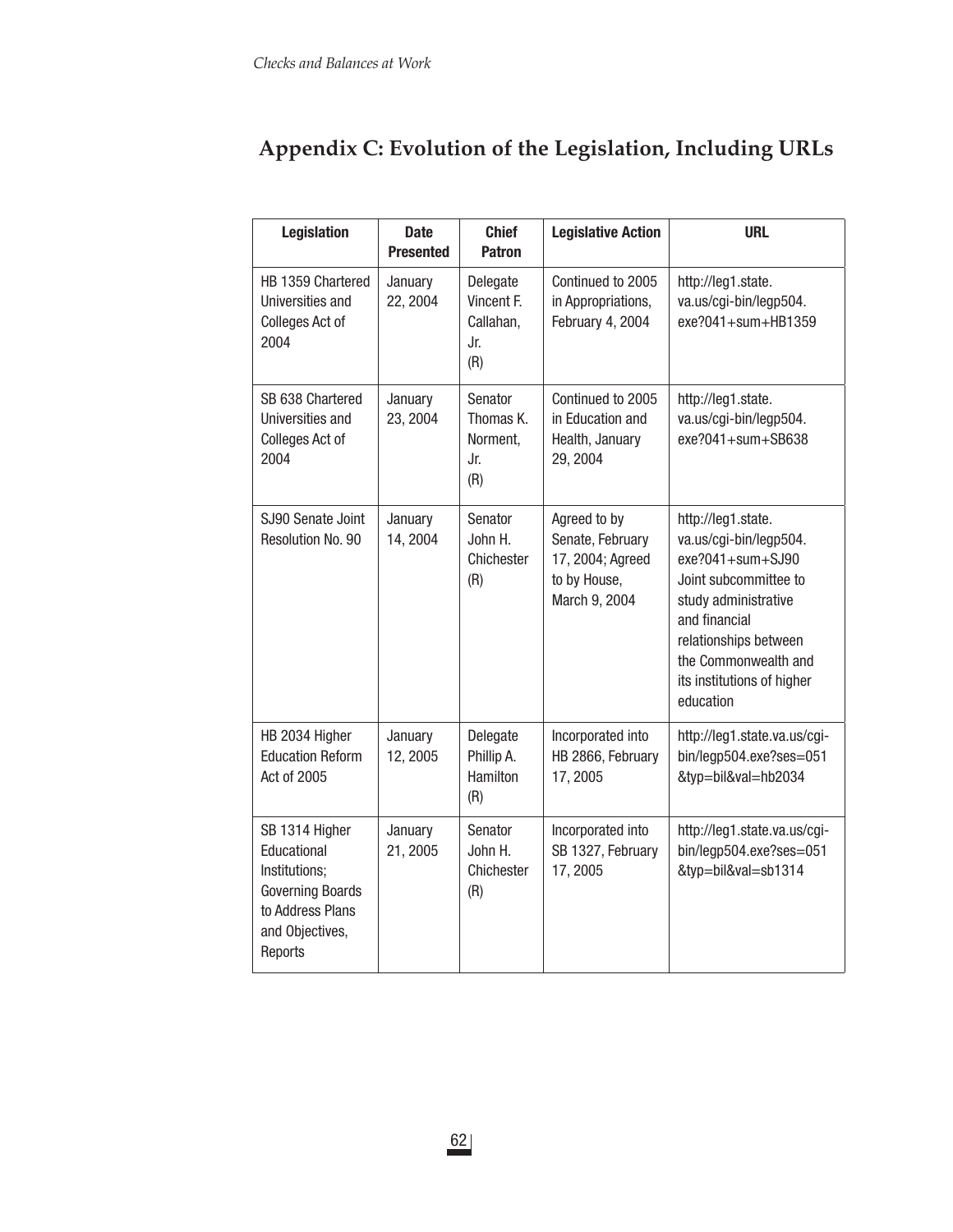| <b>Legislation</b>                                                                                                                                            | <b>Date</b><br><b>Presented</b> | <b>Chief</b><br><b>Patron</b>                     | <b>Legislative Action</b>                                                                                                                       | <b>URL</b>                                                                     |
|---------------------------------------------------------------------------------------------------------------------------------------------------------------|---------------------------------|---------------------------------------------------|-------------------------------------------------------------------------------------------------------------------------------------------------|--------------------------------------------------------------------------------|
| SB 1327<br>Restructured<br><b>Higher Education</b><br>Financial and<br>Administrative<br><b>Operations Act</b>                                                | January<br>21, 2005             | Senator<br>Thomas K.<br>Norment,<br>Jr.<br>(R)    | Adopted with<br>governor's<br>amendments,<br>April 6, 2005 (final<br>legislation)                                                               | http://leg1.state.va.us/cgi-<br>bin/legp504.exe?ses=051<br>&typ=bil&val=sb1327 |
| HB 2866<br>Restructured<br><b>Higher Education</b><br><b>Financial and</b><br>Administrative<br><b>Operations Act</b>                                         | January<br>21, 2005             | Delegate<br>Vincent F.<br>Callahan,<br>Jr.<br>(R) | Adopted with<br>governor's<br>amendments, April<br>6,2005<br>(final legislation)                                                                | http://leg1.state.va.us/cgi-<br>bin/legp504.exe?ses=051<br>&typ=bil&val=hb2866 |
| Virginia HB 346<br>Restructured<br><b>Higher Education</b><br><b>Financial and</b><br>Administrative<br>Operations Act;<br><b>Includes Campus</b><br>Security | January<br>11,2006              | Delegate<br>Phillip A.<br>Hamilton<br>(R)         | As of this writing,<br>this legislation<br>had passed the<br>House and was<br>in the Senate's<br>Committee on<br><b>Education and</b><br>Health | http://leg1.state.<br>va.us/cgi-bin/legp504.<br>$exe$ ?061+sum+HB346           |
| HB 1502<br>Management<br>Agreements with<br><b>Certain Institutions</b><br>of Higher<br>Education                                                             | January<br>20, 2006             | Delegate<br>Vincent F.<br>Callahan,<br>Jr.<br>(R) | As of this writing,<br>this legislation<br>was under<br>consideration in<br>the House                                                           | http://leg1.state.<br>va.us/cgi-bin/legp504.<br>exe?061+sum+HB1502             |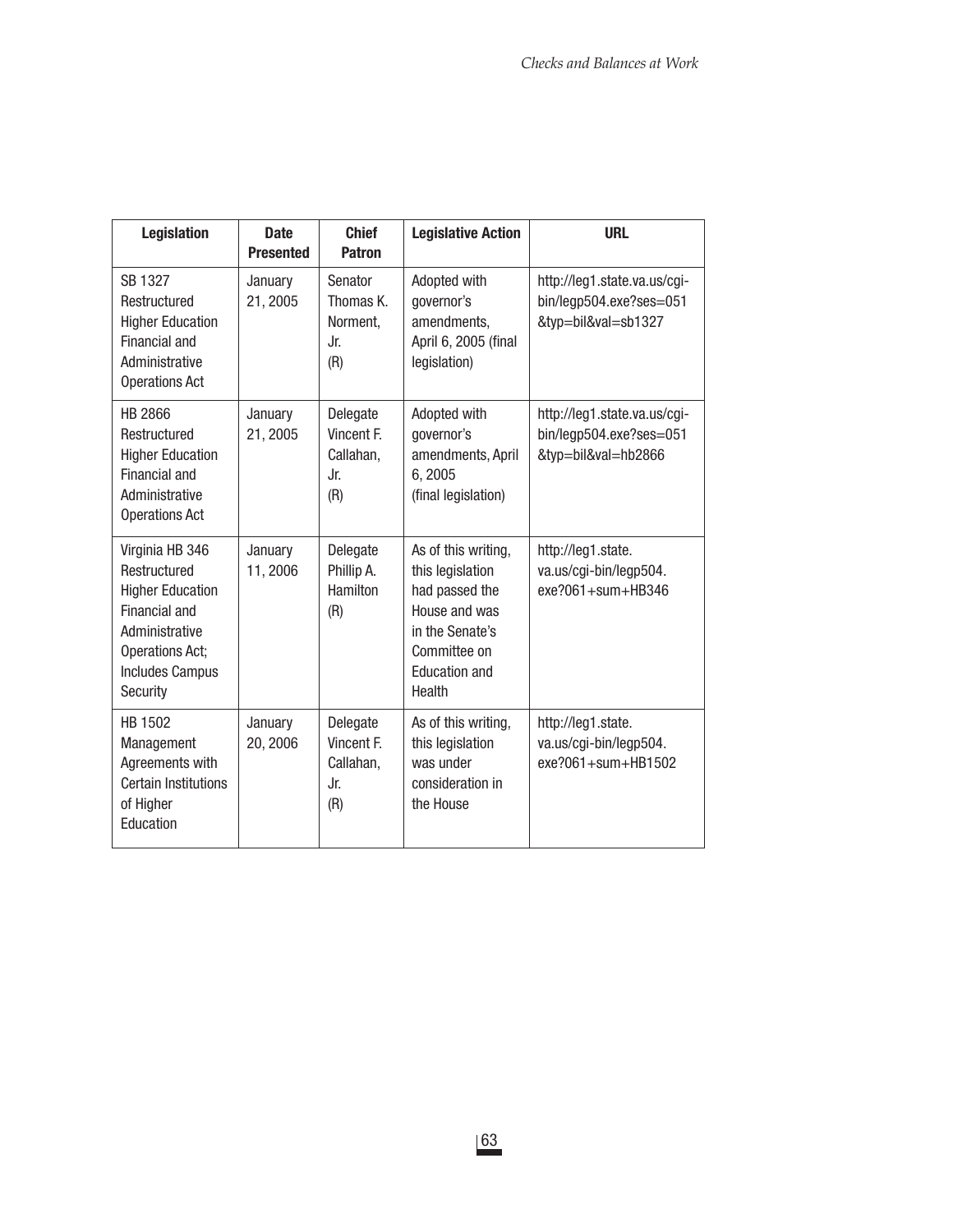# **Appendix D: Timeline**

**1980s–1990s:** Virginia began a piecemeal effort at decentralization in such areas as purchasing, personnel, and capital spending. U.Va., William & Mary, and Va. Tech were especially active in this, participating in several pilot initiatives.154

**2003:** Governor Warner turned his attention to an agenda for higher education while the leaders of U.Va., William & Mary, and Va. Tech started talking publicly about proposing a restructuring initiative.

**January 2004:** Senate Bill 638 and House Bill 1359, the Chartered Universities and Colleges Acts of 2004, were introduced, but due to a major tax reform initiative that was consuming legislators' time, legislative leaders carried the legislation over for consideration in 2005.155

**2004:** Much work took place between 2004 and 2005. A joint subcommittee to study administrative and financial relationships between the Commonwealth and its institutions of higher education held hearings to discuss the charter proposal. U.Va., William & Mary, and Va. Tech continued to draft legislation, lobbied political leaders and other college presidents, and held informational sessions on their campuses. The Council of Presidents got involved, and the original charter proposal was expanded to include all of the public colleges. Governor Warner worked with the National Collaborative for Postsecondary Education Policy and solicited input from the state's citizens during town hall meetings around the state.

**January 21, 2005:** Senate Bill 1327 and House Bill 2866, the Restructured Higher Education Financial and Administrative Operations Acts, were introduced.

**April 6, 2005:** Both houses of the General Assembly passed SB 1327 and HB 2866 with Governor Warner's amendments.

**July 1, 2005:** The legislation became law.

**August 1, 2005:** All institutional boards were required to pass a resolution committing to meet the state goals in the legislation. Once passed, Level I autonomy became available to each institution.

**September 30, 2005:** The State Council of Higher Education for Virginia approved Institutional Performance Standards, which were then submitted to Governor Warner, who made some changes.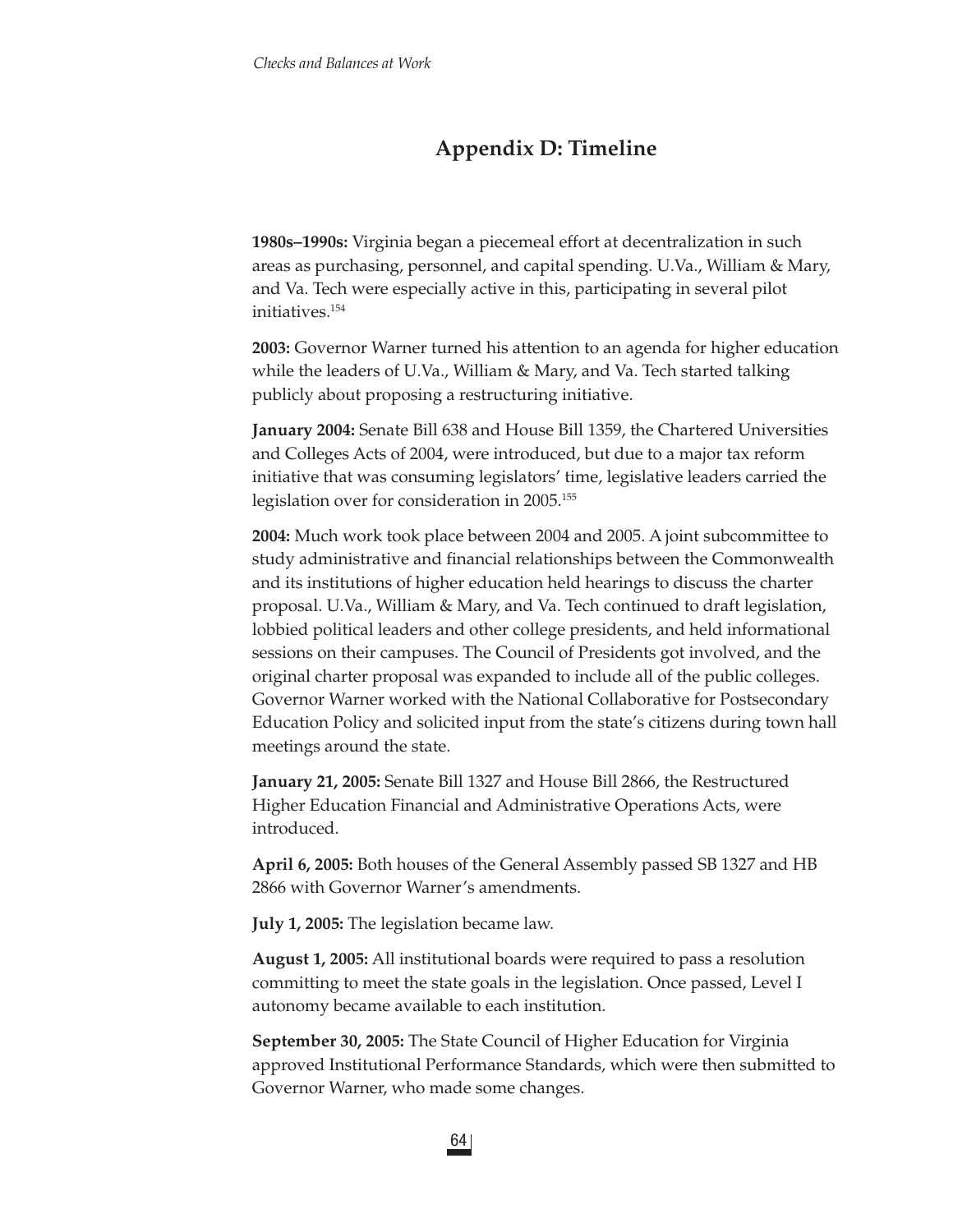**October 1, 2005:** All institutions were required to submit six-year plans.

**November 8, 2005:** Lieutenant Governor Timothy M. Kaine, a Democrat, won the race to succeed Mark Warner as governor.

**November 15, 2005:** This was the last day for colleges and universities to enter into a management agreement with the Commonwealth (Level III). U.Va., William & Mary, and Va. Tech all did so.

**December 20, 2005:** Governor Warner's budget was due. It included the performance measures (reflecting the governor's revisions to SCHEV's Institutional Performance Standards, plus the measures his office developed surrounding financial and administrative management) under the title of "Assessment of Institutional Performance" and his recommendation for approval of the management agreements.

**January 11, 2006:** Delegate Phillip A. Hamilton (R) introduced HB 346, which would add a twelfth performance goal. As written, this goal will require that institutions "[s]eek to ensure the safety and security of the Commonwealth's students on college and university campuses."

**January 14, 2006:** Tim Kaine was inaugurated as the seventieth governor of the Commonwealth of Virginia.

**January 20, 2006:** Delegate Vincent F. Callahan, Jr., introduced HB 1502, converting the management agreements into a bill. As of this writing, 99 amendments have been made.

**2006 Legislative Session:** The General Assembly will act on the management agreements and the performance measures used to assess institutional performance.

**July 1, 2006:** SCHEV intends to have all institution-specific benchmarks outlined for the annual certification of performance.

**July 1, 2007:** The first round of financial incentives are available to any institutions meeting SCHEV's annual certification of performance standards.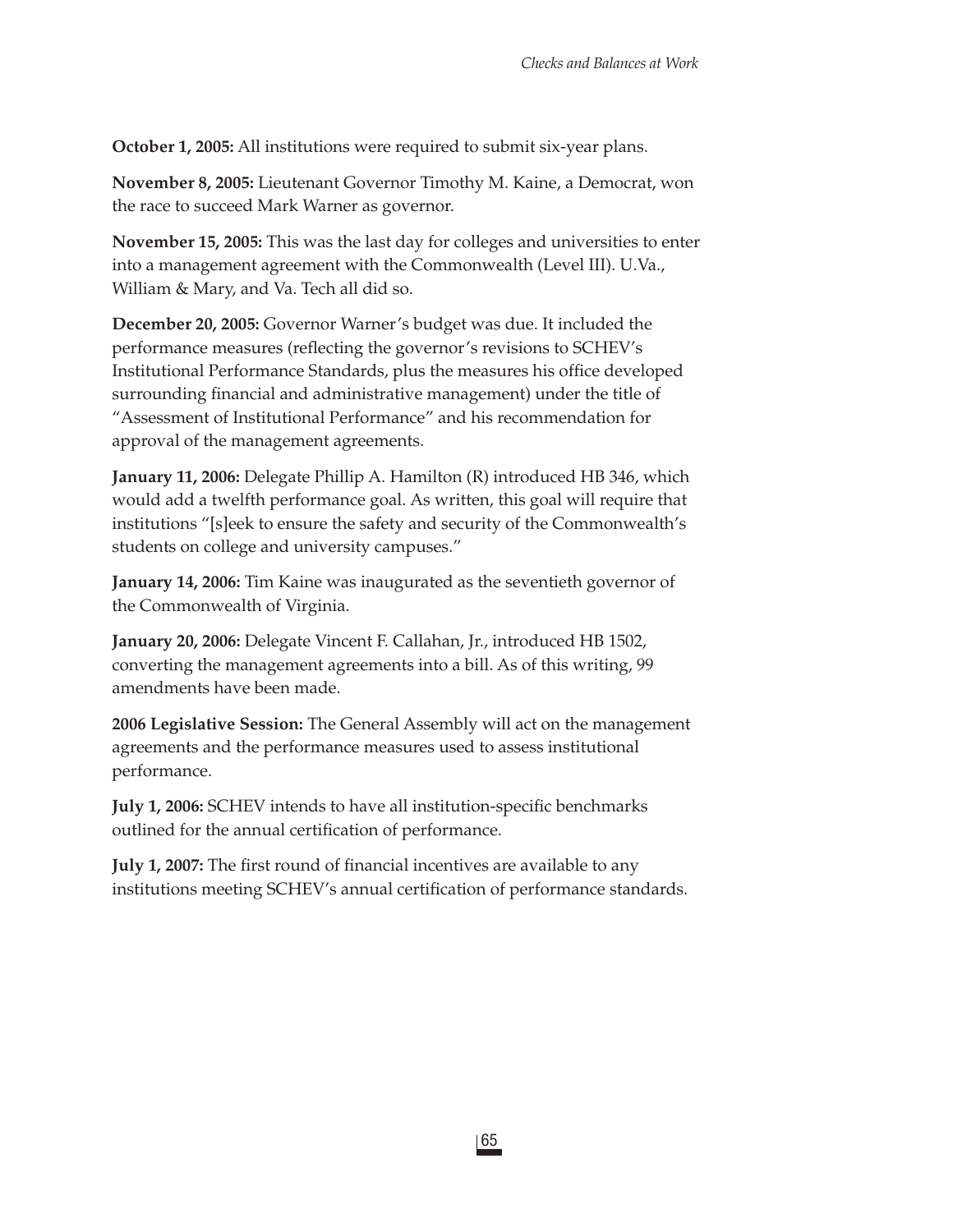# **Appendix E: The State Ask**

### **GOVERNOR WARNER'S 11 ACCOUNTABILITY GOALS**

(excerpted directly from the legislation $156$ )

*Note:* As of the writing of this case study, legislation to add a twelfth performance goal has passed the House and Senate. As currently written, the goal will require that institutions "[s]eek to ensure the safety and security of the Commonwealth's students on college and university campuses."157

"B. The Board of Visitors of a public institution of higher education shall commit to the Governor and the General Assembly by August 1, 2005, through formal resolution adopted according to its own bylaws, to meeting the state goals specified below, and shall be responsible for ensuring that such goals are met, in addition to such other responsibilities as may be prescribed by law. Each such institution shall commit to the Governor and the General Assembly to:

1. Consistent with its institutional mission, provide access to higher education for all citizens throughout the Commonwealth, including underrepresented populations…and in accordance with anticipated demand analysis, meet enrollment projections and degree estimates as agreed upon with the State Council of Higher Education for Virginia. Each such institution shall bear a measure of responsibility for ensuring that the statewide demand for enrollment is met;

2. [E]nsure that higher education remains affordable, regardless of individual or family income, and through a periodic assessment, determine the impact of tuition and fee levels net of financial aid on applications, enrollment, and student indebtedness incurred for the payment of tuition and fees; ["Each public institution shall give consideration to potential future impacts of tuition increases on the Virginia College Savings Plan."158];

3. Offer a broad range of undergraduate and, where appropriate, graduate programs consistent with its mission and assess regularly the extent to which the institution's curricula and degree programs address the Commonwealth's need for sufficient graduates in particular shortage areas, including specific academic disciplines, professions, and geographic regions;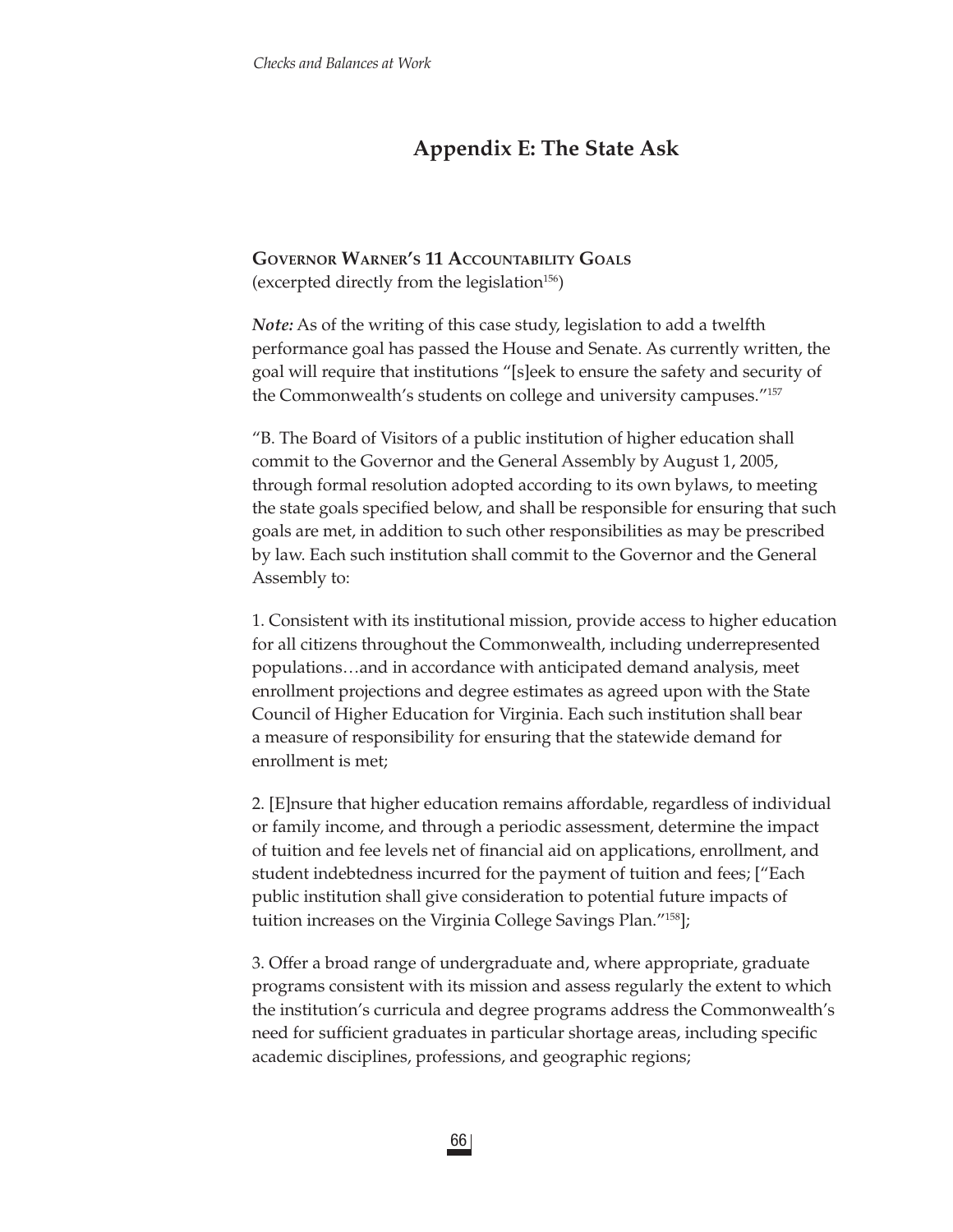4. Ensure that the institution's academic programs and course offerings maintain high academic standards, by undertaking a continuous review and improvement of academic programs, course availability, faculty productivity, and other relevant factors;

5. Improve student retention such that students progress from initial enrollment to a timely graduation, and that the number of degrees conferred increases as enrollment increases;

6. Consistent with its institutional mission, develop articulation agreements that have uniform application to all Virginia community colleges and meet appropriate general education and program requirements at the four-year institution, provide additional opportunities for associate degree graduates to be admitted and enrolled, and offer dual enrollment programs in cooperation with high schools;

7. Actively contribute to efforts to stimulate the economic development of the Commonwealth and the area in which the institution is located, and for those institutions subject to a management agreement set forth in Subchapter 3 (§ 23-38.91 et seq.) of this chapter, in areas that lag the Commonwealth in terms of income, employment, and other factors;

8. Consistent with its institutional mission, increase the level of externally funded research conducted at the institution and facilitate the transfer of technology from university research centers to private sector companies;

9. Work actively and cooperatively with elementary and secondary school administrators, teachers, and students in public schools and school divisions to improve student achievement, upgrade the knowledge and skills of teachers, and strengthen leadership skills of school administrators;

10. Prepare a six-year financial plan consistent with § 23-9.2:3.02; and

11. Conduct the institution's business affairs in a manner that maximizes operational efficiencies and economies for the institution, contributes to maximum efficiencies and economies of state government as a whole, and meets the financial and administrative management standards as specified by the Governor pursuant to § 2.2-5004 and included in the appropriation act that is in effect, which shall include best practices for electronic procurement and leveraged purchasing, information technology, real estate portfolio management, and diversity of suppliers through fair and reasonable consideration of small, women-, and minority-owned business enterprises."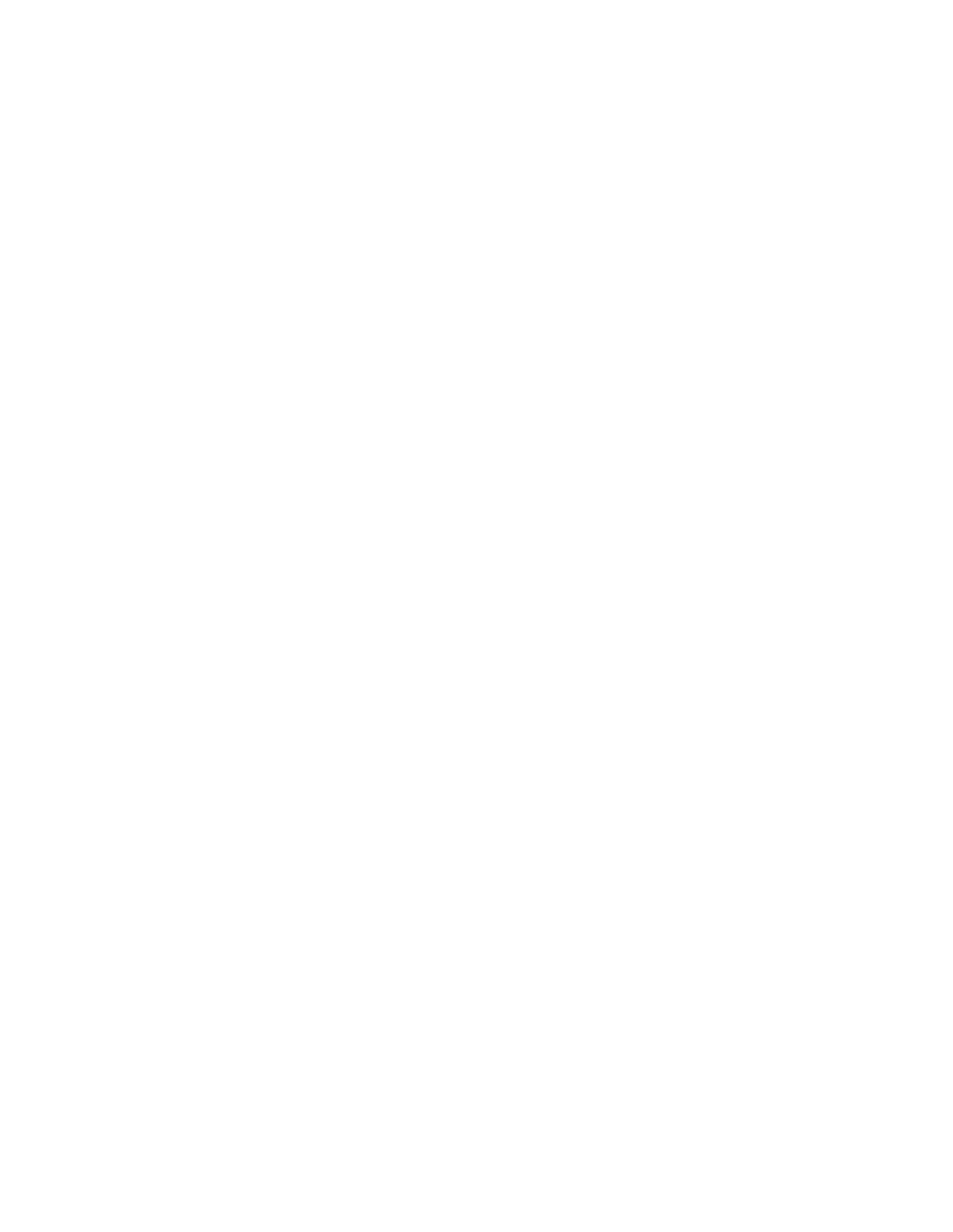### **Notes**

<sup>1</sup> Bill Sizemore, "Universities Look to Cut Some Ties with State: Due to Budget Woes, Three Schools Seek Additional Autonomy," *Virginian-Pilot*, January 4, 2003, p. A1; State Council of Higher Education for Virginia, *Strategic Plan for Increased Decentralization and Accountability*, House Document No. 77 (Richmond, VA: State Council of Higher Education for Virginia, 1997).

2 Paul Trible, "More Autonomy Would Complement Schools' Different Strengths," *Richmond Times-Dispatch*, December 23, 2004, p. A13.

3 John T. Casteen, III, "A Medical Center of National Standing," *University of Virginia President's Report, 1995–1996* (Charlottesville, VA: University of Virginia, 1996), http:// www.virginia.edu/president/presidentsreports/96/medical.html (February 22, 2006).

4 Heather Hayes, "Darden's Solo Act," *Virginia Business*, January 2004; David L. Kirp, *Shakespeare, Einstein and the Bottom Line: The Marketing of Higher Education* (Cambridge, MA: Harvard University Press, 2003).

5 State Council of Higher Education for Virginia, *Strategic Plan*, Appendix B.

 $^6$  Sarah E. Turner, "Higher Tuition, Higher Aid, and the Quest to Improve Opportunities for Low-Income Students in Selective, Public Higher Education," In progress, 2005, p. 4.

7 University of Virginia, "University of Virginia Legislative Actions" (Charlottesville, VA: University of Virginia Budget Office, 2005).

8 Robert Becker suggests a similar change in the 1990s in "Virginia Colleges Looking to Trade Funds for Freedom," *Chicago Tribune*, January 10, 2005.

9 See also David W. Leslie, "Constitutional Limits to Public University Autonomy," paper for the annual meeting of the Association for the Study of Higher Education, Philadelphia, PA, November, 2005.

10 John T. Casteen, III, "The Charter Debate: Pro," *Virginian-Pilot*, January 16, 2005, p. J1.

<sup>11</sup> Amy Sebring, presentation to Virginia Senate Finance Committee, 2004 Higher Education Retreat, November 2004.

<sup>12</sup> University of Virginia, "University of Virginia Legislative Actions."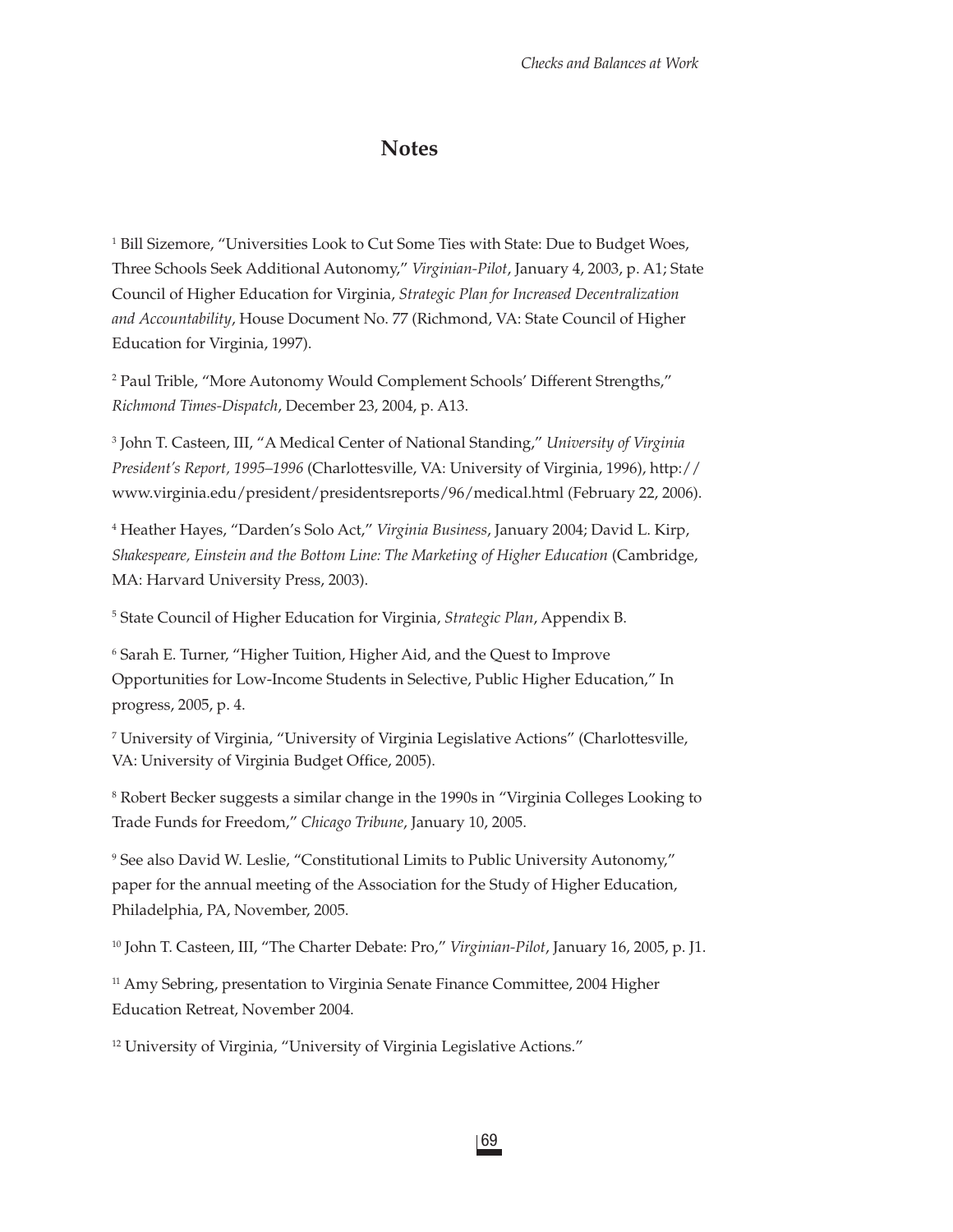13 State Council of Higher Education for Virginia, *2005–2006 Tuition and Fees at Virginia's State-Supported Colleges & Universities* (Richmond, VA: State Council of Higher Education for Virginia, July 2005), pp. 5-6, http://www.schev.edu/ Reportstats/2005-06Tuition&FeesReport.pdf (August 15, 2005).

<sup>14</sup> College Board, *Trends in College Pricing 2005* (New York, NY: College Board, 2005), table 3a, p. 10, http://www.collegeboard.com/prod\_downloads/press/cost05/ trends\_college\_pricing\_05.pdf (February 23, 2006).

15 James C. Palmer, "50-State Summary Table," *Grapevine,* Center for the Study of Education Policy, Illinois State University, 2006, http://www.coe.ilstu.edu/ grapevine/50state.htm (January 10, 2006).

<sup>16</sup> State Higher Education Executive Officers, *State Higher Education Finance FY* 2004 (Denver, CO: State Higher Education Executive Officers, 2005), p. 34, http://www. sheeo.org/finance/shef05.pdf (January 10, 2006).

<sup>17</sup> State Higher Education Executive Officers, *State Higher Education Finance FY* 2004, p. 53.

<sup>18</sup> Sizemore, "Universities Look to Cut Some Ties with State."

<sup>19</sup> Education Commission of the States, "Virginia," *State Profiles—Postsecondary Governance Structures Database* (Denver, CO: Education Commission of the States, 2005), http://mb2.ecs.org/reports/Report.aspx?id=221 (February 16, 2006).

<sup>20</sup> Sebring, presentation to Virginia Senate Finance Committee.

21 William C. Symonds, "Should Public Universities Behave Like Private Colleges?" *BusinessWeek*, November 15, 2004, http://www.businessweek.com/magazine/ content/04\_46/b3908089.htm (July 30, 2005).

 $22$  Turner, "Higher Tuition, Higher Aid," p. 11; University of Virginia, "Budget Office," January 2006, http://www.virginia.edu/budget/ (February 23, 2006).

23 Jeffrey Rossman, "Charter Initiative Is Too Radical, Risky for Virginia," *Richmond Times-Dispatch*, January 13, 2005, p. A17.

<sup>24</sup> Aims McGuinness, "Higher Education Landscape: A National Perspective," presentation to the SJR 90 Joint Subcommittee, October 12, 2004.

25 Bill Sizemore, "Three Virginia Universities Seek Power to Set Tuition Rates," *Virginian-Pilot*, January 7, 2004.

26 Virginia SB 638, *Chartered Universities and Colleges Act of 2004*, 2004, http://leg1. state.va.us/cgi-bin/legp504.exe?041+sum+SB638 (July 12, 2005).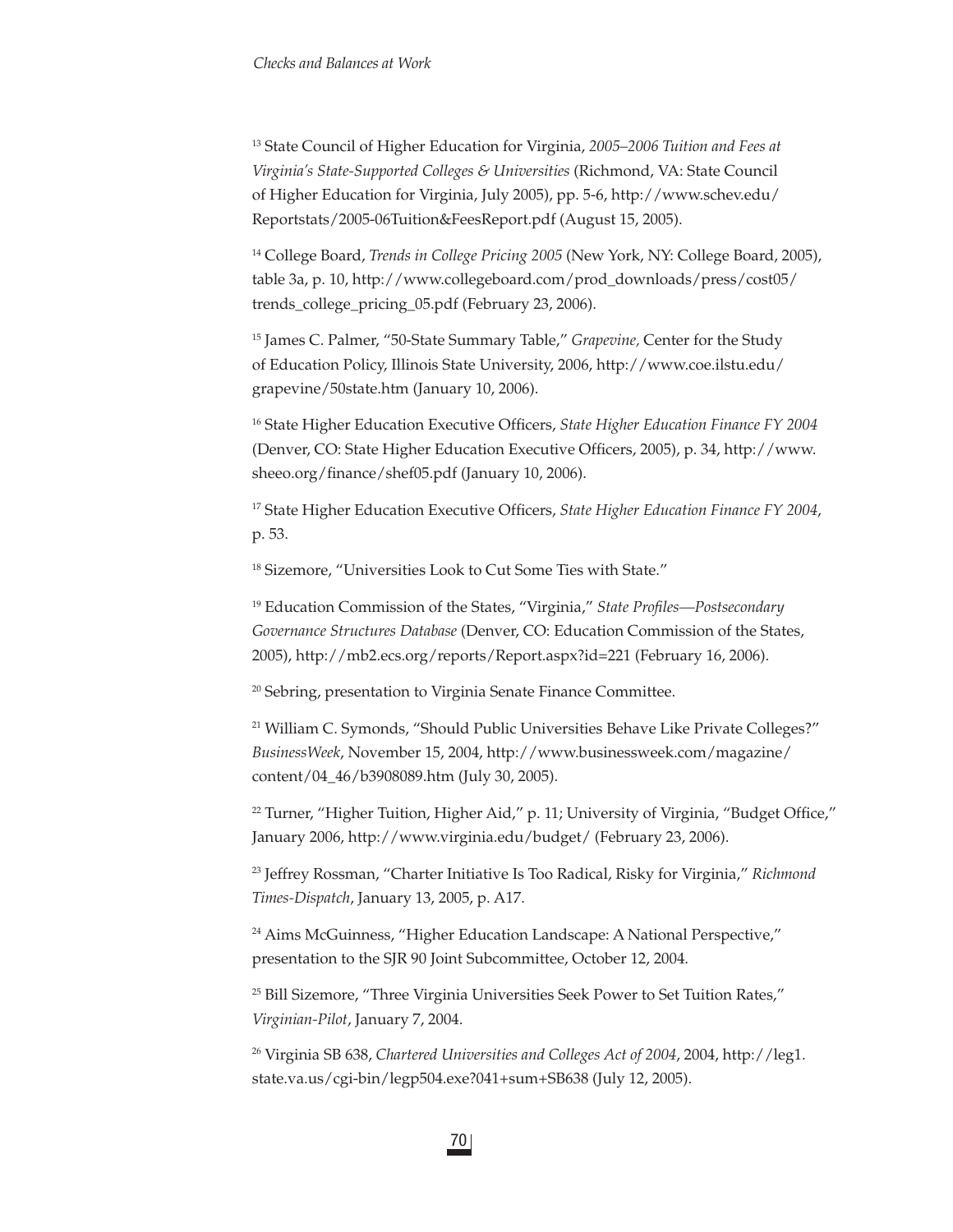27 David W. Breneman, *Are the States and Higher Education Striking a New Bargain?* Public Policy Paper Series, No. 04-02 (Washington, DC: Association of Governing Boards of Universities and Colleges, 2004), p. 6.

28 Virginia HB 1359, *Chartered Universities and Colleges Act of 2004*, 2004, http://leg1.state. va.us/cgi-bin/legp504.exe?041+sum+HB1359 (February 23, 2006); Sebring, presentation to Virginia Senate Finance Committee.

29 Quoted in Pamela Burdman, "Has the State Become an Albatross?" *National CrossTalk*, 12.2, Spring 2004, p. 16.

30 Kevin Miller, "Tech, U.Va., W&M Seek More Autonomy under Charter Plan," *Roanoke Times*, January 10, 2005.

<sup>31</sup> "Statement of Governor Mark R. Warner on the Adjournment of the 2004 General Assembly and Adoption of a Budget," News Releases, Mark R. Warner, Governor of Virginia, May 7, 2004, http://www.governor.virginia.gov/Press\_Policy/Releases/2004/ May04/0507.htm (November 23, 2005); "Governor Warner Reports Back to Virginians on Tax Reform and Budget Package," News Releases, Mark R. Warner, Governor of Virginia, May 10, 2004, http://www.governor.virginia.gov/Press\_Policy/Releases/2004/ May04/0510.htm (November 23, 2005).

32 Neal C. Johnson, *State Governance Action Annual 2004. Balancing Act: Public Higher Education in Transition* (Washington, DC: Association of Governing Boards of Universities and Colleges, 2004), pp. 29–30, http://www.agb.org/content/center/pages/ actionannual2004.pdf (July 12, 2005).

 $33$  The concept of the state as unreliable was reflected in several interviews. It was also expressed in an editorial by the *Virginian-Pilot,* which said, "state government proved itself a miserly, unreliable business partner." "A Pass-Fail Test for Charter Colleges," *Virginian-Pilot*, December 26, 2004, p. J4; see also Andrew Petkofsky, "Colleges Aim to Be in Different Class," *Richmond Times-Dispatch*, January 9, 2005, p. C4.

34 Quoted in Burdman, "Has the State Become an Albatross?" p. 16.

<sup>35</sup> See also Petkofsky, "Colleges Aim to Be in Different Class," p. C4; Sebring, presentation to Virginia Senate Finance Committee.

36 Sizemore, "Three Virginia Universities Seek Power to Set Tuition Rates."

37 "Pell Grant Enrollment at State Flagship Universities,1992–93 and 2001–02," *Postsecondary Education OPPORTUNITY*, Issue 140 (February 2004), p. 14, http://www. postsecondary.org/last12/140Flagship.pdf (May 4, 2005).

38 David Leonhardt, "College Dropout Boom," *New York Times*, May 24, 2005, p. A1.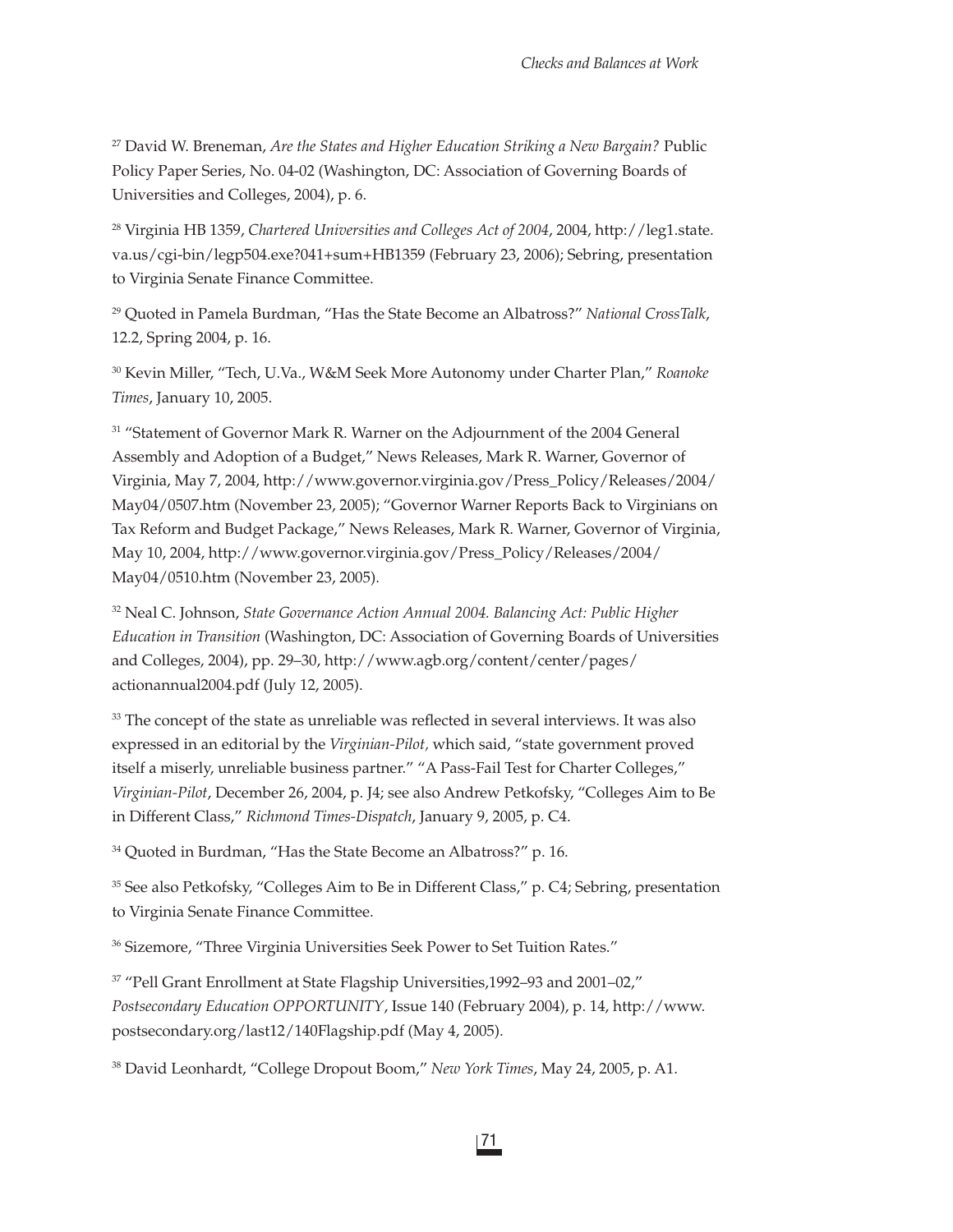39 Quoted in Michael D. Shear, "Colleges Seek More Independence: Trade-Off Would Give Virginia's Three Top Schools Less State Aid," *Washington Post*, October 13, 2004, p. B01.

40 See, for example, Zack Fields, "Standing Up for Free Speech," *Cavalier Daily*, November 29, 2005, http://suUVa.org/articles/349/standing-up-for-free-speechthe-cavalier-daily-november-29-2005 (December 7, 2005); see also Rossman, "Charter Initiative is Too Radical, Risky for Virginia," p. A17.

<sup>41</sup> "Statement of the University of Virginia Faculty Senate on Restructuring Public Higher Education in Virginia," February 9, 2005, http://www.virginia.edu/ facultysenate/charterdec1105.heml(April 10, 2006).

<sup>42</sup> Staff Union at UVA and the Communication Workers of America, "Parents Network for Affordable Tuition," press release, January 18, 2005, http://suUVa.org/ articles/192/the-parents-network-for-affordable-tuition-january-18-2005 (February 27, 2006).

43 Susan Kinzie, "Va. Colleges Seek Flexibility in Spending, Fundraising: Lawmakers to Act on Measure Being Watched across Country," *Washington Post*, April 6, 2005, p. B05.

44 Peter Blake, "Restructuring Relationships in Virginia," *Change* (January/February 2006), pp. 26–33.

45 Blake, "Restructuring Relationships in Virginia"; see also Johnson, *State Governance Action Annual 2004*, pp. 29-30.

46 National Center for Public Policy and Higher Education, "Getting Better Now: The National Collaborative for Postsecondary Education Policy," March 25, 2003, http:// www.highereducation.org/news/news\_032503.shtml (December 6, 2005).

47 National Collaborative for Postsecondary Education Policy, *Recommendations for Next Steps. A Commonwealth Agenda: Linking Higher Education to the Future of Virginia*, February 19, 2003, e-mail sent by Patrick Kelly, February 15, 2006.

48 "Statement of Governor Mark R. Warner on the Adjournment of the 2004 General Assembly and Adoption of a Budget"; "Governor Warner Reports Back to Virginians on Tax Reform and Budget Package"; Blake, "Restructuring Relationships in Virginia," pp. 26–33.

49 Christina Bellantoni and Donald Lambro, "Warner Puts 'Focus' on University System," *Washington Times*, September 9, 2004, p. A01.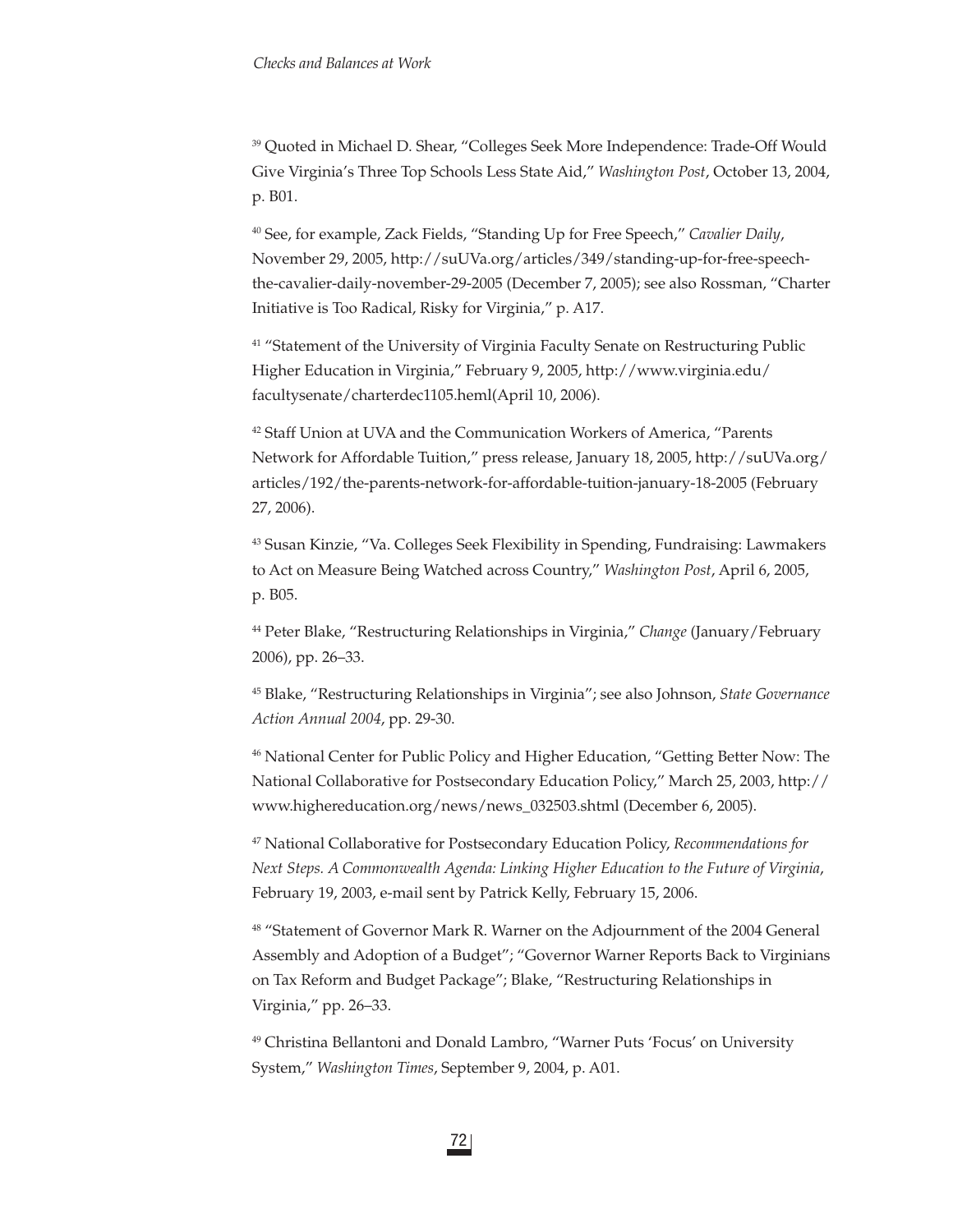50 Mark R. Warner, "Address to the Joint Money Committees on the Proposed Amendments to the 2004–2006 Budget," Events and Speeches, Mark R. Warner, Governor of Virginia, December 2004, http://www.governor.virginia.gov/Press\_ Policy/EventsandSpeeches/2004/BudgetSpeech-Dec04.htm#1 (November 23, 2005); Shear, "Colleges Seek More Independence"; Michael Hardy, "Leaders Contest Charter Proposal: At a VCU Forum, They Debate the Idea of Giving State Flagship Schools More Flexibility, Freedom," *Richmond Times-Dispatch*, October 26, 2004, p. B1.

51 Quoted in Becker, "Virginia Colleges Looking to Trade Funds for Freedom."

<sup>52</sup> Patti Rosenberg, "Colleges Propose a Freer Future; Officials: Plan is Better for Higher Education, Students," *Daily Press*, January 11, 2004, p. B1.

53 "Charter Colleges," *Richmond Times-Dispatch*, March 3, 2005, p. A12.

54 "Charter Colleges."

55 Robert Lockridge, "Summary: Restructured Higher Education Financial and Administrative Operations Act" (Richmond, VA: University of Virginia Richmond Office of State Government Relations, July 7, 2005).

56 Ellen Qualls, "Governor Warner Announces Amendments to Higher Education Restructuring Bill—Sweeping Legislation Focuses on Measurable Outcomes along with Greater Autonomy," News Releases, Mark R. Warner, Governor of Virginia, March 31, 2005, http://www.governor.virginia.gov/Press\_Policy/Releases/2005/ Mar05/0331.htm (July 12, 2005).

<sup>57</sup> Qualls, "Governor Warner Announces Amendments to Higher Education Restructuring Bill."

58 Virginia HB 346, *Restructured Higher Education Financial and Administrative Operations Act; Includes Campus Security*, January 11, 2006, http://leg1.state.va.us/cgi-bin/ legp504.exe?061+sum+HB346 (February 13, 2006).

<sup>59</sup> Qualls, "Governor Warner Announces Amendments to Higher Education Restructuring Bill."

<sup>60</sup> State Council of Higher Education for Virginia, "The Virginia Scorecard (Draft)," September 2005, http://www.schev.edu/AdminFaculty/Scorecard.pdf (November 16, 2005).

61 "Red-Tape Crossroads for College Reform," *Virginian-Pilot*, November 15, 2005.

 $62$  State Council of Higher Education for Virginia, "Institutional Performance Standards," September 30, 2005, http://www.schev.edu/AdminFaculty/ InstutionalPerformanceStandards.pdf (November 16, 2005).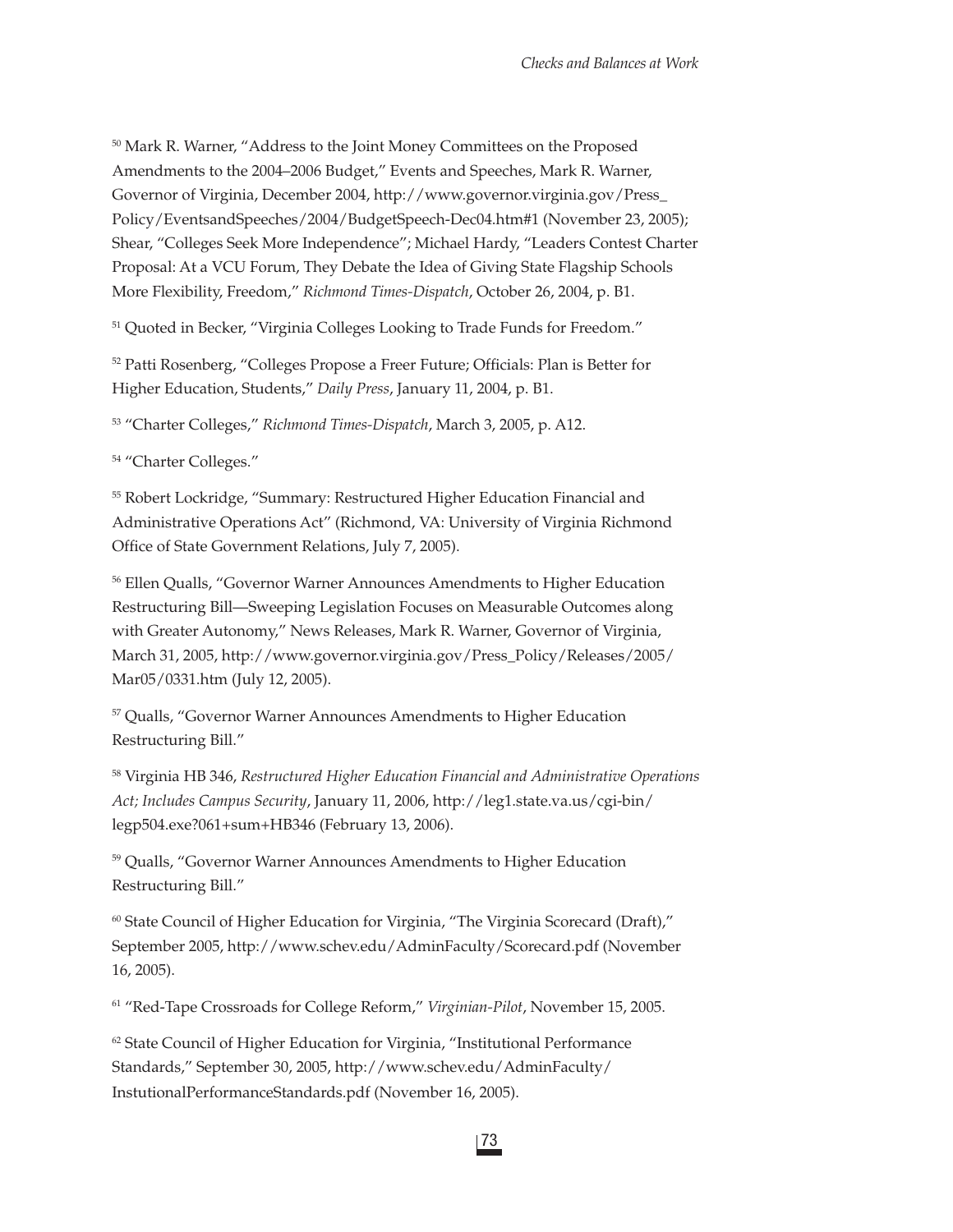63 Virginia HB 30, *Budget Bill, Appropriations for 2006–2008 Biennium, Budget Bill— Introduced,* §*4-9.06 Assessment of Institutional Performance*, 2005, http://leg1.state. va.us/cgi-bin/legp504.exe?061+bud+14-9.06 (January 11, 2006).

64 Virginia HB 30, *Budget Bill, Appropriations for 2006–2008 Biennium, Budget Bill— Introduced,* §*4-9.06 Assessment of Institutional Performance*.

65 Virginia HB 30, *Budget Bill, Appropriations for 2006–2008 Biennium, Budget Bill— Introduced,* §*4-9.06 Assessment of Institutional Performance*.

66 Virginia HB 30, *Budget Bill, Appropriations for 2006–2008 Biennium, Budget Bill— Introduced,* §*4-9.06 Assessment of Institutional Performance*.

 $67$  "Higher Education Restructuring," staff briefing for the Virginia Department of Planning and Budget, June 29, 2005, slide 9.

68 State Council of Higher Education for Virginia, "Guide for Submitting Six-Year Institutional Plans Required by the Restructured Higher Education Financial and Administrative Operations Act" (Richmond, VA: State Council of Higher Education for Virginia, June 24, 2005).

69 Virginia HB 2866, *Restructured Higher Education Financial and Administrative Operations Act*, April 12, 2005, http://leg1.state.va.us/cgi-bin/legp504.exe?ses=051 &typ=bil&val=hb2866 (December 6, 2005); "Higher Education Restructuring," staff briefing for the Virginia Department of Planning and Budget, slide 9.

70 Virginia HB 2866, *Restructured Higher Education Financial and Administrative Operations Act*.

71 State Council of Higher Education for Virginia, "Preliminary Review of the Academic Component of the Six-Year Plans Submitted under the Restructured Higher Education Financial and Administrative Operations Act" (Richmond, VA: State Council of Higher Education for Virginia, February 2006).

72 Virginia Polytechnic Institute and State University, "Academic Plan for Higher Education: Virginia Polytechnic Institute and State University," September 27, 2005, p. 3, http://www.vt.edu/restructuring/Academic\_Plan.pdf (January 3, 2006).

73 Philip Walzer, "Under Agreement, Select TCC Students Can Take W&M Classes," *Virginian-Pilot*, November 16, 2005.

74 State Council of Higher Education for Virginia, "Preliminary Review of the Academic Component of the Six-Year Plans."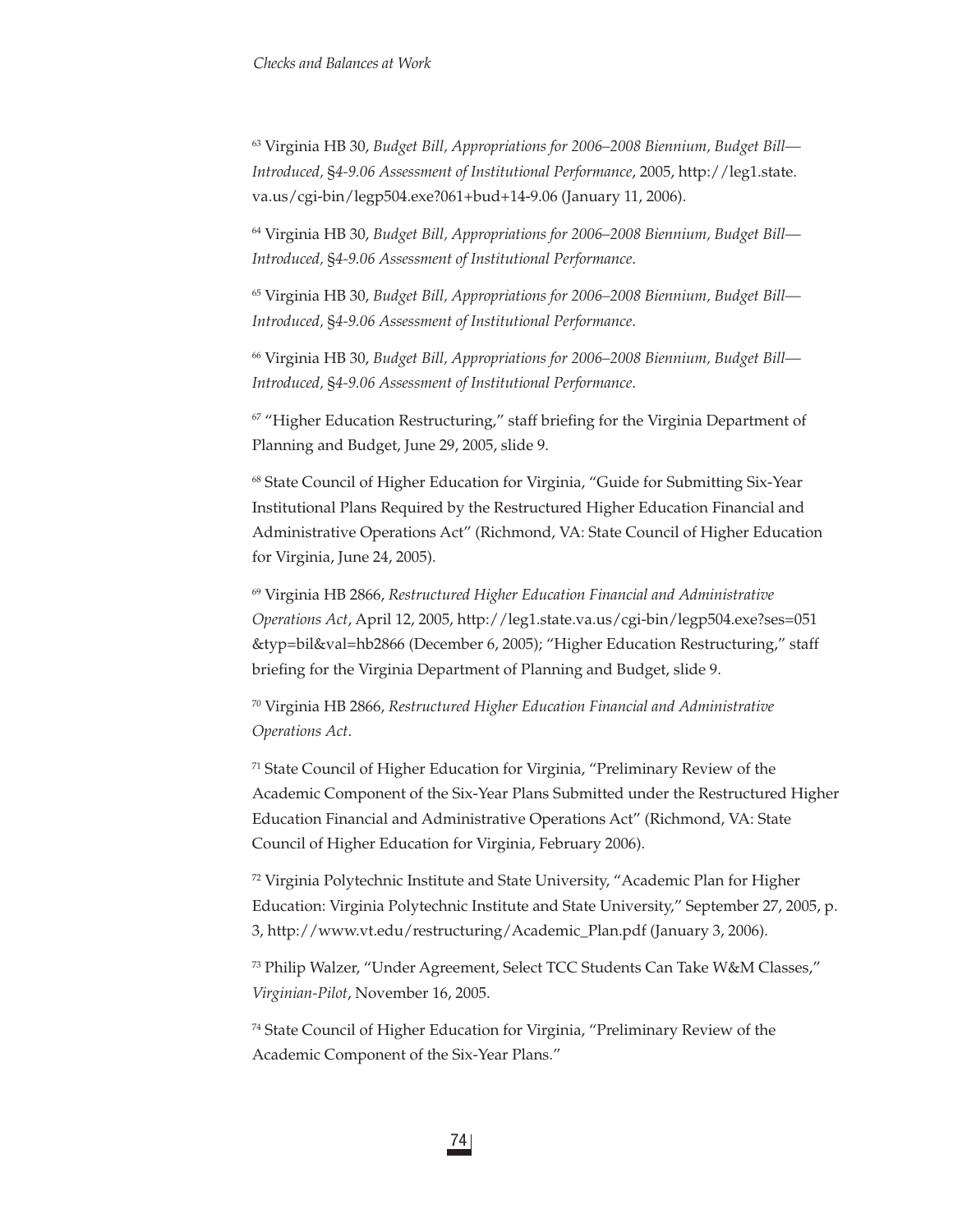75 College of William and Mary, "Six-Year Institutional Plan: The College of William and Mary 2005," 2005, http://www.wm.edu/restructuring/draftplan.php (January 11, 2006).

76 Virginia Community College System, *A Strategic Direction: Dateline 2009*, November 2003, http://www.vccs.edu/dateline2009/dateline2009nov2003.pdf (February 28, 2006).

 $77$  "Higher Education Restructuring," staff briefing for the Virginia Department of Planning and Budget, slide 10.

78 State Council of Higher Education for Virginia, "Summary of the Higher Education Restructuring Act" (Richmond, VA: State Council of Higher Education for Virginia, 2005).

79 Qualls, "Governor Warner Announces Amendments to Higher Education Restructuring Bill"; "Higher Education Restructuring," staff briefing for the Virginia Department of Planning and Budget, slide 7; Lockridge, "Summary: Restructured Higher Education Financial and Administrative Operations Act."

<sup>80</sup> Qualls, "Governor Warner Announces Amendments to Higher Education Restructuring Bill."

81 Virginia HB 30, *Budget Bill, Appropriations for 2006–2008 Biennium, Budget Bill— Introduced,* §*4-9.05 Memoranda of Understanding*, http://leg1.state.va.us/061/bud/ TOC1.HTM (January 11, 2006).

<sup>82</sup> State Council of Higher Education for Virginia, "Summary of the Higher Education Restructuring Act."

83 "Higher Education Restructuring," staff briefing for the Virginia Department of Planning and Budget, slides 11–12.

<sup>84</sup> "Higher Education Restructuring," staff briefing for the Virginia Department of Planning and Budget, slides 11–12.

85 Virginia HB 30, *Budget Bill, Appropriations for 2006–2008 Biennium, Budget Bill— Introduced,* §*4-9.05 Memoranda of Understanding*.

<sup>86</sup> "Higher Education Restructuring," staff briefing for the Virginia Department of Planning and Budget, slide 13.

87 Virginia HB 2866, *Restructured Higher Education Financial and Administrative Operations Act*.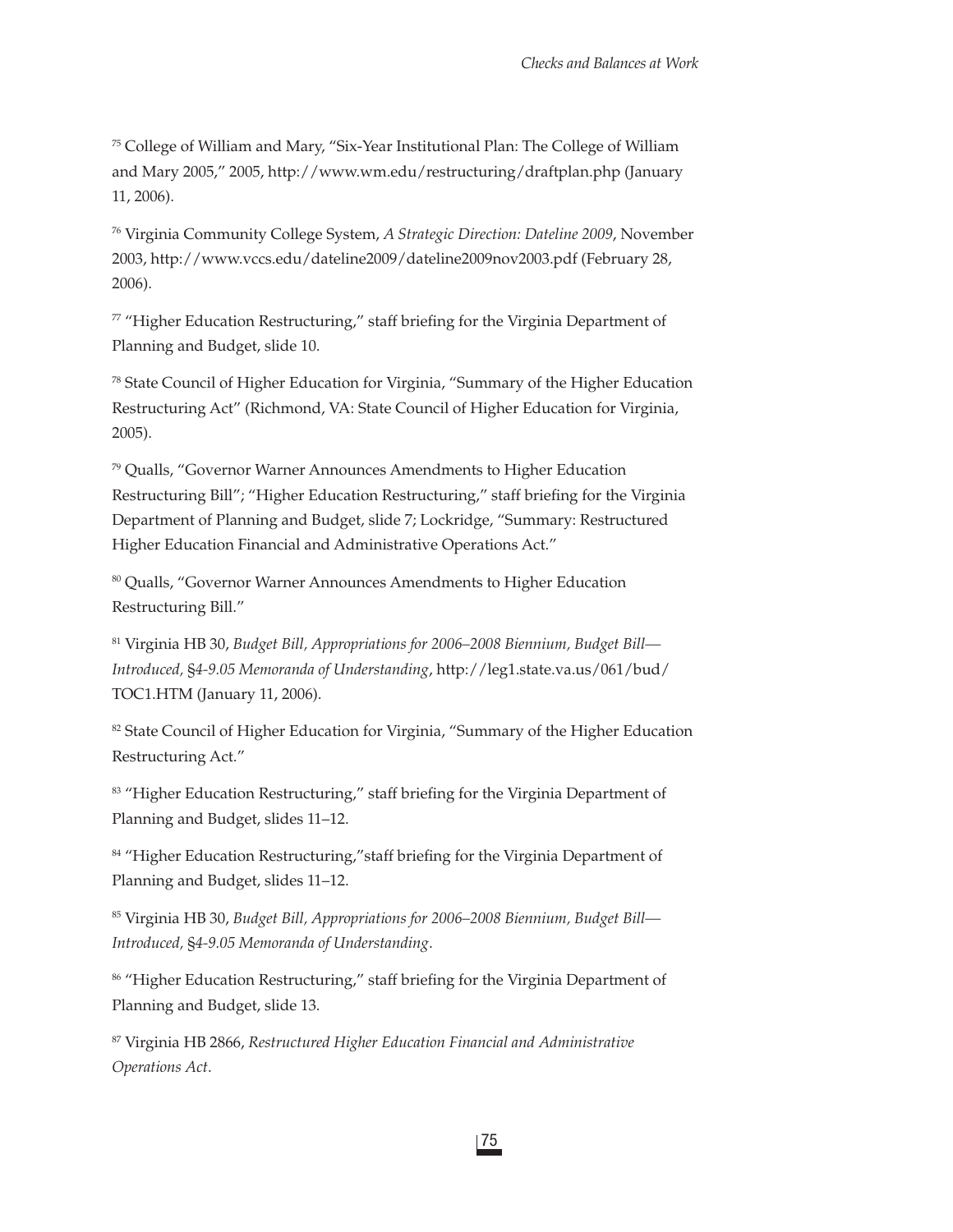88 "Higher Education Restructuring," staff briefing for the Virginia Department of Planning and Budget, slide 17.

89 Peter Blake, "SB 1327/HB [2866] Bill Summary," presentation for invitational meeting of the Association of Governing Boards, June 6, 2005.

90 Virginia HB 2866, *Restructured Higher Education Financial and Administrative Operations Act.*

91 Virginia HB 2866, *Restructured Higher Education Financial and Administrative Operations Act*.

 $92$  "Higher Education Restructuring," staff briefing for the Virginia Department of Planning and Budget, slide 16.

93 Virginia HB 2866, *Restructured Higher Education Financial and Administrative Operations Act*.

94 Philip Walzer, "Colleges to Tackle Reports for Autonomy Law," *Virginian-Pilot*, April 19, 2005, p. B3.

95 Philip Walzer, "State Recommends W&M, U.Va., Tech Get More Autonomy," *Virginian-Pilot*, November 16, 2005.

<sup>96</sup> University of Virginia, "Management Agreement by and between the Commonwealth of Virginia and the Rector and Visitors of the University of Virginia," November 15, 2005, p. 5, http://www.virginia.edu/restructuring/manageagree1.pdf (November 22, 2005).

<sup>97</sup> University of Virginia, "Higher Education Restructured Financial and Administrative Operations Act Management Agreement Overview," November 10, 2005, http://www.virginia.edu/restructuring/faoamao.html (November 16, 2005).

98 University of Virginia, "Management Agreement," p. 18.

<sup>99</sup> University of Virginia, "Management Agreement," p. 6.

100 University of Virginia, "Management Agreement," p. 8.

101 University of Virginia, "Management Agreement," Exhibit G: Policy Governing Human Resources for Participating Covered Employees and Other University Employees, p. 7.

102 University of Virginia, "Management Agreement," p. 17.

<sup>103</sup> University of Virginia, "Higher Education Restructured Financial and Administrative Operations Act Management Agreement Overview."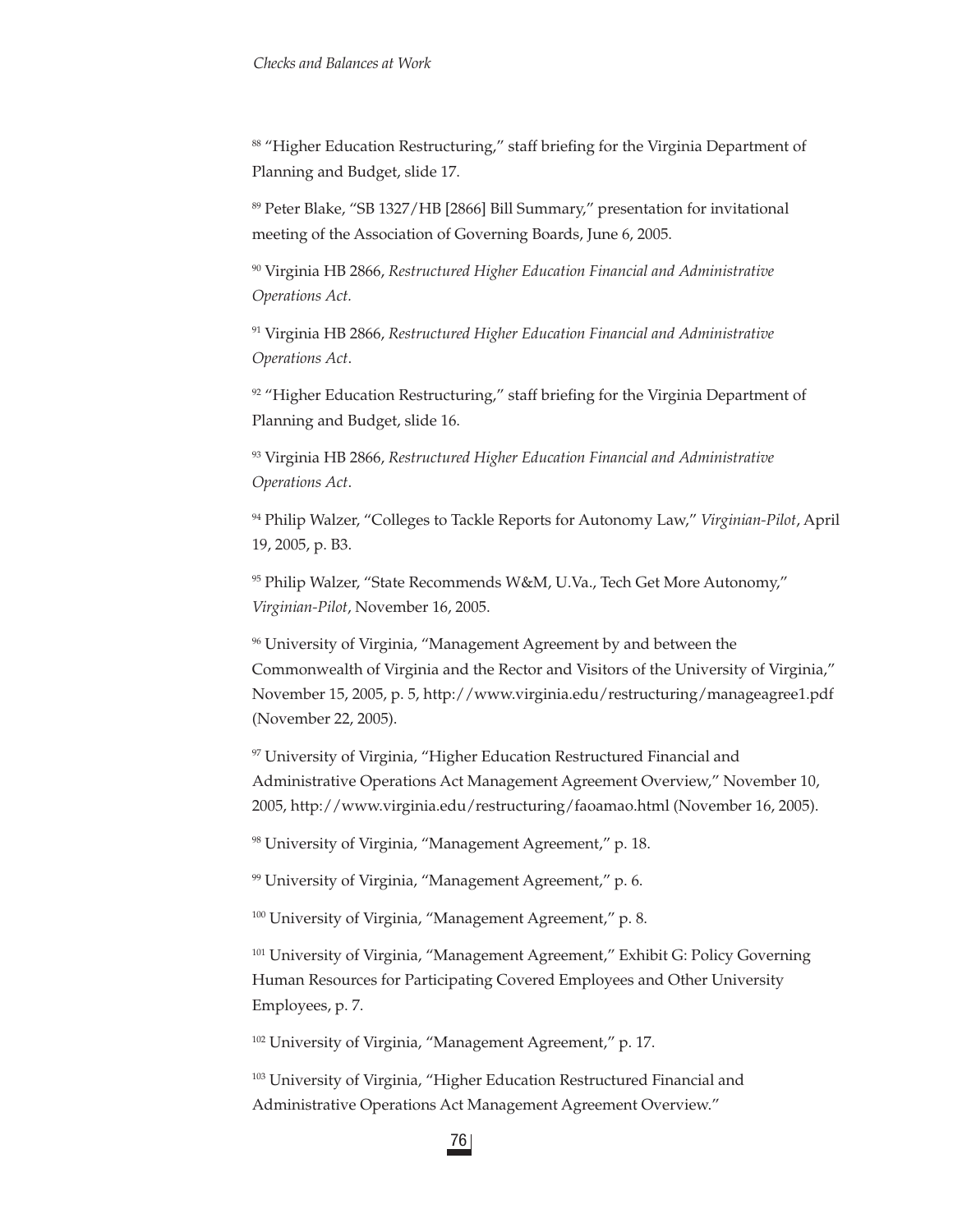104 University of Virginia, "Management Agreement," Exhibit B, "Application."

105 University of Virginia, "Management Agreement," pp. 11–12; Laura McClandlish, "Governor OKs W&M Autonomy Plan," *Daily Press*, November 18, 2005, p. C1.

<sup>106</sup> Virginia Polytechnic Institute and State University, "Management Agreement by and between the Commonwealth of Virginia and Virginia Polytechnic Institute and State University," November 15, 2005, p. 10, http://www.vt.edu/restructuring/ agreement.html (December 29, 2005).

<sup>107</sup> University of Virginia, "Management Agreement," p. 11; College of William and Mary, "Management Agreement by and between the Commonwealth of Virginia and the College of William and Mary in Virginia," November 15, 2005, p. 10, http://www. wm.edu/restructuring/management\_agreement.pdf (December 29, 2005).

108 University of Virginia, "Management Agreement," p. 12.

109 Virginia Polytechnic Institute and State University, "Academic Plan for Higher Education: Virginia Polytechnic Institute and State University," p. 3.

110 Virginia Polytechnic Institute and State University, "Academic Plan for Higher Education: Virginia Polytechnic Institute and State University."

111 University of Virginia, "University of Virginia 2006–2012 Six-Year Plan," 2005, http://www.virginia.edu/restructuring/sixyearplan.html (November 16, 2005).

<sup>112</sup> College of William and Mary, "Six-Year Institutional Plan: The College of William and Mary 2005."

113 University of Virginia, "University of Virginia 2006–2012 Six-Year Plan."

<sup>114</sup> Virginia Polytechnic Institute and State University, "Academic Plan for Higher Education: Virginia Polytechnic Institute and State University," p. 4.

115 University of Virginia, "Management Agreement," p. 13; McClandlish, "Governor OKs W&M Autonomy Plan."

116 Turner, "Higher Tuition, Higher Aid," p. 2.

117 University of Virginia, "Management Agreement," p. 13.

118 University of Virginia. "Learn About AccessU.Va.," August 19, 2005, http://www. virginia.edu/accessU.Va./learn.html (December 7, 2005); Bob Gibson, "Low-Income Rank Shocks U.Va.," *Daily Progress*, May 26, 2005.

119 University of Virginia, "Management Agreement," p. 15.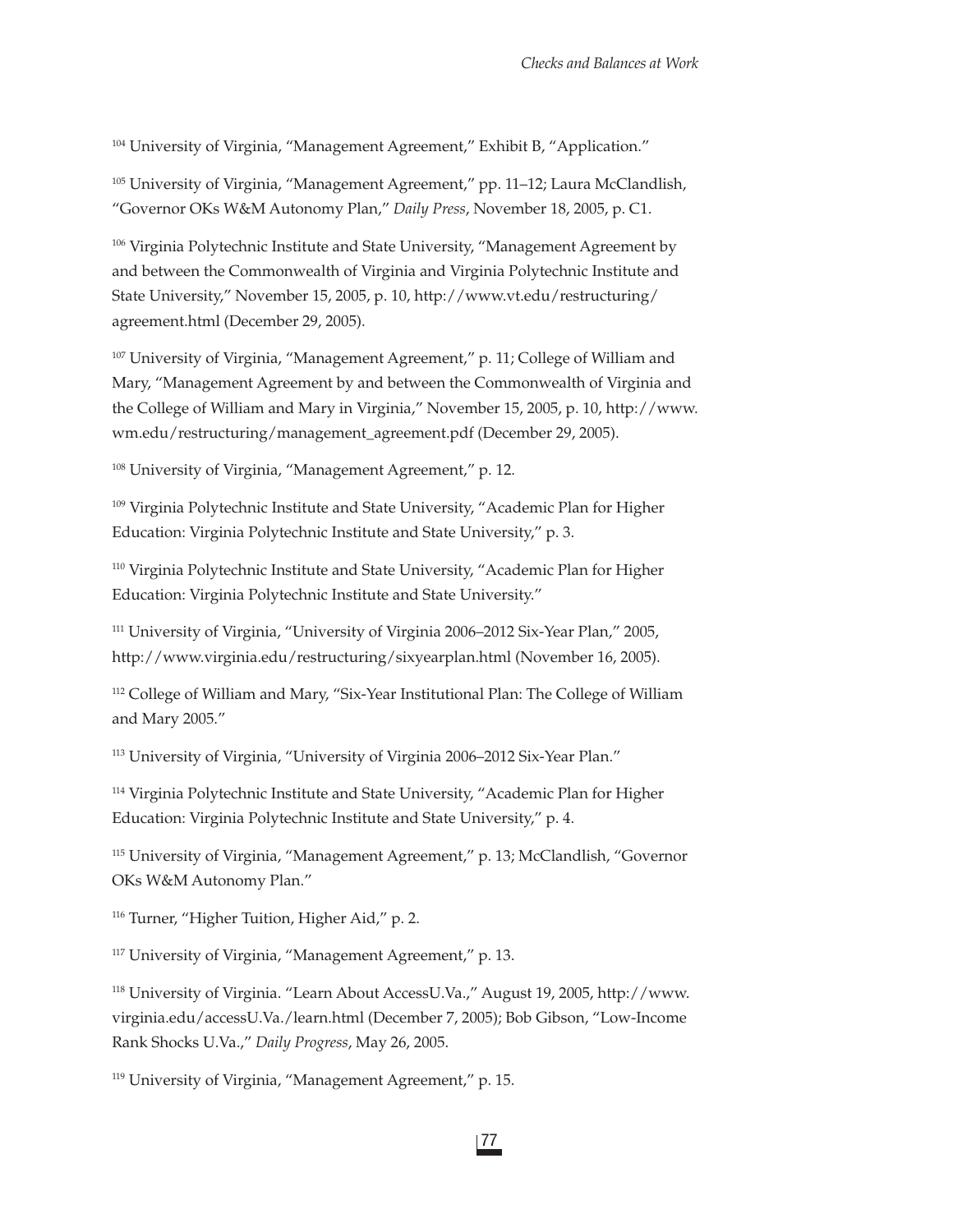120 College of William and Mary, "Management Agreement"; College of William and Mary, "A Gateway Q&A," 2005, http://www.wm.edu/gateway/gatewayfaq.php (September 21, 2005); see also College of William and Mary, "College opens Gateway: Virginia Students from Lower- and Middle-Income Families Offered Debt-Free Education," August 26, 2005, http://www.wm.edu/news/?id=5115 (September 21, 2005).

<sup>121</sup> Virginia Polytechnic Institute and State University, "Management Agreement," p. 10; Virginia Polytechnic Institute and State University, "Va. Tech Introduces 'Funds for the Future' Program," 2005, http://www.finaid.vt.edu/forms/Funds\_for\_the\_Future. pdf (December 7, 2005).

122 Jeffrey Rossman, "Analysis of Guv's 'charter' bill,'" e-mail to members of the Faculty Senate of the University of Virginia, April 2, 2005.

<sup>123</sup> Qualls, "Governor Warner Announces Amendments to Higher Education Restructuring Bill."

<sup>124</sup> Qualls, "Governor Warner Announces Amendments to Higher Education Restructuring Bill"; "Higher Education Restructuring," staff briefing for the Virginia Department of Planning and Budget, slide 19.

125 Blake, "SB 1327/HB [2866] Bill Summary."

126 Quoted in Robert A. Jones, "Virginia Tries Restructuring," *National CrossTalk*, 13.3, Summer 2005, p. 16.

127 Quoted in McClandlish, "Governor OKs W&M Autonomy Plan."

128 Sizemore, "Universities Look to Cut Some Ties with State: Due to Budget Woes," p. A1.

129 Leslie, "Constitutional Limits to Public University Autonomy," p. 17.

<sup>130</sup> Breneman, "Are the States and Higher Education Striking a New Bargain?"; Amy Argetsinger, "Donors Tipping Scales at U-Va.," *Washington Post*, May 28, 2003, p. B01; American Council on Education and the Futures Project: Policy for Higher Education in a Changing World, *Bridging Troubled Waters: Competition, Cooperation, and the Public Good in Independent and Public Higher Education* (Washington, DC: American Council on Education, 2005); Peter Eckel, Lara K. Couturier, and Dao T. Luu, *Peering Around the Bend: The Leadership Challenges of Privatization, Accountability, and Market-based State Policy* (Washington, DC: American Council on Education, 2005).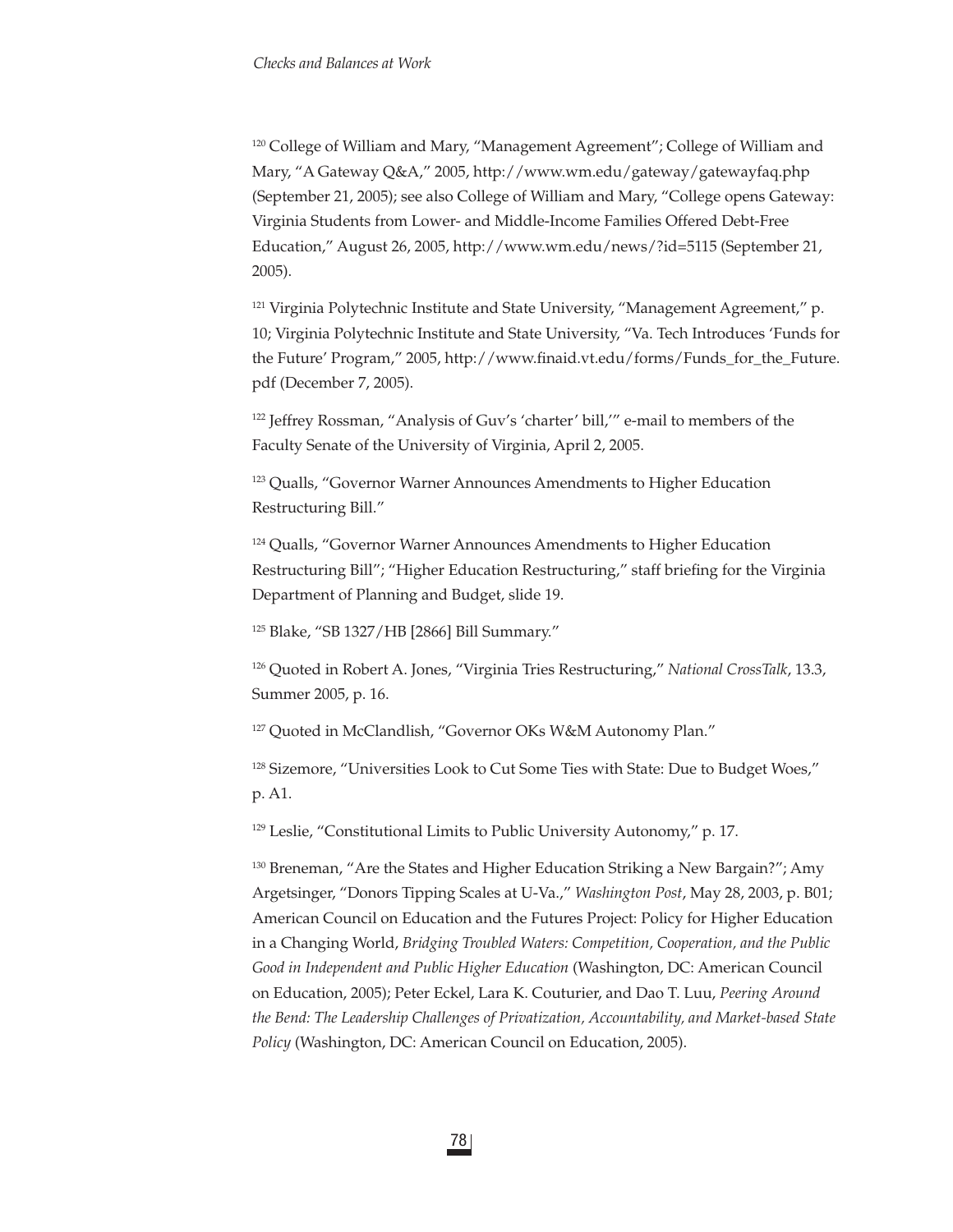131 Robert O. Berdahl, "Balancing Self-Interest and Accountability: St. Mary's College of Maryland," in *Seeking Excellence Through Independence,* edited by Terrence J. MacTaggart & Associates (San Francisco: Jossey-Bass Publishers, 1998), p. 82.

<sup>132</sup> See also National Center for Public Policy and Higher Education, "State Capacity for Higher Education Policy," special supplement to *National CrossTalk*, July 2005, http://www.highereducation.org/crosstalk/ct0305/news0305-insert.pdf (December 7, 2005).

<sup>133</sup> Breneman, "Are the States and Higher Education Striking a New Bargain?"; Eckel, Couturier, and Luu, *Peering Around the Bend*.

134 State Council of Higher Education for Virginia, *Strategic Plan for Increased Decentralization and Accountability*, p. 3.

<sup>135</sup> Leslie, "Constitutional Limits to Public University Autonomy," p. 17.

136 Quoted in Angela Forest, "Public Colleges Bargain for Freedoms," *Daily Press*, July 24, 2005. http://www.dailypress.com/news/local/dp-42502sy0jul24,0,3807786. story?coll=dp-news-local-final (July 26, 2005).

137 Symonds, "Should Public Universities Behave Like Private Colleges?"

138 Andrew Petkofsky and Carlos Santos, "Three State Colleges to Seek Charter Status: U.Va., Va. Tech and W&M Want Greater Independence from the State Government," *Richmond Times-Dispatch*, January 7, 2004, p. A1; Argetsinger, "Donors Tipping Scales at U-Va."

<sup>139</sup> Sizemore, "Three Virginia Universities Seek Power to Set Tuition Rates."

<sup>140</sup> State Higher Education Executive Officers, *State Higher Education Finance FY* 2004, p. 8.

<sup>141</sup> State Higher Education Executive Officers, *State Higher Education Finance FY 2004*, p. 8.

142 "Charting a Course," *Richmond Times-Dispatch*, January 27, 2004, p. A8.

143 Quoted in Jones, "Virginia Tries Restructuring," p. 14.

144 Quoted in Jones, "Virginia Tries Restructuring," p. 15.

<sup>145</sup> Qualls, "Governor Warner Announces Amendments to Higher Education Restructuring Bill."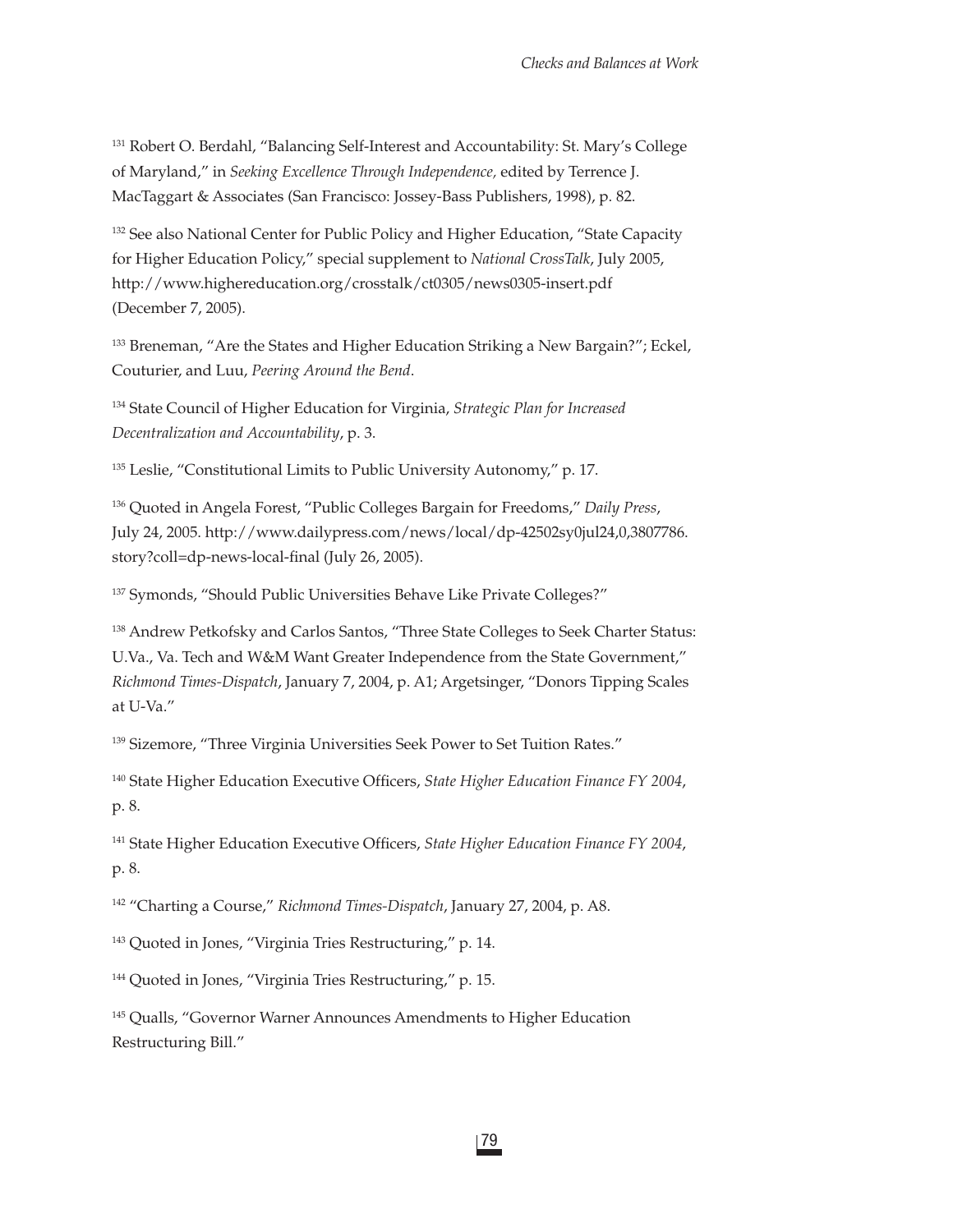146 Staff Union at UVA and the Communication Workers of America, Recent Article Comments, "Jan Cornell (Management Agreement Overview, November 10, 2005)," http://suUVa.org/index.php?id=338#c000040 (December 8, 2005).

147 Liesel Nowak, "U.Va.'s Firing of Charter-Plan Opponent Called Unfair," *Richmond Times-Dispatch,* November 25, 2005; "U.Va. Worker Claims Her Firing Follows Charter Criticism," Associated Press, November 25, 2005.

148 Carlos Santos, "UVA Recruiter's Firing Decried," *Richmond Times-Dispatch*, December 3, 2005; Melanie Mayhew, "UVa Documents Offer View of Firing," *Daily Progress*, December 2, 2005.

149 Nowak, "U.Va.'s Firing of Charter-Plan Opponent Called Unfair"; "U.Va. Worker Claims Her Firing Follows Charter Criticism."

<sup>150</sup> Questions such as this are raised by Turner in "Higher Tuition, Higher Aid."

151 James Dao, "Democrat Wins Race for Governor in Virginia," *New York Times*, November 9, 2005.

<sup>152</sup> Andrew Petkofsky, "Autonomy Means More Expenses, Work for Virginia," *Richmond Times-Dispatch*, March 31, 2005, p. B1.

153 "Red-Tape Crossroads for College Reform."

154 Johnson, *State Governance Action Annual 2004*, pp. 29–30.

155 Johnson, *State Governance Action Annual 2004*, pp. 29–30.

156 Virginia HB 2866, *Restructured Higher Education Financial and Administrative Operations Act*.

157 Virginia HB 346, *Restructured Higher Education Financial and Administrative Operations Act; Includes Campus Security*.

<sup>158</sup> Lockridge, "Summary: Restructured Higher Education Financial and Administrative Operations Act."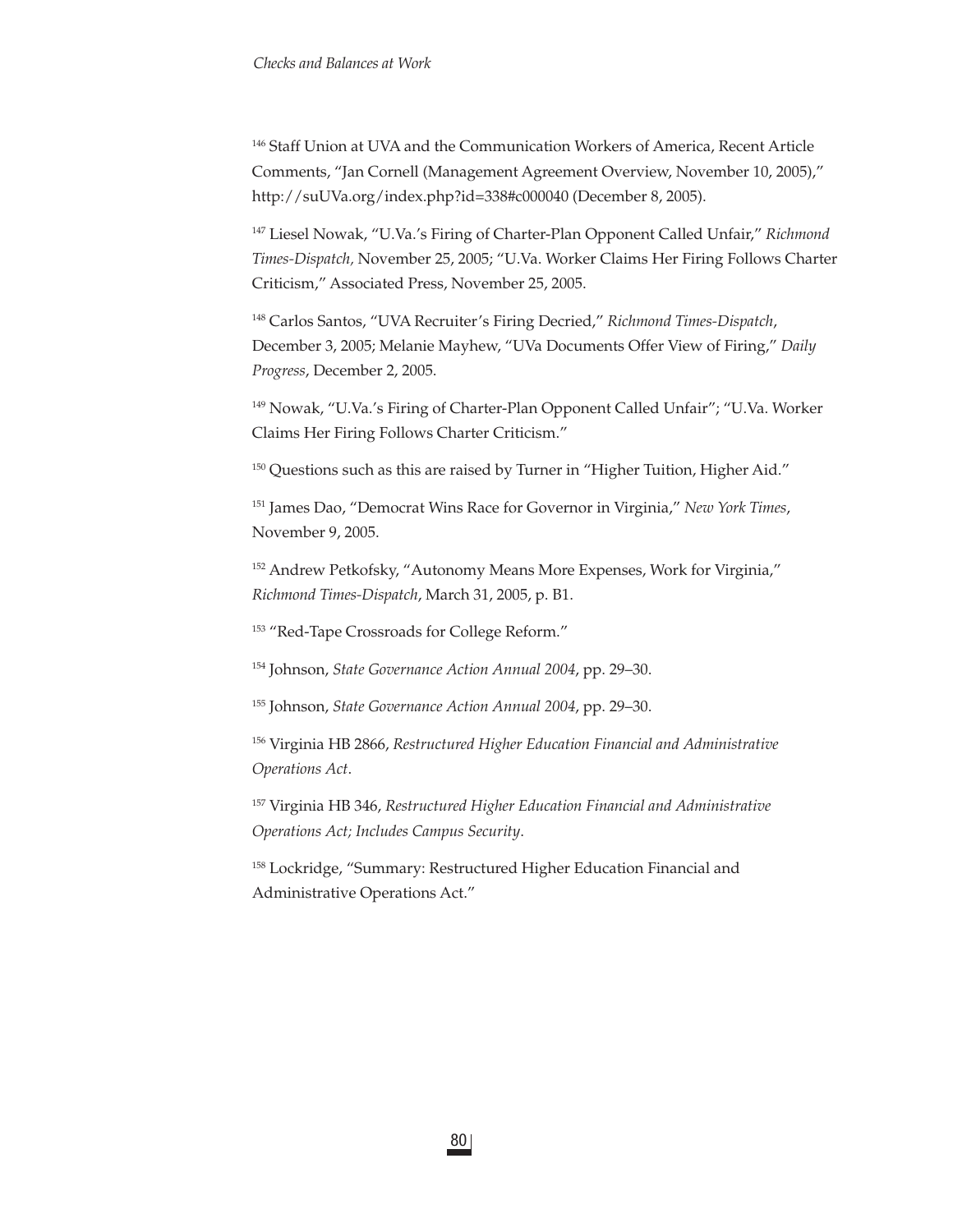## **Bibliography**

- "A Pass-Fail Test for Charter Colleges." *Virginian-Pilot*, December 26, 2004, p. J4.
- American Council on Education and the Futures Project: Policy for Higher Education in a Changing World. *Bridging Troubled Waters: Competition, Cooperation, and the Public Good in Independent and Public Higher Education*. Washington, DC: American Council on Education, 2005.
- Argetsinger, Amy. "Donors Tipping Scales at U-Va." *Washington Post*, May 28, 2003, p. B01.
- Associated Press. "Three Universities Hope to Cut Some State Ties." *Richmond Times-Dispatch*, January 15, 2003, p. B2.
- Becker, Robert. "Virginia Colleges Looking to Trade Funds for Freedom." *Chicago Tribune*, January 10, 2005.
- Bellantoni, Christina and Donald Lambro. "Warner Puts 'Focus' on University System." *Washington Times*, September 9, 2004, p. A01.
- Berdahl, Robert O. "Balancing Self-Interest and Accountability: St. Mary's College of Maryland." In *Seeking Excellence Through Independence,* edited by Terrence J. MacTaggart & Associates, pp. 59–83*.* San Francisco: Jossey-Bass Publishers, 1998.
- Blake, Peter. "Restructuring Relationships in Virginia." *Change*, January/ February 2006, pp. 26–33.
- Blake, Peter. "SB 1327/HB [2866] Bill Summary." Presentation for invitational meeting of the Association of Governing Boards, June 6, 2005.
- Breneman, David W. *Are the States and Higher Education Striking a New Bargain?* Public Policy Paper Series, No. 04-02. Washington, DC: Association of Governing Boards of Universities and Colleges, 2004.
- Burdman, Pamela. "Has the State Become an Albatross?" *National CrossTalk*, 12.2, Spring 2004, pp. 1, 14–16.
- Casteen, John T., III. "A Medical Center of National Standing." *University of Virginia President's Report, 1995–1996*. Charlottesville, VA: University of Virginia, 1996. http://www.virginia.edu/president/ presidentsreports/96/medical.html (February 22, 2006).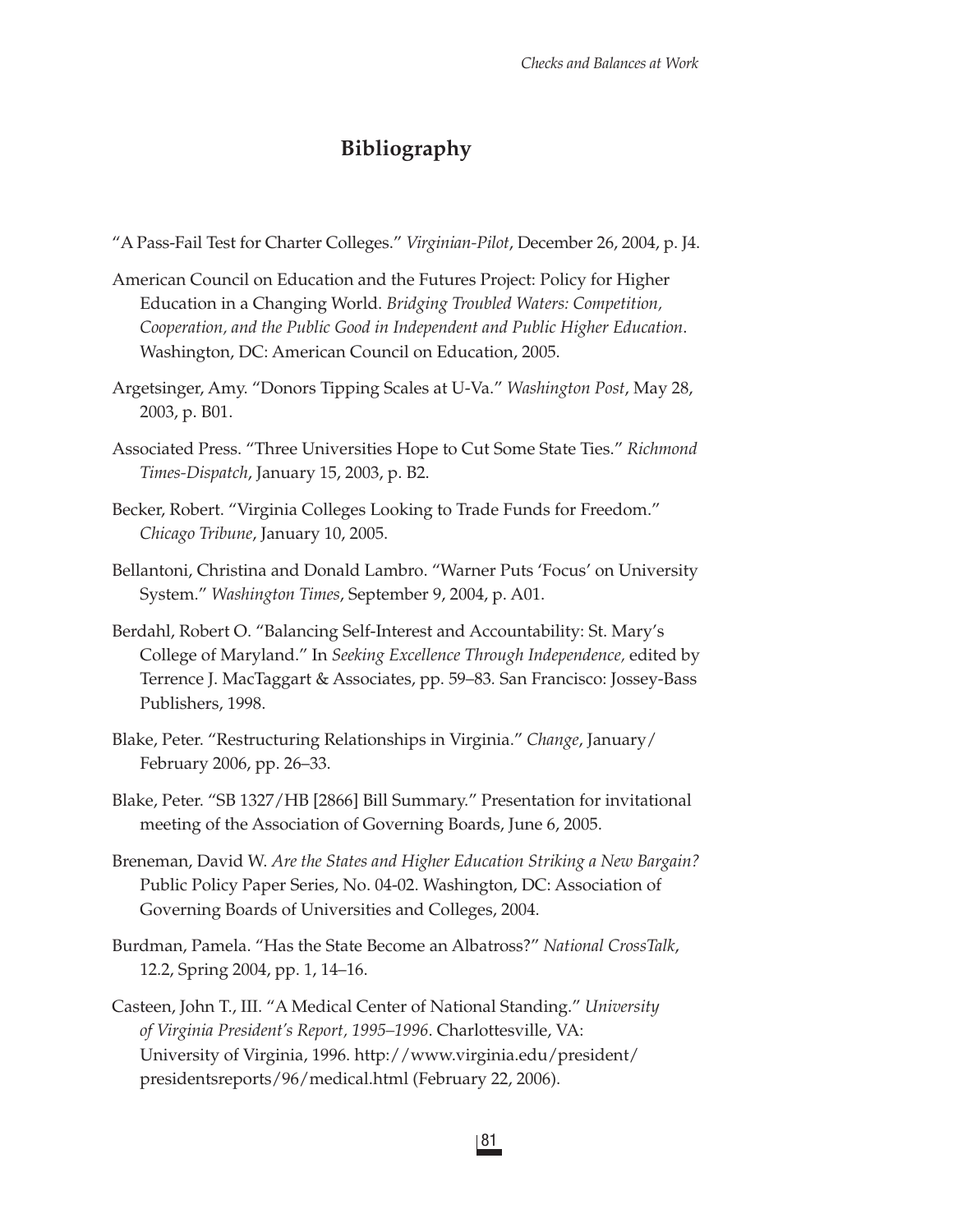- Casteen, John T., III. "The Charter Debate: Pro." *Virginian-Pilot*, January 16, 2005, p. J1.
- "Charter Colleges." *Richmond Times-Dispatch*, March 3, 2005, p. A12.
- "Charting a Course." *Richmond Times-Dispatch*, January 27, 2004, p. A8.
- College Board. *Trends in College Pricing 2005*. New York, NY: College Board, 2005. http://www.collegeboard.com/prod\_downloads/press/cost05/ trends\_college\_pricing\_05.pdf (February 23, 2006).
- College of William and Mary. "A Gateway Q&A." 2005. http://www. wm.edu/gateway/gatewayfaq.php (September 21, 2005).
- College of William and Mary. "College opens Gateway: Virginia Students from Lower- and Middle-Income Families Offered Debt-Free Education." August 26, 2005. http://www.wm.edu/news/?id=5115 (September 21, 2005).
- College of William and Mary. "Management Agreement by and between the Commonwealth of Virginia and the College of William and Mary in Virginia." November 15, 2005. http://www.wm.edu/restructuring/ management\_agreement.pdf (December 29, 2005).
- College of William and Mary. "Six-Year Institutional Plan. The College of William and Mary 2005." 2005. http://www.wm.edu/restructuring/ draftplan.php (January 11, 2006).
- Dao, James. "Democrat Wins Race for Governor in Virginia." *New York Times*, November 9, 2005.
- Eckel, Peter, Lara K. Couturier, and Dao T. Luu. *Peering Around the Bend: The Leadership Challenges of Privatization, Accountability, and Market-based State Policy*. Washington, DC: American Council on Education, 2005.
- Education Commission of the States. "Virginia." *State Profiles—Postsecondary Governance Structures Database*. Denver, CO: Education Commission of the States, 2005. http://mb2.ecs.org/reports/Report.aspx?id=221 (February 16, 2006).
- Forest, Angela. "Public Colleges Bargain for Freedoms." *Daily Press*, July 24, 2005. http://www.dailypress.com/news/local/dp-42502sy0jul24,0,3807786.story?coll=dp-news-local-final (July 26, 2005).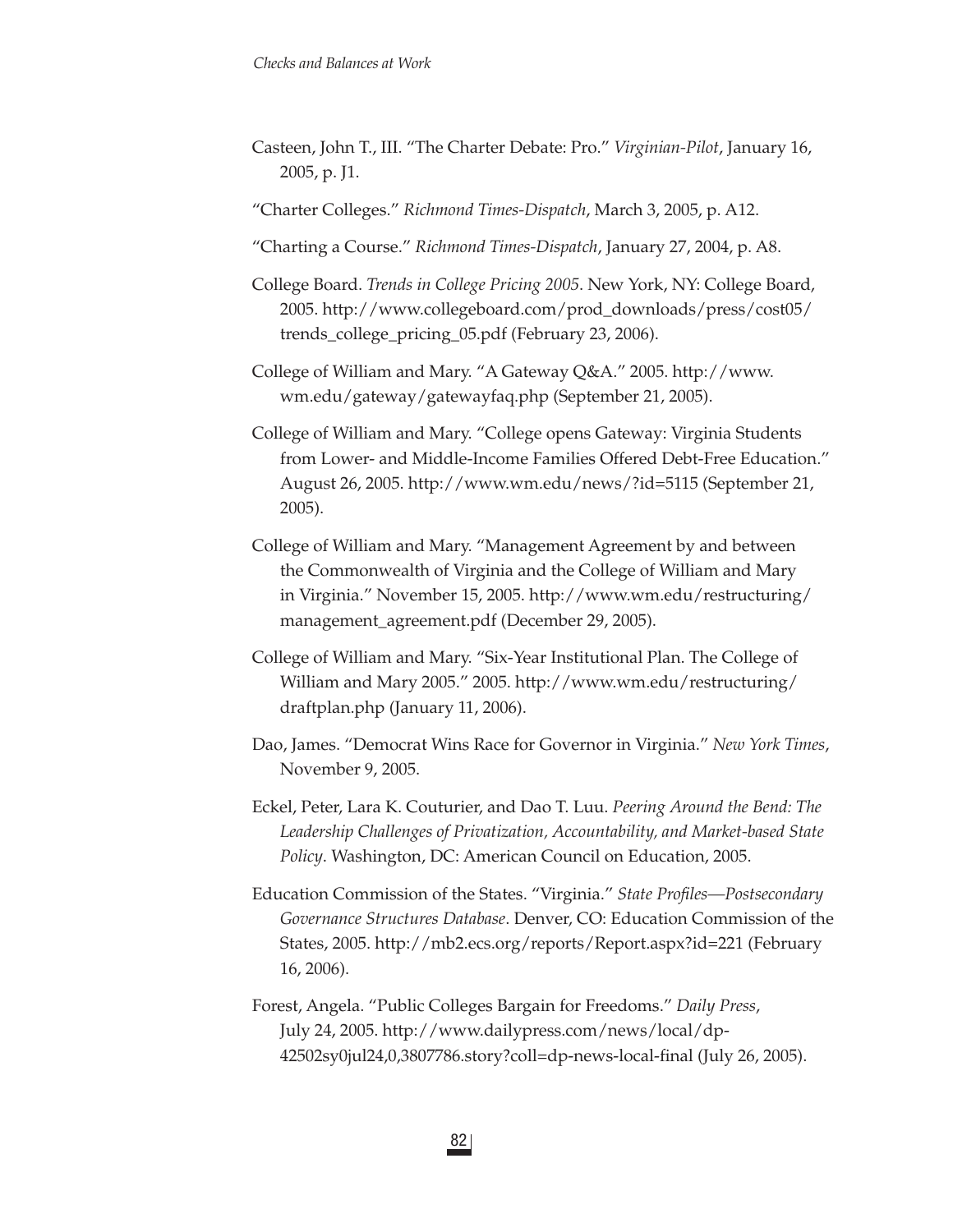Gibson, Bob. "Low-Income Rank Shocks U.Va." *Daily Progress*, May 26, 2005.

- "Governor Warner Reports Back to Virginians on Tax Reform and Budget Package." News Releases, Mark R. Warner, Governor of Virginia, May 10, 2004. http://www.governor.virginia.gov/Press\_Policy/Releases/2004/ May04/0510.htm (November 23, 2005).
- Fields, Zack. "Standing Up for Free Speech." *Cavalier Daily*, November 29, 2005. http://suUVa.org/articles/349/standing-up-for-free-speech-thecavalier-daily-november-29-2005 (December 7, 2005).
- Hardy, Michael. "Leaders Contest Charter Proposal: At a VCU Forum, They Debate the Idea of Giving State Flagship Schools More Flexibility, Freedom." *Richmond Times-Dispatch*, October 26, 2004, p. B1.
- Hayes, Heather. "Darden's Solo Act." *Virginia Business*, January 2004.
- "Higher Education Restructuring." Staff briefing for the Virginia Department of Planning and Budget, June 29, 2005.
- Johnson, Neal C. *State Governance Action Annual 2004. Balancing Act: Public Higher Education in Transition.* Washington, DC: Association of Governing Boards of Universities and Colleges, 2004, pp. 29–30. http://www.agb. org/content/center/pages/actionannual2004.pdf (July 12, 2005).
- Jones, Robert A. "Virginia Tries Restructuring." *National CrossTalk*, 13.3, Summer 2005, pp. 1, 14–16.
- Kinzie, Susan. "For More Students, Access to a Dream: U-Va. Reaching Out to Low-Income Families." *Washington Post*, August 31, 2005, p. B01. http:// www.washingtonpost.com/wp-dyn/content/article/2005/08/30/ AR2005083001860.html (August 31, 2005).
- Kinzie, Susan. "Va. Colleges Seek Flexibility in Spending, Fundraising: Lawmakers to Act on Measure Being Watched across Country." *Washington Post*, April 6, 2005, p. B05.
- Kirp, David L. *Shakespeare, Einstein and the Bottom Line: The Marketing of Higher Education.* Cambridge, MA: Harvard University Press, 2003.
- Leonhardt, David. "College Dropout Boom." *New York Times*, May 24, 2005, p. A1.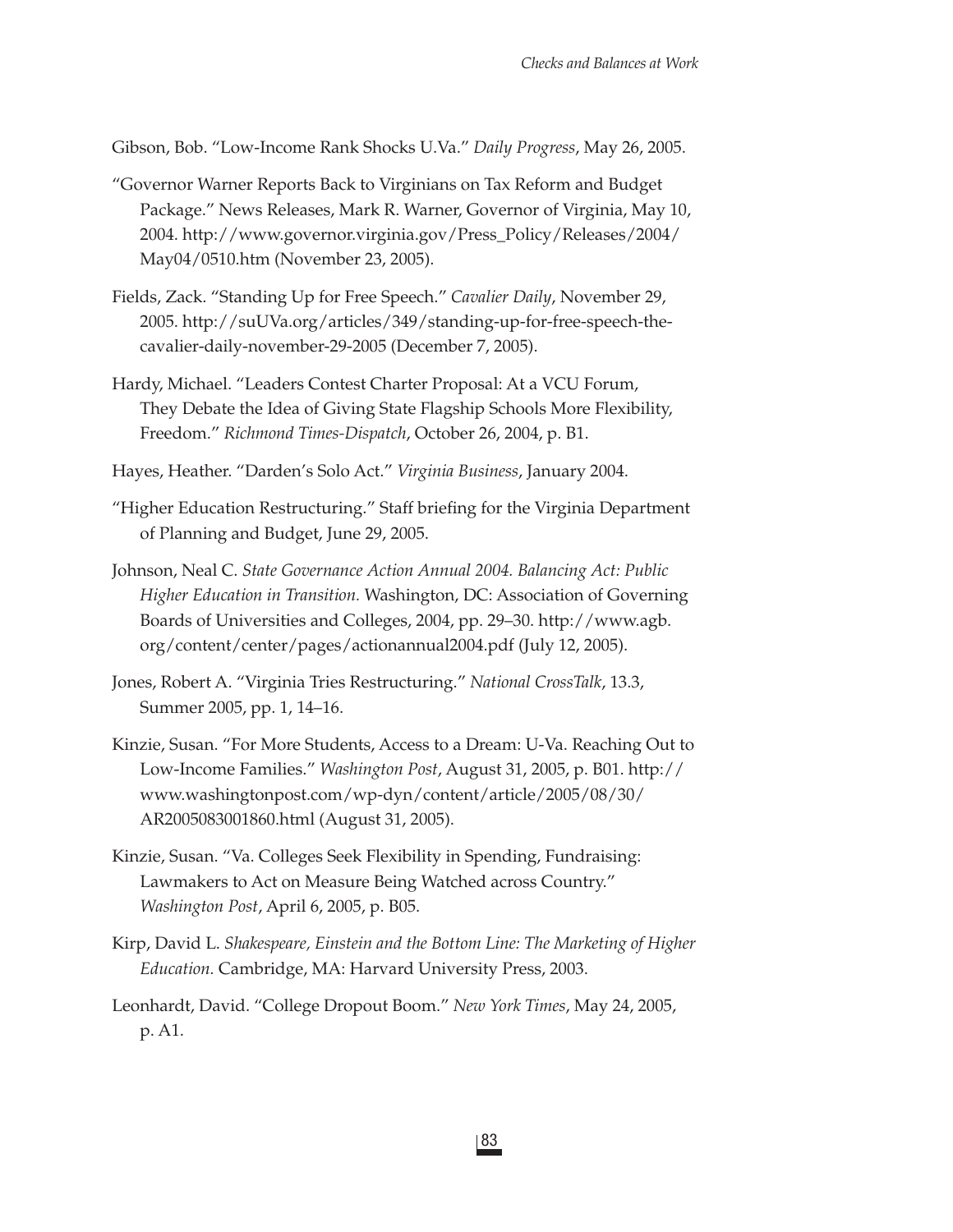- Leslie, David W. "Constitutional Limits to Public University Autonomy." Paper for the annual meeting of the Association for the Study of Higher Education, Philadelphia, PA, November, 2005.
- Lockridge, Robert. "Summary: Restructured Higher Education Financial and Administrative Operations Act." Richmond, VA: University of Virginia Richmond Office of State Government Relations, July 7, 2005.
- Mayhew, Melanie. "UVa Documents Offer View of Firing." *Daily Progress*, December 2, 2005.
- McClandlish, Laura. "Governor OKs W&M Autonomy Plan." *Daily Press*, November 18, 2005, p. C1.
- McGuinness, Aims. "Higher Education Landscape: A National Perspective." Presentation to the SJR 90 Joint Subcommittee, October 12, 2004.
- Miller, Kevin. "Tech, U.Va., W&M Seek More Autonomy under Charter Plan." *Roanoke Times*, January 10, 2005.
- National Center for Public Policy and Higher Education. "Getting Better Now: The National Collaborative for Postsecondary Education Policy." March 25, 2003. http://www.highereducation.org/news/news\_032503. shtml (December 6, 2005).
- National Center for Public Policy and Higher Education. "State Capacity for Higher Education Policy." Special supplement to *National CrossTalk*, July 2005. http://www.highereducation.org/crosstalk/ct0305/news0305 insert.pdf (December 7, 2005).
- National Collaborative for Postsecondary Education Policy. *Recommendations for Next Steps. A Commonwealth Agenda: Linking Higher Education to the Future of Virginia*. February 19, 2003. E-mail sent by Patrick Kelly, February 15, 2006.
- Nowak, Liesel. "U.Va.'s Firing of Charter-Plan Opponent Called Unfair." *Richmond Times-Dispatch,* November 25, 2005.
- O'Dell, Larry. "Bills to Give Universities More Independence Pass." *Associated Press Newswires*, February 8, 2005.
- Palmer, James C. "50-State Summary Table." *Grapevine.* Center for the Study of Education Policy, Illinois State University, 2006. http://www.coe.ilstu. edu/grapevine/50state.htm (January 10, 2006).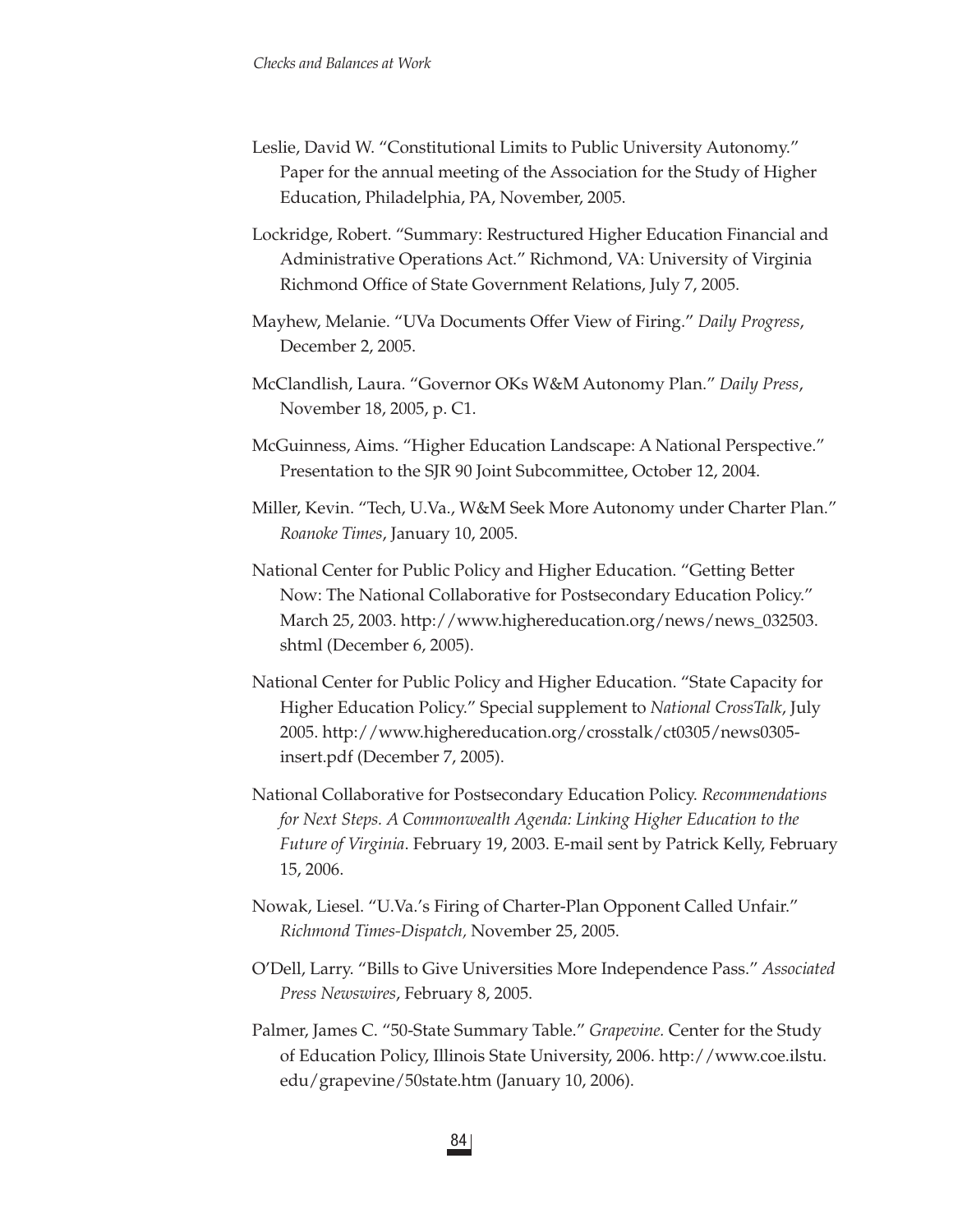- "Pell Grant Enrollment at State Flagship Universities, 1992–93 and 2001–02." *Postsecondary Education OPPORTUNITY*, Issue 140 (February 2004), p. 14. http://www.postsecondary.org/last12/140Flagship.pdf (May 4, 2005).
- Petkofsky, Andrew. "Autonomy Means More Expenses, Work for Virginia." *Richmond Times-Dispatch*, March 31, 2005, p. B1.
- Petkofsky, Andrew. "Colleges Aim to Be in Different Class." *Richmond Times-Dispatch*, January 9, 2005, p. C4.
- Petkofsky, Andrew and Carlos Santos. "Three State Colleges to Seek Charter Status: U.Va., Va. Tech and W&M Want Greater Independence from the State Government." *Richmond Times-Dispatch*, January 7, 2004, p. A1.
- Qualls, Ellen. "Governor Warner Announces Amendments to Higher Education Restructuring Bill—Sweeping Legislation Focuses on Measurable Outcomes Along with Greater Autonomy." News Releases, Mark R. Warner, Governor of Virginia, March 31, 2005. http://www. governor.virginia.gov/Press\_Policy/Releases/2005/Mar05/0331.htm (July 12, 2005).
- Rasmussen, Christopher J. *State Tuition, Fees, and Financial Assistance Policies,*  2002–03. Denver, CO: State Higher Education Executive Officers, June 2003, p. 10. http://www.sheeo.org/finance/tuitionfee.pdf (July 20, 2005).
- "Red-Tape Crossroads for College Reform." *Virginian-Pilot*, November 15, 2005.
- Rosenberg, Patti. "Colleges Propose a Freer Future; Officials: Plan Is Better for Higher Education, Students." *Daily Press*, January 11, 2004, p. B1.
- Rossman, Jeffrey. "Analysis of Guv's 'charter' bill." E-mail to members of Faculty Senate of the University of Virginia, April 2, 2005.
- Rossman, Jeffrey. "Charter Initiative Is Too Radical, Risky for Virginia." *Richmond Times-Dispatch*, January 13, 2005, p. A17.
- Santos, Carlos. "UVA Recruiter's Firing Decried." *Richmond Times-Dispatch*, December 3, 2005.
- Sebring, Amy. Presentation to Virginia Senate Finance Committee, 2004 Higher Education Retreat, November 2004.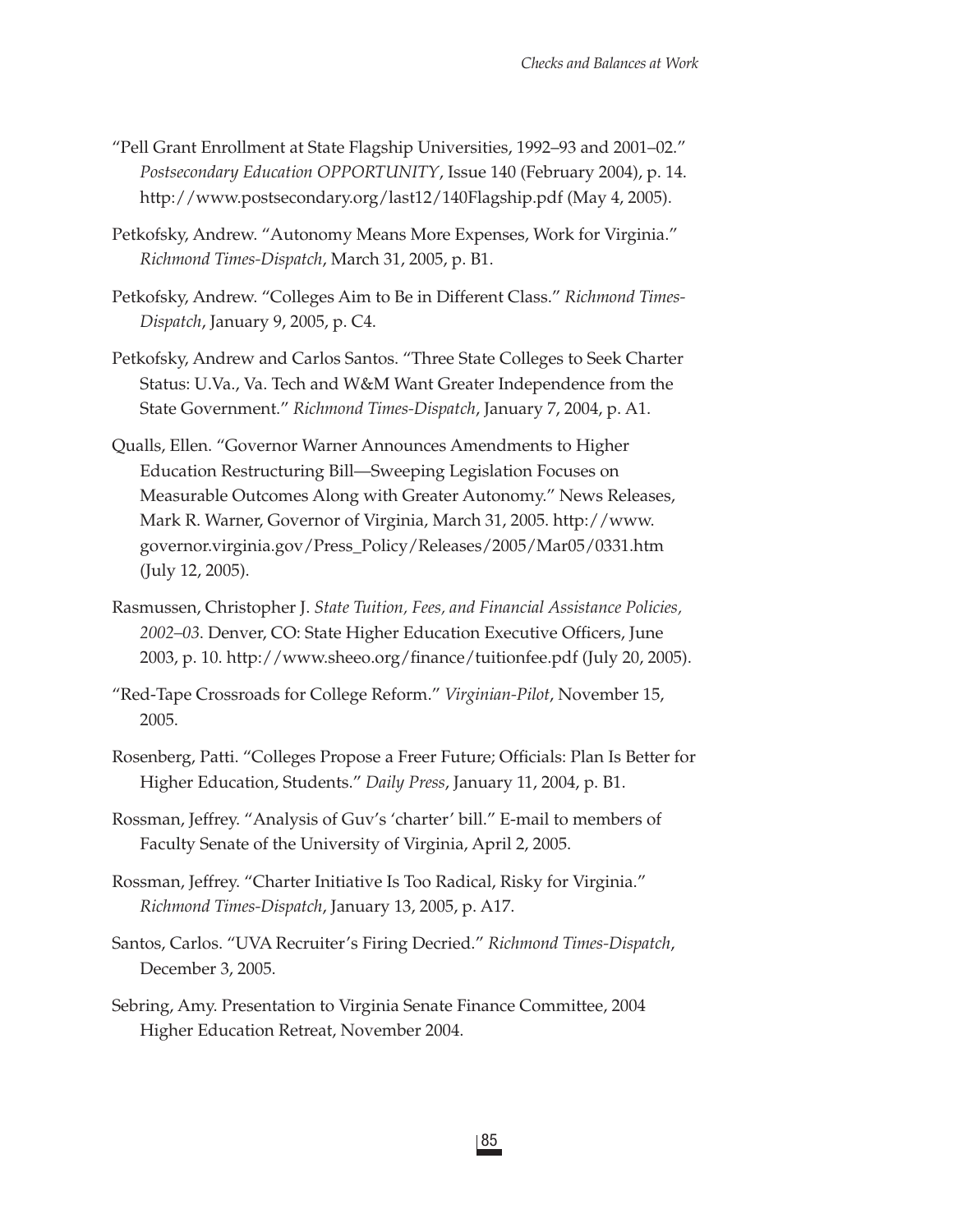- Shear, Michael D. "Colleges Seek More Independence; Trade-Off Would Give Virginia's Three Top Schools Less State Aid." *Washington Post*, October 13, 2004, p. B01.
- Sizemore, Bill. "Three Virginia Universities Seek Power to Set Tuition Rates." *Virginian-Pilot*, January 7, 2004.
- Sizemore, Bill. "Universities Look to Cut Some Ties with State: Due to Budget Woes, Three Schools Seek Additional Autonomy." *Virginian-Pilot*, January 4, 2003, p. A1.
- Staff Union at UVA and the Communication Workers of America. "Parents Network for Affordable Tuition." Press release, January 18, 2005. http:// suUVa.org/articles/192/the-parents-network-for-affordable-tuitionjanuary-18-2005 (February 27, 2006).
- Staff Union at UVA and the Communication Workers of America. Recent Article Comments, "Jan Cornell (Management Agreement Overview, November 10, 2005)." http://suUVa.org/index.php?id=338#c000040 (December 8, 2005).
- State Council of Higher Education for Virginia. *2005–2006 Tuition and Fees at Virginia's State-Supported Colleges & Universities.* Richmond, VA: State Council of Higher Education for Virginia, July 2005. http://www.schev. edu/Reportstats/2005-06Tuition&FeesReport.pdf (August 15, 2005).
- State Council of Higher Education for Virginia. "Guide for Submitting Six-Year Institutional Plans Required by the Restructured Higher Education Financial and Administrative Operations Act." Richmond, VA: State Council of Higher Education for Virginia, June 24, 2005.
- State Council of Higher Education for Virginia. "Institutional Performance Standards." September 30, 2005. http://www.schev.edu/AdminFaculty/ InstutionalPerformanceStandards.pdf (November 16, 2005).
- State Council of Higher Education for Virginia. "Preliminary Review of the Academic Component of the Six-Year Plans Submitted Under the Restructured Higher Education Financial and Administrative Operations Act." Richmond, VA: State Council of Higher Education for Virginia, February 2006.
- State Council of Higher Education for Virginia. *Strategic Plan for Increased Decentralization and Accountability*. House Document No. 77. Richmond, VA: State Council of Higher Education for Virginia, 1997.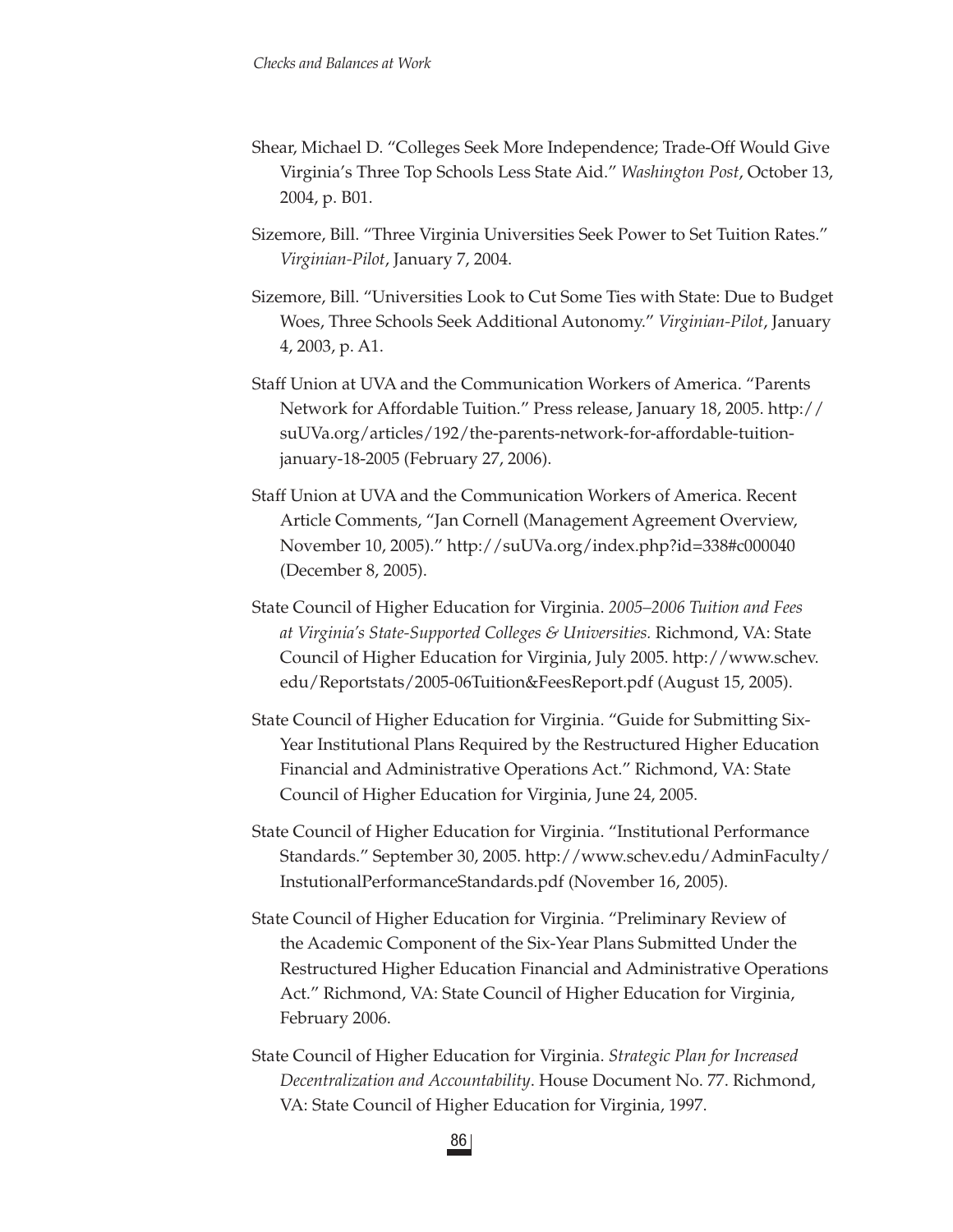- State Council of Higher Education for Virginia. "Summary of the Higher Education Restructuring Act." Richmond, VA: State Council of Higher Education for Virginia, 2005.
- State Council of Higher Education for Virginia. "The Virginia Scorecard (Draft)." September 2005. http://www.schev.edu/AdminFaculty/ Scorecard.pdf (November 16, 2005).
- State Higher Education Executive Officers. *State Higher Education Finance FY* 2004. Denver, CO: State Higher Education Executive Officers, 2005. http:// www.sheeo.org/finance/shef05.pdf (January 10, 2006).
- "Statement of Governor Mark R. Warner on the Adjournment of the 2004 General Assembly and Adoption of a Budget." News Releases, Mark R. Warner, Governor of Virginia, May 7, 2004. http://www.governor.virginia. gov/Press\_Policy/Releases/2004/May04/0507.htm (November 23, 2005).
- "Statement of the University of Virginia Faculty Senate on Restructuring Public Higher Education in Virginia," February 9, 2005. http://www. virginia.edu/facultysenate/charterdec1105.html (April 10, 2006).
- Symonds, William C. "Should Public Universities Behave Like Private Colleges?" *BusinessWeek*, November 15, 2004. http://www.businessweek. com/magazine/content/04\_46/b3908089.htm (July 30, 2005).
- Trible, Paul. "More Autonomy Would Complement Schools' Different Strengths." *Richmond Times-Dispatch*, December 23, 2004, p. A13.
- Turner, Sarah E. "Higher Tuition, Higher Aid, and the Quest to Improve Opportunities for Low-Income Students in Selective, Public Higher Education." In progress*,* 2005.
- University of Virginia. "Budget Office." January 2006. http://www.virginia. edu/budget/ (February 23, 2006).
- University of Virginia Department of Human Resource Management. *Policies and Procedures Manual*. Charlottesville, VA: University of Virginia Department of Human Resource Management. July 1, 2005. http://www. dpt.state.va.us/hrpolicy/policy/pol1\_01Introduction.doc (March 31, 2006).
- University of Virginia. "Higher Education Restructured Financial and Administrative Operations Act Management Agreement Overview." November 10, 2005. http://www.virginia.edu/restructuring/faoamao. html (November 16, 2005).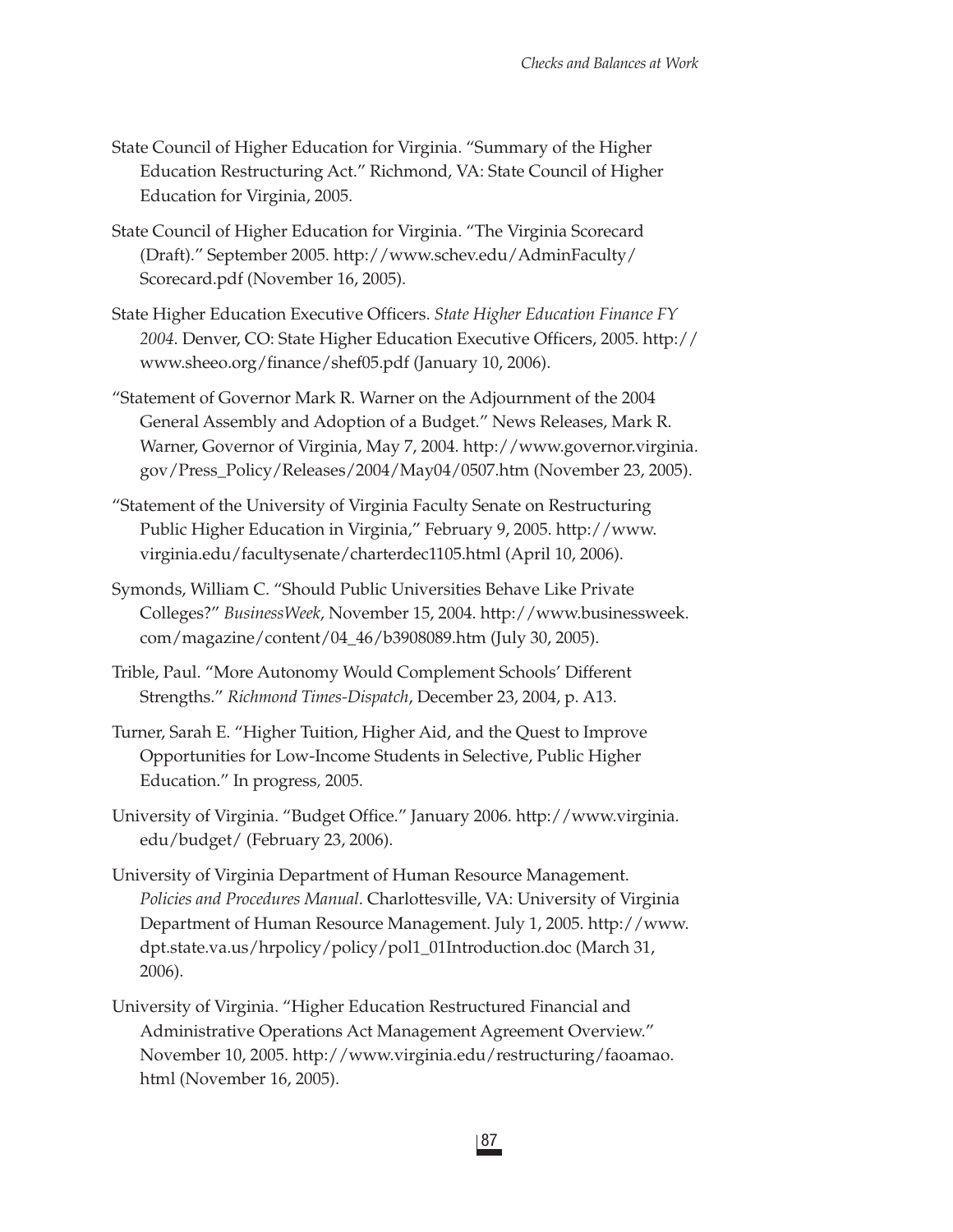University of Virginia. Higher Education Restructuring, Supporting Documents: General Fund Appropriations to Higher Education. April 8, 2000. http://www.virginia.edu/restructuring/appendixA.html (December 6, 2005).

University of Virginia. "Learn About AccessU.Va." August 19, 2005. http:// www.virginia.edu/accessU.Va./learn.html (December 7, 2005)

- University of Virginia. "Management Agreement by and between the Commonwealth of Virginia and the Rector and Visitors of the University of Virginia." November 15, 2005. http://www.virginia.edu/ restructuring/manageagree1.pdf (November 22, 2005).
- University of Virginia. "University of Virginia 2006–2012 Six-Year Plan." 2005. http://www.virginia.edu/restructuring/sixyearplan.html (November 16, 2005).
- University of Virginia. "University of Virginia Legislative Actions." Charlottesville, VA: University of Virginia Budget Office, 2005.
- "U.Va. Worker Claims Her Firing Follows Charter Criticism." Associated Press, November 25, 2005.
- Virginia Community College System. *A Strategic Direction: Dateline 2009*. November 2003. http://www.vccs.edu/dateline2009/ dateline2009nov2003.pdf (February 28, 2006).
- Virginia HB 30. *Budget Bill*, *Appropriations for 2006–2008 Biennium, Budget Bill—Introduced,* §*4-9.06 Assessment of Institutional Performance*. 2005. http://leg1.state.va.us/cgi-bin/legp504.exe?061+bud+14-9.06 (January 11, 2006).
- Virginia HB 30. *Budget Bill, Appropriations for 2006-2008 Biennium, Budget Bill— Introduced,* §*4-9.05 Memoranda of Understanding*. 2005. http://leg1.state. va.us/061/bud/TOC1.HTM (January 11, 2006).
- Virginia HB 346. *Restructured Higher Education Financial and Administrative Operations Act; Includes Campus Security*, January 11, 2006. http://leg1. state.va.us/cgi-bin/legp504.exe?061+sum+HB346 (February 13, 2006).
- Virginia HB 1359. *Chartered Universities and Colleges Act of 2004*, 2004. http:// leg1.state.va.us/cgi-bin/legp504.exe?041+sum+HB1359 (February 23, 2006).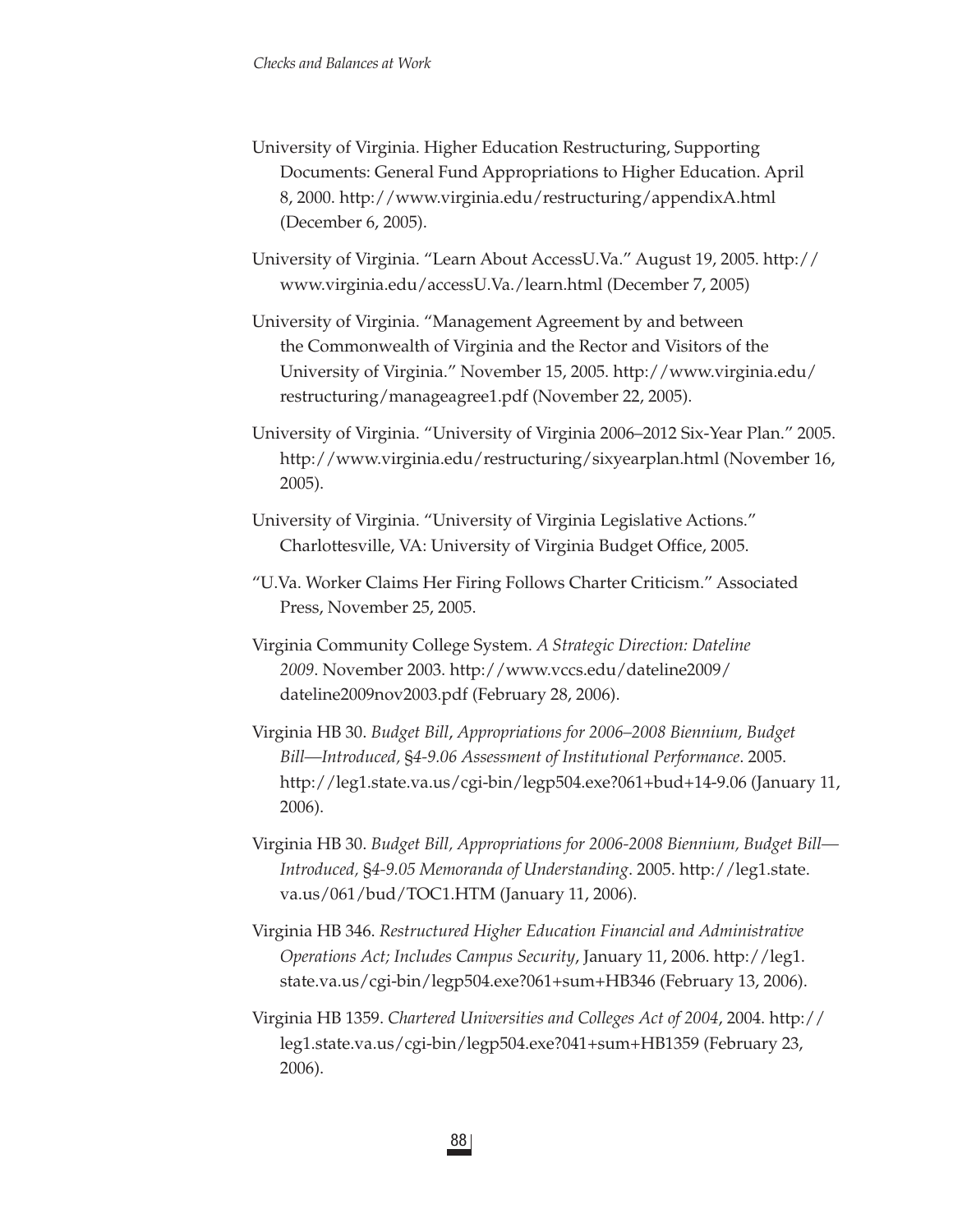- Virginia HB 2866. *Restructured Higher Education Financial and Administrative Operations Act*, April 12, 2005. http://leg1.state.va.us/cgi-bin/legp504. exe?ses=051&typ=bil&val=hb2866 (December 6, 2005).
- Virginia Polytechnic Institute and State University. "Academic Plan for Higher Education: Virginia Polytechnic Institute and State University." September 27, 2005. http://www.vt.edu/restructuring/Academic\_Plan. pdf (January 3, 2006).
- Virginia Polytechnic Institute and State University. "Management Agreement by and between the Commonwealth of Virginia and Virginia Polytechnic Institute and State University." November 15, 2005. http://www.vt.edu/ restructuring/agreement.html (December 29, 2005).
- Virginia Polytechnic Institute and State University. "Va. Tech Introduces 'Funds for the Future' Program." 2005. http://www.finaid.vt.edu/forms/ Funds\_for\_the\_Future.pdf (December 7, 2005).
- Virginia SB 638. *Chartered Universities and Colleges Act of 2004*. 2004. http:// leg1.state.va.us/cgi-bin/legp504.exe?041+sum+SB638 (July 12, 2005).
- Virginia SB 1327. *Restructured Higher Education Financial and Administrative Operations Act.* April 12, 2005. http://leg1.state.va.us/cgi-bin/legp504. exe?ses=951&typ=bil&val=sb1327 (April 10, 2006).
- Walzer, Philip. "Colleges to Tackle Reports for Autonomy Law." *Virginian-Pilot*, April 19, 2005, p. B3.
- Walzer, Philip. "State Recommends W&M, U.Va., Tech Get More Autonomy." *Virginian-Pilot*, November 16, 2005.
- Walzer, Philip. "Under Agreement, Select TCC Students Can Take W&M Classes." *Virginian-Pilot*, November 16, 2005.
- Warner, Mark R. "Address to the Joint Money Committees on the Proposed Amendments to the 2004–2006 Budget." Events and Speeches, Mark R. Warner, Governor of Virginia, December 2004. http://www.governor. virginia.gov/Press\_Policy/EventsandSpeeches/2004/BudgetSpeech-Dec04.htm#1 (November 23, 2005).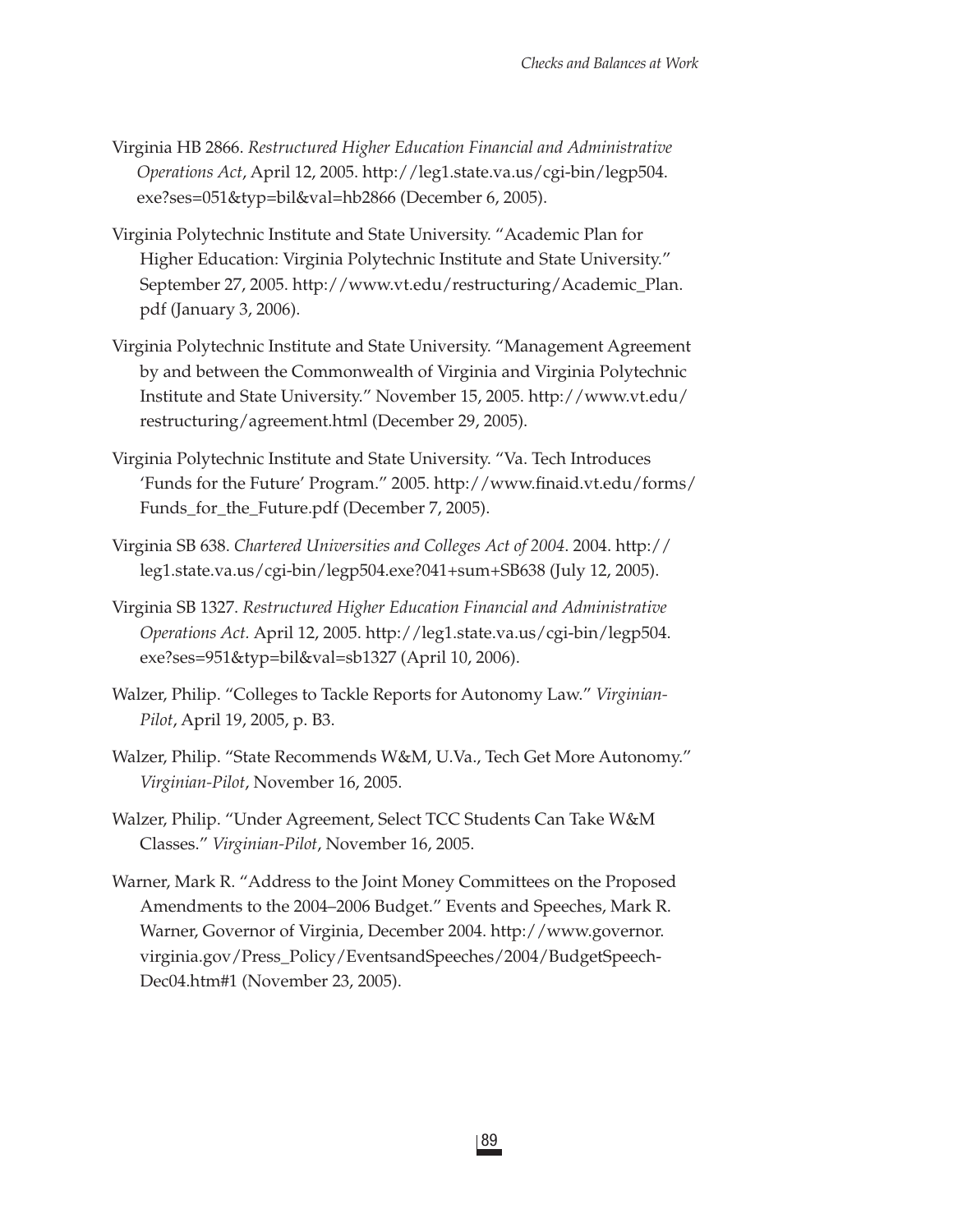## **ABOUT THE AUTHOR**

LARA K. COUTURIER is a consultant specializing in higher education policy. She serves as a consulting editor for *Change: The Magazine of Higher Learning* and co-authored *The Future of Higher Education: Rhetoric, Reality, and the Risks of the Market* (Jossey-Bass, 2004). Lara was the interim principal investigator, associate director, and director of research for the Futures Project: Policy for Higher Education in a Changing World, a higher education think tank founded by Frank Newman at Brown University. She previously conducted research for the Harvard Project on Faculty Appointments, worked as a consultant and global marketing manager for Andersen Consulting, and was selected for the National Center for Public Policy and Higher Education's Associates Program. Lara is currently working on her Ph.D. in history at Brown University, focusing on the intersections of race and policy in U.S. history. She holds a master's degree in U.S. history from Brown, a master's degree from the Harvard Graduate School of Education, and a bachelor's degree from the University of Richmond.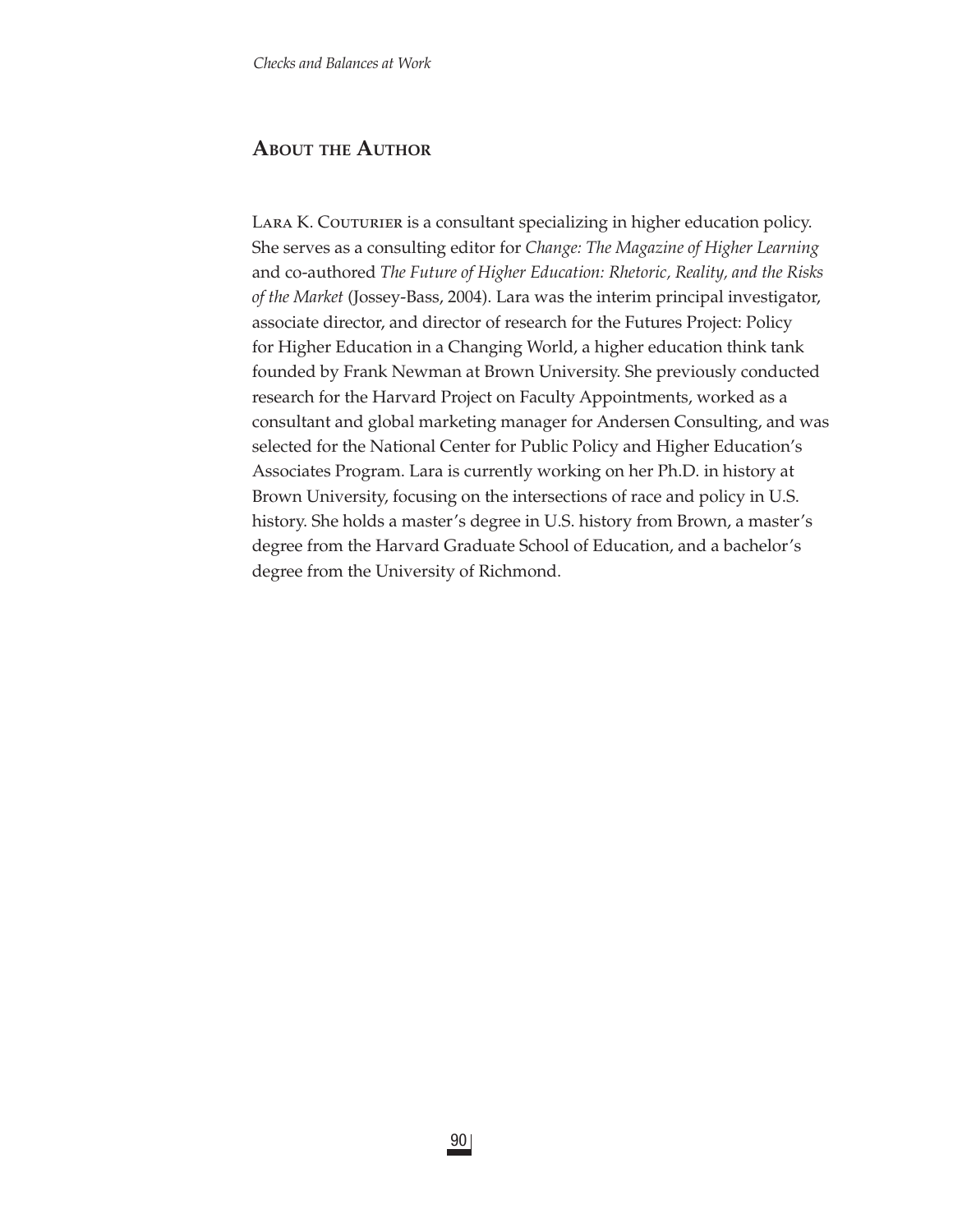# **THE NATIONAL CENTER FOR PUBLIC POLICY AND HIGHER EDUCATION**

The National Center for Public Policy and Higher Education promotes public policies that enhance Americans' opportunities to pursue and achieve high-quality education and training beyond high school. As an independent, nonprofit, nonpartisan organization, the National Center prepares action-oriented analyses of pressing policy issues facing the states and the nation regarding opportunity and achievement in higher education—including two- and four-year, public and private, for-profit and nonprofit institutions. The National Center communicates performance results and key findings to the public, to civic, business, and higher education leaders, and to state and federal leaders who are in positions to improve higher education policy.

Established in 1998, the National Center is not affiliated with any institution of higher education, with any political party, or with any government agency; it receives continuing, core financial support from a consortium of national foundations that includes The Pew Charitable Trusts, The Atlantic Philanthropies, and The Ford Foundation.

> 152 North Third Street, Suite 705, San Jose, California 95112 Telephone: 408-271-2699 • FAX: 408-271-2697 **www.highereducation.org**

### **NATIONAL CENTER PUBLICATIONS**

The National Center publishes:

- Reports and analyses commissioned by the National Center,
- Reports and analyses written by National Center staff,
- National Center Policy Reports that are approved by the National Center's Board of Directors, and
- *National CrossTalk*, a quarterly publication.

The following National Center publications—as well as a host of other information and links—are available at **www.highereducation.org**. Single copies of most of these reports are also available from the National Center. Please FAX requests to 408-271-2697 and ask for the report by publication number.

*Checks and Balances at Work: The Restructuring of Virginia's Public Higher Education System*, by Lara K. Couturier (June 2006, #06-3). A case study of Virginia's 2005 Restructured Higher Education Financial and Administrative Operations Act. The Restructuring Act represents a significant renegotiation of the relationship between the

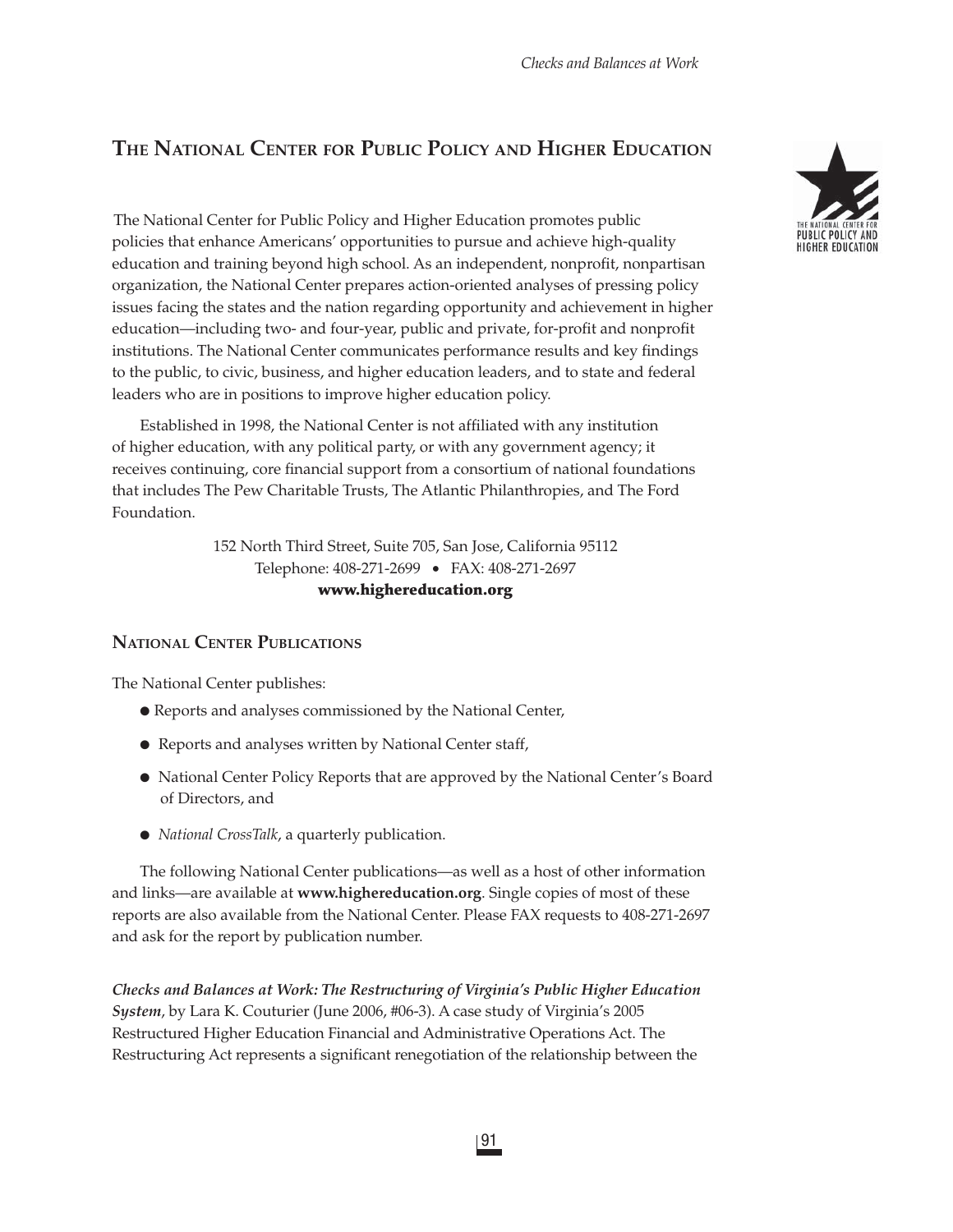Commonwealth of Virginia and its public colleges and universities. It gives more autonomy to the public colleges for conducting certain operations, but checks that autonomy with new accountability targeted directly at the needs of the state.

*American Higher Education: How Does It Measure Up for the 21st Century*, by James B. Hunt Jr. and Thomas J. Tierney with a Foreword by Garrey Carruthers (May 2006, #06-2). These essays by former Governor James B. Hunt Jr. and business leader Thomas J. Tierney lay out in succinct fashion the requirements of both our nation and our states for new and higher levels of performance from America's colleges and universities.

*Claiming Common Ground: State Policymaking for Improving College Readiness and Success*, by Patrick M. Callan, Joni E. Finney, Michael W. Kirst, Michael D. Usdan, and Andrea Venezia (March 2006, #06-1). To improve college readiness and success, states can develop policies that better connect their K–12 and postsecondary education systems. However, state action in each of the following policy areas is needed to create college-readiness reform: alignment of coursework and assessments; state finance; statewide data systems; and accountability.

*Measuring Up on College-Level Learning*, by Margaret A. Miller and Peter T. Ewell (October 2005, #05-8). In this report, the National Forum on College-Level Learning proposes a model for evaluating and comparing college-level learning on a state-bystate basis, including assessing educational capital. As well as releasing the results for five participating states, the authors also explore the implications of their findings in terms of performance gaps by race/ethnicity and educating future teachers.

*The Governance Divide: A Report on a Four-State Study on Improving College Readiness and Success*, by Andrea Venezia, Patrick M. Callan, Joni E. Finney, Michael W. Kirst, and Michael D. Usdan (September 2005, #05-3). This report, supported by case studies in Florida, Georgia, New York, and Oregon, identifies and examines policy options available to states that are interested in creating sustained K–16 reform.

*The Governance Divide: The Case Study for Florida*, by Andrea Venezia and Joni E. Finney (May 2006, #05-4).

*The Governance Divide: The Case Study for Georgia*, by Andrea Venezia, Patrick M. Callan, Michael W. Kirst, and Michael D. Usdan (April 2006, #05-5).

*The Governance Divide: The Case Study for New York*, by Andrea Venezia, Michael W. Kirst, and Michael D. Usdan (May 2006, #05-6).

*The Governance Divide: The Case Study for Oregon*, by Andrea Venezia and Michael W. Kirst (April 2006, #05-7).

*Borrowers Who Drop Out: A Neglected Aspect of the College Student Loan Trend*, by Lawrence Gladieux and Laura Perna (May 2005, #05-2). This report examines the experiences of students who borrow to finance their educations, but do not complete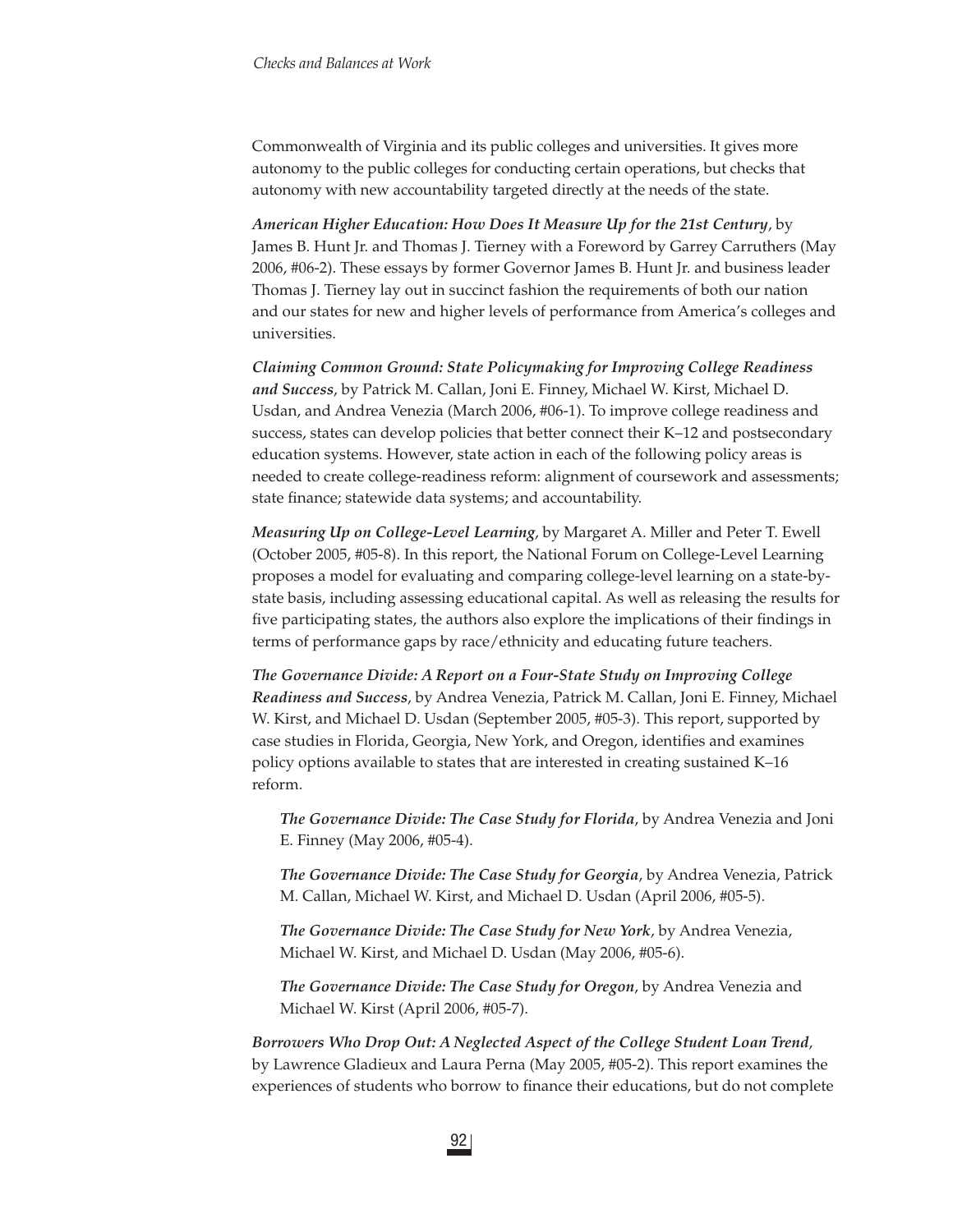their postsecondary programs. Using the latest comprehensive data, this report compares borrowers who drop out with other groups of students, and provides recommendations on policies and programs that would better prepare, support, and guide students—especially low-income students—in completing their degrees.

*Case Study of Utah Higher Education*, by Kathy Reeves Bracco and Mario Martinez (April 2005, #05-1). This report examines state policies and performance in the areas of enrollment and affordability. Compared with other states, Utah has been able to maintain a system of higher education that is more affordable for students, while enrollments have almost doubled over the past 20 years.

*Measuring Up 2004: The National Report Card on Higher Education* (September 2004). *Measuring Up 2004* consists of a national report card for higher education (report #04-5) and 50 state report cards (#04-4). The purpose of *Measuring Up 2004* is to provide the public and policymakers with information to assess and improve postsecondary education in each state. For the first time, this edition of *Measuring Up* provides information about each state's improvement over the past decade. Visit www.highereducation.org to download *Measuring Up 2004* or to make your own comparisons of state performance in higher education.

#### *Technical Guide Documenting Methodology, Indicators, and Data Sources for*  **Measuring Up 2004** (November 2004, #04-6).

*Ensuring Access with Quality to California's Community Colleges*, by Gerald C. Hayward, Dennis P. Jones, Aims C. McGuinness, Jr., and Allene Timar, with a postscript by Nancy Shulock (May 2004, #04-3). This report finds that enrollment growth pressures, fee increases, and recent budget cuts in the California Community Colleges are having significant detrimental effects on student access and program quality. The report also provides recommendations for creating improvements that build from the state policy context and from existing promising practices within the community colleges.

*Public Attitudes on Higher Education: A Trend Analysis, 1993 to 2003*, by John Immerwahr (February 2004, #04-2). This public opinion survey, prepared by Public Agenda for the National Center, reveals that public attitudes about the importance of higher education have remained stable during the recent economic downturn. The survey also finds that there are some growing public concerns about the costs of higher education, especially for those groups most affected, including parents of high school students, African-Americans, and Hispanics.

*Responding to the Crisis in College Opportunity* (January 2004, #04-1)*.* This policy statement, developed by education policy experts at Lansdowne, Virginia, proposes short-term emergency measures and long-term priorities for governors and legislators to consider for funding higher education during the current lean budget years. *Responding to the Crisis* suggests that in 2004, the highest priority for state higher education budgets should be to protect college access and affordability for students and families.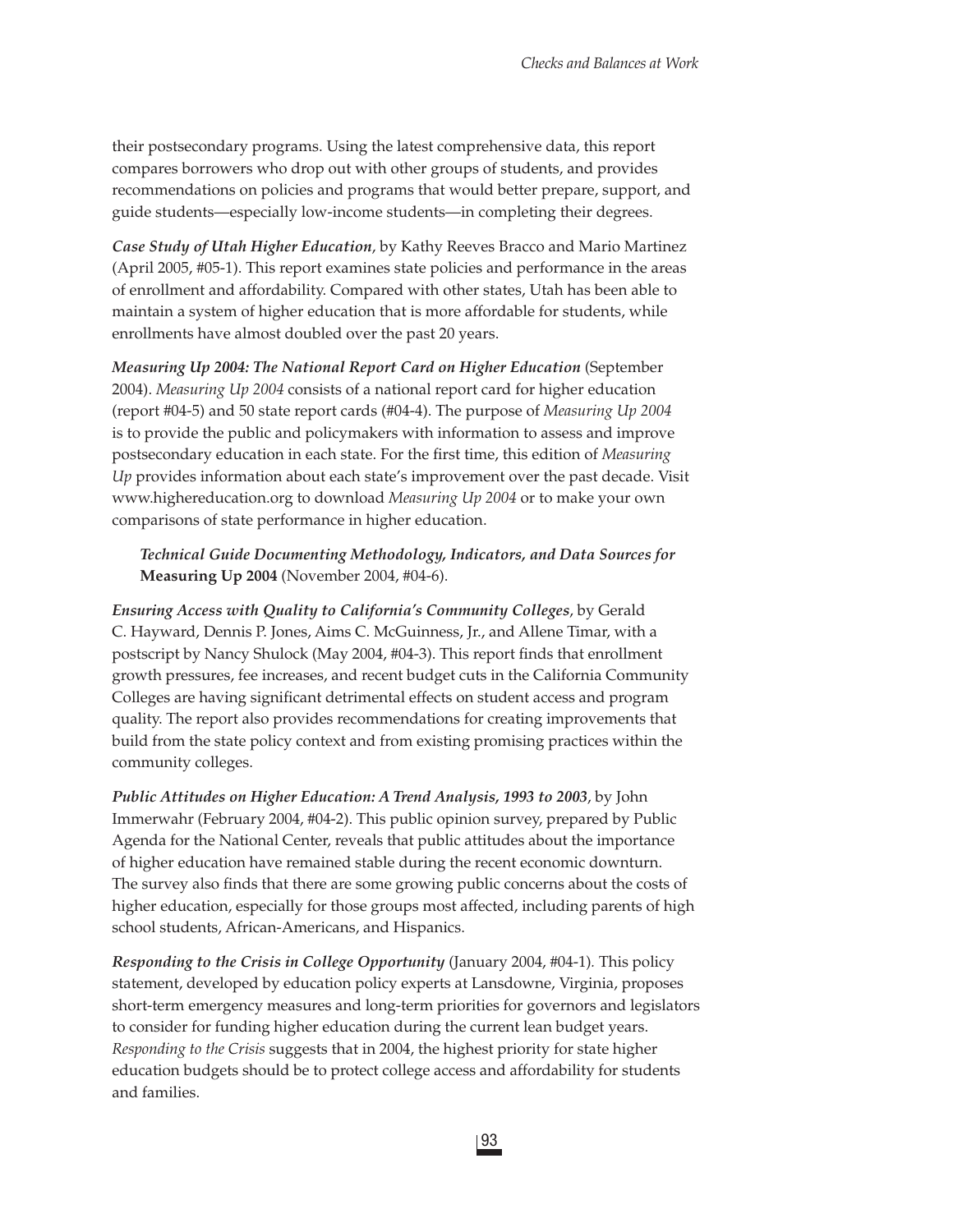*With Diploma in Hand: Hispanic High School Seniors Talk About Their Future*, by John Immerwahr (June 2003, #03-2). This report by Public Agenda explores some of the primary obstacles that many Hispanic students face in seeking higher education—barriers that suggest opportunities for creative public policy to improve college attendance and completion rates among Hispanics.

*Purposes, Policies, Performance: Higher Education and the Fulfillment of a State's Public Agenda* (February 2003, #03-1). This essay is drawn from discussions of higher education leaders and policy officials at a roundtable convened in June 2002 at New Jersey City University on the relationship between public purposes, policies, and performance of American higher education.

*Measuring Up 2002: The State-by-State Report Card for Higher Education* (October 2002, #02-7). This report card, which updates the inaugural edition released in 2000, grades each state on its performance in fi ve key areas of higher education. *Measuring Up 2002* also evaluates each state's progress in relation to its own results from 2000.

*Technical Guide Documenting Methodology, Indicators, and Data Sources for*  **Measuring Up 2002** (October 2002, #02-8).

*State Policy and Community College–Baccalaureate Transfer*, by Jane V. Wellman (July 2002, #02-6). This report recommends state policies to energize and improve higher education performance regarding transfers from community colleges to fouryear institutions.

*Fund for the Improvement of Postsecondary Education: The Early Years* (June 2002, #02-5). The Fund for the Improvement of Postsecondary Education (FIPSE) attained remarkable success in funding innovative and enduring projects during its early years. This report, prepared by FIPSE's early program officers, describes how those results were achieved.

*Losing Ground: A National Status Report on the Affordability of American Higher Education* (May 2002, #02-3). This national status report documents the declining affordability of higher education for American families, and highlights public policies that support affordable higher education. It provides state-by-state summaries as well as national findings.

*The Affordability of Higher Education: A Review of Recent Survey Research*, by John Immerwahr (May 2002, #02-4). This review of recent surveys by Public Agenda confirms that Americans feel that rising college costs threaten to make higher education inaccessible for many people.

*Coping with Recession: Public Policy, Economic Downturns, and Higher Education*, by Patrick M. Callan (February 2002, #02-2). This report outlines the major policy considerations that states and institutions of higher education face during economic downturns.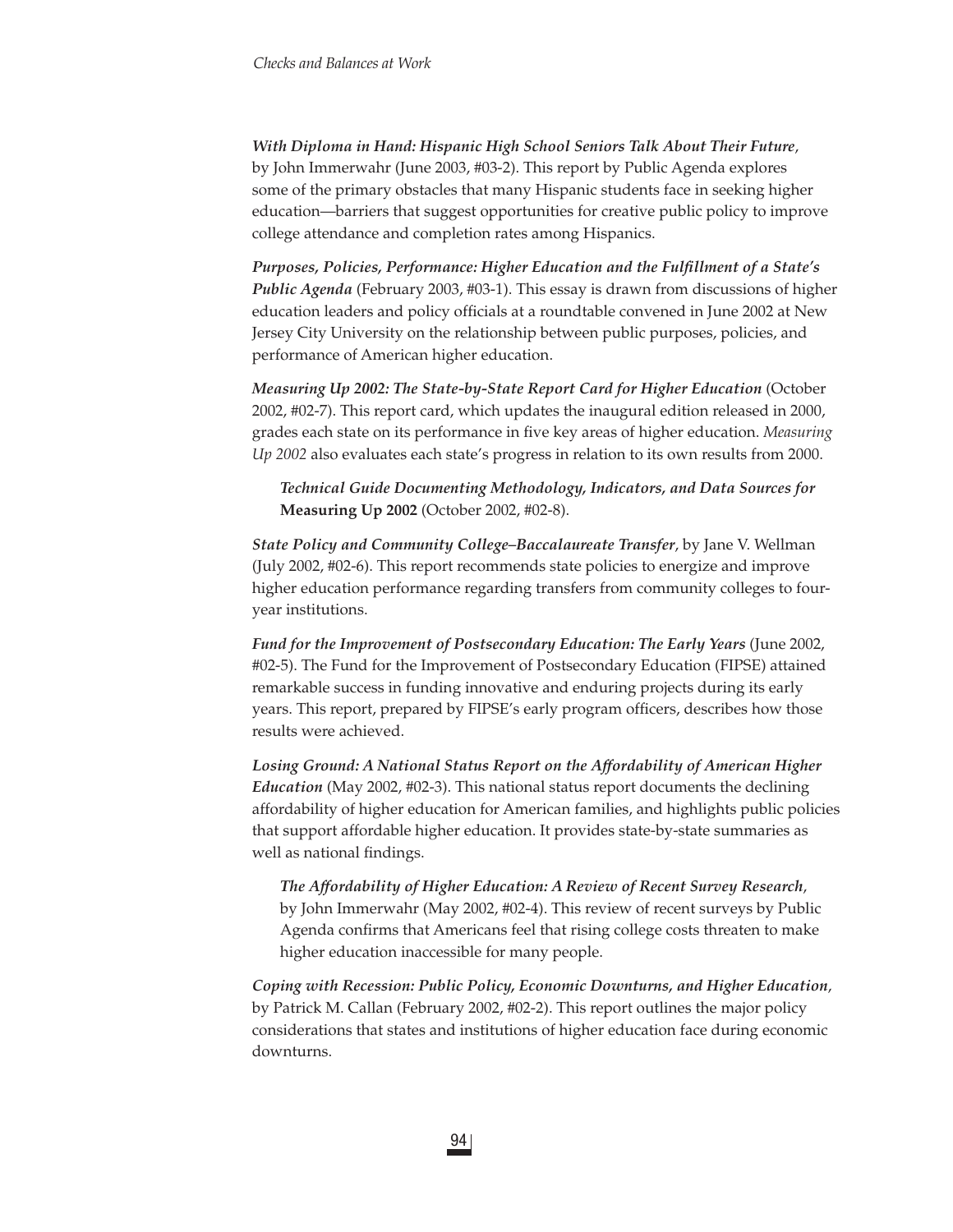*Competition and Collaboration in California Higher Education*, by Kathy Reeves Bracco and Patrick M. Callan (January 2002, #02-1). This report argues that the structure of California's state higher education system limits the system's capacity for collaboration.

*Measuring Up 2000: The State-by-State Report Card for Higher Education* (November 2000, #00-3). This first-of-its-kind report card grades each state on its performance in higher education. The report card also provides comprehensive profiles of each state and brief states-at-a-glance comparisons.

*Beneath the Surface: A Statistical Analysis of the Major Variables Associated with State Grades in* **Measuring Up 2000**, by Alisa F. Cunningham and Jane V. Wellman (November 2001, #01-4). Using statistical analysis, this report explores the "drivers" that predict overall performance in *Measuring Up 2000*.

*Supplementary Analysis for* **Measuring Up 2000***: An Exploratory Report*, by Mario Martinez (November 2001, #01-3). This supplement explores the relationships within and among the performance categories in *Measuring Up 2000*.

*Some Next Steps for States: A Follow-up to* **Measuring Up 2000**, by Dennis Jones and Karen Paulson (June 2001, #01-2). This report suggests a range of actions that states can take to bridge the gap between state performance identified in *Measuring Up 2000* and the formulation of effective policy to improve performance in higher education.

*A Review of Tests Performed on the Data in* **Measuring Up 2000**, by Peter Ewell (June 2001, #01-1). This review describes the statistical testing performed on the data in *Measuring Up 2000* by the National Center for Higher Education Management Systems.

*Recent State Policy Initiatives in Education: A Supplement to* **Measuring Up 2000**, by Aims McGuinness, Jr. (December 2000, #00-6). This supplement highlights education initiatives that states have adopted since 1997–1998.

*Assessing Student Learning Outcomes: A Supplement to* **Measuring Up 2000**, by Peter Ewell and Paula Ries (December 2000, #00-5). This report is a national survey of state efforts to assess student learning outcomes in higher education.

*Technical Guide Documenting Methodology, Indicators, and Data Sources for*  **Measuring Up 2000** (November 2000, #00-4).

*A State-by-State Report Card on Higher Education: Prospectus* (March 2000, #00-1). This document summarizes the goals of the National Center's report-card project.

*Great Expectations: How the Public and Parents—White, African-American, and Hispanic—View Higher Education*, by John Immerwahr with Tony Foleno (May 2000, #00-2). This report by Public Agenda finds that Americans overwhelmingly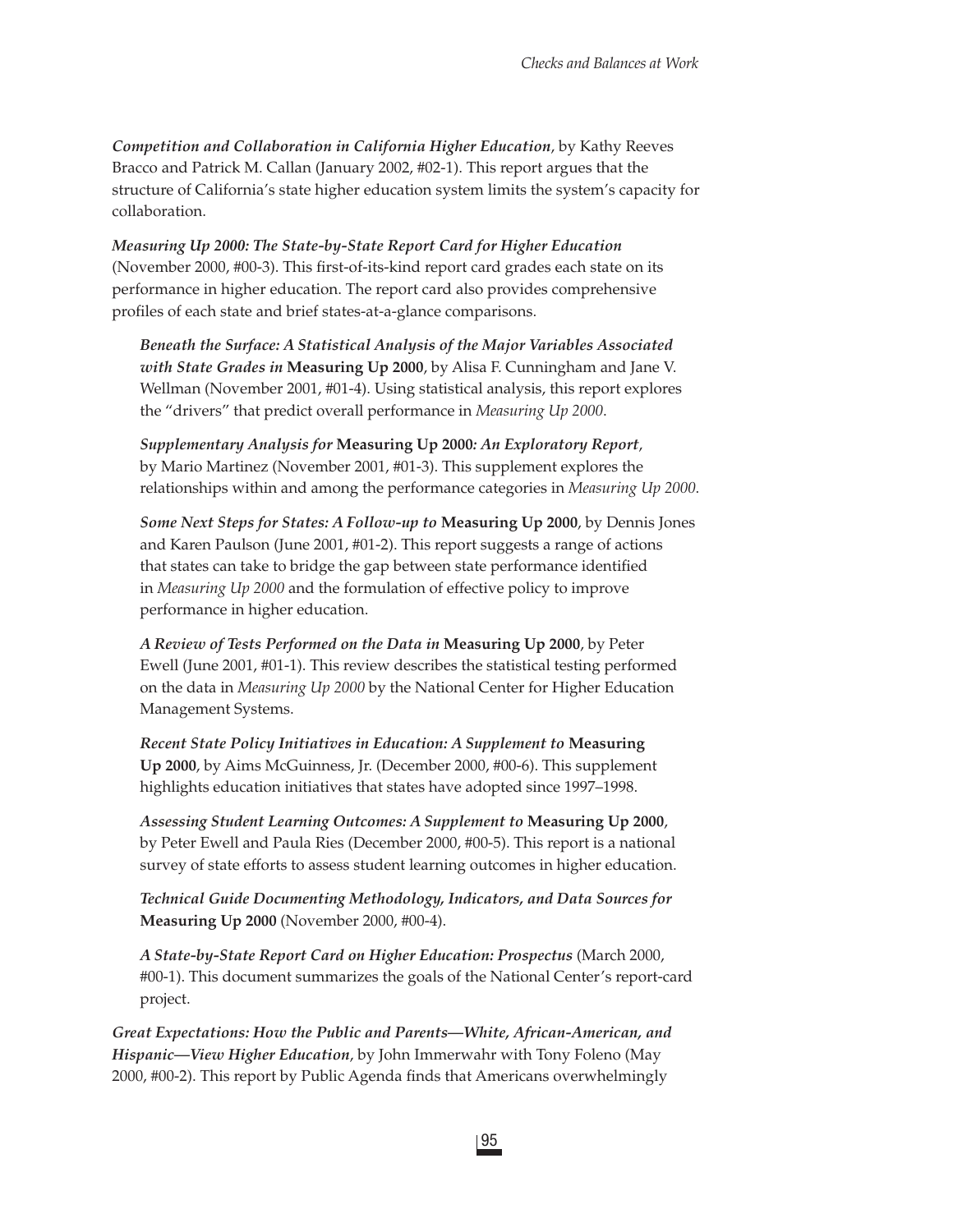see higher education as essential for success. Survey results are also available for the following states:

*Great Expectations: How Pennsylvanians View Higher Education* (May 2000, #00-2b). *Great Expectations: How Floridians View Higher Education* (August 2000, #00-2c). *Great Expectations: How Coloradans View Higher Education* (August 2000, #00-2d). *Great Expectations: How Californians View Higher Education* (August 2000, #00-2e). *Great Expectations: How New Yorkers View Higher Education* (October 2000, #00-2f). *Great Expectations: How Illinois Residents View Higher Education* (October 2000, #00-2h).

*State Spending for Higher Education in the Next Decade: The Battle to Sustain Current Support*, by Harold A. Hovey (July 1999, #99-3). This fiscal forecast of state and local spending patterns finds that the vast majority of states will face significant fiscal deficits over the next eight years, which will in turn lead to increased scrutiny of higher education in almost all states, and to curtailed spending for public higher education in many states.

*South Dakota: Developing Policy-Driven Change in Higher Education*, by Mario Martinez (June 1999, #99-2). This report describes the processes for change in higher education that government, business, and higher education leaders are creating and implementing in South Dakota.

*Taking Responsibility: Leaders' Expectations of Higher Education*, by John Immerwahr (January 1999, #99-1). This paper reports the views of those most involved with decision-making about higher education, based on focus groups and a survey conducted by Public Agenda.

*The Challenges and Opportunities Facing Higher Education: An Agenda for Policy Research*, by Dennis Jones, Peter Ewell, and Aims McGuinness (December 1998, #98-8). This report argues that due to substantial changes in the landscape of postsecondary education, new state-level policy frameworks must be developed and implemented.

*Higher Education Governance: Balancing Institutional and Market Influences,* by Richard C. Richardson, Jr., Kathy Reeves Bracco, Patrick M. Callan, and Joni E. Finney (November 1998, #98-7). This publication describes the structural relationships that affect institutional effectiveness in higher education, and argues that state policy should strive for a balance between institutional and market forces.

*Federal Tuition Tax Credits and State Higher Education Policy: A Guide for State Policy Makers*, by Kristin D. Conklin (December 1998, #98-6). This report examines the implications of the federal income tax provisions for students and their families, and makes recommendations for state higher education policy.

*The Challenges Facing California Higher Education: A Memorandum to the Next Governor of California*, by David W. Breneman (September 1998, #98-5). This